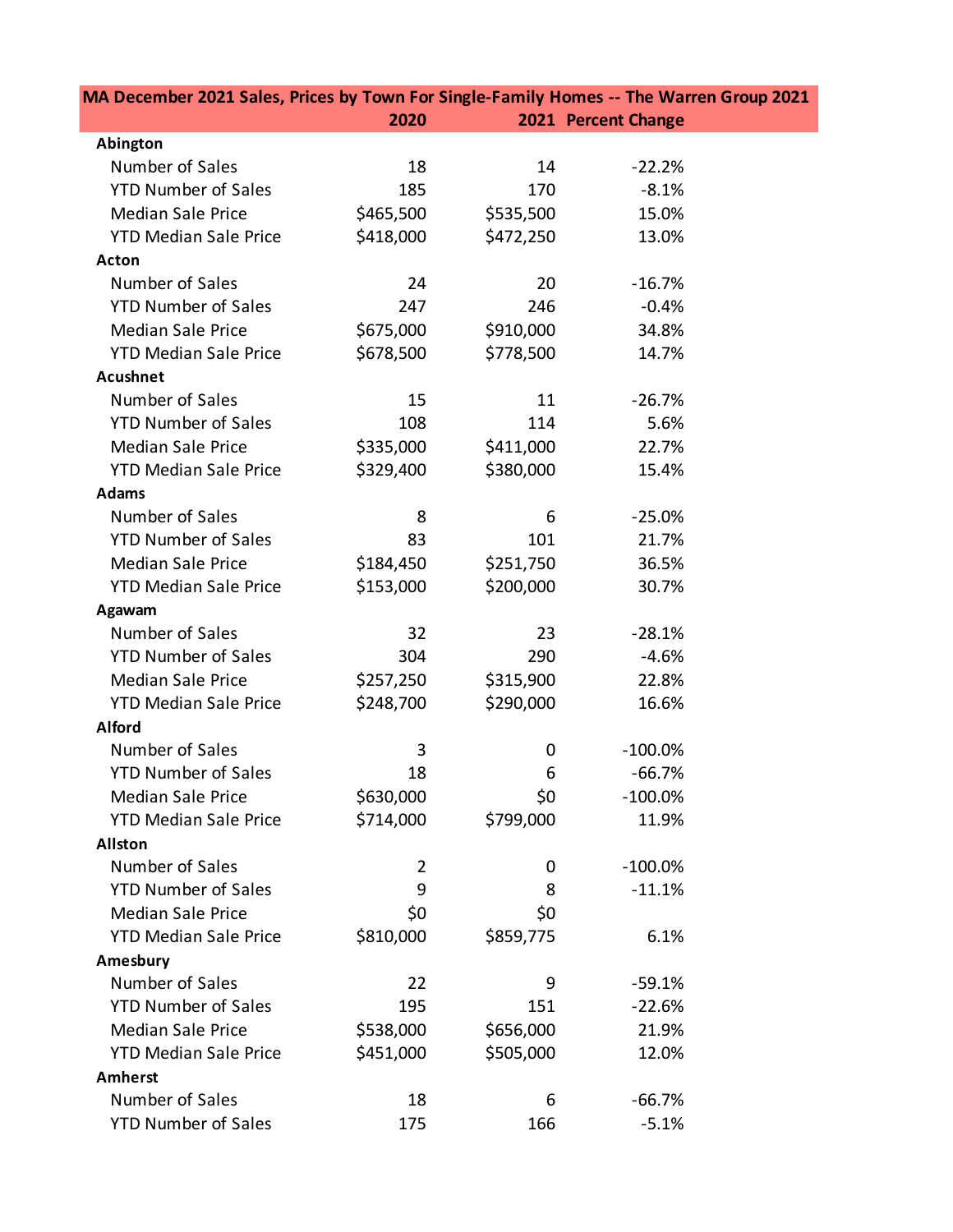| <b>Median Sale Price</b>     | \$435,000   | \$415,500      | $-4.5%$   |
|------------------------------|-------------|----------------|-----------|
| <b>YTD Median Sale Price</b> | \$419,900   | \$447,500      | 6.6%      |
| Andover                      |             |                |           |
| Number of Sales              | 33          | 27             | $-18.2%$  |
| <b>YTD Number of Sales</b>   | 424         | 379            | $-10.6%$  |
| <b>Median Sale Price</b>     | \$737,000   | \$700,000      | $-5.0%$   |
| <b>YTD Median Sale Price</b> | \$724,950   | \$825,000      | 13.8%     |
| Aquinnah                     |             |                |           |
| Number of Sales              | 0           | 0              |           |
| <b>YTD Number of Sales</b>   | 14          | 6              | $-57.1%$  |
| <b>Median Sale Price</b>     | \$0         | \$0            |           |
| <b>YTD Median Sale Price</b> | \$1,450,000 | \$1,322,500    | $-8.8%$   |
| Arlington                    |             |                |           |
| Number of Sales              | 27          | 26             | $-3.7%$   |
| <b>YTD Number of Sales</b>   | 290         | 347            | 19.7%     |
| <b>Median Sale Price</b>     | \$780,000   | \$1,078,500    | 38.3%     |
| <b>YTD Median Sale Price</b> | \$862,500   | \$949,000      | 10.0%     |
| Ashburnham                   |             |                |           |
| Number of Sales              | 5           | 12             | 140.0%    |
| <b>YTD Number of Sales</b>   | 107         | 114            | 6.5%      |
| <b>Median Sale Price</b>     | \$380,000   | \$280,000      | $-26.3%$  |
| <b>YTD Median Sale Price</b> | \$275,000   | \$333,000      | 21.1%     |
| Ashby                        |             |                |           |
| Number of Sales              | 5           | $\overline{2}$ | $-60.0%$  |
| <b>YTD Number of Sales</b>   | 56          | 49             | $-12.5%$  |
| <b>Median Sale Price</b>     | \$306,400   | \$0            | $-100.0%$ |
| <b>YTD Median Sale Price</b> | \$318,750   | \$390,000      | 22.4%     |
| Ashfield                     |             |                |           |
| Number of Sales              | 4           | 0              | $-100.0%$ |
| <b>YTD Number of Sales</b>   | 14          | 17             | 21.4%     |
| <b>Median Sale Price</b>     | \$243,800   | \$0            | $-100.0%$ |
| <b>YTD Median Sale Price</b> | \$231,500   | \$355,000      | 53.3%     |
| Ashland                      |             |                |           |
| Number of Sales              | 20          | 11             | $-45.0%$  |
| <b>YTD Number of Sales</b>   | 175         | 186            | 6.3%      |
| <b>Median Sale Price</b>     | \$515,000   | \$495,000      | $-3.9%$   |
| <b>YTD Median Sale Price</b> | \$488,500   | \$559,000      | 14.4%     |
| <b>Athol</b>                 |             |                |           |
| Number of Sales              | 12          | 16             | 33.3%     |
| <b>YTD Number of Sales</b>   | 164         | 183            | 11.6%     |
| <b>Median Sale Price</b>     | \$242,950   | \$264,000      | 8.7%      |
| <b>YTD Median Sale Price</b> | \$206,750   | \$245,000      | 18.5%     |
| <b>Attleboro</b>             |             |                |           |
| Number of Sales              | 52          | 55             | 5.8%      |
| <b>YTD Number of Sales</b>   | 446         | 457            | 2.5%      |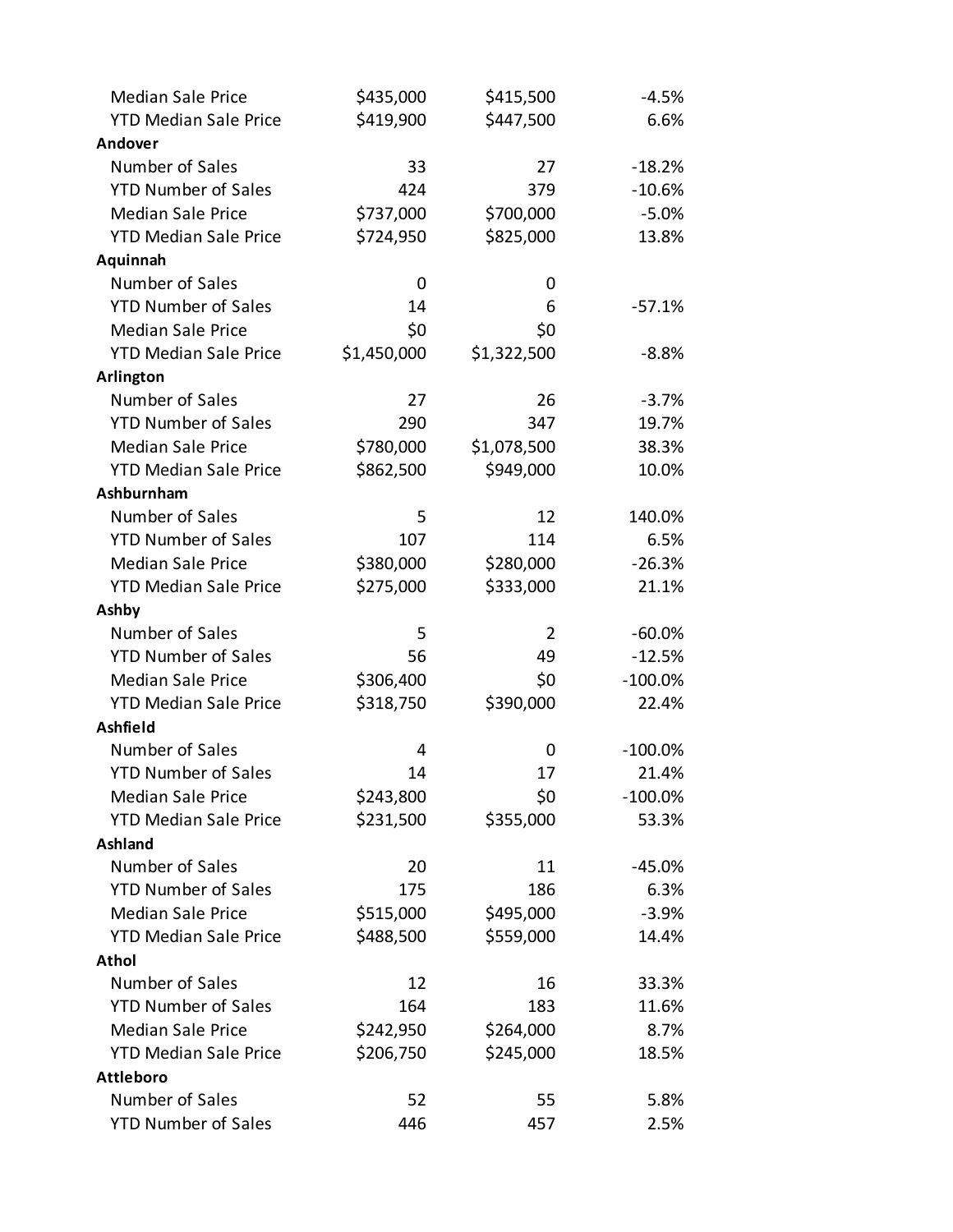| <b>Median Sale Price</b>     | \$381,500 | \$430,000 | 12.7%    |
|------------------------------|-----------|-----------|----------|
| <b>YTD Median Sale Price</b> | \$366,500 | \$420,000 | 14.6%    |
| <b>Auburn</b>                |           |           |          |
| Number of Sales              | 30        | 28        | $-6.7%$  |
| <b>YTD Number of Sales</b>   | 251       | 247       | $-1.6%$  |
| <b>Median Sale Price</b>     | \$351,108 | \$356,750 | 1.6%     |
| <b>YTD Median Sale Price</b> | \$310,000 | \$365,000 | 17.7%    |
| Avon                         |           |           |          |
| Number of Sales              | 6         | 7         | 16.7%    |
| <b>YTD Number of Sales</b>   | 68        | 59        | $-13.2%$ |
| <b>Median Sale Price</b>     | \$336,500 | \$480,000 | 42.6%    |
| <b>YTD Median Sale Price</b> | \$369,500 | \$451,000 | 22.1%    |
| Ayer                         |           |           |          |
| Number of Sales              | 8         | 9         | 12.5%    |
| <b>YTD Number of Sales</b>   | 77        | 84        | 9.1%     |
| <b>Median Sale Price</b>     | \$505,000 | \$487,000 | $-3.6%$  |
| <b>YTD Median Sale Price</b> | \$430,000 | \$426,000 | $-0.9%$  |
| <b>Barnstable</b>            |           |           |          |
| Number of Sales              | 15        | 7         | $-53.3%$ |
| <b>YTD Number of Sales</b>   | 114       | 92        | $-19.3%$ |
| <b>Median Sale Price</b>     | \$597,900 | \$694,115 | 16.1%    |
| <b>YTD Median Sale Price</b> | \$539,500 | \$680,000 | 26.0%    |
| <b>Barre</b>                 |           |           |          |
| Number of Sales              | 5         | 4         | $-20.0%$ |
| <b>YTD Number of Sales</b>   | 67        | 54        | $-19.4%$ |
| <b>Median Sale Price</b>     | \$288,125 | \$377,500 | 31.0%    |
| <b>YTD Median Sale Price</b> | \$240,000 | \$305,500 | 27.3%    |
| <b>Becket</b>                |           |           |          |
| Number of Sales              | 13        | 7         | $-46.2%$ |
| <b>YTD Number of Sales</b>   | 79        | 59        | $-25.3%$ |
| <b>Median Sale Price</b>     | \$280,000 | \$369,900 | 32.1%    |
| <b>YTD Median Sale Price</b> | \$284,000 | \$290,000 | 2.1%     |
| <b>Bedford</b>               |           |           |          |
| Number of Sales              | 9         | 8         | $-11.1%$ |
| <b>YTD Number of Sales</b>   | 137       | 131       | $-4.4%$  |
| <b>Median Sale Price</b>     | \$748,000 | \$934,500 | 24.9%    |
| <b>YTD Median Sale Price</b> | \$793,000 | \$815,000 | 2.8%     |
| <b>Belchertown</b>           |           |           |          |
| Number of Sales              | 27        | 15        | $-44.4%$ |
| <b>YTD Number of Sales</b>   | 190       | 166       | $-12.6%$ |
| <b>Median Sale Price</b>     | \$325,000 | \$323,000 | $-0.6%$  |
| <b>YTD Median Sale Price</b> | \$328,750 | \$347,500 | 5.7%     |
| Bellingham                   |           |           |          |
| Number of Sales              | 31        | 28        | $-9.7%$  |
| <b>YTD Number of Sales</b>   | 226       | 206       | $-8.8%$  |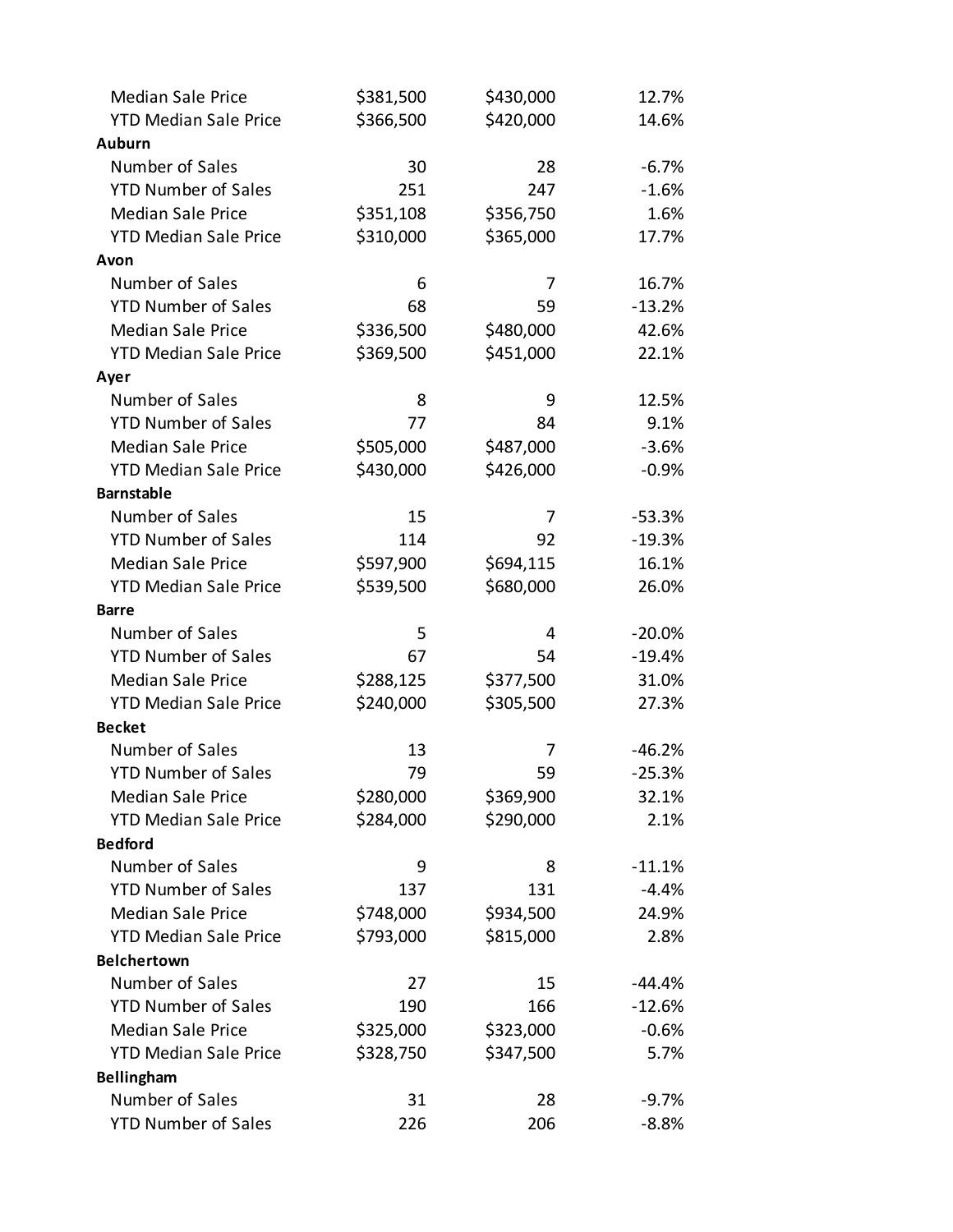| <b>Median Sale Price</b>     | \$356,000   | \$376,000   | 5.6%       |
|------------------------------|-------------|-------------|------------|
| <b>YTD Median Sale Price</b> | \$360,000   | \$390,000   | 8.3%       |
| <b>Belmont</b>               |             |             |            |
| Number of Sales              | 20          | 10          | $-50.0%$   |
| <b>YTD Number of Sales</b>   | 167         | 169         | 1.2%       |
| <b>Median Sale Price</b>     | \$1,173,000 | \$1,475,000 | 25.7%      |
| <b>YTD Median Sale Price</b> | \$1,250,000 | \$1,415,000 | 13.2%      |
| <b>Berkley</b>               |             |             |            |
| Number of Sales              | 7           | 6           | $-14.3%$   |
| <b>YTD Number of Sales</b>   | 84          | 59          | $-29.8%$   |
| <b>Median Sale Price</b>     | \$450,000   | \$412,500   | $-8.3%$    |
| <b>YTD Median Sale Price</b> | \$418,000   | \$480,000   | 14.8%      |
| <b>Berlin</b>                |             |             |            |
| Number of Sales              | 1           | 3           | 200.0%     |
| <b>YTD Number of Sales</b>   | 29          | 37          | 27.6%      |
| <b>Median Sale Price</b>     | \$0         | \$605,000   |            |
| <b>YTD Median Sale Price</b> | \$459,900   | \$565,000   | 22.9%      |
| <b>Bernardston</b>           |             |             |            |
| Number of Sales              | 4           | 1           | $-75.0%$   |
| <b>YTD Number of Sales</b>   | 32          | 23          | $-28.1%$   |
| <b>Median Sale Price</b>     | \$260,000   | \$0         | $-100.0\%$ |
| <b>YTD Median Sale Price</b> | \$252,500   | \$290,000   | 14.9%      |
| <b>Beverly</b>               |             |             |            |
| Number of Sales              | 37          | 30          | $-18.9%$   |
| <b>YTD Number of Sales</b>   | 355         | 355         | 0.0%       |
| <b>Median Sale Price</b>     | \$540,000   | \$597,500   | 10.6%      |
| <b>YTD Median Sale Price</b> | \$550,000   | \$600,000   | 9.1%       |
| <b>Billerica</b>             |             |             |            |
| Number of Sales              | 40          | 36          | $-10.0\%$  |
| <b>YTD Number of Sales</b>   | 410         | 433         | 5.6%       |
| <b>Median Sale Price</b>     | \$473,000   | \$567,500   | 20.0%      |
| <b>YTD Median Sale Price</b> | \$500,000   | \$570,000   | 14.0%      |
| <b>Blackstone</b>            |             |             |            |
| Number of Sales              | 7           | 12          | 71.4%      |
| <b>YTD Number of Sales</b>   | 96          | 95          | $-1.0%$    |
| <b>Median Sale Price</b>     | \$425,000   | \$405,000   | $-4.7%$    |
| <b>YTD Median Sale Price</b> | \$364,950   | \$380,000   | 4.1%       |
| <b>Blandford</b>             |             |             |            |
| Number of Sales              | 3           | 2           | $-33.3%$   |
| <b>YTD Number of Sales</b>   | 20          | 10          | $-50.0%$   |
| <b>Median Sale Price</b>     | \$224,000   | \$0         | $-100.0\%$ |
| <b>YTD Median Sale Price</b> | \$232,000   | \$245,000   | 5.6%       |
| <b>Bolton</b>                |             |             |            |
| Number of Sales              | 8           | 10          | 25.0%      |
| <b>YTD Number of Sales</b>   | 89          | 91          | 2.2%       |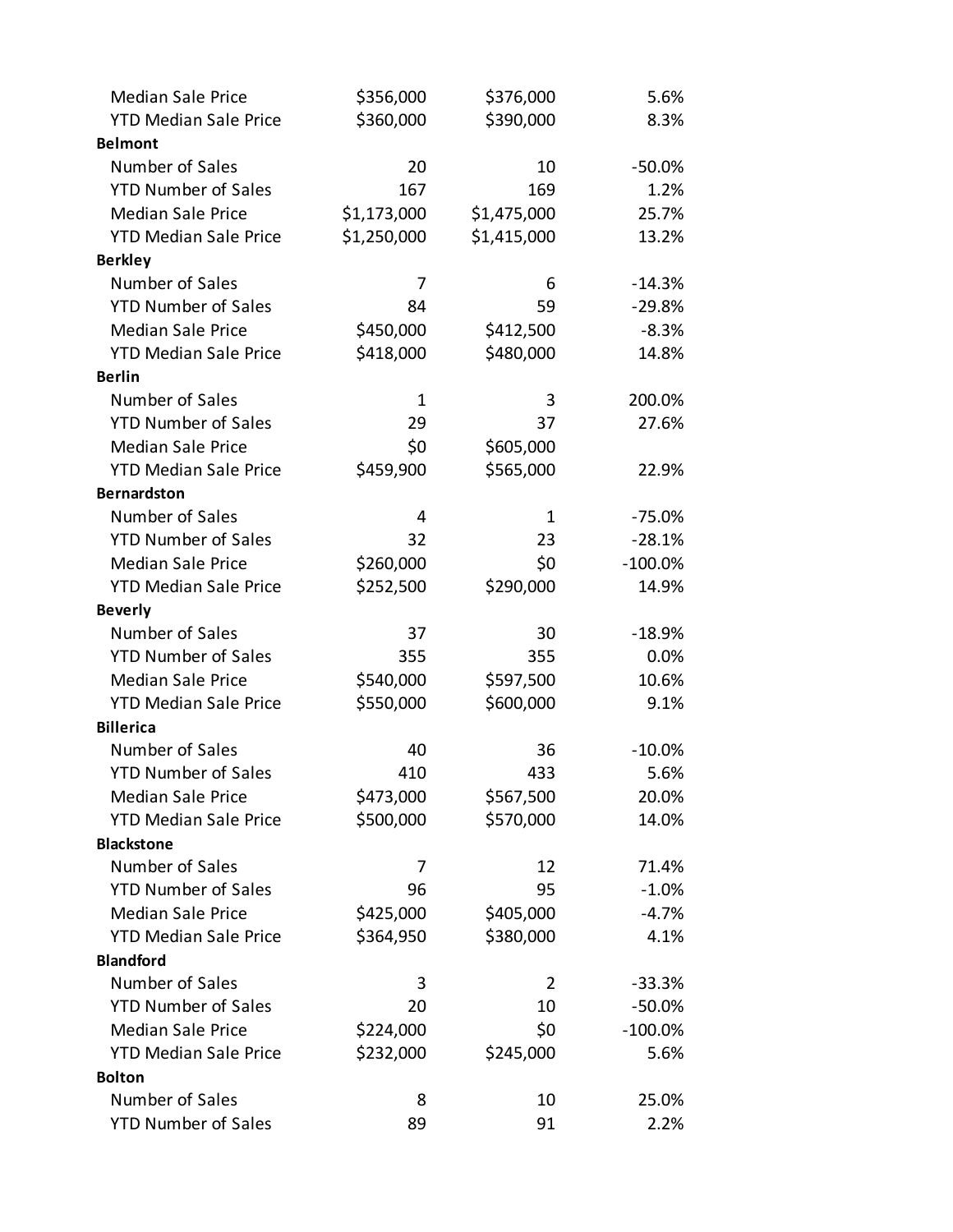| <b>Median Sale Price</b>     | \$722,500   | \$556,500      | $-23.0%$  |
|------------------------------|-------------|----------------|-----------|
| <b>YTD Median Sale Price</b> | \$650,000   | \$705,000      | 8.5%      |
| <b>Boston</b>                |             |                |           |
| Number of Sales              | 5           | 11             | 120.0%    |
| <b>YTD Number of Sales</b>   | 42          | 65             | 54.8%     |
| <b>Median Sale Price</b>     | \$2,850,000 | \$3,995,000    | 40.2%     |
| <b>YTD Median Sale Price</b> | \$2,922,500 | \$3,475,000    | 18.9%     |
| <b>Bourne</b>                |             |                |           |
| Number of Sales              | 29          | 34             | 17.2%     |
| <b>YTD Number of Sales</b>   | 316         | 328            | 3.8%      |
| <b>Median Sale Price</b>     | \$500,000   | \$446,875      | $-10.6%$  |
| <b>YTD Median Sale Price</b> | \$429,500   | \$492,500      | 14.7%     |
| <b>Boxboro</b>               |             |                |           |
| Number of Sales              | 5           | 2              | $-60.0%$  |
| <b>YTD Number of Sales</b>   | 47          | 47             | 0.0%      |
| <b>Median Sale Price</b>     | \$650,000   | \$0            | $-100.0%$ |
| <b>YTD Median Sale Price</b> | \$670,000   | \$860,000      | 28.4%     |
| <b>Boxford</b>               |             |                |           |
| Number of Sales              | 13          | 8              | $-38.5%$  |
| <b>YTD Number of Sales</b>   | 142         | 118            | $-16.9%$  |
| <b>Median Sale Price</b>     | \$770,000   | \$822,500      | 6.8%      |
| <b>YTD Median Sale Price</b> | \$769,000   | \$857,000      | 11.4%     |
| <b>Boylston</b>              |             |                |           |
| Number of Sales              | 8           | 7              | $-12.5%$  |
| <b>YTD Number of Sales</b>   | 63          | 55             | $-12.7%$  |
| <b>Median Sale Price</b>     | \$530,000   | \$505,000      | $-4.7%$   |
| <b>YTD Median Sale Price</b> | \$455,000   | \$503,000      | 10.5%     |
| <b>Braintree</b>             |             |                |           |
| Number of Sales              | 45          | 32             | $-28.9%$  |
| <b>YTD Number of Sales</b>   | 361         | 346            | $-4.2%$   |
| <b>Median Sale Price</b>     | \$550,000   | \$582,500      | 5.9%      |
| <b>YTD Median Sale Price</b> | \$550,000   | \$615,250      | 11.9%     |
| <b>Brewster</b>              |             |                |           |
| Number of Sales              | 18          | 17             | $-5.6%$   |
| <b>YTD Number of Sales</b>   | 226         | 185            | $-18.1%$  |
| <b>Median Sale Price</b>     | \$663,500   | \$740,000      | 11.5%     |
| <b>YTD Median Sale Price</b> | \$519,500   | \$655,000      | 26.1%     |
| <b>Bridgewater</b>           |             |                |           |
| Number of Sales              | 27          | 28             | 3.7%      |
| <b>YTD Number of Sales</b>   | 258         | 222            | $-14.0%$  |
| <b>Median Sale Price</b>     | \$505,000   | \$560,000      | 10.9%     |
| <b>YTD Median Sale Price</b> | \$470,000   | \$510,000      | 8.5%      |
| <b>Brighton</b>              |             |                |           |
| Number of Sales              | 4           | $\overline{2}$ | $-50.0%$  |
| <b>YTD Number of Sales</b>   | 34          | 42             | 23.5%     |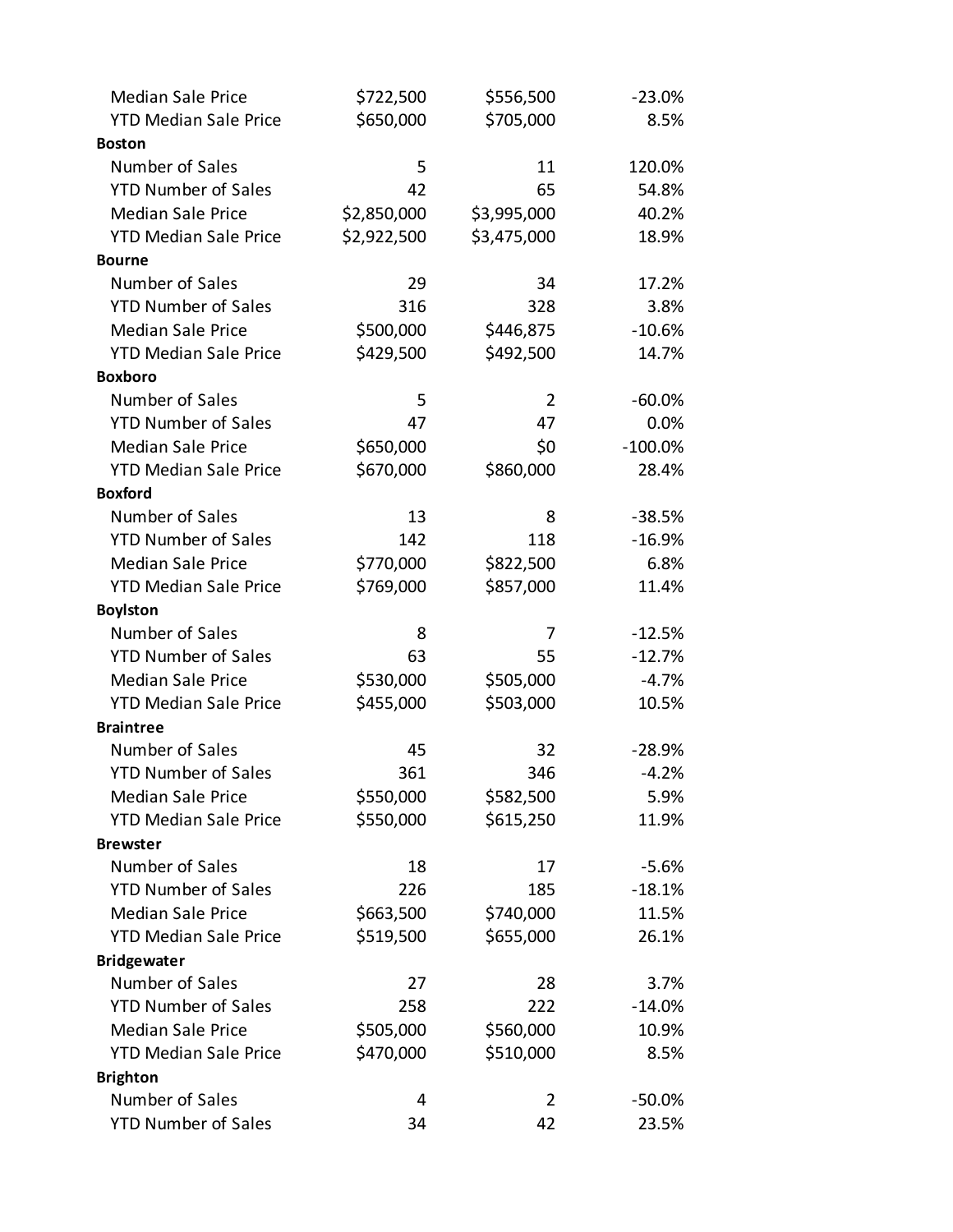| <b>Median Sale Price</b>     | \$740,000      | \$0         | $-100.0\%$ |
|------------------------------|----------------|-------------|------------|
| <b>YTD Median Sale Price</b> | \$815,000      | \$868,000   | 6.5%       |
| <b>Brimfield</b>             |                |             |            |
| Number of Sales              | $\overline{2}$ | 5           | 150.0%     |
| <b>YTD Number of Sales</b>   | 34             | 53          | 55.9%      |
| <b>Median Sale Price</b>     | \$0            | \$425,000   |            |
| <b>YTD Median Sale Price</b> | \$286,000      | \$341,600   | 19.4%      |
| <b>Brockton</b>              |                |             |            |
| Number of Sales              | 85             | 98          | 15.3%      |
| <b>YTD Number of Sales</b>   | 842            | 921         | 9.4%       |
| <b>Median Sale Price</b>     | \$370,000      | \$411,600   | 11.2%      |
| <b>YTD Median Sale Price</b> | \$345,750      | \$395,000   | 14.2%      |
| <b>Brookfield</b>            |                |             |            |
| Number of Sales              | 6              | 4           | $-33.3%$   |
| <b>YTD Number of Sales</b>   | 43             | 38          | $-11.6%$   |
| <b>Median Sale Price</b>     | \$278,450      | \$298,450   | 7.2%       |
| <b>YTD Median Sale Price</b> | \$305,000      | \$299,000   | $-2.0%$    |
| <b>Brookline</b>             |                |             |            |
| Number of Sales              | 14             | 14          | 0.0%       |
| <b>YTD Number of Sales</b>   | 151            | 168         | 11.3%      |
| <b>Median Sale Price</b>     | \$1,802,500    | \$2,485,000 | 37.9%      |
| <b>YTD Median Sale Price</b> | \$2,135,000    | \$2,056,500 | $-3.7%$    |
| <b>Buckland</b>              |                |             |            |
| Number of Sales              | 0              | 3           |            |
| <b>YTD Number of Sales</b>   | 20             | 19          | $-5.0%$    |
| <b>Median Sale Price</b>     | \$0            | \$271,600   |            |
| <b>YTD Median Sale Price</b> | \$237,500      | \$259,500   | 9.3%       |
| <b>Burlington</b>            |                |             |            |
| Number of Sales              | 25             | 16          | $-36.0%$   |
| <b>YTD Number of Sales</b>   | 225            | 244         | 8.4%       |
| <b>Median Sale Price</b>     | \$601,000      | \$697,500   | 16.1%      |
| <b>YTD Median Sale Price</b> | \$603,800      | \$697,000   | 15.4%      |
| Cambridge                    |                |             |            |
| Number of Sales              | 13             | 15          | 15.4%      |
| <b>YTD Number of Sales</b>   | 107            | 154         | 43.9%      |
| <b>Median Sale Price</b>     | \$1,750,000    | \$1,375,000 | $-21.4%$   |
| <b>YTD Median Sale Price</b> | \$1,625,000    | \$1,613,000 | $-0.7%$    |
| Canton                       |                |             |            |
| Number of Sales              | 21             | 19          | $-9.5%$    |
| <b>YTD Number of Sales</b>   | 227            | 275         | 21.1%      |
| <b>Median Sale Price</b>     | \$675,000      | \$715,000   | 5.9%       |
| <b>YTD Median Sale Price</b> | \$600,000      | \$739,000   | 23.2%      |
| <b>Carlisle</b>              |                |             |            |
| Number of Sales              | 5              | 8           | 60.0%      |
| <b>YTD Number of Sales</b>   | 78             | 81          | 3.8%       |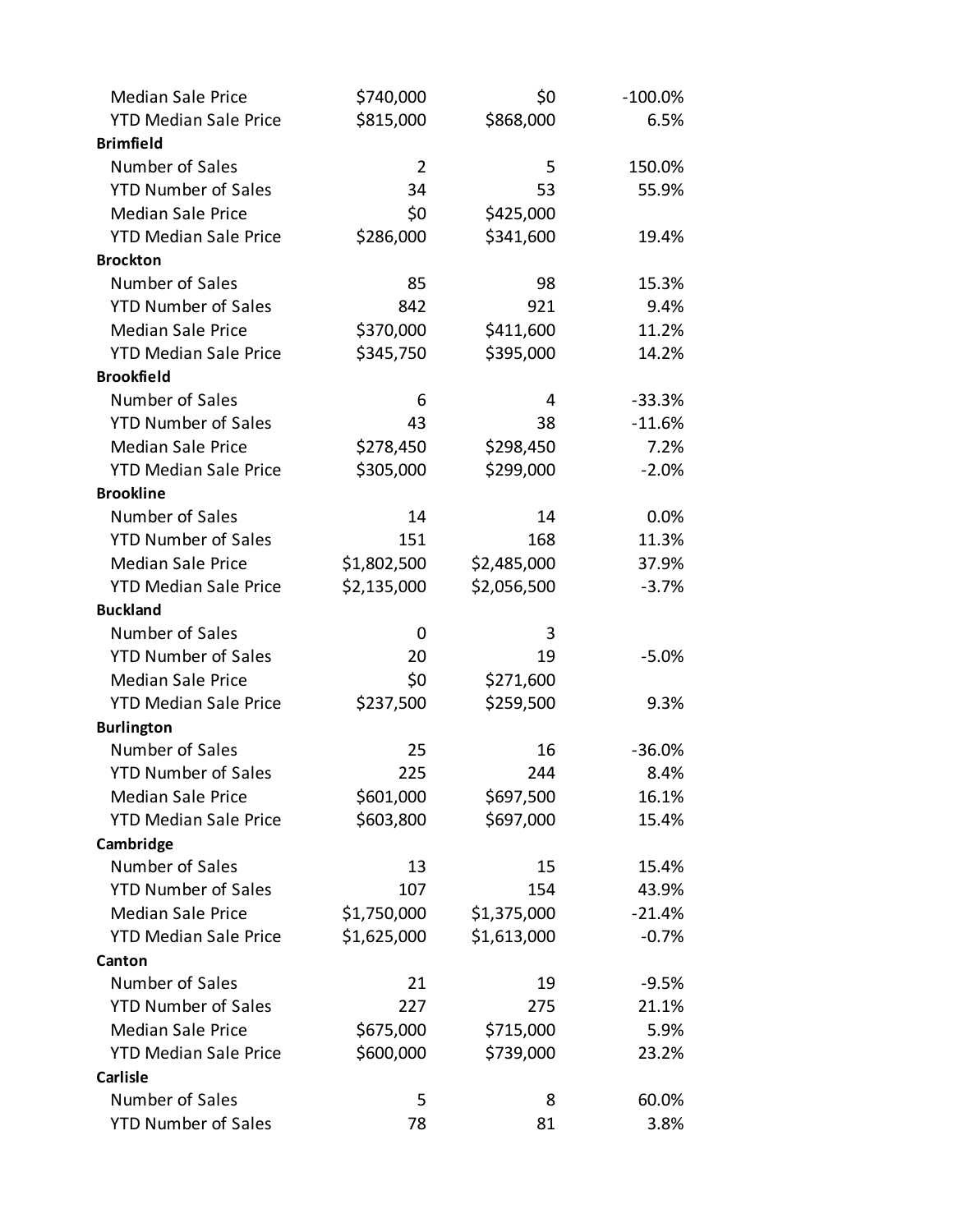| <b>Median Sale Price</b>     | \$1,055,000    | \$1,525,000 | 44.5%    |
|------------------------------|----------------|-------------|----------|
| <b>YTD Median Sale Price</b> | \$916,250      | \$1,250,000 | 36.4%    |
| Carver                       |                |             |          |
| Number of Sales              | 15             | 8           | $-46.7%$ |
| <b>YTD Number of Sales</b>   | 119            | 139         | 16.8%    |
| <b>Median Sale Price</b>     | \$350,000      | \$512,500   | 46.4%    |
| <b>YTD Median Sale Price</b> | \$374,000      | \$443,000   | 18.4%    |
| <b>Centerville</b>           |                |             |          |
| Number of Sales              | 32             | 17          | $-46.9%$ |
| <b>YTD Number of Sales</b>   | 257            | 245         | $-4.7%$  |
| <b>Median Sale Price</b>     | \$429,000      | \$480,000   | 11.9%    |
| <b>YTD Median Sale Price</b> | \$420,000      | \$505,000   | 20.2%    |
| Charlemont                   |                |             |          |
| Number of Sales              | $\overline{2}$ | 2           | 0.0%     |
| <b>YTD Number of Sales</b>   | 17             | 14          | $-17.6%$ |
| <b>Median Sale Price</b>     | \$0            | \$0         |          |
| <b>YTD Median Sale Price</b> | \$203,000      | \$246,000   | 21.2%    |
| Charlestown                  |                |             |          |
| Number of Sales              | 8              | 8           | 0.0%     |
| <b>YTD Number of Sales</b>   | 53             | 77          | 45.3%    |
| <b>Median Sale Price</b>     | \$1,260,000    | \$1,300,000 | 3.2%     |
| <b>YTD Median Sale Price</b> | \$1,350,000    | \$1,325,000 | $-1.9%$  |
| <b>Charlton</b>              |                |             |          |
| Number of Sales              | 16             | 15          | $-6.3%$  |
| <b>YTD Number of Sales</b>   | 154            | 159         | 3.2%     |
| <b>Median Sale Price</b>     | \$352,500      | \$320,000   | $-9.2%$  |
| <b>YTD Median Sale Price</b> | \$380,000      | \$373,000   | $-1.8%$  |
| Chatham                      |                |             |          |
| Number of Sales              | 32             | 20          | $-37.5%$ |
| <b>YTD Number of Sales</b>   | 265            | 221         | $-16.6%$ |
| <b>Median Sale Price</b>     | \$864,500      | \$1,480,000 | 71.2%    |
| <b>YTD Median Sale Price</b> | \$771,000      | \$950,000   | 23.2%    |
| <b>Chelmsford</b>            |                |             |          |
| Number of Sales              | 36             | 32          | $-11.1%$ |
| <b>YTD Number of Sales</b>   | 368            | 380         | 3.3%     |
| <b>Median Sale Price</b>     | \$513,000      | \$575,000   | 12.1%    |
| <b>YTD Median Sale Price</b> | \$487,500      | \$582,550   | 19.5%    |
| Chelsea                      |                |             |          |
| Number of Sales              | 3              | 4           | 33.3%    |
| <b>YTD Number of Sales</b>   | 32             | 38          | 18.8%    |
| <b>Median Sale Price</b>     | \$563,000      | \$498,500   | $-11.5%$ |
| <b>YTD Median Sale Price</b> | \$450,000      | \$485,000   | 7.8%     |
| <b>Cheshire</b>              |                |             |          |
| Number of Sales              | 3              | 4           | 33.3%    |
| <b>YTD Number of Sales</b>   | 25             | 37          | 48.0%    |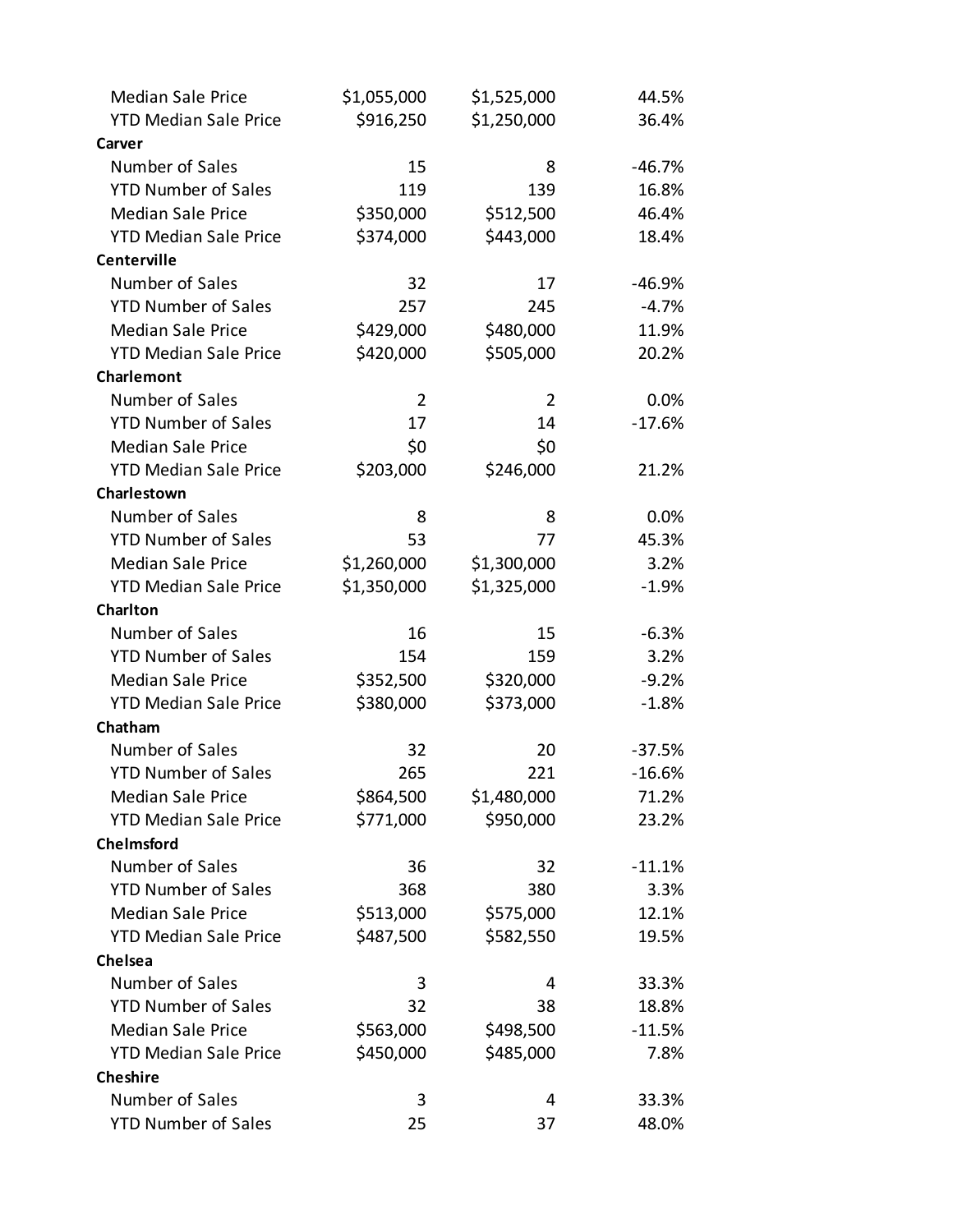| <b>Median Sale Price</b>     | \$206,250      | \$258,500   | 25.3%      |
|------------------------------|----------------|-------------|------------|
| <b>YTD Median Sale Price</b> | \$284,000      | \$265,000   | $-6.7%$    |
| <b>Chester</b>               |                |             |            |
| Number of Sales              | $\overline{2}$ | 1           | $-50.0%$   |
| <b>YTD Number of Sales</b>   | 15             | 24          | 60.0%      |
| <b>Median Sale Price</b>     | \$0            | \$0         |            |
| <b>YTD Median Sale Price</b> | \$154,500      | \$225,000   | 45.6%      |
| Chesterfield                 |                |             |            |
| Number of Sales              | 2              | 1           | $-50.0%$   |
| <b>YTD Number of Sales</b>   | 15             | 15          | 0.0%       |
| <b>Median Sale Price</b>     | \$0            | \$0         |            |
| <b>YTD Median Sale Price</b> | \$305,500      | \$354,500   | 16.0%      |
| Chicopee                     |                |             |            |
| Number of Sales              | 48             | 38          | $-20.8%$   |
| <b>YTD Number of Sales</b>   | 410            | 471         | 14.9%      |
| <b>Median Sale Price</b>     | \$232,500      | \$241,500   | 3.9%       |
| <b>YTD Median Sale Price</b> | \$219,900      | \$245,000   | 11.4%      |
| <b>Chilmark</b>              |                |             |            |
| Number of Sales              | 5              | 1           | $-80.0%$   |
| <b>YTD Number of Sales</b>   | 29             | 19          | $-34.5%$   |
| <b>Median Sale Price</b>     | \$2,400,000    | \$0         | $-100.0\%$ |
| <b>YTD Median Sale Price</b> | \$1,450,000    | \$1,775,000 | 22.4%      |
| Clarksburg                   |                |             |            |
| Number of Sales              | $\mathbf{1}$   | 1           | 0.0%       |
| <b>YTD Number of Sales</b>   | 27             | 18          | $-33.3%$   |
| <b>Median Sale Price</b>     | \$0            | \$0         |            |
| <b>YTD Median Sale Price</b> | \$145,000      | \$165,000   | 13.8%      |
| Clinton                      |                |             |            |
| Number of Sales              | 8              | 6           | $-25.0%$   |
| <b>YTD Number of Sales</b>   | 111            | 84          | $-24.3%$   |
| <b>Median Sale Price</b>     | \$351,000      | \$442,950   | 26.2%      |
| <b>YTD Median Sale Price</b> | \$329,000      | \$338,000   | 2.7%       |
| Cohasset                     |                |             |            |
| Number of Sales              | 15             | 11          | $-26.7%$   |
| <b>YTD Number of Sales</b>   | 155            | 134         | $-13.5%$   |
| <b>Median Sale Price</b>     | \$970,000      | \$1,450,000 | 49.5%      |
| <b>YTD Median Sale Price</b> | \$1,060,000    | \$1,350,000 | 27.4%      |
| Colrain                      |                |             |            |
| Number of Sales              | 1              | 4           | 300.0%     |
| <b>YTD Number of Sales</b>   | 16             | 16          | 0.0%       |
| <b>Median Sale Price</b>     | \$0            | \$139,000   |            |
| <b>YTD Median Sale Price</b> | \$199,950      | \$197,500   | $-1.2%$    |
| Concord                      |                |             |            |
| Number of Sales              | 28             | 20          | $-28.6%$   |
| <b>YTD Number of Sales</b>   | 239            | 192         | $-19.7%$   |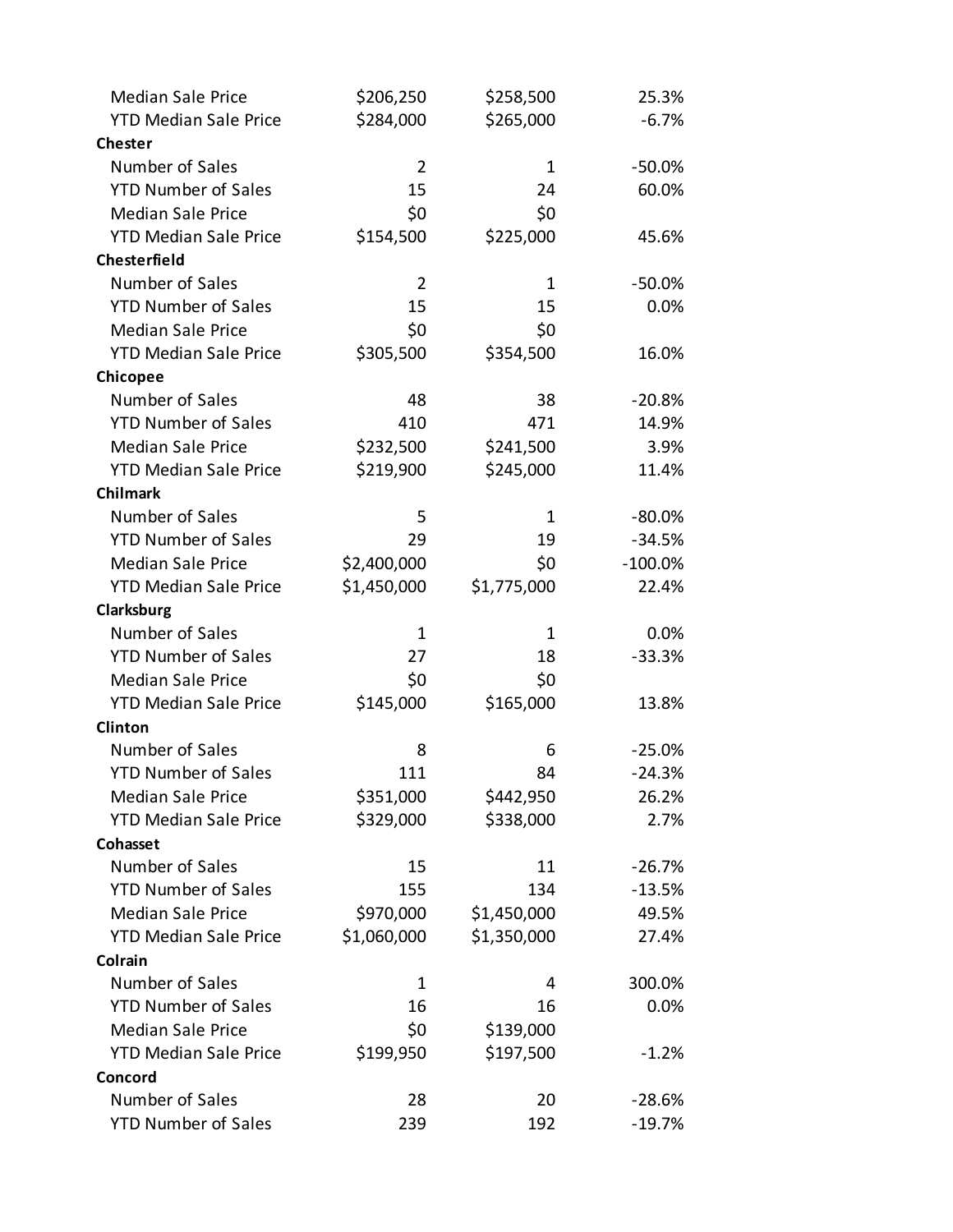| <b>Median Sale Price</b>     | \$1,317,500  | \$1,307,500 | $-0.8%$    |
|------------------------------|--------------|-------------|------------|
| <b>YTD Median Sale Price</b> | \$1,159,000  | \$1,416,000 | 22.2%      |
| Conway                       |              |             |            |
| Number of Sales              | $\mathbf{1}$ | 0           | $-100.0\%$ |
| <b>YTD Number of Sales</b>   | 14           | 22          | 57.1%      |
| <b>Median Sale Price</b>     | \$0          | \$0         |            |
| <b>YTD Median Sale Price</b> | \$256,500    | \$277,500   | 8.2%       |
| Cotuit                       |              |             |            |
| Number of Sales              | 8            | 11          | 37.5%      |
| <b>YTD Number of Sales</b>   | 82           | 93          | 13.4%      |
| <b>Median Sale Price</b>     | \$654,950    | \$600,000   | $-8.4%$    |
| <b>YTD Median Sale Price</b> | \$556,250    | \$600,000   | 7.9%       |
| Cummington                   |              |             |            |
| Number of Sales              | 3            | 0           | $-100.0\%$ |
| <b>YTD Number of Sales</b>   | 14           | 11          | $-21.4%$   |
| <b>Median Sale Price</b>     | \$275,000    | \$0         | $-100.0\%$ |
| <b>YTD Median Sale Price</b> | \$215,750    | \$400,000   | 85.4%      |
| <b>Dalton</b>                |              |             |            |
| Number of Sales              | 12           | 8           | $-33.3%$   |
| <b>YTD Number of Sales</b>   | 106          | 93          | $-12.3%$   |
| <b>Median Sale Price</b>     | \$295,500    | \$250,500   | $-15.2%$   |
| <b>YTD Median Sale Price</b> | \$232,500    | \$230,000   | $-1.1%$    |
| <b>Danvers</b>               |              |             |            |
| Number of Sales              | 18           | 27          | 50.0%      |
| <b>YTD Number of Sales</b>   | 240          | 260         | 8.3%       |
| <b>Median Sale Price</b>     | \$574,500    | \$625,000   | 8.8%       |
| <b>YTD Median Sale Price</b> | \$536,250    | \$625,000   | 16.6%      |
| <b>Dartmouth</b>             |              |             |            |
| Number of Sales              | 31           | 20          | $-35.5%$   |
| <b>YTD Number of Sales</b>   | 343          | 320         | $-6.7%$    |
| <b>Median Sale Price</b>     | \$370,000    | \$607,500   | 64.2%      |
| <b>YTD Median Sale Price</b> | \$380,000    | \$442,500   | 16.4%      |
| <b>Dedham</b>                |              |             |            |
| Number of Sales              | 38           | 24          | $-36.8%$   |
| <b>YTD Number of Sales</b>   | 314          | 316         | 0.6%       |
| <b>Median Sale Price</b>     | \$594,500    | \$582,500   | $-2.0%$    |
| <b>YTD Median Sale Price</b> | \$573,090    | \$625,750   | 9.2%       |
| <b>Deerfield</b>             |              |             |            |
| Number of Sales              | 4            | 8           | 100.0%     |
| <b>YTD Number of Sales</b>   | 42           | 48          | 14.3%      |
| <b>Median Sale Price</b>     | \$451,950    | \$325,000   | $-28.1%$   |
| <b>YTD Median Sale Price</b> | \$284,500    | \$361,200   | 27.0%      |
| <b>Dennis</b>                |              |             |            |
| Number of Sales              | 44           | 29          | $-34.1%$   |
| <b>YTD Number of Sales</b>   | 449          | 393         | $-12.5%$   |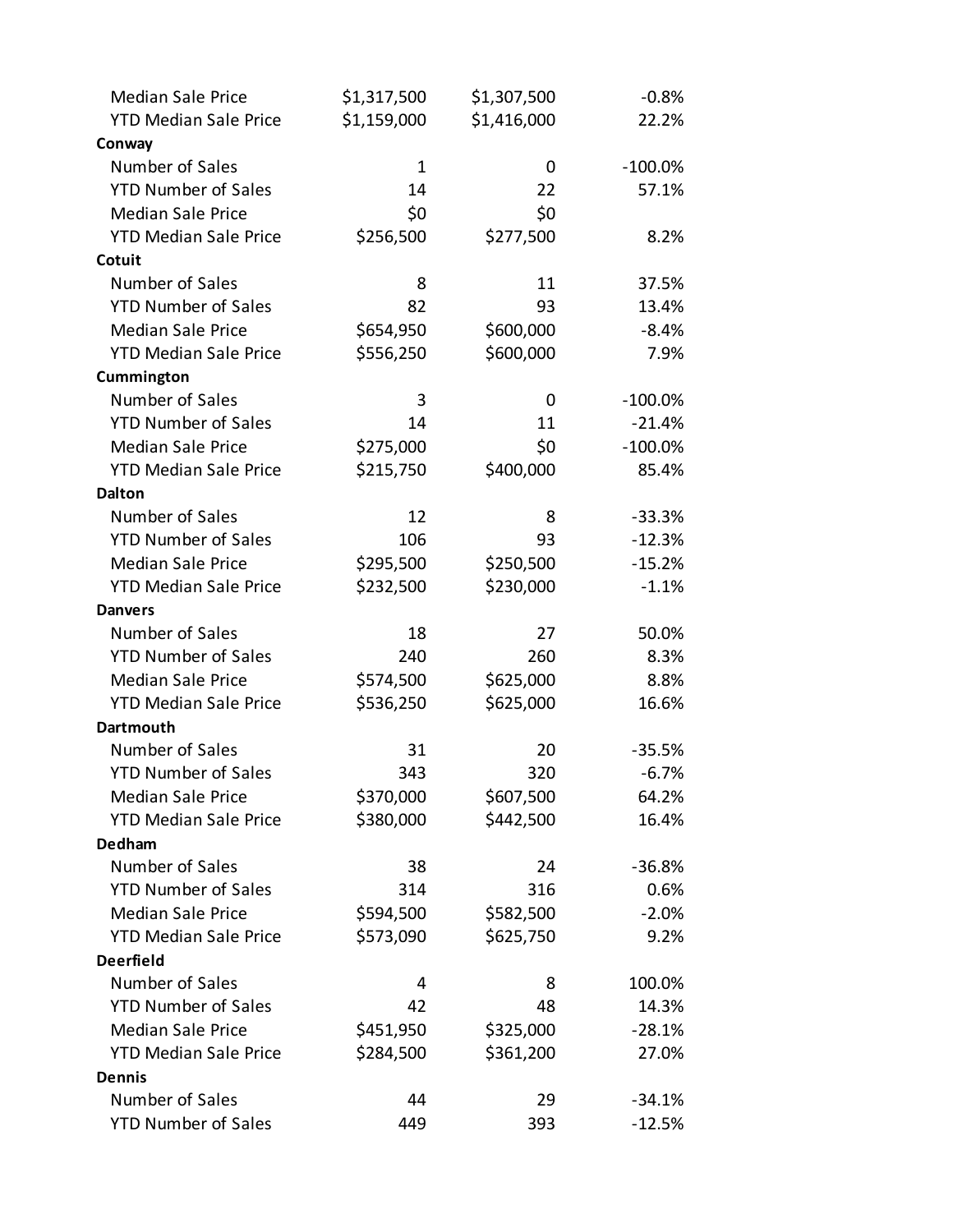| <b>Median Sale Price</b>     | \$429,000   | \$502,500   | 17.1%    |
|------------------------------|-------------|-------------|----------|
| <b>YTD Median Sale Price</b> | \$410,000   | \$516,000   | 25.9%    |
| <b>Devens</b>                |             |             |          |
| Number of Sales              | 0           | 0           |          |
| <b>YTD Number of Sales</b>   | 0           | 1           |          |
| <b>Median Sale Price</b>     | \$0         | \$0         |          |
| <b>YTD Median Sale Price</b> | \$0         | \$0         |          |
| <b>Dighton</b>               |             |             |          |
| Number of Sales              | 7           | 3           | $-57.1%$ |
| <b>YTD Number of Sales</b>   | 96          | 101         | 5.2%     |
| <b>Median Sale Price</b>     | \$425,000   | \$450,000   | 5.9%     |
| <b>YTD Median Sale Price</b> | \$400,500   | \$430,000   | 7.4%     |
| <b>Dorchester</b>            |             |             |          |
| Number of Sales              | 13          | 10          | $-23.1%$ |
| <b>YTD Number of Sales</b>   | 131         | 159         | 21.4%    |
| <b>Median Sale Price</b>     | \$605,000   | \$647,500   | 7.0%     |
| <b>YTD Median Sale Price</b> | \$605,000   | \$690,000   | 14.0%    |
| <b>Douglas</b>               |             |             |          |
| Number of Sales              | 12          | 7           | $-41.7%$ |
| <b>YTD Number of Sales</b>   | 116         | 117         | 0.9%     |
| <b>Median Sale Price</b>     | \$392,500   | \$425,000   | 8.3%     |
| <b>YTD Median Sale Price</b> | \$375,750   | \$430,000   | 14.4%    |
| <b>Dover</b>                 |             |             |          |
| Number of Sales              | 10          | 10          | 0.0%     |
| <b>YTD Number of Sales</b>   | 120         | 102         | $-15.0%$ |
| <b>Median Sale Price</b>     | \$1,105,000 | \$1,352,500 | 22.4%    |
| <b>YTD Median Sale Price</b> | \$1,245,000 | \$1,337,500 | 7.4%     |
| <b>Dracut</b>                |             |             |          |
| Number of Sales              | 32          | 30          | $-6.3%$  |
| <b>YTD Number of Sales</b>   | 293         | 295         | 0.7%     |
| <b>Median Sale Price</b>     | \$406,500   | \$456,000   | 12.2%    |
| <b>YTD Median Sale Price</b> | \$405,000   | \$458,000   | 13.1%    |
| <b>Dudley</b>                |             |             |          |
| Number of Sales              | 12          | 15          | 25.0%    |
| <b>YTD Number of Sales</b>   | 150         | 133         | $-11.3%$ |
| <b>Median Sale Price</b>     | \$316,250   | \$345,000   | 9.1%     |
| <b>YTD Median Sale Price</b> | \$300,000   | \$340,000   | 13.3%    |
| <b>Dunstable</b>             |             |             |          |
| Number of Sales              | 4           | 3           | $-25.0%$ |
| <b>YTD Number of Sales</b>   | 33          | 41          | 24.2%    |
| <b>Median Sale Price</b>     | \$520,250   | \$765,000   | 47.0%    |
| <b>YTD Median Sale Price</b> | \$515,000   | \$665,000   | 29.1%    |
| <b>Duxbury</b>               |             |             |          |
| Number of Sales              | 21          | 14          | $-33.3%$ |
| <b>YTD Number of Sales</b>   | 256         | 214         | $-16.4%$ |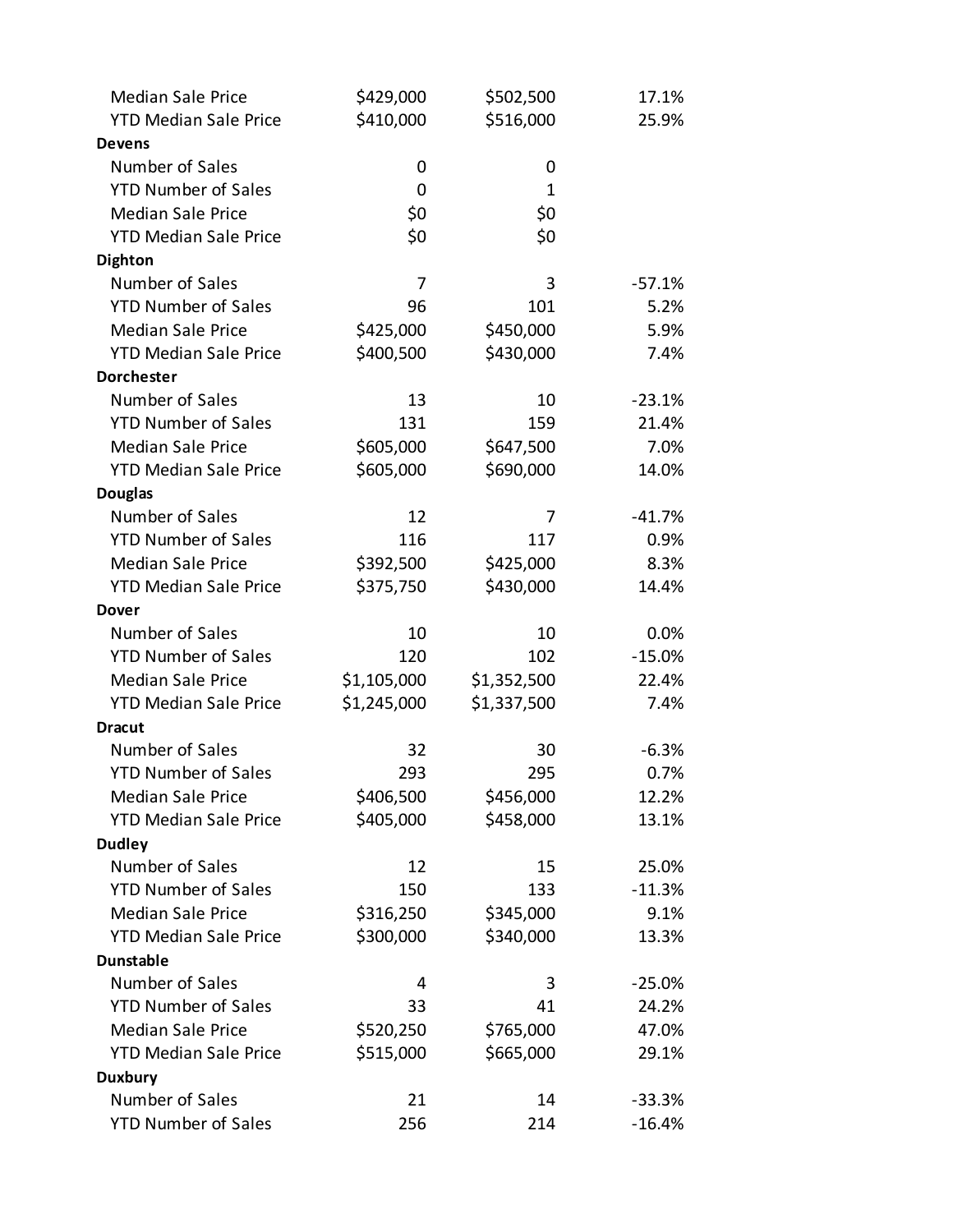| <b>Median Sale Price</b>     | \$835,000    | \$845,000    | 1.2%       |
|------------------------------|--------------|--------------|------------|
| <b>YTD Median Sale Price</b> | \$747,000    | \$850,500    | 13.9%      |
| <b>East Boston</b>           |              |              |            |
| Number of Sales              | 6            | 2            | $-66.7%$   |
| <b>YTD Number of Sales</b>   | 43           | 44           | 2.3%       |
| <b>Median Sale Price</b>     | \$471,500    | \$0          | $-100.0\%$ |
| <b>YTD Median Sale Price</b> | \$605,000    | \$630,000    | 4.1%       |
| <b>East Bridgewater</b>      |              |              |            |
| Number of Sales              | 9            | 16           | 77.8%      |
| <b>YTD Number of Sales</b>   | 136          | 125          | $-8.1%$    |
| <b>Median Sale Price</b>     | \$430,000    | \$466,000    | 8.4%       |
| <b>YTD Median Sale Price</b> | \$407,500    | \$465,000    | 14.1%      |
| <b>East Brookfield</b>       |              |              |            |
| Number of Sales              | $\mathbf{1}$ | $\mathbf{1}$ | 0.0%       |
| <b>YTD Number of Sales</b>   | 31           | 32           | 3.2%       |
| <b>Median Sale Price</b>     | \$0          | \$0          |            |
| <b>YTD Median Sale Price</b> | \$260,000    | \$328,000    | 26.2%      |
| <b>East Longmeadow</b>       |              |              |            |
| Number of Sales              | 29           | 23           | $-20.7%$   |
| <b>YTD Number of Sales</b>   | 268          | 242          | $-9.7%$    |
| <b>Median Sale Price</b>     | \$328,000    | \$305,000    | $-7.0%$    |
| <b>YTD Median Sale Price</b> | \$297,250    | \$305,000    | 2.6%       |
| Eastham                      |              |              |            |
| Number of Sales              | 33           | 18           | $-45.5%$   |
| <b>YTD Number of Sales</b>   | 194          | 170          | $-12.4%$   |
| <b>Median Sale Price</b>     | \$540,000    | \$725,000    | 34.3%      |
| <b>YTD Median Sale Price</b> | \$520,000    | \$655,000    | 26.0%      |
| Easthampton                  |              |              |            |
| Number of Sales              | 11           | 12           | 9.1%       |
| <b>YTD Number of Sales</b>   | 128          | 125          | $-2.3%$    |
| <b>Median Sale Price</b>     | \$295,000    | \$341,000    | 15.6%      |
| <b>YTD Median Sale Price</b> | \$285,000    | \$337,500    | 18.4%      |
| Easton                       |              |              |            |
| Number of Sales              | 24           | 24           | 0.0%       |
| <b>YTD Number of Sales</b>   | 272          | 259          | $-4.8%$    |
| <b>Median Sale Price</b>     | \$508,500    | \$555,000    | 9.1%       |
| <b>YTD Median Sale Price</b> | \$505,000    | \$610,000    | 20.8%      |
| Edgartown                    |              |              |            |
| Number of Sales              | 16           | 13           | $-18.8%$   |
| <b>YTD Number of Sales</b>   | 146          | 101          | $-30.8%$   |
| <b>Median Sale Price</b>     | \$1,007,500  | \$1,430,000  | 41.9%      |
| <b>YTD Median Sale Price</b> | \$1,257,500  | \$1,385,000  | 10.1%      |
| Egremont                     |              |              |            |
| Number of Sales              | 4            | 4            | 0.0%       |
| <b>YTD Number of Sales</b>   | 41           | 34           | $-17.1%$   |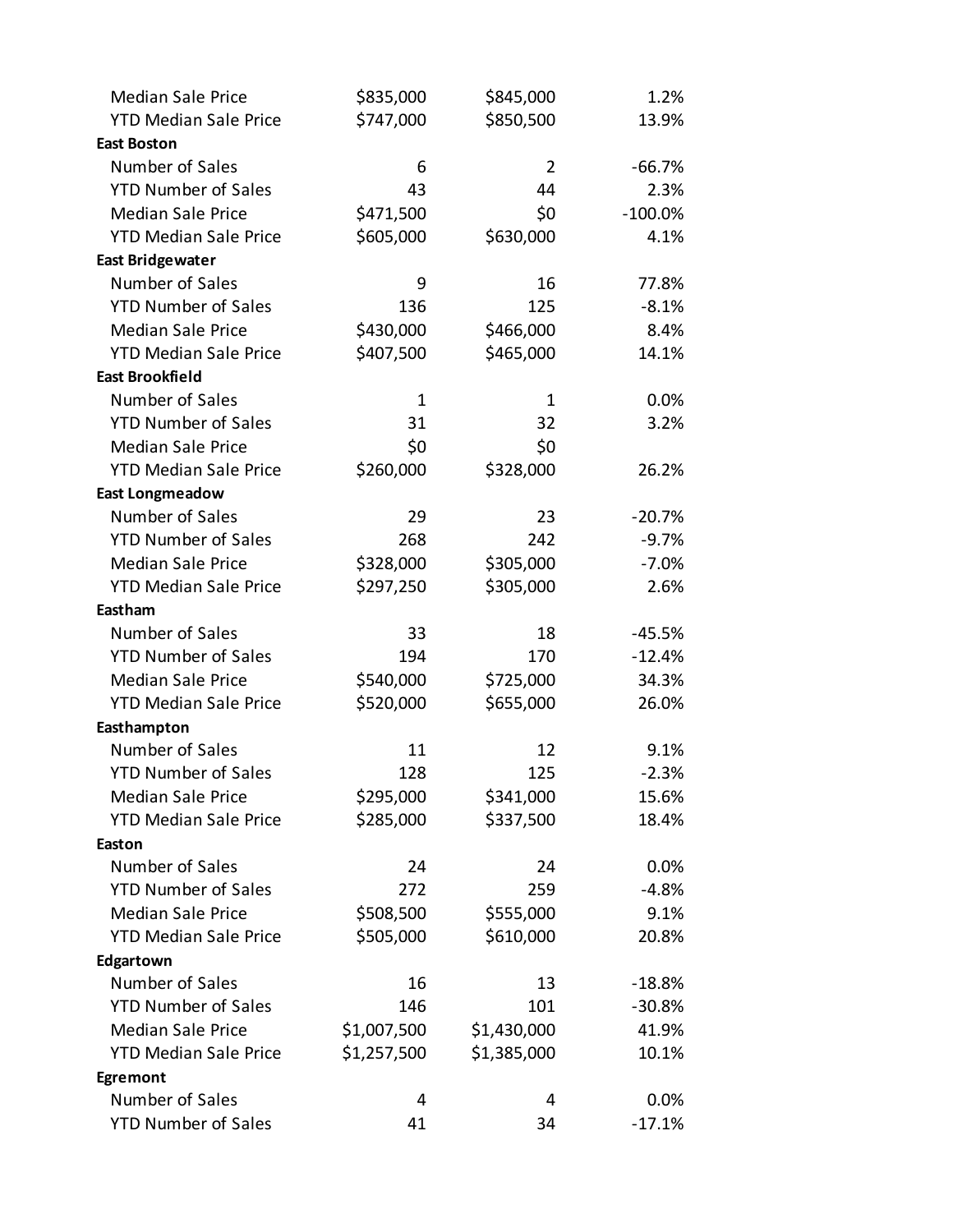| <b>Median Sale Price</b>     | \$1,112,500 | \$560,075      | $-49.7%$ |
|------------------------------|-------------|----------------|----------|
| <b>YTD Median Sale Price</b> | \$680,000   | \$567,500      | $-16.5%$ |
| <b>Erving</b>                |             |                |          |
| Number of Sales              | $\mathbf 1$ | $\overline{2}$ | 100.0%   |
| <b>YTD Number of Sales</b>   | 12          | 14             | 16.7%    |
| <b>Median Sale Price</b>     | \$0         | \$0            |          |
| <b>YTD Median Sale Price</b> | \$203,500   | \$284,200      | 39.7%    |
| <b>Essex</b>                 |             |                |          |
| Number of Sales              | 3           | 4              | 33.3%    |
| <b>YTD Number of Sales</b>   | 53          | 31             | $-41.5%$ |
| <b>Median Sale Price</b>     | \$735,000   | \$574,500      | $-21.8%$ |
| <b>YTD Median Sale Price</b> | \$649,000   | \$675,000      | 4.0%     |
| <b>Everett</b>               |             |                |          |
| Number of Sales              | 12          | 12             | 0.0%     |
| <b>YTD Number of Sales</b>   | 98          | 136            | 38.8%    |
| <b>Median Sale Price</b>     | \$467,500   | \$510,250      | 9.1%     |
| <b>YTD Median Sale Price</b> | \$497,500   | \$542,500      | 9.0%     |
| Fairhaven                    |             |                |          |
| Number of Sales              | 20          | 16             | $-20.0%$ |
| <b>YTD Number of Sales</b>   | 183         | 186            | 1.6%     |
| <b>Median Sale Price</b>     | \$322,500   | \$375,000      | 16.3%    |
| <b>YTD Median Sale Price</b> | \$315,000   | \$390,000      | 23.8%    |
| <b>Fall River</b>            |             |                |          |
| Number of Sales              | 39          | 49             | 25.6%    |
| <b>YTD Number of Sales</b>   | 398         | 444            | 11.6%    |
| <b>Median Sale Price</b>     | \$325,000   | \$330,000      | 1.5%     |
| <b>YTD Median Sale Price</b> | \$297,000   | \$339,500      | 14.3%    |
| <b>Falmouth</b>              |             |                |          |
| Number of Sales              | 71          | 48             | $-32.4%$ |
| <b>YTD Number of Sales</b>   | 709         | 627            | $-11.6%$ |
| <b>Median Sale Price</b>     | \$575,000   | \$647,500      | 12.6%    |
| <b>YTD Median Sale Price</b> | \$516,000   | \$621,500      | 20.4%    |
| <b>Fitchburg</b>             |             |                |          |
| Number of Sales              | 38          | 45             | 18.4%    |
| <b>YTD Number of Sales</b>   | 392         | 413            | 5.4%     |
| <b>Median Sale Price</b>     | \$269,700   | \$310,000      | 14.9%    |
| <b>YTD Median Sale Price</b> | \$254,000   | \$296,000      | 16.5%    |
| <b>Florida</b>               |             |                |          |
| Number of Sales              | 1           | 1              | $0.0\%$  |
| <b>YTD Number of Sales</b>   | 4           | 6              | 50.0%    |
| <b>Median Sale Price</b>     | \$0         | \$0            |          |
| <b>YTD Median Sale Price</b> | \$149,000   | \$93,000       | $-37.6%$ |
| Foxboro                      |             |                |          |
| Number of Sales              | 18          | 12             | $-33.3%$ |
| <b>YTD Number of Sales</b>   | 181         | 188            | 3.9%     |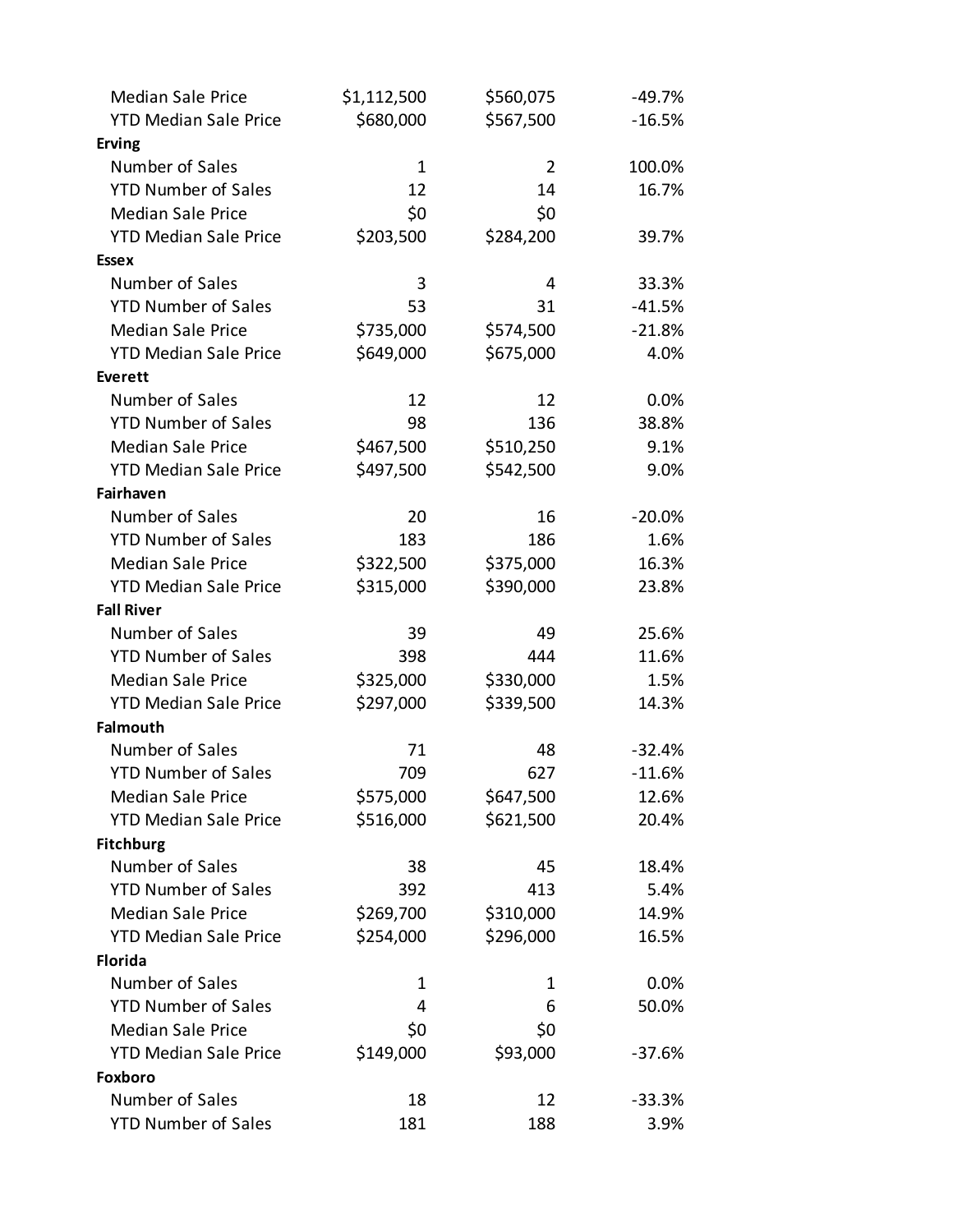| <b>Median Sale Price</b>     | \$585,000 | \$549,000 | $-6.2%$   |
|------------------------------|-----------|-----------|-----------|
| <b>YTD Median Sale Price</b> | \$507,000 | \$567,500 | 11.9%     |
| Framingham                   |           |           |           |
| Number of Sales              | 63        | 67        | 6.3%      |
| <b>YTD Number of Sales</b>   | 608       | 693       | 14.0%     |
| <b>Median Sale Price</b>     | \$530,000 | \$572,500 | 8.0%      |
| <b>YTD Median Sale Price</b> | \$496,000 | \$565,000 | 13.9%     |
| <b>Franklin</b>              |           |           |           |
| Number of Sales              | 27        | 27        | 0.0%      |
| <b>YTD Number of Sales</b>   | 298       | 360       | 20.8%     |
| <b>Median Sale Price</b>     | \$532,250 | \$618,000 | 16.1%     |
| <b>YTD Median Sale Price</b> | \$506,000 | \$589,950 | 16.6%     |
| Freetown                     |           |           |           |
| Number of Sales              | 10        | 7         | $-30.0%$  |
| <b>YTD Number of Sales</b>   | 92        | 90        | $-2.2%$   |
| <b>Median Sale Price</b>     | \$412,486 | \$335,000 | $-18.8%$  |
| <b>YTD Median Sale Price</b> | \$382,872 | \$393,500 | 2.8%      |
| Gardner                      |           |           |           |
| Number of Sales              | 22        | 32        | 45.5%     |
| <b>YTD Number of Sales</b>   | 247       | 251       | 1.6%      |
| <b>Median Sale Price</b>     | \$276,000 | \$257,000 | $-6.9%$   |
| <b>YTD Median Sale Price</b> | \$242,500 | \$285,000 | 17.5%     |
| Georgetown                   |           |           |           |
| Number of Sales              | 10        | 11        | 10.0%     |
| <b>YTD Number of Sales</b>   | 116       | 106       | $-8.6%$   |
| <b>Median Sale Price</b>     | \$562,500 | \$620,000 | 10.2%     |
| <b>YTD Median Sale Price</b> | \$498,250 | \$575,000 | 15.4%     |
| Gill                         |           |           |           |
| Number of Sales              | 2         | 3         | 50.0%     |
| <b>YTD Number of Sales</b>   | 9         | 14        | 55.6%     |
| <b>Median Sale Price</b>     | \$0       | \$235,000 |           |
| <b>YTD Median Sale Price</b> | \$295,000 | \$232,500 | $-21.2%$  |
| Gloucester                   |           |           |           |
| Number of Sales              | 11        | 18        | 63.6%     |
| <b>YTD Number of Sales</b>   | 208       | 190       | $-8.7%$   |
| <b>Median Sale Price</b>     | \$555,000 | \$672,500 | 21.2%     |
| <b>YTD Median Sale Price</b> | \$487,500 | \$573,500 | 17.6%     |
| Goshen                       |           |           |           |
| Number of Sales              | 3         | 1         | $-66.7%$  |
| <b>YTD Number of Sales</b>   | 13        | 19        | 46.2%     |
| <b>Median Sale Price</b>     | \$322,500 | \$0       | $-100.0%$ |
| <b>YTD Median Sale Price</b> | \$258,000 | \$290,000 | 12.4%     |
| Gosnold                      |           |           |           |
| Number of Sales              | 0         | 0         |           |
| <b>YTD Number of Sales</b>   | 0         | 0         |           |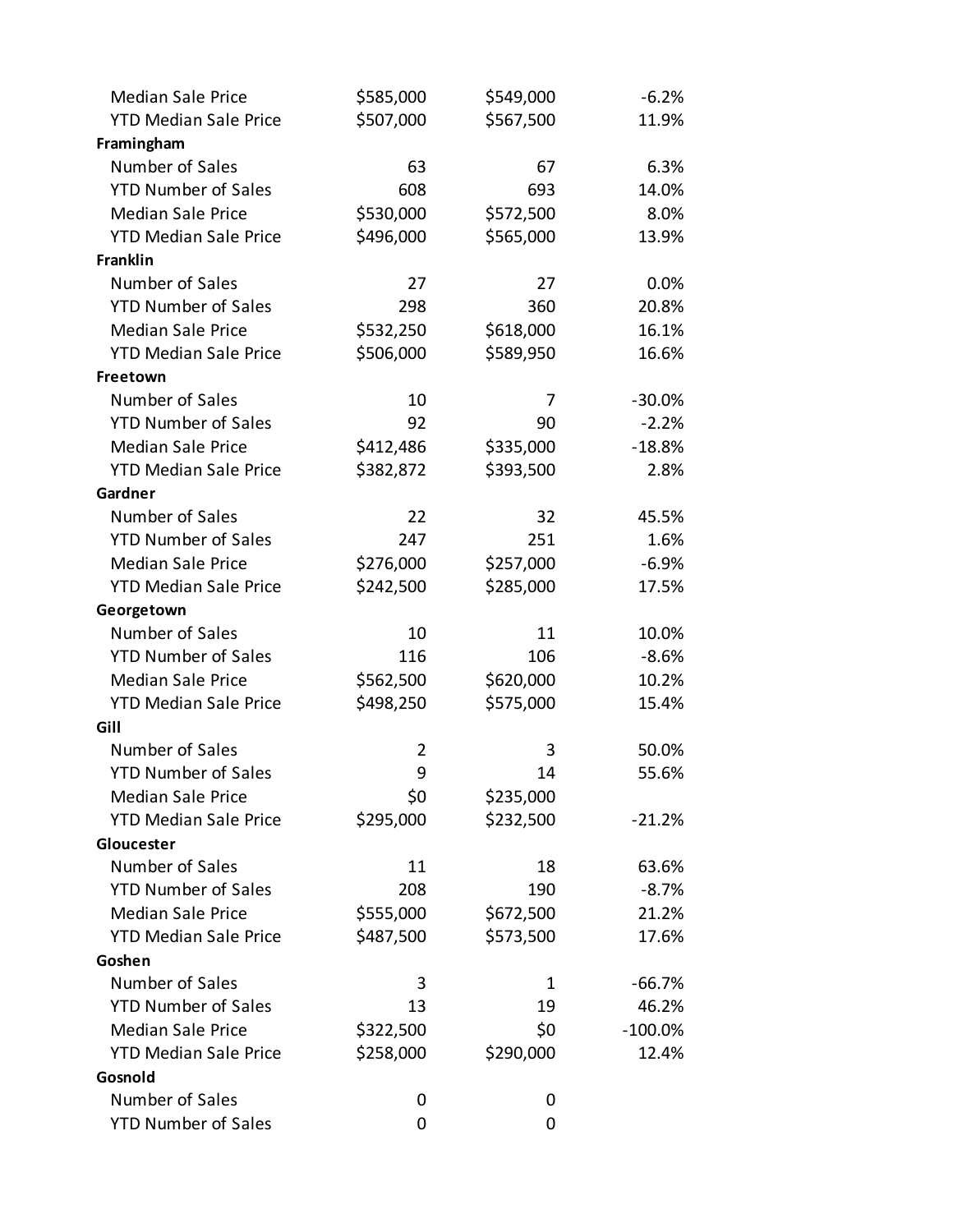| <b>Median Sale Price</b>     | \$0            | \$0       |            |
|------------------------------|----------------|-----------|------------|
| <b>YTD Median Sale Price</b> | \$0            | \$0       |            |
| Grafton                      |                |           |            |
| Number of Sales              | 14             | 18        | 28.6%      |
| <b>YTD Number of Sales</b>   | 187            | 204       | 9.1%       |
| <b>Median Sale Price</b>     | \$483,000      | \$439,500 | $-9.0\%$   |
| <b>YTD Median Sale Price</b> | \$434,000      | \$495,000 | 14.1%      |
| Granby                       |                |           |            |
| Number of Sales              | 11             | 6         | $-45.5%$   |
| <b>YTD Number of Sales</b>   | 79             | 69        | $-12.7%$   |
| <b>Median Sale Price</b>     | \$233,000      | \$274,750 | 17.9%      |
| <b>YTD Median Sale Price</b> | \$240,000      | \$311,000 | 29.6%      |
| Granville                    |                |           |            |
| Number of Sales              | $\overline{2}$ | 6         | 200.0%     |
| <b>YTD Number of Sales</b>   | 15             | 17        | 13.3%      |
| <b>Median Sale Price</b>     | \$0            | \$252,500 |            |
| <b>YTD Median Sale Price</b> | \$241,200      | \$260,000 | 7.8%       |
| <b>Great Barrington</b>      |                |           |            |
| Number of Sales              | 15             | 10        | $-33.3%$   |
| <b>YTD Number of Sales</b>   | 126            | 112       | $-11.1%$   |
| <b>Median Sale Price</b>     | \$505,000      | \$462,500 | $-8.4%$    |
| <b>YTD Median Sale Price</b> | \$425,000      | \$458,000 | 7.8%       |
| Greenfield                   |                |           |            |
| Number of Sales              | 13             | 14        | 7.7%       |
| <b>YTD Number of Sales</b>   | 172            | 182       | 5.8%       |
| <b>Median Sale Price</b>     | \$225,000      | \$274,500 | 22.0%      |
| <b>YTD Median Sale Price</b> | \$219,500      | \$250,000 | 13.9%      |
| Groton                       |                |           |            |
| Number of Sales              | 15             | 12        | $-20.0%$   |
| <b>YTD Number of Sales</b>   | 136            | 143       | 5.1%       |
| <b>Median Sale Price</b>     | \$510,000      | \$578,500 | 13.4%      |
| <b>YTD Median Sale Price</b> | \$561,250      | \$645,000 | 14.9%      |
| Groveland                    |                |           |            |
| Number of Sales              | 5              | 10        | 100.0%     |
| <b>YTD Number of Sales</b>   | 77             | 76        | $-1.3%$    |
| <b>Median Sale Price</b>     | \$450,000      | \$570,000 | 26.7%      |
| <b>YTD Median Sale Price</b> | \$490,000      | \$578,000 | 18.0%      |
| <b>Hadley</b>                |                |           |            |
| Number of Sales              | 6              | 2         | $-66.7%$   |
| <b>YTD Number of Sales</b>   | 41             | 64        | 56.1%      |
| <b>Median Sale Price</b>     | \$462,000      | \$0       | $-100.0\%$ |
| <b>YTD Median Sale Price</b> | \$400,000      | \$450,250 | 12.6%      |
| Halifax                      |                |           |            |
| Number of Sales              | 16             | 9         | $-43.8%$   |
| <b>YTD Number of Sales</b>   | 106            | 93        | $-12.3%$   |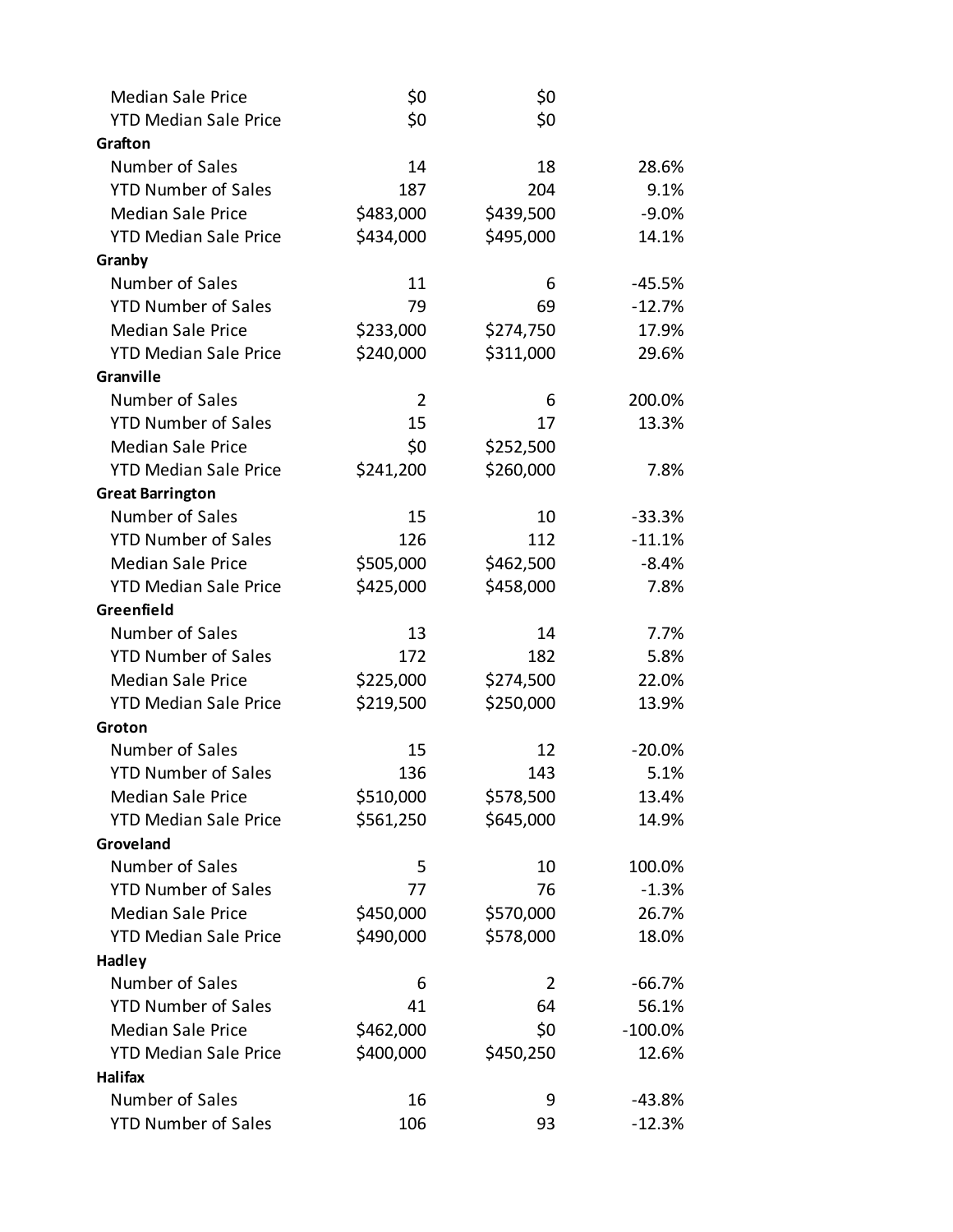| <b>Median Sale Price</b>     | \$405,750      | \$485,000 | 19.5%                |
|------------------------------|----------------|-----------|----------------------|
| <b>YTD Median Sale Price</b> | \$411,000      | \$452,400 | 10.1%                |
| Hamilton                     |                |           |                      |
| Number of Sales              | 10             | 11        | 10.0%                |
| <b>YTD Number of Sales</b>   | 116            | 127       | 9.5%                 |
| <b>Median Sale Price</b>     | \$648,000      | \$750,000 | 15.7%                |
| <b>YTD Median Sale Price</b> | \$616,500      | \$770,000 | 24.9%                |
| Hampden                      |                |           |                      |
| Number of Sales              | 11             | 7         | $-36.4%$             |
| <b>YTD Number of Sales</b>   | 72             | 73        | 1.4%                 |
| <b>Median Sale Price</b>     | \$306,000      | \$300,000 | $-2.0%$              |
| <b>YTD Median Sale Price</b> | \$285,000      | \$322,000 | 13.0%                |
| <b>Hancock</b>               |                |           |                      |
| Number of Sales              | 0              | 1         |                      |
| <b>YTD Number of Sales</b>   | 7              | 8         | 14.3%                |
| <b>Median Sale Price</b>     | \$0            | \$0       |                      |
| <b>YTD Median Sale Price</b> | \$369,000      | \$317,500 | $-14.0%$             |
| Hanover                      |                |           |                      |
| Number of Sales              | 16             | 16        | 0.0%                 |
| <b>YTD Number of Sales</b>   | 211            | 173       | $-18.0%$             |
| <b>Median Sale Price</b>     | \$575,000      | \$715,000 | 24.3%                |
| <b>YTD Median Sale Price</b> | \$565,000      | \$675,000 | 19.5%                |
| Hanson                       |                |           |                      |
| Number of Sales              | 18             | 13        | $-27.8%$             |
| <b>YTD Number of Sales</b>   | 129            | 118       | $-8.5%$              |
| <b>Median Sale Price</b>     | \$436,000      | \$475,000 | 8.9%                 |
| <b>YTD Median Sale Price</b> | \$425,000      | \$472,050 | 11.1%                |
| <b>Hardwick</b>              |                |           |                      |
| Number of Sales              | $\overline{2}$ | 3         | 50.0%                |
| <b>YTD Number of Sales</b>   | 27             | 29        | 7.4%                 |
| <b>Median Sale Price</b>     | \$0            | \$304,900 |                      |
| <b>YTD Median Sale Price</b> | \$235,000      | \$304,900 | 29.7%                |
| Harvard                      |                |           |                      |
| Number of Sales              | 8              | 5         | $-37.5%$             |
| <b>YTD Number of Sales</b>   | 93             | 87        | $-6.5%$              |
| <b>Median Sale Price</b>     | \$734,975      | \$699,000 | $-4.9%$              |
| <b>YTD Median Sale Price</b> | \$665,000      | \$800,000 | 20.3%                |
| <b>Harwich</b>               |                |           |                      |
| Number of Sales              | 39             | 29        | $-25.6%$             |
| <b>YTD Number of Sales</b>   | 348            | 282       | $-19.0%$             |
| <b>Median Sale Price</b>     | \$517,500      | \$620,000 | 19.8%                |
| <b>YTD Median Sale Price</b> | \$480,000      | \$575,050 | 19.8%                |
| Hatfield<br>Number of Sales  | 4              | 2         |                      |
| <b>YTD Number of Sales</b>   |                | 26        | $-50.0%$<br>$-29.7%$ |
|                              | 37             |           |                      |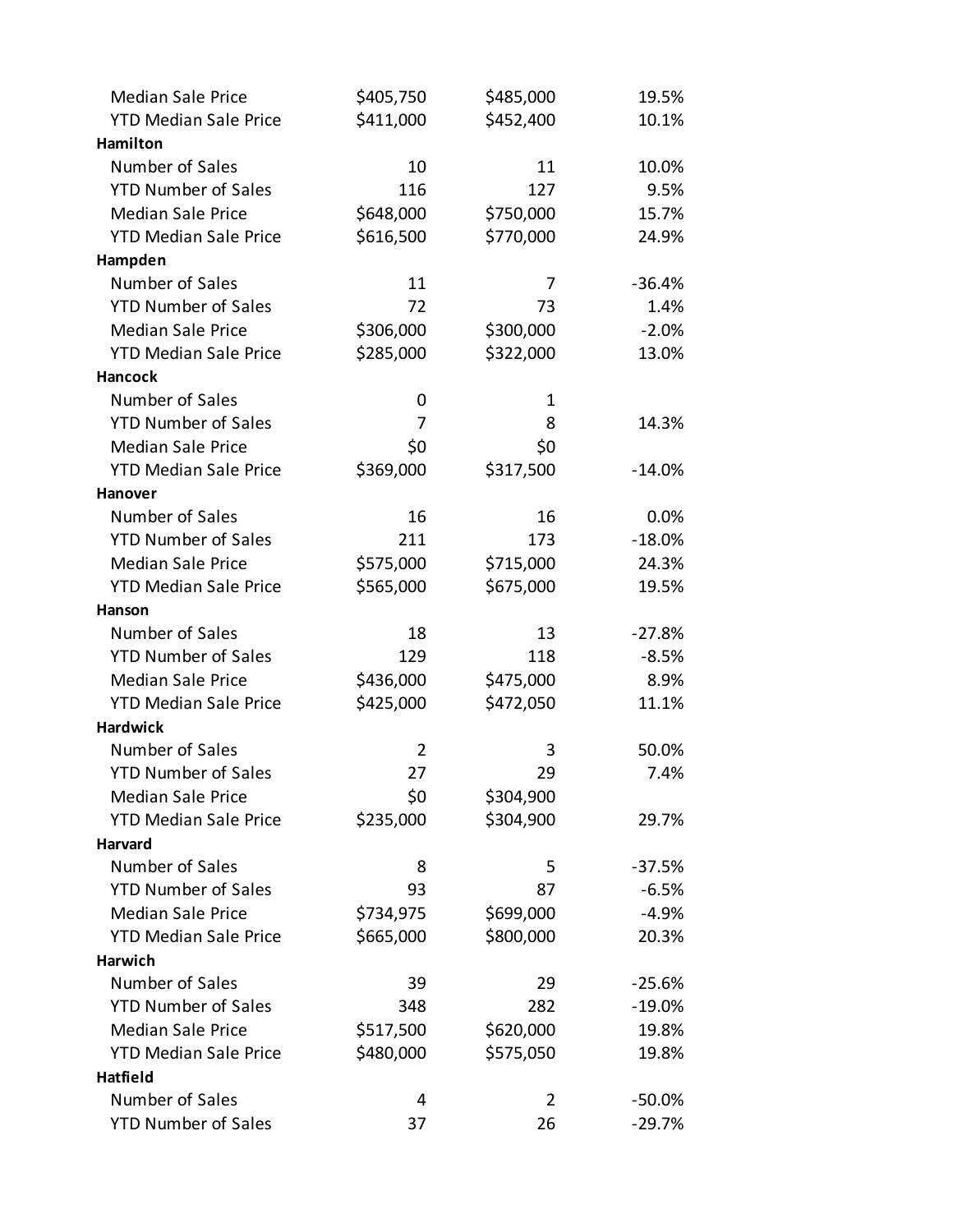| <b>Median Sale Price</b>     | \$273,500      | \$0         | $-100.0\%$ |
|------------------------------|----------------|-------------|------------|
| <b>YTD Median Sale Price</b> | \$305,000      | \$344,950   | 13.1%      |
| <b>Haverhill</b>             |                |             |            |
| Number of Sales              | 53             | 60          | 13.2%      |
| <b>YTD Number of Sales</b>   | 501            | 518         | 3.4%       |
| <b>Median Sale Price</b>     | \$405,000      | \$450,000   | 11.1%      |
| <b>YTD Median Sale Price</b> | \$400,000      | \$450,750   | 12.7%      |
| Hawley                       |                |             |            |
| Number of Sales              | 0              | 0           |            |
| <b>YTD Number of Sales</b>   | 6              | 4           | $-33.3%$   |
| <b>Median Sale Price</b>     | \$0            | \$0         |            |
| <b>YTD Median Sale Price</b> | \$320,000      | \$257,500   | $-19.5%$   |
| Heath                        |                |             |            |
| Number of Sales              | $\mathbf{1}$   | 1           | 0.0%       |
| <b>YTD Number of Sales</b>   | 14             | 14          | 0.0%       |
| <b>Median Sale Price</b>     | \$0            | \$0         |            |
| <b>YTD Median Sale Price</b> | \$230,000      | \$213,750   | $-7.1%$    |
| Hingham                      |                |             |            |
| Number of Sales              | 34             | 31          | $-8.8%$    |
| <b>YTD Number of Sales</b>   | 326            | 311         | $-4.6%$    |
| <b>Median Sale Price</b>     | \$1,041,250    | \$950,625   | $-8.7%$    |
| <b>YTD Median Sale Price</b> | \$900,000      | \$1,100,000 | 22.2%      |
| <b>Hinsdale</b>              |                |             |            |
| Number of Sales              | $\overline{2}$ | 2           | 0.0%       |
| <b>YTD Number of Sales</b>   | 33             | 15          | -54.5%     |
| <b>Median Sale Price</b>     | \$0            | \$0         |            |
| <b>YTD Median Sale Price</b> | \$230,000      | \$395,000   | 71.7%      |
| <b>Holbrook</b>              |                |             |            |
| Number of Sales              | 15             | 6           | $-60.0%$   |
| <b>YTD Number of Sales</b>   | 153            | 151         | $-1.3%$    |
| <b>Median Sale Price</b>     | \$400,000      | \$428,500   | 7.1%       |
| <b>YTD Median Sale Price</b> | \$385,000      | \$430,000   | 11.7%      |
| Holden                       |                |             |            |
| Number of Sales              | 19             | 21          | 10.5%      |
| <b>YTD Number of Sales</b>   | 266            | 308         | 15.8%      |
| <b>Median Sale Price</b>     | \$350,800      | \$439,900   | 25.4%      |
| <b>YTD Median Sale Price</b> | \$385,450      | \$421,500   | 9.4%       |
| <b>Holland</b>               |                |             |            |
| Number of Sales              | 8              | 5           | $-37.5%$   |
| <b>YTD Number of Sales</b>   | 61             | 69          | 13.1%      |
| <b>Median Sale Price</b>     | \$216,500      | \$269,900   | 24.7%      |
| <b>YTD Median Sale Price</b> | \$235,000      | \$250,000   | 6.4%       |
| Holliston                    |                |             |            |
| Number of Sales              | 20             | 20          | 0.0%       |
| <b>YTD Number of Sales</b>   | 235            | 223         | $-5.1%$    |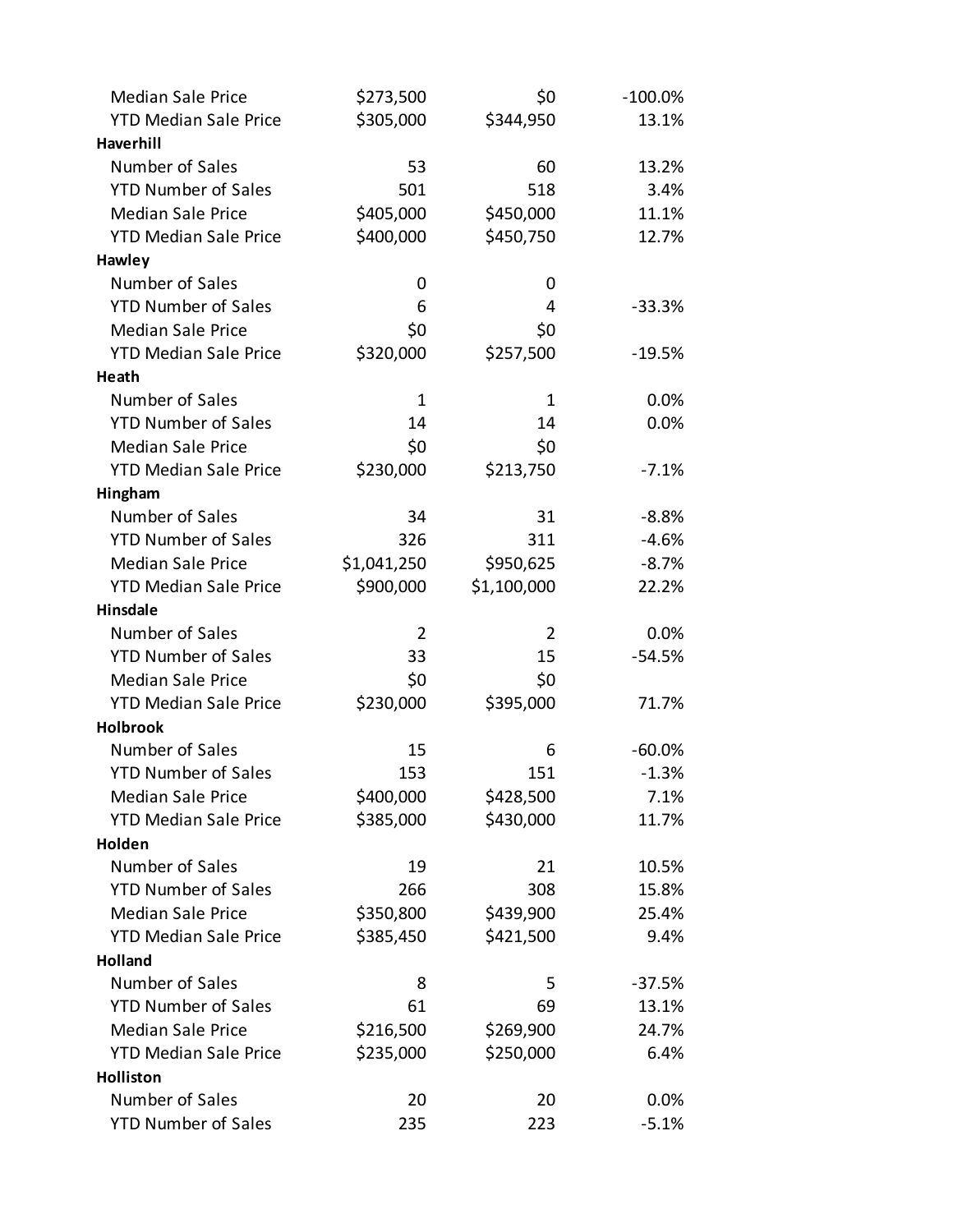| <b>Median Sale Price</b>     | \$485,450 | \$551,450 | 13.6%      |
|------------------------------|-----------|-----------|------------|
| <b>YTD Median Sale Price</b> | \$540,000 | \$601,000 | 11.3%      |
| Holyoke                      |           |           |            |
| Number of Sales              | 26        | 22        | $-15.4%$   |
| <b>YTD Number of Sales</b>   | 221       | 245       | 10.9%      |
| <b>Median Sale Price</b>     | \$246,000 | \$244,500 | $-0.6%$    |
| <b>YTD Median Sale Price</b> | \$215,000 | \$236,000 | 9.8%       |
| Hopedale                     |           |           |            |
| Number of Sales              | 7         | 7         | 0.0%       |
| <b>YTD Number of Sales</b>   | 63        | 80        | 27.0%      |
| <b>Median Sale Price</b>     | \$485,000 | \$380,000 | $-21.6%$   |
| <b>YTD Median Sale Price</b> | \$400,000 | \$440,000 | 10.0%      |
| Hopkinton                    |           |           |            |
| Number of Sales              | 21        | 17        | $-19.0%$   |
| <b>YTD Number of Sales</b>   | 219       | 256       | 16.9%      |
| <b>Median Sale Price</b>     | \$790,000 | \$775,000 | $-1.9%$    |
| <b>YTD Median Sale Price</b> | \$675,000 | \$848,500 | 25.7%      |
| Hubbardston                  |           |           |            |
| Number of Sales              | 12        | 10        | $-16.7%$   |
| <b>YTD Number of Sales</b>   | 57        | 73        | 28.1%      |
| <b>Median Sale Price</b>     | \$297,875 | \$317,500 | 6.6%       |
| <b>YTD Median Sale Price</b> | \$286,500 | \$385,000 | 34.4%      |
| <b>Hudson</b>                |           |           |            |
| Number of Sales              | 20        | 13        | $-35.0%$   |
| <b>YTD Number of Sales</b>   | 178       | 187       | 5.1%       |
| <b>Median Sale Price</b>     | \$460,000 | \$455,000 | $-1.1%$    |
| <b>YTD Median Sale Price</b> | \$439,000 | \$485,000 | 10.5%      |
| Hull                         |           |           |            |
| Number of Sales              | 19        | 17        | $-10.5%$   |
| <b>YTD Number of Sales</b>   | 150       | 172       | 14.7%      |
| <b>Median Sale Price</b>     | \$527,500 | \$460,000 | $-12.8%$   |
| <b>YTD Median Sale Price</b> | \$481,000 | \$555,000 | 15.4%      |
| Huntington                   |           |           |            |
| Number of Sales              | 7         | 1         | $-85.7%$   |
| <b>YTD Number of Sales</b>   | 45        | 24        | $-46.7%$   |
| <b>Median Sale Price</b>     | \$191,000 | \$0       | $-100.0\%$ |
| <b>YTD Median Sale Price</b> | \$220,000 | \$294,500 | 33.9%      |
| <b>Hyannis</b>               |           |           |            |
| Number of Sales              | 32        | 33        | 3.1%       |
| <b>YTD Number of Sales</b>   | 215       | 262       | 21.9%      |
| <b>Median Sale Price</b>     | \$361,000 | \$425,000 | 17.7%      |
| <b>YTD Median Sale Price</b> | \$352,500 | \$425,000 | 20.6%      |
| <b>Hyde Park</b>             |           |           |            |
| Number of Sales              | 14        | 16        | 14.3%      |
| <b>YTD Number of Sales</b>   | 121       | 156       | 28.9%      |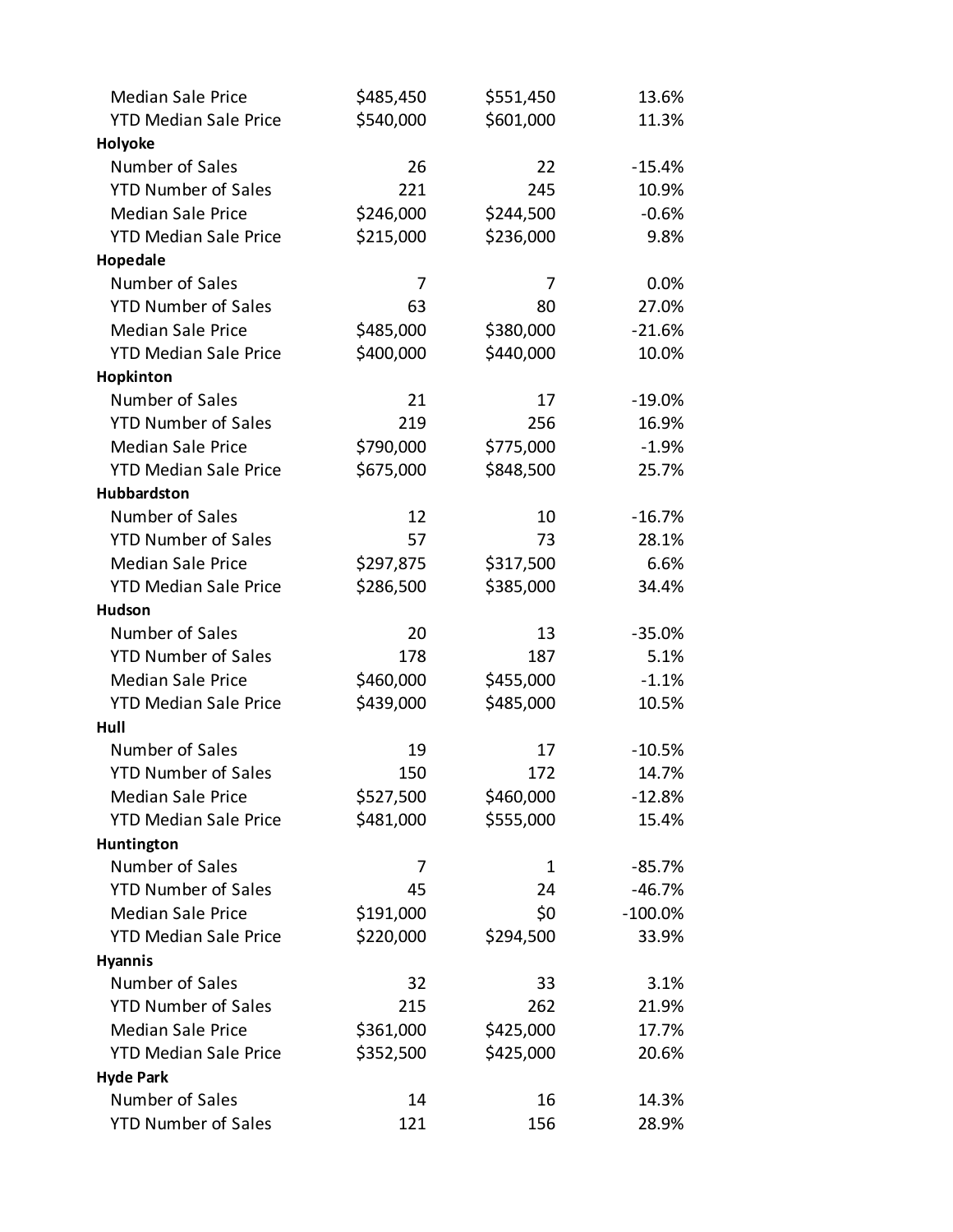| <b>Median Sale Price</b>     | \$524,000 | \$595,750   | 13.7%    |
|------------------------------|-----------|-------------|----------|
| <b>YTD Median Sale Price</b> | \$525,000 | \$586,500   | 11.7%    |
| Ipswich                      |           |             |          |
| Number of Sales              | 16        | 6           | $-62.5%$ |
| <b>YTD Number of Sales</b>   | 136       | 124         | $-8.8%$  |
| <b>Median Sale Price</b>     | \$629,542 | \$686,000   | 9.0%     |
| <b>YTD Median Sale Price</b> | \$605,000 | \$748,700   | 23.8%    |
| Jamaica Plain                |           |             |          |
| Number of Sales              | 8         | 6           | $-25.0%$ |
| <b>YTD Number of Sales</b>   | 82        | 90          | 9.8%     |
| <b>Median Sale Price</b>     | \$810,000 | \$1,377,500 | 70.1%    |
| <b>YTD Median Sale Price</b> | \$907,500 | \$957,500   | 5.5%     |
| Kingston                     |           |             |          |
| Number of Sales              | 29        | 19          | $-34.5%$ |
| <b>YTD Number of Sales</b>   | 212       | 173         | $-18.4%$ |
| <b>Median Sale Price</b>     | \$500,000 | \$475,000   | $-5.0%$  |
| <b>YTD Median Sale Price</b> | \$447,500 | \$552,000   | 23.4%    |
| Lakeville                    |           |             |          |
| Number of Sales              | 21        | 15          | $-28.6%$ |
| <b>YTD Number of Sales</b>   | 177       | 160         | $-9.6%$  |
| <b>Median Sale Price</b>     | \$482,000 | \$560,000   | 16.2%    |
| <b>YTD Median Sale Price</b> | \$425,000 | \$468,750   | 10.3%    |
| Lancaster                    |           |             |          |
| Number of Sales              | 8         | 10          | 25.0%    |
| <b>YTD Number of Sales</b>   | 103       | 95          | $-7.8%$  |
| <b>Median Sale Price</b>     | \$427,500 | \$415,000   | $-2.9%$  |
| <b>YTD Median Sale Price</b> | \$413,400 | \$501,000   | 21.2%    |
| Lanesboro                    |           |             |          |
| Number of Sales              | 3         | 6           | 100.0%   |
| <b>YTD Number of Sales</b>   | 56        | 59          | 5.4%     |
| <b>Median Sale Price</b>     | \$200,000 | \$314,500   | 57.3%    |
| <b>YTD Median Sale Price</b> | \$241,450 | \$259,900   | 7.6%     |
| Lawrence                     |           |             |          |
| Number of Sales              | 28        | 25          | $-10.7%$ |
| <b>YTD Number of Sales</b>   | 223       | 224         | 0.4%     |
| <b>Median Sale Price</b>     | \$405,000 | \$415,000   | 2.5%     |
| <b>YTD Median Sale Price</b> | \$340,000 | \$385,913   | 13.5%    |
| Lee                          |           |             |          |
| Number of Sales              | 9         | 3           | $-66.7%$ |
| <b>YTD Number of Sales</b>   | 80        | 73          | $-8.8%$  |
| <b>Median Sale Price</b>     | \$212,223 | \$649,000   | 205.8%   |
| <b>YTD Median Sale Price</b> | \$254,000 | \$308,000   | 21.3%    |
| Leicester                    |           |             |          |
| Number of Sales              | 13        | 10          | $-23.1%$ |
| <b>YTD Number of Sales</b>   | 131       | 117         | $-10.7%$ |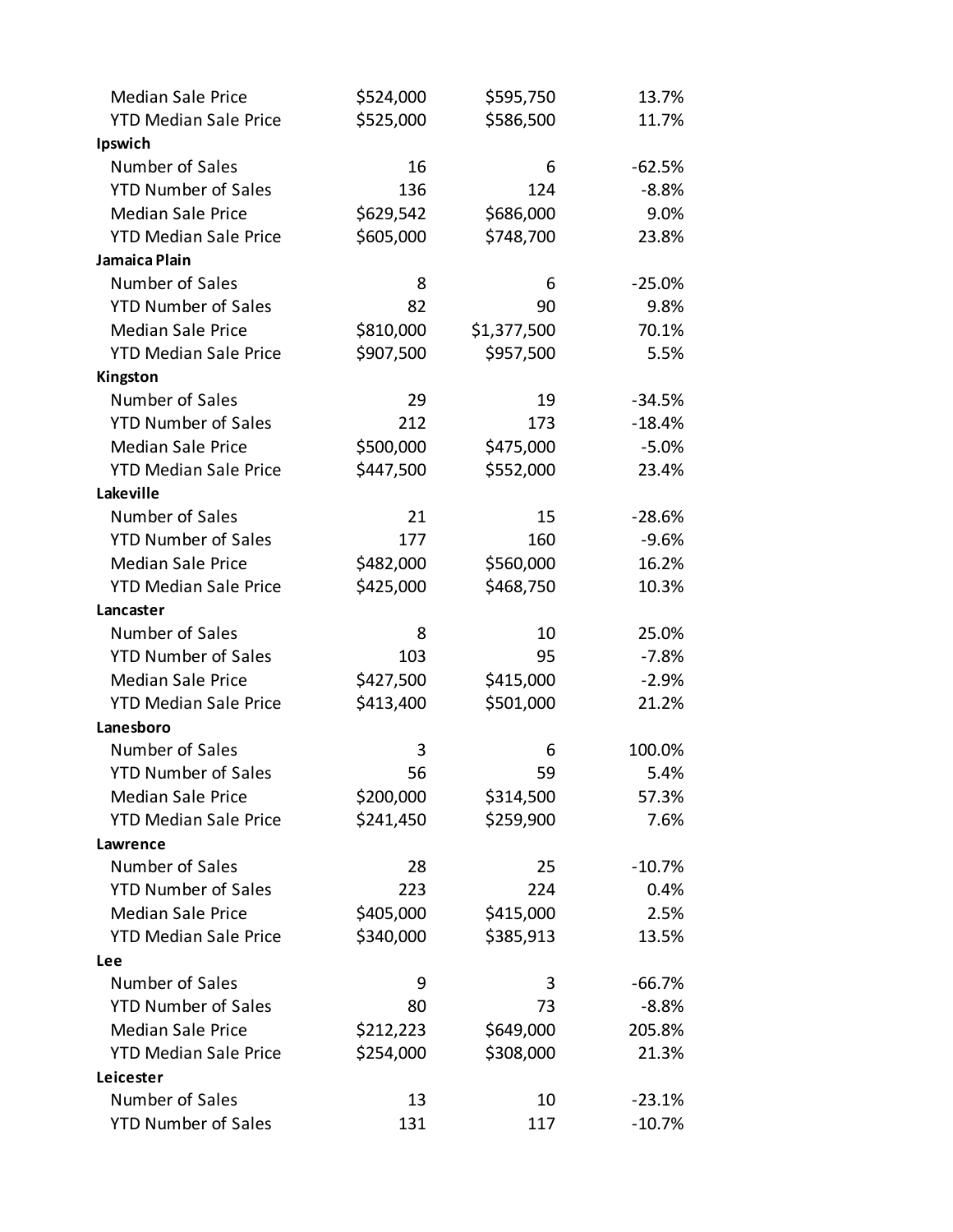| <b>Median Sale Price</b>     | \$320,000   | \$319,250   | $-0.2%$    |
|------------------------------|-------------|-------------|------------|
| <b>YTD Median Sale Price</b> | \$283,500   | \$310,000   | 9.3%       |
| Lenox                        |             |             |            |
| Number of Sales              | 7           | 15          | 114.3%     |
| <b>YTD Number of Sales</b>   | 78          | 80          | 2.6%       |
| <b>Median Sale Price</b>     | \$535,000   | \$400,000   | $-25.2%$   |
| <b>YTD Median Sale Price</b> | \$427,000   | \$520,500   | 21.9%      |
| Leominster                   |             |             |            |
| Number of Sales              | 42          | 42          | 0.0%       |
| <b>YTD Number of Sales</b>   | 387         | 422         | 9.0%       |
| <b>Median Sale Price</b>     | \$324,000   | \$375,000   | 15.7%      |
| <b>YTD Median Sale Price</b> | \$320,000   | \$375,000   | 17.2%      |
| Leverett                     |             |             |            |
| Number of Sales              | 3           | 1           | $-66.7%$   |
| <b>YTD Number of Sales</b>   | 18          | 15          | $-16.7%$   |
| <b>Median Sale Price</b>     | \$360,000   | \$0         | $-100.0\%$ |
| <b>YTD Median Sale Price</b> | \$425,950   | \$378,300   | $-11.2%$   |
| Lexington                    |             |             |            |
| Number of Sales              | 39          | 40          | 2.6%       |
| <b>YTD Number of Sales</b>   | 431         | 445         | 3.2%       |
| <b>Median Sale Price</b>     | \$1,400,000 | \$1,415,000 | 1.1%       |
| <b>YTD Median Sale Price</b> | \$1,300,000 | \$1,470,000 | 13.1%      |
| Leyden                       |             |             |            |
| Number of Sales              | 0           | 2           |            |
| <b>YTD Number of Sales</b>   | 12          | 6           | $-50.0%$   |
| <b>Median Sale Price</b>     | \$0         | \$0         |            |
| <b>YTD Median Sale Price</b> | \$329,000   | \$302,450   | $-8.1%$    |
| Lincoln                      |             |             |            |
| Number of Sales              | 6           | 5           | $-16.7%$   |
| <b>YTD Number of Sales</b>   | 64          | 60          | $-6.3%$    |
| <b>Median Sale Price</b>     | \$1,460,000 | \$1,050,000 | $-28.1%$   |
| <b>YTD Median Sale Price</b> | \$1,319,500 | \$1,412,500 | 7.0%       |
| Littleton                    |             |             |            |
| Number of Sales              | 12          | 11          | $-8.3%$    |
| <b>YTD Number of Sales</b>   | 128         | 116         | $-9.4%$    |
| <b>Median Sale Price</b>     | \$466,500   | \$635,000   | 36.1%      |
| <b>YTD Median Sale Price</b> | \$531,000   | \$580,000   | 9.2%       |
| Longmeadow                   |             |             |            |
| Number of Sales              | 24          | 39          | 62.5%      |
| <b>YTD Number of Sales</b>   | 272         | 298         | 9.6%       |
| <b>Median Sale Price</b>     | \$325,500   | \$350,000   | 7.5%       |
| <b>YTD Median Sale Price</b> | \$348,750   | \$388,450   | 11.4%      |
| Lowell                       |             |             |            |
| Number of Sales              | 57          | 50          | $-12.3%$   |
| <b>YTD Number of Sales</b>   | 512         | 564         | 10.2%      |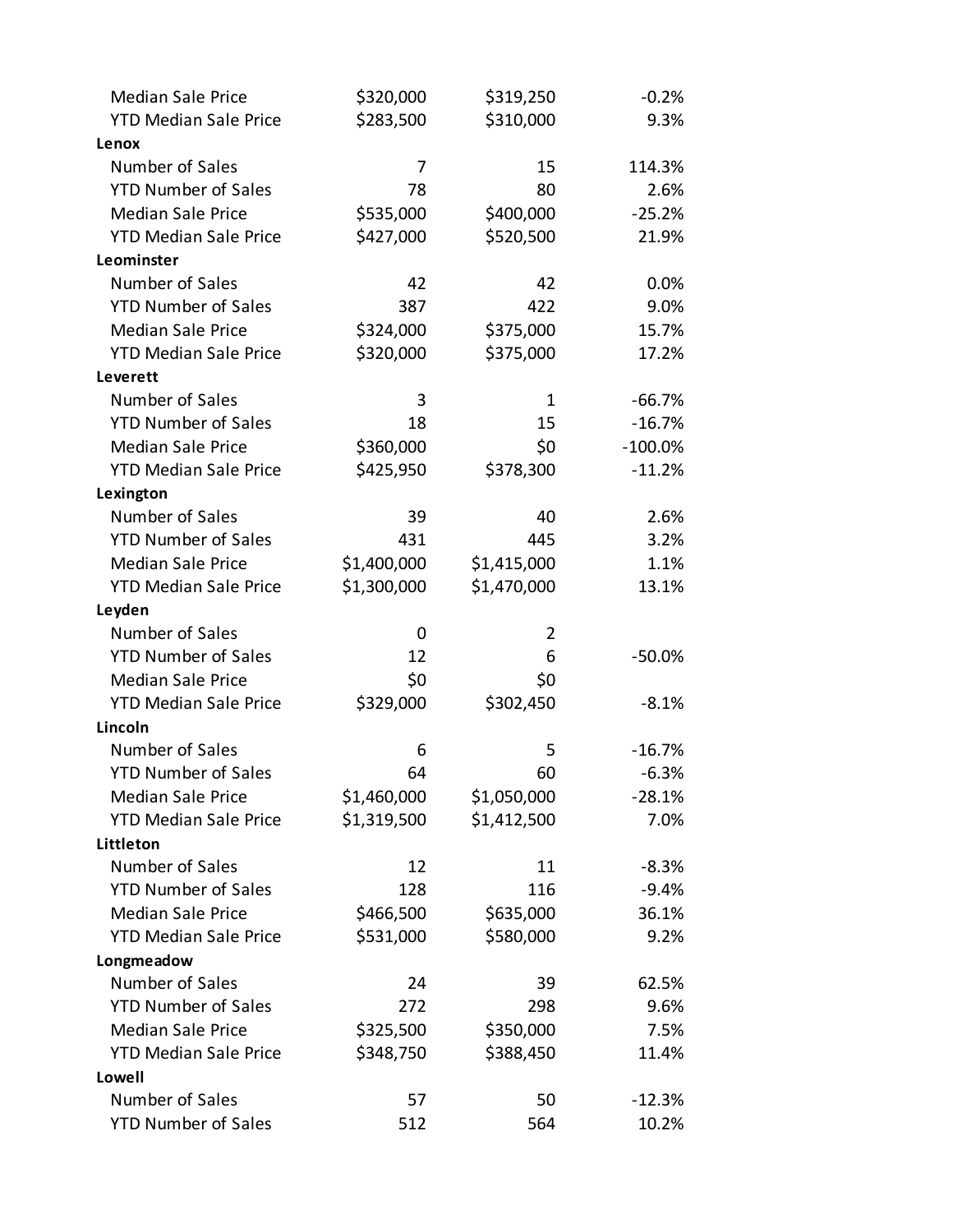| <b>Median Sale Price</b>     | \$365,000   | \$420,000   | 15.1%      |
|------------------------------|-------------|-------------|------------|
| <b>YTD Median Sale Price</b> | \$350,000   | \$410,000   | 17.1%      |
| Ludlow                       |             |             |            |
| Number of Sales              | 30          | 24          | $-20.0%$   |
| <b>YTD Number of Sales</b>   | 224         | 234         | 4.5%       |
| <b>Median Sale Price</b>     | \$240,500   | \$265,550   | 10.4%      |
| <b>YTD Median Sale Price</b> | \$240,000   | \$265,000   | 10.4%      |
| Lunenburg                    |             |             |            |
| Number of Sales              | 15          | 15          | 0.0%       |
| <b>YTD Number of Sales</b>   | 166         | 172         | 3.6%       |
| <b>Median Sale Price</b>     | \$379,900   | \$330,000   | $-13.1%$   |
| <b>YTD Median Sale Price</b> | \$350,000   | \$399,900   | 14.3%      |
| Lynn                         |             |             |            |
| Number of Sales              | 65          | 49          | $-24.6%$   |
| <b>YTD Number of Sales</b>   | 584         | 589         | 0.9%       |
| <b>Median Sale Price</b>     | \$435,000   | \$478,000   | 9.9%       |
| <b>YTD Median Sale Price</b> | \$420,000   | \$463,000   | 10.2%      |
| Lynnfield                    |             |             |            |
| Number of Sales              | 17          | 19          | 11.8%      |
| <b>YTD Number of Sales</b>   | 153         | 153         | 0.0%       |
| <b>Median Sale Price</b>     | \$710,000   | \$810,000   | 14.1%      |
| <b>YTD Median Sale Price</b> | \$720,000   | \$825,000   | 14.6%      |
| <b>Malden</b>                |             |             |            |
| Number of Sales              | 26          | 22          | $-15.4%$   |
| <b>YTD Number of Sales</b>   | 217         | 239         | 10.1%      |
| <b>Median Sale Price</b>     | \$560,000   | \$628,000   | 12.1%      |
| <b>YTD Median Sale Price</b> | \$545,000   | \$600,000   | 10.1%      |
| Manchester                   |             |             |            |
| Number of Sales              | 9           | 2           | $-77.8%$   |
| <b>YTD Number of Sales</b>   | 81          | 71          | $-12.3%$   |
| <b>Median Sale Price</b>     | \$1,025,000 | \$0         | $-100.0\%$ |
| <b>YTD Median Sale Price</b> | \$875,000   | \$1,075,000 | 22.9%      |
| <b>Mansfield</b>             |             |             |            |
| Number of Sales              | 28          | 14          | $-50.0%$   |
| <b>YTD Number of Sales</b>   | 213         | 212         | $-0.5%$    |
| <b>Median Sale Price</b>     | \$602,000   | \$592,500   | $-1.6%$    |
| <b>YTD Median Sale Price</b> | \$500,000   | \$575,500   | 15.1%      |
| <b>Marblehead</b>            |             |             |            |
| Number of Sales              | 19          | 15          | $-21.1%$   |
| <b>YTD Number of Sales</b>   | 266         | 269         | 1.1%       |
| <b>Median Sale Price</b>     | \$920,000   | \$802,500   | $-12.8%$   |
| <b>YTD Median Sale Price</b> | \$795,000   | \$850,000   | 6.9%       |
| <b>Marion</b>                |             |             |            |
| Number of Sales              | 17          | 7           | $-58.8%$   |
| <b>YTD Number of Sales</b>   | 121         | 97          | $-19.8%$   |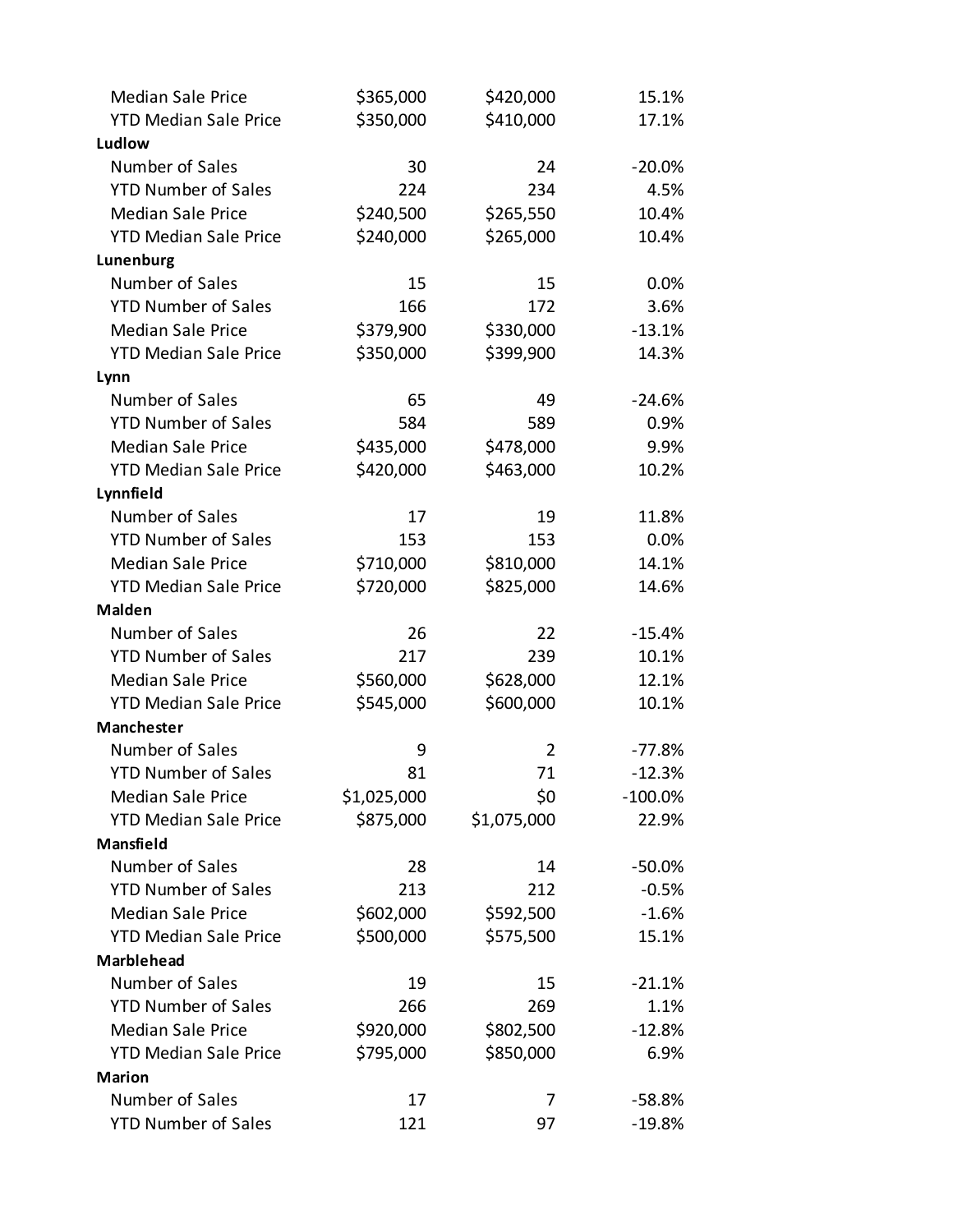| <b>Median Sale Price</b>     | \$700,000 | \$465,000 | $-33.6%$ |
|------------------------------|-----------|-----------|----------|
| <b>YTD Median Sale Price</b> | \$605,000 | \$596,000 | $-1.5%$  |
| Marlborough                  |           |           |          |
| Number of Sales              | 31        | 26        | $-16.1%$ |
| <b>YTD Number of Sales</b>   | 279       | 325       | 16.5%    |
| <b>Median Sale Price</b>     | \$450,000 | \$450,000 | 0.0%     |
| <b>YTD Median Sale Price</b> | \$440,000 | \$479,000 | 8.9%     |
| Marshfield                   |           |           |          |
| Number of Sales              | 39        | 24        | $-38.5%$ |
| <b>YTD Number of Sales</b>   | 375       | 334       | $-10.9%$ |
| <b>Median Sale Price</b>     | \$580,000 | \$650,500 | 12.2%    |
| <b>YTD Median Sale Price</b> | \$520,000 | \$600,000 | 15.4%    |
| <b>Marstons Mills</b>        |           |           |          |
| Number of Sales              | 10        | 11        | 10.0%    |
| <b>YTD Number of Sales</b>   | 132       | 115       | $-12.9%$ |
| <b>Median Sale Price</b>     | \$457,500 | \$458,000 | 0.1%     |
| <b>YTD Median Sale Price</b> | \$420,000 | \$525,000 | 25.0%    |
| <b>Mashpee</b>               |           |           |          |
| Number of Sales              | 28        | 29        | 3.6%     |
| <b>YTD Number of Sales</b>   | 350       | 303       | $-13.4%$ |
| <b>Median Sale Price</b>     | \$538,000 | \$570,000 | 5.9%     |
| <b>YTD Median Sale Price</b> | \$488,000 | \$590,000 | 20.9%    |
| Mattapan                     |           |           |          |
| Number of Sales              | 6         | 5         | $-16.7%$ |
| <b>YTD Number of Sales</b>   | 31        | 46        | 48.4%    |
| <b>Median Sale Price</b>     | \$455,000 | \$445,000 | $-2.2%$  |
| <b>YTD Median Sale Price</b> | \$487,000 | \$557,500 | 14.5%    |
| Mattapoisett                 |           |           |          |
| Number of Sales              | 10        | 6         | $-40.0%$ |
| <b>YTD Number of Sales</b>   | 114       | 91        | $-20.2%$ |
| <b>Median Sale Price</b>     | \$535,500 | \$442,500 | $-17.4%$ |
| <b>YTD Median Sale Price</b> | \$510,500 | \$620,000 | 21.4%    |
| Maynard                      |           |           |          |
| Number of Sales              | 10        | 10        | 0.0%     |
| <b>YTD Number of Sales</b>   | 117       | 135       | 15.4%    |
| <b>Median Sale Price</b>     | \$472,500 | \$425,000 | $-10.1%$ |
| <b>YTD Median Sale Price</b> | \$422,000 | \$480,000 | 13.7%    |
| <b>Medfield</b>              |           |           |          |
| Number of Sales              | 11        | 9         | $-18.2%$ |
| <b>YTD Number of Sales</b>   | 169       | 186       | 10.1%    |
| <b>Median Sale Price</b>     | \$795,000 | \$772,000 | $-2.9%$  |
| <b>YTD Median Sale Price</b> | \$805,000 | \$822,500 | 2.2%     |
| <b>Medford</b>               |           |           |          |
| Number of Sales              | 32        | 41        | 28.1%    |
| <b>YTD Number of Sales</b>   | 286       | 358       | 25.2%    |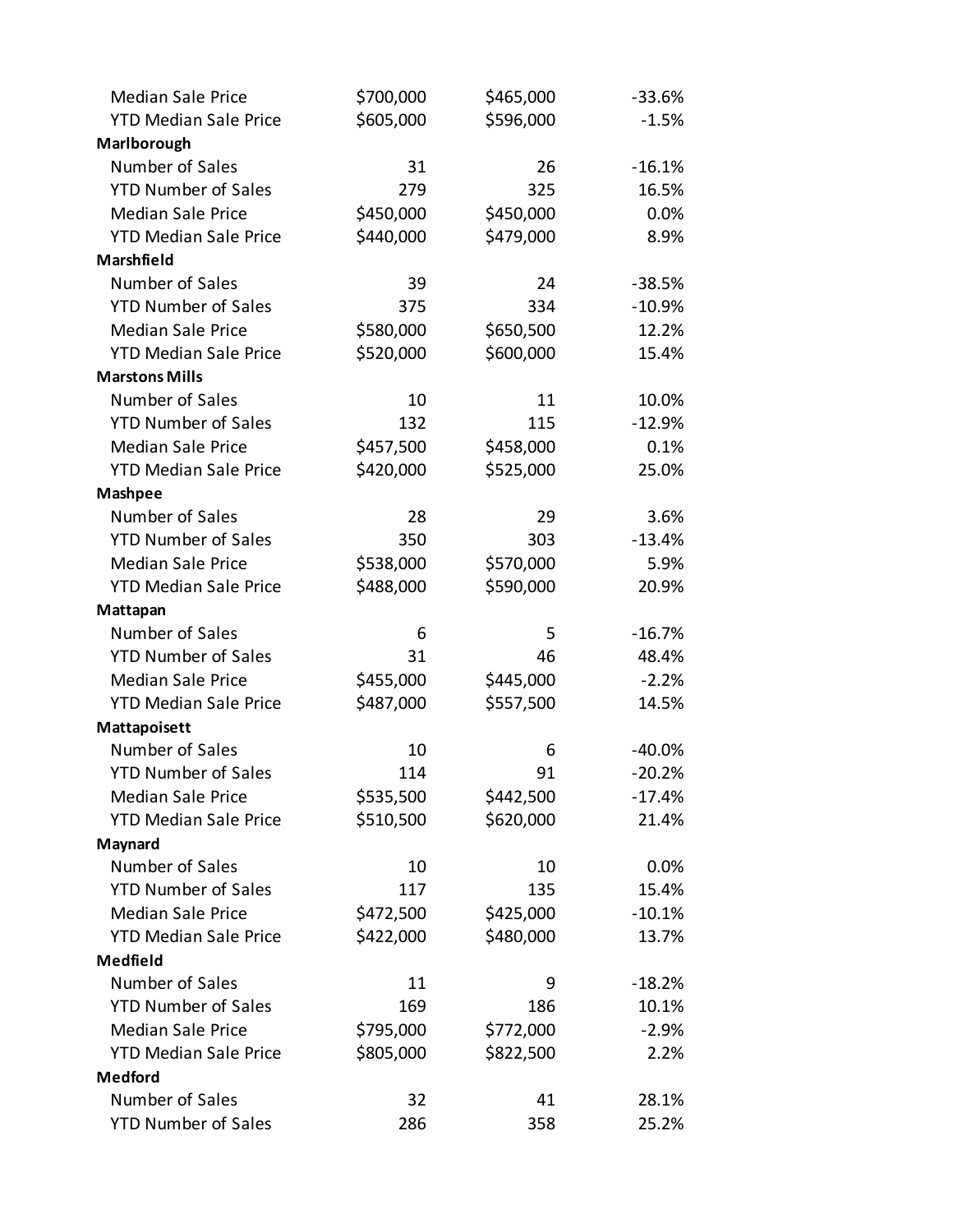| <b>Median Sale Price</b>     | \$720,000 | \$751,000   | 4.3%     |
|------------------------------|-----------|-------------|----------|
| <b>YTD Median Sale Price</b> | \$662,000 | \$735,000   | 11.0%    |
| <b>Medway</b>                |           |             |          |
| Number of Sales              | 16        | 12          | $-25.0%$ |
| <b>YTD Number of Sales</b>   | 153       | 156         | 2.0%     |
| <b>Median Sale Price</b>     | \$557,500 | \$594,000   | 6.5%     |
| <b>YTD Median Sale Price</b> | \$480,000 | \$550,000   | 14.6%    |
| <b>Melrose</b>               |           |             |          |
| Number of Sales              | 37        | 31          | $-16.2%$ |
| <b>YTD Number of Sales</b>   | 266       | 274         | 3.0%     |
| <b>Median Sale Price</b>     | \$785,000 | \$750,000   | $-4.5%$  |
| <b>YTD Median Sale Price</b> | \$725,000 | \$769,950   | 6.2%     |
| <b>Mendon</b>                |           |             |          |
| Number of Sales              | 8         | 6           | $-25.0%$ |
| <b>YTD Number of Sales</b>   | 87        | 82          | $-5.7%$  |
| <b>Median Sale Price</b>     | \$412,500 | \$509,250   | 23.5%    |
| <b>YTD Median Sale Price</b> | \$490,000 | \$597,500   | 21.9%    |
| <b>Merrimac</b>              |           |             |          |
| Number of Sales              | 5         | 7           | 40.0%    |
| <b>YTD Number of Sales</b>   | 73        | 75          | 2.7%     |
| <b>Median Sale Price</b>     | \$405,000 | \$500,000   | 23.5%    |
| <b>YTD Median Sale Price</b> | \$487,500 | \$560,000   | 14.9%    |
| <b>Methuen</b>               |           |             |          |
| Number of Sales              | 46        | 41          | $-10.9%$ |
| <b>YTD Number of Sales</b>   | 496       | 491         | $-1.0%$  |
| <b>Median Sale Price</b>     | \$417,000 | \$470,000   | 12.7%    |
| <b>YTD Median Sale Price</b> | \$395,000 | \$460,000   | 16.5%    |
| Middleboro                   |           |             |          |
| Number of Sales              | 22        | 26          | 18.2%    |
| <b>YTD Number of Sales</b>   | 255       | 237         | $-7.1%$  |
| <b>Median Sale Price</b>     | \$437,500 | \$463,000   | 5.8%     |
| <b>YTD Median Sale Price</b> | \$362,500 | \$435,000   | 20.0%    |
| Middlefield                  |           |             |          |
| Number of Sales              | 0         | 0           |          |
| <b>YTD Number of Sales</b>   | 14        | 7           | $-50.0%$ |
| <b>Median Sale Price</b>     | \$0       | \$0         |          |
| <b>YTD Median Sale Price</b> | \$231,250 | \$223,900   | $-3.2%$  |
| <b>Middleton</b>             |           |             |          |
| Number of Sales              | 10        | 4           | $-60.0%$ |
| <b>YTD Number of Sales</b>   | 85        | 88          | 3.5%     |
| <b>Median Sale Price</b>     | \$672,500 | \$1,387,500 | 106.3%   |
| <b>YTD Median Sale Price</b> | \$670,000 | \$850,000   | 26.9%    |
| <b>Milford</b>               |           |             |          |
| Number of Sales              | 33        | 21          | $-36.4%$ |
| <b>YTD Number of Sales</b>   | 262       | 248         | $-5.3%$  |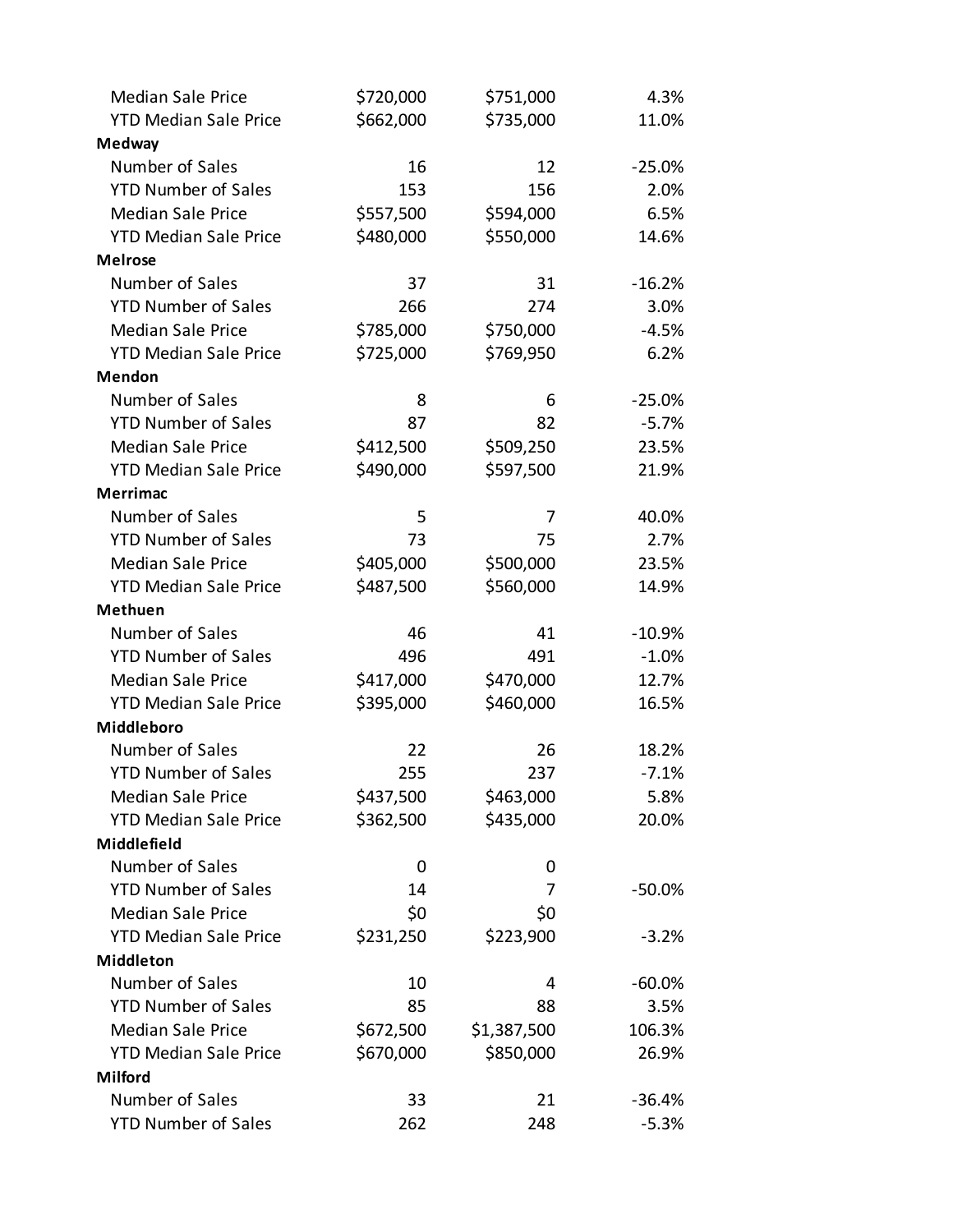| <b>Median Sale Price</b>     | \$399,000 | \$515,000      | 29.1%      |
|------------------------------|-----------|----------------|------------|
| <b>YTD Median Sale Price</b> | \$400,000 | \$445,500      | 11.4%      |
| <b>Millbury</b>              |           |                |            |
| Number of Sales              | 21        | 13             | $-38.1%$   |
| <b>YTD Number of Sales</b>   | 164       | 138            | $-15.9%$   |
| <b>Median Sale Price</b>     | \$360,000 | \$403,500      | 12.1%      |
| <b>YTD Median Sale Price</b> | \$334,200 | \$370,000      | 10.7%      |
| <b>Millis</b>                |           |                |            |
| Number of Sales              | 10        | 9              | $-10.0%$   |
| <b>YTD Number of Sales</b>   | 102       | 95             | $-6.9%$    |
| <b>Median Sale Price</b>     | \$506,500 | \$620,000      | 22.4%      |
| <b>YTD Median Sale Price</b> | \$468,280 | \$580,000      | 23.9%      |
| <b>Millville</b>             |           |                |            |
| Number of Sales              | 4         | 3              | $-25.0%$   |
| <b>YTD Number of Sales</b>   | 45        | 33             | $-26.7%$   |
| <b>Median Sale Price</b>     | \$308,750 | \$358,000      | 16.0%      |
| <b>YTD Median Sale Price</b> | \$326,000 | \$375,000      | 15.0%      |
| <b>Milton</b>                |           |                |            |
| Number of Sales              | 28        | 23             | $-17.9%$   |
| <b>YTD Number of Sales</b>   | 334       | 303            | $-9.3%$    |
| <b>Median Sale Price</b>     | \$712,500 | \$939,000      | 31.8%      |
| <b>YTD Median Sale Price</b> | \$772,500 | \$870,000      | 12.6%      |
| <b>Monroe</b>                |           |                |            |
| Number of Sales              | 1         | 0              | $-100.0\%$ |
| <b>YTD Number of Sales</b>   | 3         | $\overline{2}$ | $-33.3%$   |
| <b>Median Sale Price</b>     | \$0       | \$0            |            |
| <b>YTD Median Sale Price</b> | \$130,000 | \$0            | $-100.0%$  |
| <b>Monson</b>                |           |                |            |
| Number of Sales              | 9         | 14             | 55.6%      |
| <b>YTD Number of Sales</b>   | 80        | 106            | 32.5%      |
| <b>Median Sale Price</b>     | \$317,500 | \$245,750      | $-22.6%$   |
| <b>YTD Median Sale Price</b> | \$274,500 | \$300,000      | 9.3%       |
| Montague                     |           |                |            |
| Number of Sales              | 12        | 7              | $-41.7%$   |
| <b>YTD Number of Sales</b>   | 74        | 71             | $-4.1%$    |
| <b>Median Sale Price</b>     | \$202,950 | \$265,000      | 30.6%      |
| <b>YTD Median Sale Price</b> | \$212,000 | \$265,000      | 25.0%      |
| <b>Monterey</b>              |           |                |            |
| Number of Sales              | 6         | 2              | $-66.7%$   |
| <b>YTD Number of Sales</b>   | 33        | 26             | $-21.2%$   |
| <b>Median Sale Price</b>     | \$587,500 | \$0            | $-100.0\%$ |
| <b>YTD Median Sale Price</b> | \$522,000 | \$632,000      | 21.1%      |
| Montgomery                   |           |                |            |
| Number of Sales              | 0         | 4              |            |
| <b>YTD Number of Sales</b>   | 9         | 10             | 11.1%      |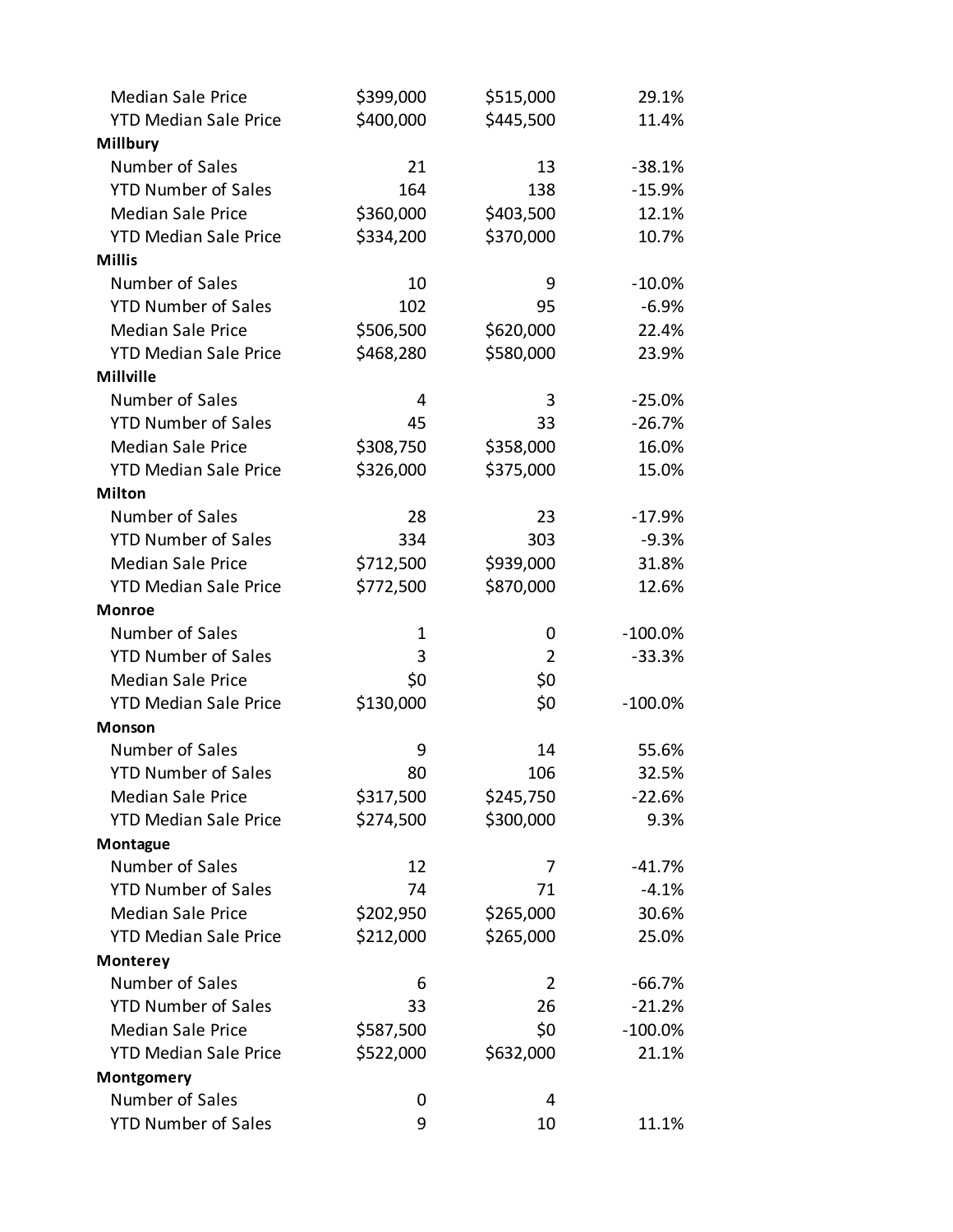| <b>Median Sale Price</b>     | \$0          | \$350,000   |          |
|------------------------------|--------------|-------------|----------|
| <b>YTD Median Sale Price</b> | \$297,000    | \$270,000   | $-9.1%$  |
| <b>Mt Washington</b>         |              |             |          |
| Number of Sales              | 0            | 0           |          |
| <b>YTD Number of Sales</b>   | 3            | 3           | 0.0%     |
| <b>Median Sale Price</b>     | \$0          | \$0         |          |
| <b>YTD Median Sale Price</b> | \$500,000    | \$995,000   | 99.0%    |
| <b>Nahant</b>                |              |             |          |
| Number of Sales              | 5            | 4           | $-20.0%$ |
| <b>YTD Number of Sales</b>   | 43           | 36          | $-16.3%$ |
| <b>Median Sale Price</b>     | \$750,000    | \$975,000   | 30.0%    |
| <b>YTD Median Sale Price</b> | \$740,000    | \$770,000   | 4.1%     |
| <b>Nantucket</b>             |              |             |          |
| Number of Sales              | 32           | 17          | $-46.9%$ |
| <b>YTD Number of Sales</b>   | 250          | 239         | $-4.4%$  |
| <b>Median Sale Price</b>     | \$2,027,500  | \$2,400,000 | 18.4%    |
| <b>YTD Median Sale Price</b> | \$2,012,500  | \$2,237,625 | 11.2%    |
| <b>Natick</b>                |              |             |          |
| Number of Sales              | 37           | 38          | 2.7%     |
| <b>YTD Number of Sales</b>   | 405          | 399         | $-1.5%$  |
| <b>Median Sale Price</b>     | \$830,000    | \$692,500   | $-16.6%$ |
| <b>YTD Median Sale Price</b> | \$715,000    | \$735,000   | 2.8%     |
| <b>Needham</b>               |              |             |          |
| Number of Sales              | 42           | 29          | $-31.0%$ |
| <b>YTD Number of Sales</b>   | 366          | 372         | 1.6%     |
| <b>Median Sale Price</b>     | \$1,032,000  | \$1,235,000 | 19.7%    |
| <b>YTD Median Sale Price</b> | \$1,170,000  | \$1,290,000 | 10.3%    |
| <b>New Ashford</b>           |              |             |          |
| Number of Sales              | 0            | 0           |          |
| <b>YTD Number of Sales</b>   | $\mathbf{1}$ | 4           | 300.0%   |
| <b>Median Sale Price</b>     | \$0          | \$0         |          |
| <b>YTD Median Sale Price</b> | \$0          | \$310,000   |          |
| <b>New Bedford</b>           |              |             |          |
| Number of Sales              | 77           | 57          | $-26.0%$ |
| <b>YTD Number of Sales</b>   | 625          | 591         | $-5.4%$  |
| <b>Median Sale Price</b>     | \$295,000    | \$340,000   | 15.3%    |
| <b>YTD Median Sale Price</b> | \$269,900    | \$318,000   | 17.8%    |
| <b>New Braintree</b>         |              |             |          |
| Number of Sales              | 0            | 1           |          |
| <b>YTD Number of Sales</b>   | 6            | 11          | 83.3%    |
| <b>Median Sale Price</b>     | \$0          | \$0         |          |
| <b>YTD Median Sale Price</b> | \$232,500    | \$360,000   | 54.8%    |
| <b>New Marlboro</b>          |              |             |          |
| Number of Sales              | 3            | 4           | 33.3%    |
| <b>YTD Number of Sales</b>   | 31           | 26          | $-16.1%$ |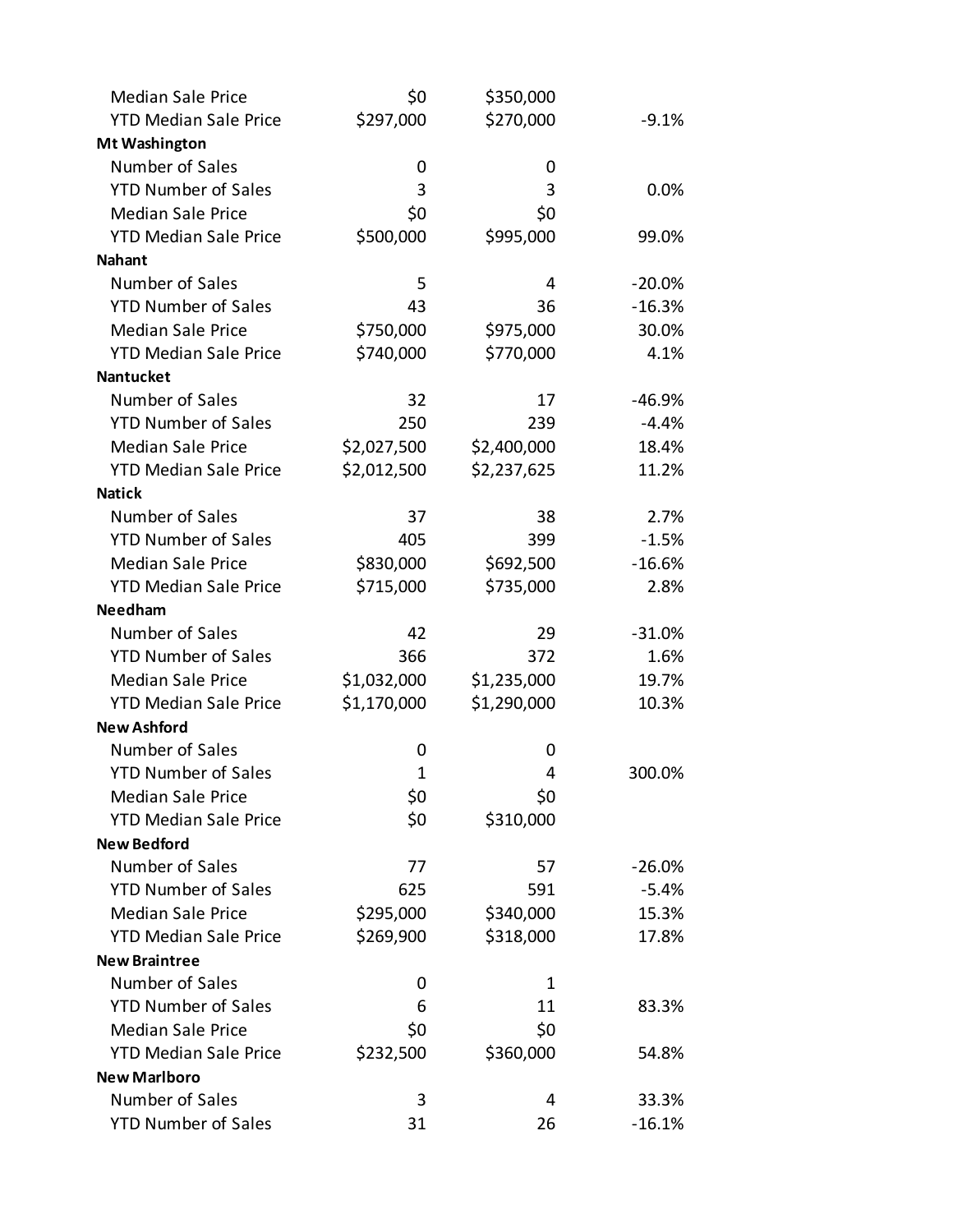| <b>Median Sale Price</b>     | \$617,000   | \$827,400      | 34.1%      |
|------------------------------|-------------|----------------|------------|
| <b>YTD Median Sale Price</b> | \$460,000   | \$597,500      | 29.9%      |
| <b>New Salem</b>             |             |                |            |
| Number of Sales              | 3           | $\overline{2}$ | $-33.3%$   |
| <b>YTD Number of Sales</b>   | 13          | 14             | 7.7%       |
| <b>Median Sale Price</b>     | \$348,000   | \$0            | $-100.0\%$ |
| <b>YTD Median Sale Price</b> | \$262,450   | \$282,450      | 7.6%       |
| <b>Newbury</b>               |             |                |            |
| Number of Sales              | 7           | 5              | $-28.6%$   |
| <b>YTD Number of Sales</b>   | 98          | 91             | $-7.1%$    |
| <b>Median Sale Price</b>     | \$757,500   | \$740,000      | $-2.3%$    |
| <b>YTD Median Sale Price</b> | \$667,000   | \$715,000      | 7.2%       |
| Newburyport                  |             |                |            |
| Number of Sales              | 13          | 13             | 0.0%       |
| <b>YTD Number of Sales</b>   | 206         | 194            | $-5.8%$    |
| <b>Median Sale Price</b>     | \$831,000   | \$675,000      | $-18.8%$   |
| <b>YTD Median Sale Price</b> | \$705,000   | \$762,500      | 8.2%       |
| <b>Newton</b>                |             |                |            |
| Number of Sales              | 67          | 78             | 16.4%      |
| <b>YTD Number of Sales</b>   | 585         | 728            | 24.4%      |
| <b>Median Sale Price</b>     | \$1,180,000 | \$1,465,000    | 24.2%      |
| <b>YTD Median Sale Price</b> | \$1,300,000 | \$1,475,000    | 13.5%      |
| <b>Norfolk</b>               |             |                |            |
| Number of Sales              | 12          | 11             | $-8.3%$    |
| <b>YTD Number of Sales</b>   | 178         | 152            | $-14.6%$   |
| <b>Median Sale Price</b>     | \$630,950   | \$672,509      | 6.6%       |
| <b>YTD Median Sale Price</b> | \$593,750   | \$681,500      | 14.8%      |
| <b>North Adams</b>           |             |                |            |
| Number of Sales              | 16          | 7              | $-56.3%$   |
| <b>YTD Number of Sales</b>   | 124         | 108            | $-12.9%$   |
| <b>Median Sale Price</b>     | \$142,450   | \$159,000      | 11.6%      |
| <b>YTD Median Sale Price</b> | \$153,054   | \$181,750      | 18.7%      |
| <b>North Andover</b>         |             |                |            |
| Number of Sales              | 34          | 24             | $-29.4%$   |
| <b>YTD Number of Sales</b>   | 274         | 335            | 22.3%      |
| <b>Median Sale Price</b>     | \$665,000   | \$737,500      | 10.9%      |
| <b>YTD Median Sale Price</b> | \$665,000   | \$727,000      | 9.3%       |
| <b>North Attleboro</b>       |             |                |            |
| Number of Sales              | 29          | 33             | 13.8%      |
| <b>YTD Number of Sales</b>   | 276         | 329            | 19.2%      |
| <b>Median Sale Price</b>     | \$435,000   | \$520,000      | 19.5%      |
| <b>YTD Median Sale Price</b> | \$416,500   | \$489,900      | 17.6%      |
| <b>North Brookfield</b>      |             |                |            |
| Number of Sales              | 7           | 7              | 0.0%       |
| <b>YTD Number of Sales</b>   | 60          | 66             | 10.0%      |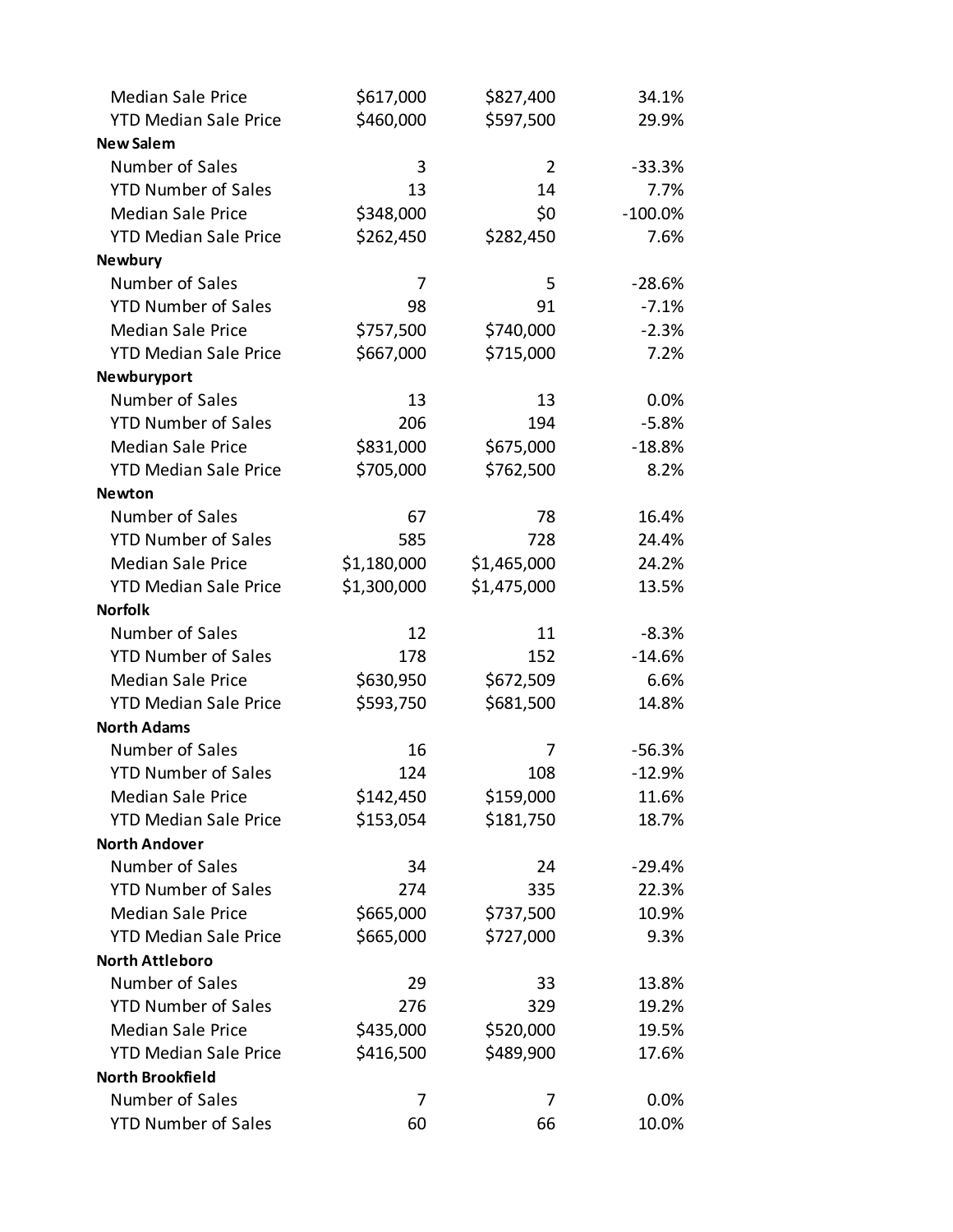| <b>Median Sale Price</b>     | \$225,000 | \$299,900 | 33.3%    |
|------------------------------|-----------|-----------|----------|
| <b>YTD Median Sale Price</b> | \$231,450 | \$275,000 | 18.8%    |
| <b>North Reading</b>         |           |           |          |
| Number of Sales              | 20        | 20        | 0.0%     |
| <b>YTD Number of Sales</b>   | 186       | 216       | 16.1%    |
| <b>Median Sale Price</b>     | \$621,750 | \$725,000 | 16.6%    |
| <b>YTD Median Sale Price</b> | \$620,309 | \$725,000 | 16.9%    |
| Northampton                  |           |           |          |
| Number of Sales              | 16        | 19        | 18.8%    |
| <b>YTD Number of Sales</b>   | 208       | 213       | 2.4%     |
| <b>Median Sale Price</b>     | \$337,500 | \$475,000 | 40.7%    |
| <b>YTD Median Sale Price</b> | \$348,500 | \$420,250 | 20.6%    |
| Northborough                 |           |           |          |
| Number of Sales              | 10        | 15        | 50.0%    |
| <b>YTD Number of Sales</b>   | 168       | 175       | 4.2%     |
| <b>Median Sale Price</b>     | \$415,000 | \$525,000 | 26.5%    |
| <b>YTD Median Sale Price</b> | \$482,500 | \$565,000 | 17.1%    |
| Northbridge                  |           |           |          |
| Number of Sales              | 18        | 18        | 0.0%     |
| <b>YTD Number of Sales</b>   | 193       | 169       | $-12.4%$ |
| <b>Median Sale Price</b>     | \$415,000 | \$427,500 | 3.0%     |
| <b>YTD Median Sale Price</b> | \$370,000 | \$429,900 | 16.2%    |
| Northfield                   |           |           |          |
| Number of Sales              | 5         | 5         | 0.0%     |
| <b>YTD Number of Sales</b>   | 41        | 32        | $-22.0%$ |
| <b>Median Sale Price</b>     | \$195,000 | \$240,000 | 23.1%    |
| <b>YTD Median Sale Price</b> | \$230,000 | \$310,000 | 34.8%    |
| <b>Norton</b>                |           |           |          |
| Number of Sales              | 16        | 21        | 31.3%    |
| <b>YTD Number of Sales</b>   | 157       | 189       | 20.4%    |
| <b>Median Sale Price</b>     | \$416,000 | \$478,000 | 14.9%    |
| <b>YTD Median Sale Price</b> | \$405,500 | \$480,000 | 18.4%    |
| <b>Norwell</b>               |           |           |          |
| Number of Sales              | 16        | 6         | $-62.5%$ |
| <b>YTD Number of Sales</b>   | 185       | 157       | $-15.1%$ |
| <b>Median Sale Price</b>     | \$900,000 | \$877,500 | $-2.5%$  |
| <b>YTD Median Sale Price</b> | \$690,000 | \$835,000 | 21.0%    |
| Norwood                      |           |           |          |
| Number of Sales              | 18        | 28        | 55.6%    |
| <b>YTD Number of Sales</b>   | 219       | 270       | 23.3%    |
| <b>Median Sale Price</b>     | \$521,000 | \$627,500 | 20.4%    |
| <b>YTD Median Sale Price</b> | \$544,000 | \$607,250 | 11.6%    |
| <b>Oak Bluffs</b>            |           |           |          |
| Number of Sales              | 12        | 5         | $-58.3%$ |
| <b>YTD Number of Sales</b>   | 91        | 90        | $-1.1%$  |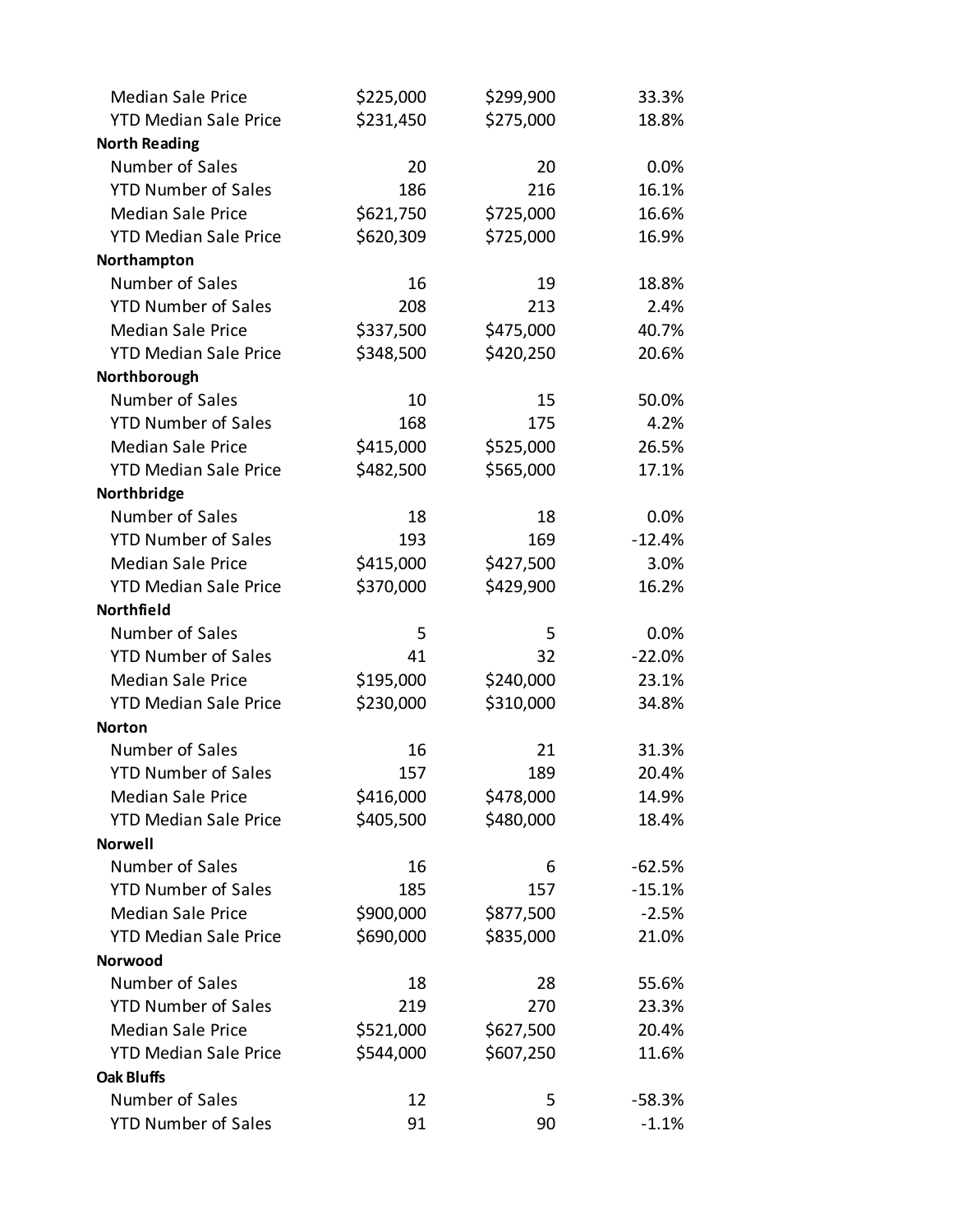| <b>Median Sale Price</b>     | \$842,500      | \$1,250,000 | 48.4%    |
|------------------------------|----------------|-------------|----------|
| <b>YTD Median Sale Price</b> | \$840,000      | \$961,500   | 14.5%    |
| Oakham                       |                |             |          |
| Number of Sales              | $\overline{2}$ | 3           | 50.0%    |
| <b>YTD Number of Sales</b>   | 33             | 22          | $-33.3%$ |
| <b>Median Sale Price</b>     | \$0            | \$425,000   |          |
| <b>YTD Median Sale Price</b> | \$305,000      | \$398,450   | 30.6%    |
| Orange                       |                |             |          |
| Number of Sales              | 10             | 8           | $-20.0%$ |
| <b>YTD Number of Sales</b>   | 85             | 95          | 11.8%    |
| <b>Median Sale Price</b>     | \$218,000      | \$217,500   | $-0.2%$  |
| <b>YTD Median Sale Price</b> | \$195,900      | \$225,000   | 14.9%    |
| <b>Orleans</b>               |                |             |          |
| Number of Sales              | 19             | 12          | $-36.8%$ |
| <b>YTD Number of Sales</b>   | 182            | 130         | $-28.6%$ |
| <b>Median Sale Price</b>     | \$850,000      | \$697,750   | $-17.9%$ |
| <b>YTD Median Sale Price</b> | \$785,000      | \$875,763   | 11.6%    |
| <b>Osterville</b>            |                |             |          |
| Number of Sales              | 12             | 12          | 0.0%     |
| <b>YTD Number of Sales</b>   | 125            | 117         | $-6.4%$  |
| <b>Median Sale Price</b>     | \$1,087,500    | \$622,750   | $-42.7%$ |
| <b>YTD Median Sale Price</b> | \$850,000      | \$806,000   | $-5.2%$  |
| <b>Otis</b>                  |                |             |          |
| Number of Sales              | 6              | 5           | $-16.7%$ |
| <b>YTD Number of Sales</b>   | 67             | 46          | $-31.3%$ |
| <b>Median Sale Price</b>     | \$285,000      | \$465,000   | 63.2%    |
| <b>YTD Median Sale Price</b> | \$339,999      | \$370,000   | 8.8%     |
| <b>Oxford</b>                |                |             |          |
| Number of Sales              | 20             | 17          | $-15.0%$ |
| <b>YTD Number of Sales</b>   | 165            | 168         | 1.8%     |
| <b>Median Sale Price</b>     | \$310,000      | \$332,500   | 7.3%     |
| <b>YTD Median Sale Price</b> | \$297,000      | \$320,000   | 7.7%     |
| Palmer                       |                |             |          |
| Number of Sales              | 14             | 15          | 7.1%     |
| <b>YTD Number of Sales</b>   | 124            | 130         | 4.8%     |
| <b>Median Sale Price</b>     | \$227,000      | \$260,000   | 14.5%    |
| <b>YTD Median Sale Price</b> | \$225,000      | \$254,000   | 12.9%    |
| <b>Paxton</b>                |                |             |          |
| Number of Sales              | 10             | 6           | $-40.0%$ |
| <b>YTD Number of Sales</b>   | 81             | 57          | $-29.6%$ |
| <b>Median Sale Price</b>     | \$318,500      | \$455,000   | 42.9%    |
| <b>YTD Median Sale Price</b> | \$345,000      | \$450,000   | 30.4%    |
| Peabody                      |                |             |          |
| Number of Sales              | 47             | 35          | $-25.5%$ |
| <b>YTD Number of Sales</b>   | 430            | 457         | 6.3%     |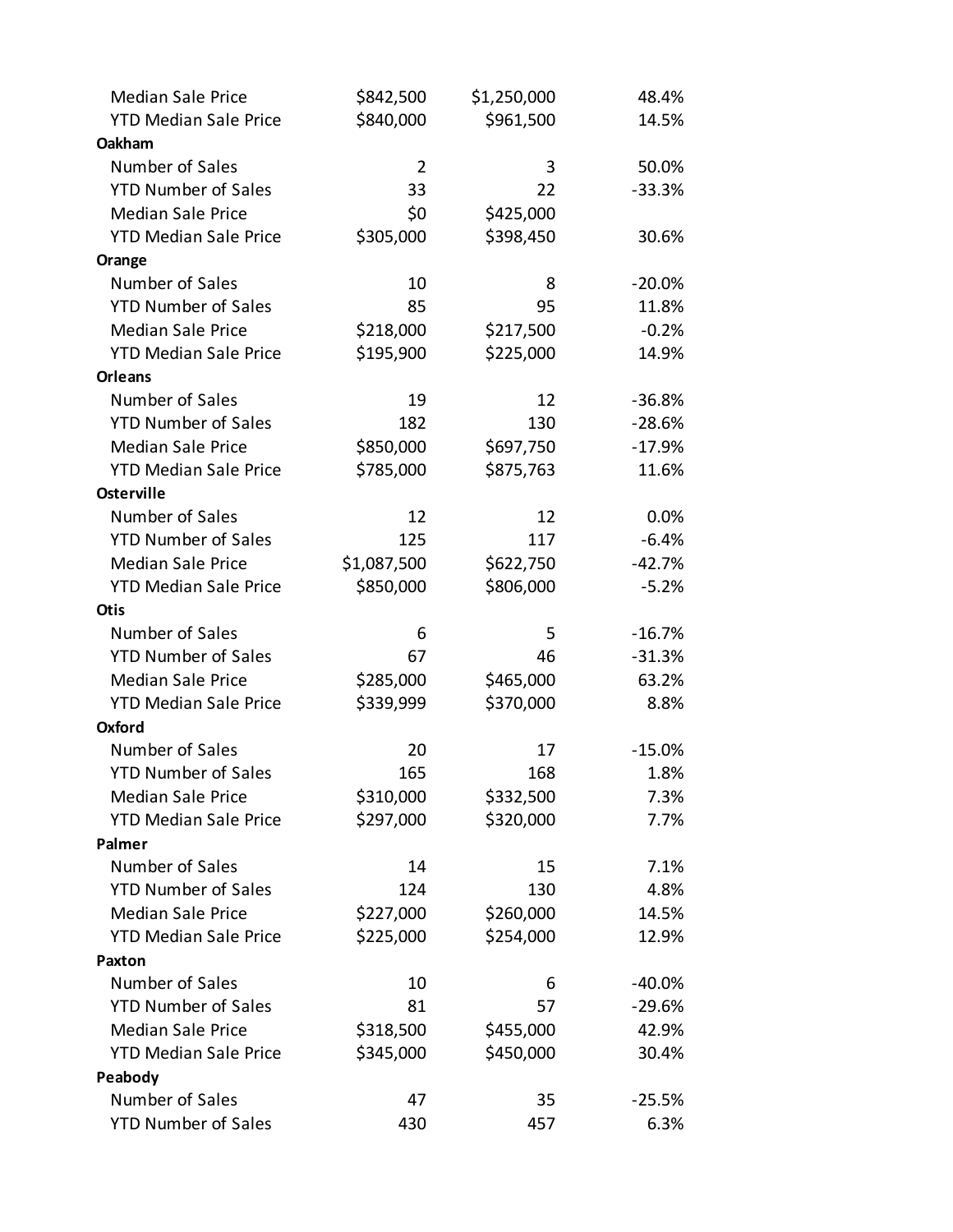| <b>Median Sale Price</b>     | \$505,000      | \$633,000      | 25.3%      |
|------------------------------|----------------|----------------|------------|
| <b>YTD Median Sale Price</b> | \$510,950      | \$600,000      | 17.4%      |
| Pelham                       |                |                |            |
| Number of Sales              | $\mathbf{1}$   | 2              | 100.0%     |
| <b>YTD Number of Sales</b>   | 16             | 20             | 25.0%      |
| <b>Median Sale Price</b>     | \$0            | \$0            |            |
| <b>YTD Median Sale Price</b> | \$372,500      | \$430,000      | 15.4%      |
| Pembroke                     |                |                |            |
| Number of Sales              | 20             | 23             | 15.0%      |
| <b>YTD Number of Sales</b>   | 231            | 231            | 0.0%       |
| <b>Median Sale Price</b>     | \$416,000      | \$567,750      | 36.5%      |
| <b>YTD Median Sale Price</b> | \$430,000      | \$499,900      | 16.3%      |
| Pepperell                    |                |                |            |
| Number of Sales              | 21             | 13             | $-38.1%$   |
| <b>YTD Number of Sales</b>   | 162            | 157            | $-3.1%$    |
| <b>Median Sale Price</b>     | \$415,000      | \$485,000      | 16.9%      |
| <b>YTD Median Sale Price</b> | \$415,000      | \$460,000      | 10.8%      |
| Peru                         |                |                |            |
| Number of Sales              | $\overline{2}$ | $\overline{2}$ | 0.0%       |
| <b>YTD Number of Sales</b>   | 16             | 11             | $-31.3%$   |
| <b>Median Sale Price</b>     | \$0            | \$0            |            |
| <b>YTD Median Sale Price</b> | \$253,000      | \$209,900      | $-17.0%$   |
| Petersham                    |                |                |            |
| Number of Sales              | $\mathbf{1}$   | 0              | $-100.0\%$ |
| <b>YTD Number of Sales</b>   | 21             | 21             | 0.0%       |
| <b>Median Sale Price</b>     | \$0            | \$0            |            |
| <b>YTD Median Sale Price</b> | \$274,493      | \$350,000      | 27.5%      |
| Phillipston                  |                |                |            |
| Number of Sales              | 3              | 4              | 33.3%      |
| <b>YTD Number of Sales</b>   | 24             | 32             | 33.3%      |
| <b>Median Sale Price</b>     | \$225,000      | \$295,000      | 31.1%      |
| <b>YTD Median Sale Price</b> | \$266,500      | \$310,000      | 16.3%      |
| Pittsfield                   |                |                |            |
| Number of Sales              | 44             | 51             | 15.9%      |
| <b>YTD Number of Sales</b>   | 504            | 537            | 6.5%       |
| <b>Median Sale Price</b>     | \$199,995      | \$249,900      | 25.0%      |
| <b>YTD Median Sale Price</b> | \$190,577      | \$227,500      | 19.4%      |
| Plainfield                   |                |                |            |
| Number of Sales              | 1              | 1              | $0.0\%$    |
| <b>YTD Number of Sales</b>   | 8              | 4              | $-50.0%$   |
| <b>Median Sale Price</b>     | \$0            | \$0            |            |
| <b>YTD Median Sale Price</b> | \$276,500      | \$402,500      | 45.6%      |
| Plainville                   |                |                |            |
| Number of Sales              | 10             | 6              | -40.0%     |
| <b>YTD Number of Sales</b>   | 78             | 104            | 33.3%      |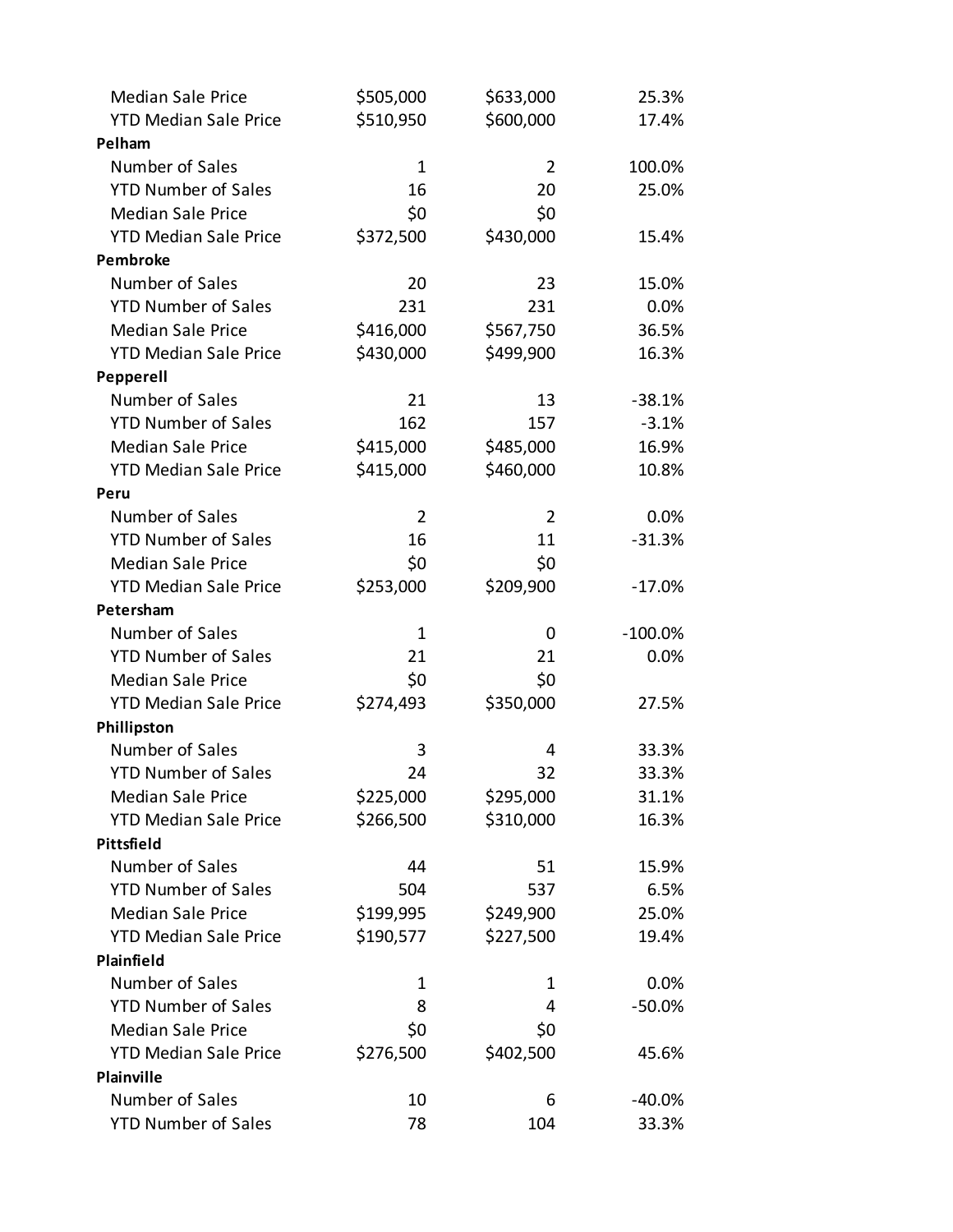| <b>Median Sale Price</b>     | \$452,500    | \$497,500   | 9.9%       |
|------------------------------|--------------|-------------|------------|
| <b>YTD Median Sale Price</b> | \$437,500    | \$470,000   | 7.4%       |
| Plymouth                     |              |             |            |
| Number of Sales              | 106          | 75          | $-29.2%$   |
| <b>YTD Number of Sales</b>   | 983          | 871         | $-11.4%$   |
| <b>Median Sale Price</b>     | \$470,000    | \$520,000   | 10.6%      |
| <b>YTD Median Sale Price</b> | \$433,000    | \$481,000   | 11.1%      |
| Plympton                     |              |             |            |
| Number of Sales              | 3            | 2           | $-33.3%$   |
| <b>YTD Number of Sales</b>   | 26           | 37          | 42.3%      |
| <b>Median Sale Price</b>     | \$430,000    | \$0         | $-100.0\%$ |
| <b>YTD Median Sale Price</b> | \$427,500    | \$529,600   | 23.9%      |
| Princeton                    |              |             |            |
| Number of Sales              | 5            | 6           | 20.0%      |
| <b>YTD Number of Sales</b>   | 51           | 44          | $-13.7%$   |
| <b>Median Sale Price</b>     | \$495,000    | \$439,950   | $-11.1%$   |
| <b>YTD Median Sale Price</b> | \$440,000    | \$445,000   | 1.1%       |
| Provincetown                 |              |             |            |
| Number of Sales              | $\mathbf{1}$ | 6           | 500.0%     |
| <b>YTD Number of Sales</b>   | 38           | 45          | 18.4%      |
| <b>Median Sale Price</b>     | \$0          | \$1,450,000 |            |
| <b>YTD Median Sale Price</b> | \$1,100,000  | \$1,385,000 | 25.9%      |
| Quincy                       |              |             |            |
| Number of Sales              | 56           | 49          | $-12.5%$   |
| <b>YTD Number of Sales</b>   | 513          | 558         | 8.8%       |
| <b>Median Sale Price</b>     | \$520,250    | \$585,000   | 12.4%      |
| <b>YTD Median Sale Price</b> | \$535,000    | \$605,000   | 13.1%      |
| Randolph                     |              |             |            |
| Number of Sales              | 28           | 26          | $-7.1%$    |
| <b>YTD Number of Sales</b>   | 292          | 312         | 6.8%       |
| <b>Median Sale Price</b>     | \$446,000    | \$460,500   | 3.3%       |
| <b>YTD Median Sale Price</b> | \$420,800    | \$465,000   | 10.5%      |
| Raynham                      |              |             |            |
| Number of Sales              | 16           | 14          | $-12.5%$   |
| <b>YTD Number of Sales</b>   | 186          | 172         | $-7.5%$    |
| <b>Median Sale Price</b>     | \$410,000    | \$442,500   | 7.9%       |
| <b>YTD Median Sale Price</b> | \$450,000    | \$486,000   | 8.0%       |
| <b>Reading</b>               |              |             |            |
| Number of Sales              | 23           | 27          | 17.4%      |
| <b>YTD Number of Sales</b>   | 240          | 262         | 9.2%       |
| <b>Median Sale Price</b>     | \$650,000    | \$710,000   | 9.2%       |
| <b>YTD Median Sale Price</b> | \$660,000    | \$720,500   | 9.2%       |
| Rehoboth                     |              |             |            |
| Number of Sales              | 9            | 12          | 33.3%      |
| <b>YTD Number of Sales</b>   | 148          | 163         | 10.1%      |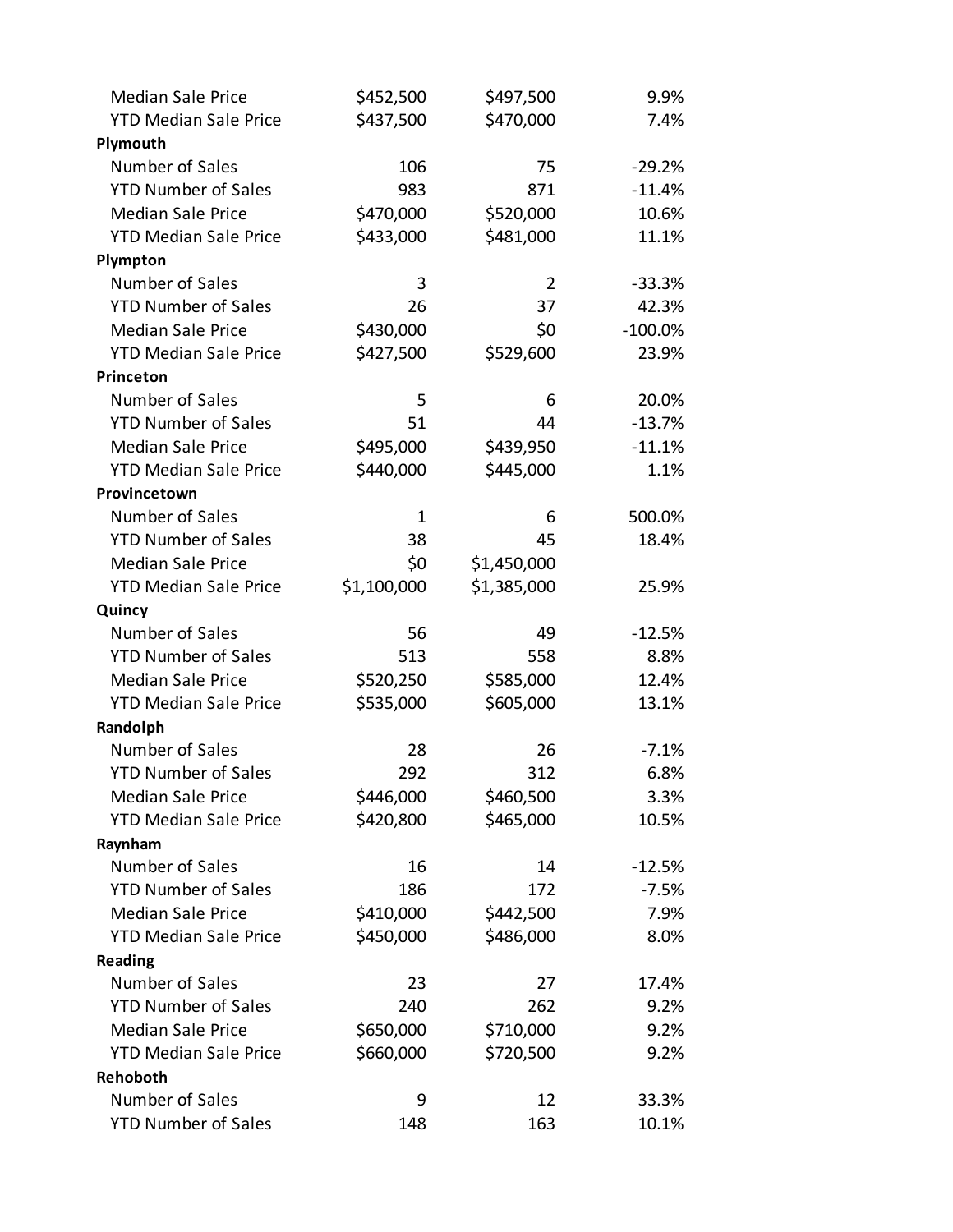| <b>Median Sale Price</b>     | \$525,000      | \$588,900      | 12.2%     |
|------------------------------|----------------|----------------|-----------|
| <b>YTD Median Sale Price</b> | \$471,250      | \$515,000      | 9.3%      |
| <b>Revere</b>                |                |                |           |
| Number of Sales              | 33             | 19             | $-42.4%$  |
| <b>YTD Number of Sales</b>   | 217            | 206            | $-5.1%$   |
| <b>Median Sale Price</b>     | \$480,000      | \$535,000      | 11.5%     |
| <b>YTD Median Sale Price</b> | \$483,000      | \$530,000      | 9.7%      |
| Richmond                     |                |                |           |
| Number of Sales              | 5              | 4              | $-20.0%$  |
| <b>YTD Number of Sales</b>   | 34             | 31             | $-8.8%$   |
| <b>Median Sale Price</b>     | \$515,000      | \$824,650      | 60.1%     |
| <b>YTD Median Sale Price</b> | \$457,000      | \$445,000      | $-2.6%$   |
| Rochester                    |                |                |           |
| Number of Sales              | 6              | $\overline{2}$ | $-66.7%$  |
| <b>YTD Number of Sales</b>   | 56             | 62             | 10.7%     |
| <b>Median Sale Price</b>     | \$475,000      | \$0            | $-100.0%$ |
| <b>YTD Median Sale Price</b> | \$481,500      | \$576,500      | 19.7%     |
| <b>Rockland</b>              |                |                |           |
| Number of Sales              | 20             | 13             | $-35.0%$  |
| <b>YTD Number of Sales</b>   | 171            | 188            | 9.9%      |
| <b>Median Sale Price</b>     | \$367,500      | \$465,000      | 26.5%     |
| <b>YTD Median Sale Price</b> | \$370,000      | \$440,000      | 18.9%     |
| Rockport                     |                |                |           |
| Number of Sales              | 12             | 7              | $-41.7%$  |
| <b>YTD Number of Sales</b>   | 82             | 72             | $-12.2%$  |
| <b>Median Sale Price</b>     | \$584,500      | \$650,000      | 11.2%     |
| <b>YTD Median Sale Price</b> | \$623,500      | \$744,500      | 19.4%     |
| <b>Roslindale</b>            |                |                |           |
| Number of Sales              | 12             | 15             | 25.0%     |
| <b>YTD Number of Sales</b>   | 107            | 156            | 45.8%     |
| <b>Median Sale Price</b>     | \$612,450      | \$755,000      | 23.3%     |
| <b>YTD Median Sale Price</b> | \$630,000      | \$716,500      | 13.7%     |
| Rowe                         |                |                |           |
| Number of Sales              | 0              | 0              |           |
| <b>YTD Number of Sales</b>   | $\overline{2}$ | 4              | 100.0%    |
| <b>Median Sale Price</b>     | \$0            | \$0            |           |
| <b>YTD Median Sale Price</b> | \$0            | \$180,000      |           |
| Rowley                       |                |                |           |
| Number of Sales              | 5              | 4              | $-20.0%$  |
| <b>YTD Number of Sales</b>   | 61             | 75             | 23.0%     |
| <b>Median Sale Price</b>     | \$525,000      | \$762,450      | 45.2%     |
| <b>YTD Median Sale Price</b> | \$520,000      | \$661,000      | 27.1%     |
| Roxbury                      |                |                |           |
| Number of Sales              | 5              | 6              | 20.0%     |
| <b>YTD Number of Sales</b>   | 31             | 37             | 19.4%     |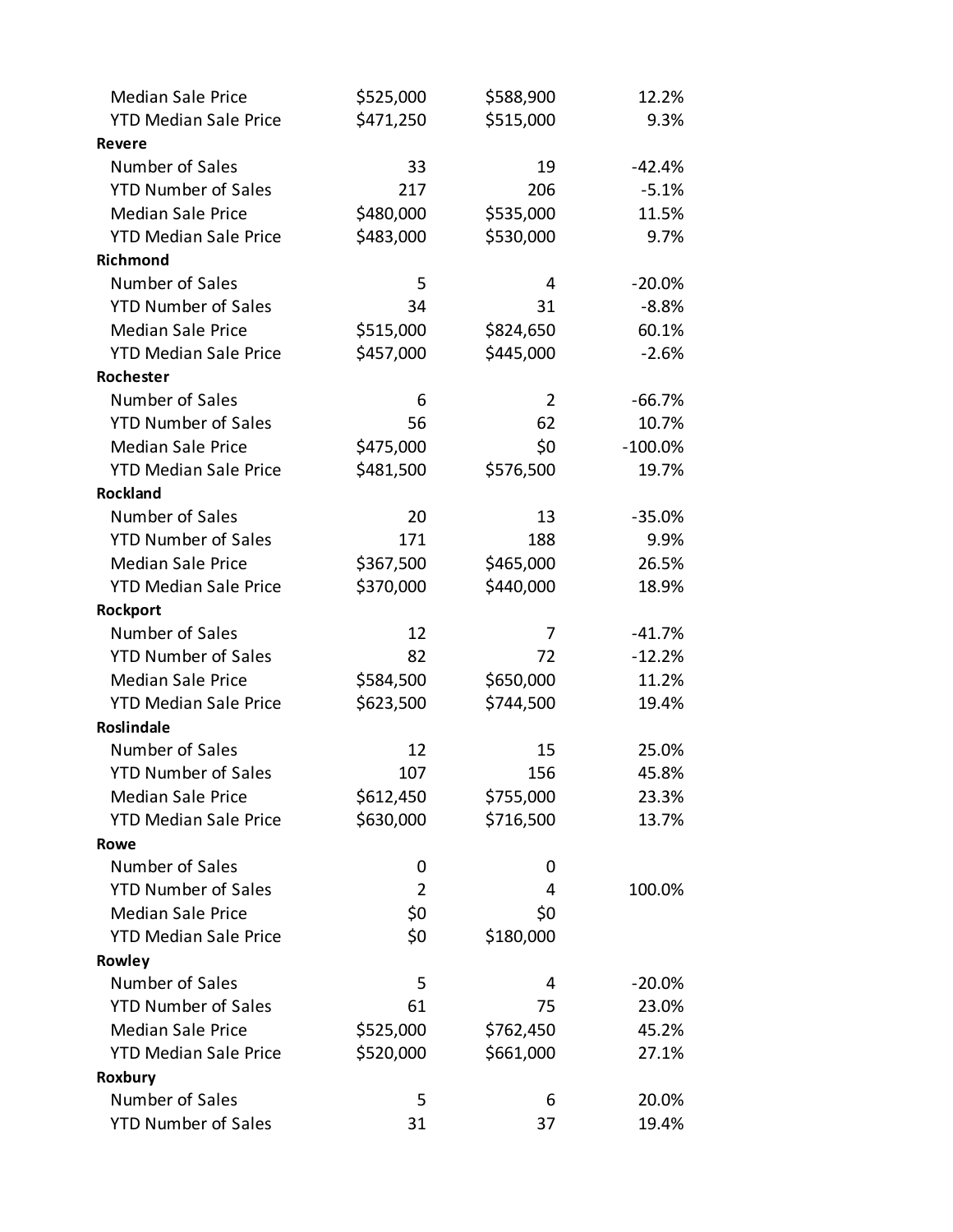| <b>Median Sale Price</b>     | \$596,000 | \$507,500 | $-14.8%$   |
|------------------------------|-----------|-----------|------------|
| <b>YTD Median Sale Price</b> | \$605,000 | \$620,000 | 2.5%       |
| Royalston                    |           |           |            |
| Number of Sales              | 0         | 1         |            |
| <b>YTD Number of Sales</b>   | 16        | 17        | 6.3%       |
| <b>Median Sale Price</b>     | \$0       | \$0       |            |
| <b>YTD Median Sale Price</b> | \$242,000 | \$272,000 | 12.4%      |
| <b>Russell</b>               |           |           |            |
| Number of Sales              | 6         | 2         | $-66.7%$   |
| <b>YTD Number of Sales</b>   | 32        | 23        | $-28.1%$   |
| <b>Median Sale Price</b>     | \$230,500 | \$0       | $-100.0\%$ |
| <b>YTD Median Sale Price</b> | \$230,000 | \$290,000 | 26.1%      |
| <b>Rutland</b>               |           |           |            |
| Number of Sales              | 13        | 8         | $-38.5%$   |
| <b>YTD Number of Sales</b>   | 110       | 126       | 14.5%      |
| <b>Median Sale Price</b>     | \$400,000 | \$324,950 | $-18.8%$   |
| <b>YTD Median Sale Price</b> | \$372,950 | \$407,500 | 9.3%       |
| Salem                        |           |           |            |
| Number of Sales              | 20        | 25        | 25.0%      |
| <b>YTD Number of Sales</b>   | 269       | 227       | $-15.6%$   |
| <b>Median Sale Price</b>     | \$495,000 | \$530,000 | 7.1%       |
| <b>YTD Median Sale Price</b> | \$490,000 | \$541,000 | 10.4%      |
| Salisbury                    |           |           |            |
| Number of Sales              | 4         | 3         | $-25.0%$   |
| <b>YTD Number of Sales</b>   | 77        | 68        | $-11.7%$   |
| <b>Median Sale Price</b>     | \$451,500 | \$325,000 | $-28.0%$   |
| <b>YTD Median Sale Price</b> | \$420,000 | \$463,750 | 10.4%      |
| Sandisfield                  |           |           |            |
| Number of Sales              | 3         | 2         | $-33.3%$   |
| <b>YTD Number of Sales</b>   | 30        | 19        | $-36.7%$   |
| <b>Median Sale Price</b>     | \$238,000 | \$0       | $-100.0\%$ |
| <b>YTD Median Sale Price</b> | \$285,500 | \$349,000 | 22.2%      |
| Sandwich                     |           |           |            |
| Number of Sales              | 46        | 41        | $-10.9%$   |
| <b>YTD Number of Sales</b>   | 462       | 416       | $-10.0\%$  |
| <b>Median Sale Price</b>     | \$504,500 | \$569,000 | 12.8%      |
| <b>YTD Median Sale Price</b> | \$450,000 | \$553,250 | 22.9%      |
| <b>Saugus</b>                |           |           |            |
| Number of Sales              | 32        | 23        | $-28.1%$   |
| <b>YTD Number of Sales</b>   | 282       | 300       | 6.4%       |
| <b>Median Sale Price</b>     | \$500,500 | \$559,000 | 11.7%      |
| <b>YTD Median Sale Price</b> | \$495,000 | \$548,500 | 10.8%      |
| Savoy                        |           |           |            |
| Number of Sales              | 1         | 0         | $-100.0\%$ |
| <b>YTD Number of Sales</b>   | 5         | 7         | 40.0%      |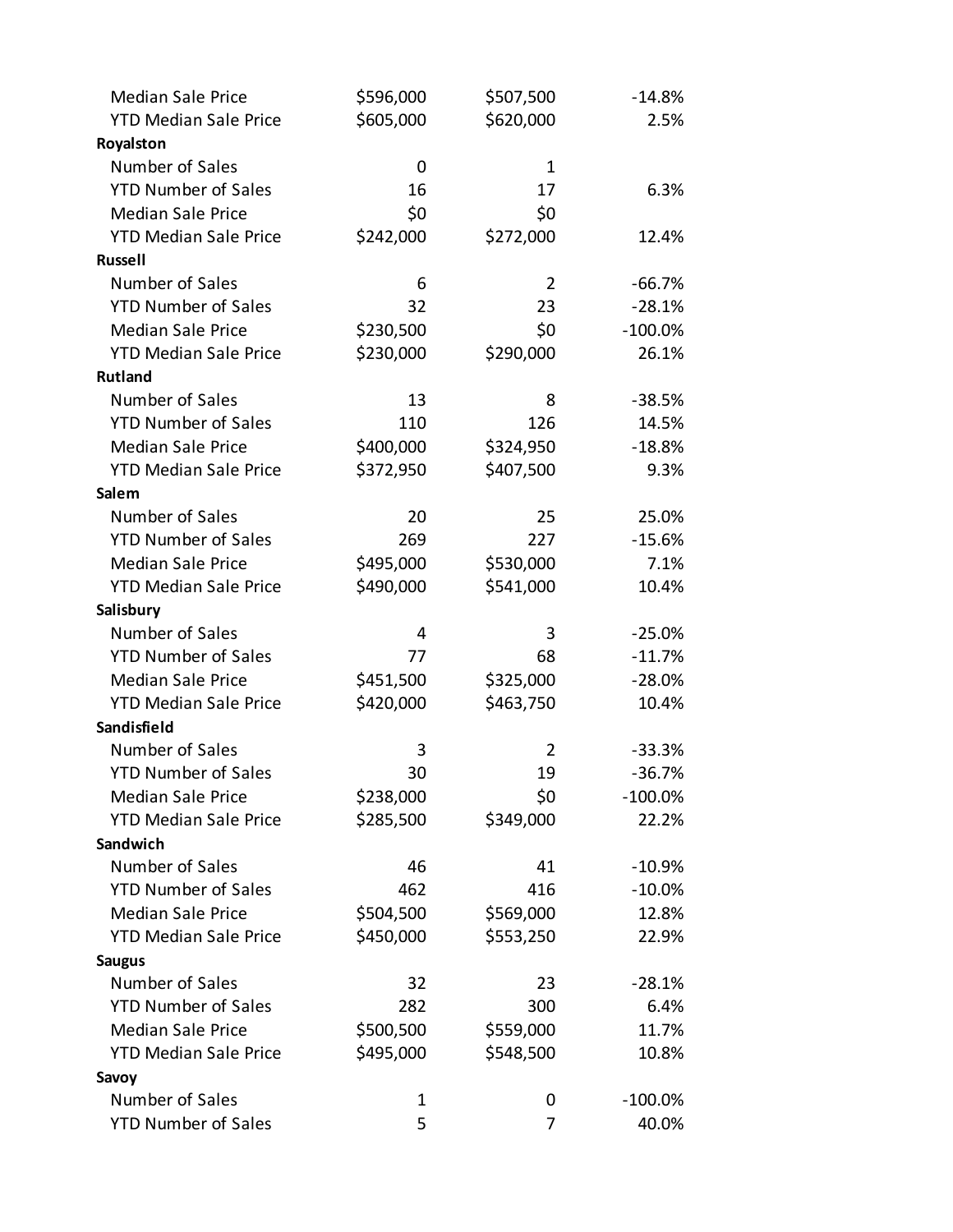| <b>Median Sale Price</b>     | \$0            | \$0         |            |
|------------------------------|----------------|-------------|------------|
| <b>YTD Median Sale Price</b> | \$237,500      | \$100,000   | $-57.9%$   |
| <b>Scituate</b>              |                |             |            |
| Number of Sales              | 41             | 29          | $-29.3%$   |
| <b>YTD Number of Sales</b>   | 382            | 328         | $-14.1%$   |
| <b>Median Sale Price</b>     | \$675,000      | \$850,000   | 25.9%      |
| <b>YTD Median Sale Price</b> | \$653,000      | \$762,500   | 16.8%      |
| <b>Seekonk</b>               |                |             |            |
| Number of Sales              | 25             | 17          | $-32.0%$   |
| <b>YTD Number of Sales</b>   | 188            | 190         | 1.1%       |
| <b>Median Sale Price</b>     | \$405,000      | \$454,100   | 12.1%      |
| <b>YTD Median Sale Price</b> | \$370,000      | \$386,000   | 4.3%       |
| <b>Sharon</b>                |                |             |            |
| Number of Sales              | 25             | 17          | $-32.0%$   |
| <b>YTD Number of Sales</b>   | 256            | 258         | 0.8%       |
| <b>Median Sale Price</b>     | \$620,000      | \$665,000   | 7.3%       |
| <b>YTD Median Sale Price</b> | \$590,000      | \$675,000   | 14.4%      |
| <b>Sheffield</b>             |                |             |            |
| Number of Sales              | 7              | 7           | 0.0%       |
| <b>YTD Number of Sales</b>   | 60             | 50          | $-16.7%$   |
| <b>Median Sale Price</b>     | \$270,000      | \$560,000   | 107.4%     |
| <b>YTD Median Sale Price</b> | \$365,000      | \$469,500   | 28.6%      |
| <b>Shelburne</b>             |                |             |            |
| Number of Sales              | $\overline{2}$ | 3           | 50.0%      |
| <b>YTD Number of Sales</b>   | 14             | 15          | 7.1%       |
| <b>Median Sale Price</b>     | \$0            | \$355,000   |            |
| <b>YTD Median Sale Price</b> | \$356,250      | \$355,000   | $-0.4%$    |
| Sherborn                     |                |             |            |
| Number of Sales              | 9              | 2           | $-77.8%$   |
| <b>YTD Number of Sales</b>   | 82             | 78          | $-4.9%$    |
| <b>Median Sale Price</b>     | \$885,000      | \$0         | $-100.0\%$ |
| <b>YTD Median Sale Price</b> | \$873,750      | \$1,012,500 | 15.9%      |
| <b>Shirley</b>               |                |             |            |
| Number of Sales              | 11             | 15          | 36.4%      |
| <b>YTD Number of Sales</b>   | 77             | 101         | 31.2%      |
| <b>Median Sale Price</b>     | \$383,000      | \$405,000   | 5.7%       |
| <b>YTD Median Sale Price</b> | \$367,000      | \$450,000   | 22.6%      |
| Shrewsbury                   |                |             |            |
| Number of Sales              | 37             | 34          | $-8.1%$    |
| <b>YTD Number of Sales</b>   | 368            | 391         | 6.3%       |
| <b>Median Sale Price</b>     | \$454,000      | \$507,500   | 11.8%      |
| <b>YTD Median Sale Price</b> | \$476,500      | \$522,000   | 9.5%       |
| Shutesbury                   |                |             |            |
| Number of Sales              | 0              | 3           |            |
| <b>YTD Number of Sales</b>   | 27             | 32          | 18.5%      |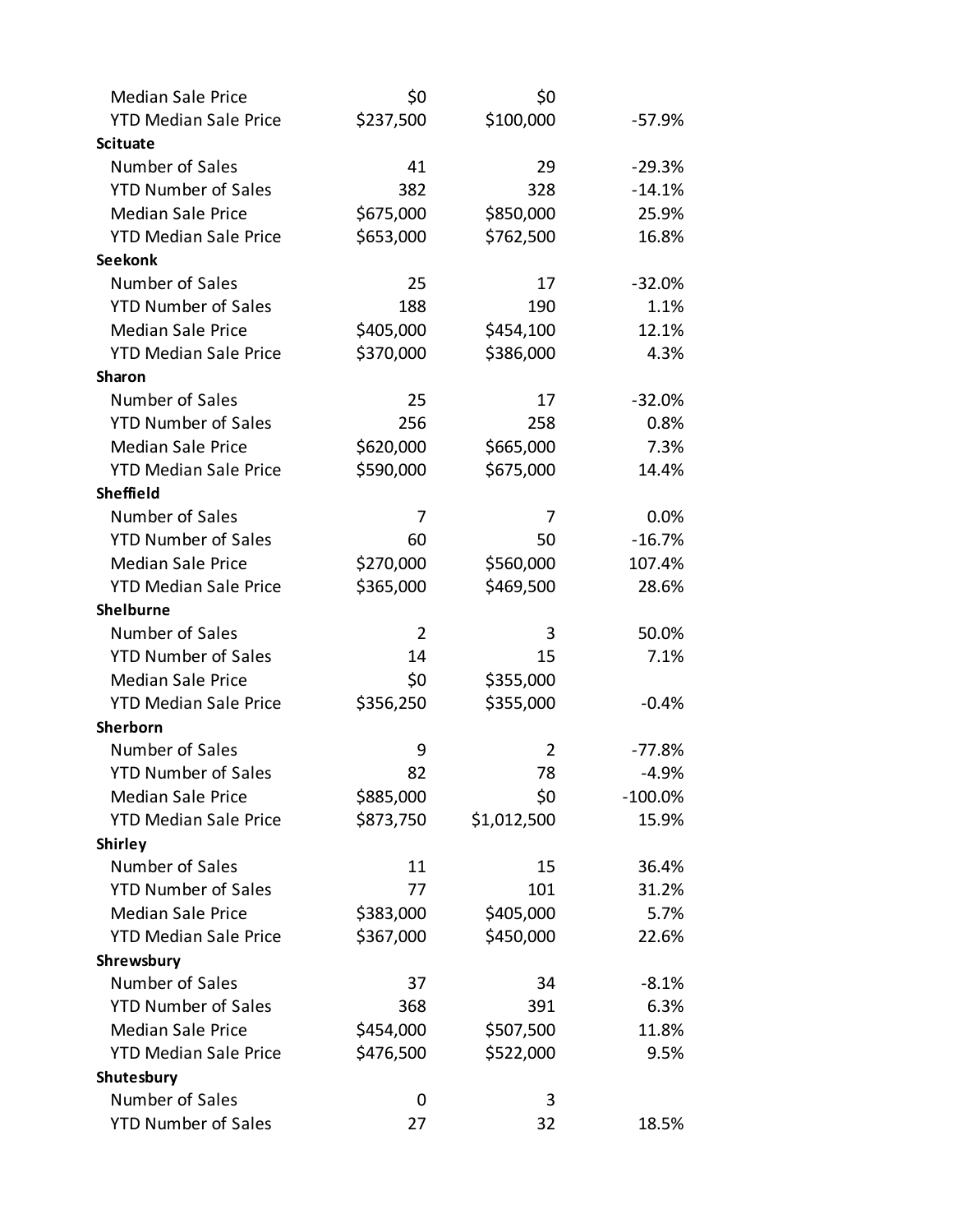| <b>Median Sale Price</b>     | \$0       | \$245,000   |          |
|------------------------------|-----------|-------------|----------|
| <b>YTD Median Sale Price</b> | \$307,495 | \$347,500   | 13.0%    |
| Somerset                     |           |             |          |
| Number of Sales              | 22        | 25          | 13.6%    |
| <b>YTD Number of Sales</b>   | 250       | 262         | 4.8%     |
| <b>Median Sale Price</b>     | \$348,500 | \$380,000   | 9.0%     |
| <b>YTD Median Sale Price</b> | \$325,000 | \$375,000   | 15.4%    |
| <b>Somerville</b>            |           |             |          |
| Number of Sales              | 9         | 11          | 22.2%    |
| <b>YTD Number of Sales</b>   | 88        | 108         | 22.7%    |
| <b>Median Sale Price</b>     | \$870,000 | \$840,000   | $-3.4%$  |
| <b>YTD Median Sale Price</b> | \$917,400 | \$950,000   | 3.6%     |
| <b>South Boston</b>          |           |             |          |
| Number of Sales              | 6         | 10          | 66.7%    |
| <b>YTD Number of Sales</b>   | 69        | 81          | 17.4%    |
| <b>Median Sale Price</b>     | \$784,500 | \$1,002,500 | 27.8%    |
| <b>YTD Median Sale Price</b> | \$850,000 | \$925,000   | 8.8%     |
| <b>South Hadley</b>          |           |             |          |
| Number of Sales              | 16        | 22          | 37.5%    |
| <b>YTD Number of Sales</b>   | 158       | 209         | 32.3%    |
| <b>Median Sale Price</b>     | \$265,000 | \$305,000   | 15.1%    |
| <b>YTD Median Sale Price</b> | \$250,288 | \$300,000   | 19.9%    |
| Southampton                  |           |             |          |
| Number of Sales              | 6         | 9           | 50.0%    |
| <b>YTD Number of Sales</b>   | 83        | 59          | $-28.9%$ |
| <b>Median Sale Price</b>     | \$357,000 | \$490,000   | 37.3%    |
| <b>YTD Median Sale Price</b> | \$350,000 | \$400,000   | 14.3%    |
| Southborough                 |           |             |          |
| Number of Sales              | 21        | 10          | $-52.4%$ |
| <b>YTD Number of Sales</b>   | 150       | 171         | 14.0%    |
| <b>Median Sale Price</b>     | \$589,900 | \$807,500   | 36.9%    |
| <b>YTD Median Sale Price</b> | \$720,000 | \$810,000   | 12.5%    |
| Southbridge                  |           |             |          |
| Number of Sales              | 13        | 18          | 38.5%    |
| <b>YTD Number of Sales</b>   | 161       | 170         | 5.6%     |
| <b>Median Sale Price</b>     | \$270,000 | \$315,250   | 16.8%    |
| <b>YTD Median Sale Price</b> | \$238,000 | \$280,000   | 17.6%    |
| <b>Southwick</b>             |           |             |          |
| Number of Sales              | 15        | 19          | 26.7%    |
| <b>YTD Number of Sales</b>   | 144       | 137         | $-4.9%$  |
| <b>Median Sale Price</b>     | \$266,000 | \$328,000   | 23.3%    |
| <b>YTD Median Sale Price</b> | \$277,500 | \$330,000   | 18.9%    |
| Spencer                      |           |             |          |
| Number of Sales              | 10        | 13          | 30.0%    |
| <b>YTD Number of Sales</b>   | 141       | 130         | $-7.8%$  |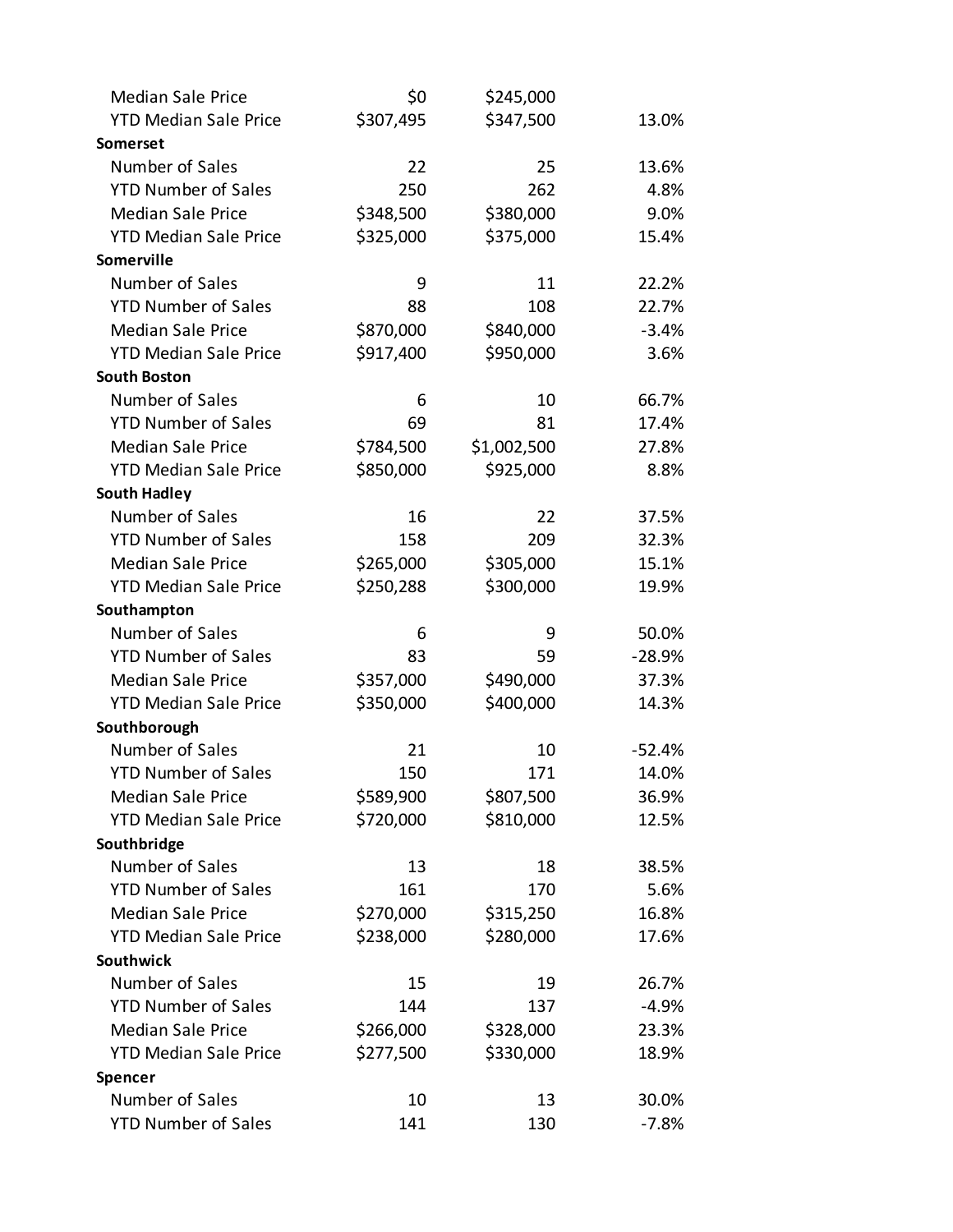| <b>Median Sale Price</b>     | \$247,500      | \$327,200   | 32.2%      |
|------------------------------|----------------|-------------|------------|
| <b>YTD Median Sale Price</b> | \$275,000      | \$344,500   | 25.3%      |
| Springfield                  |                |             |            |
| Number of Sales              | 168            | 146         | $-13.1%$   |
| <b>YTD Number of Sales</b>   | 1,400          | 1,470       | 5.0%       |
| <b>Median Sale Price</b>     | \$197,250      | \$230,500   | 16.9%      |
| <b>YTD Median Sale Price</b> | \$190,000      | \$225,000   | 18.4%      |
| <b>Sterling</b>              |                |             |            |
| Number of Sales              | 8              | 10          | 25.0%      |
| <b>YTD Number of Sales</b>   | 100            | 108         | 8.0%       |
| <b>Median Sale Price</b>     | \$437,400      | \$352,500   | $-19.4%$   |
| <b>YTD Median Sale Price</b> | \$429,500      | \$445,000   | 3.6%       |
| Stockbridge                  |                |             |            |
| Number of Sales              | 7              | 3           | $-57.1%$   |
| <b>YTD Number of Sales</b>   | 41             | 48          | 17.1%      |
| <b>Median Sale Price</b>     | \$439,000      | \$372,000   | $-15.3%$   |
| <b>YTD Median Sale Price</b> | \$460,000      | \$715,000   | 55.4%      |
| Stoneham                     |                |             |            |
| Number of Sales              | 22             | 24          | 9.1%       |
| <b>YTD Number of Sales</b>   | 174            | 225         | 29.3%      |
| <b>Median Sale Price</b>     | \$581,250      | \$707,750   | 21.8%      |
| <b>YTD Median Sale Price</b> | \$593,000      | \$680,000   | 14.7%      |
| Stoughton                    |                |             |            |
| Number of Sales              | 38             | 29          | $-23.7%$   |
| <b>YTD Number of Sales</b>   | 272            | 297         | 9.2%       |
| <b>Median Sale Price</b>     | \$470,000      | \$450,000   | $-4.3%$    |
| <b>YTD Median Sale Price</b> | \$434,000      | \$495,000   | 14.1%      |
| <b>Stow</b>                  |                |             |            |
| Number of Sales              | 6              | 10          | 66.7%      |
| <b>YTD Number of Sales</b>   | 67             | 116         | 73.1%      |
| <b>Median Sale Price</b>     | \$535,500      | \$586,500   | 9.5%       |
| <b>YTD Median Sale Price</b> | \$550,000      | \$648,000   | 17.8%      |
| Sturbridge                   |                |             |            |
| Number of Sales              | 18             | 11          | $-38.9%$   |
| <b>YTD Number of Sales</b>   | 172            | 134         | $-22.1%$   |
| <b>Median Sale Price</b>     | \$349,950      | \$377,000   | 7.7%       |
| <b>YTD Median Sale Price</b> | \$345,500      | \$400,000   | 15.8%      |
| Sudbury                      |                |             |            |
| Number of Sales              | 26             | 25          | $-3.8%$    |
| <b>YTD Number of Sales</b>   | 309            | 286         | $-7.4%$    |
| <b>Median Sale Price</b>     | \$885,500      | \$1,200,000 | 35.5%      |
| <b>YTD Median Sale Price</b> | \$800,000      | \$1,015,000 | 26.9%      |
| <b>Sunderland</b>            |                |             |            |
| Number of Sales              | $\overline{2}$ | 0           | $-100.0\%$ |
| <b>YTD Number of Sales</b>   | 41             | 13          | $-68.3%$   |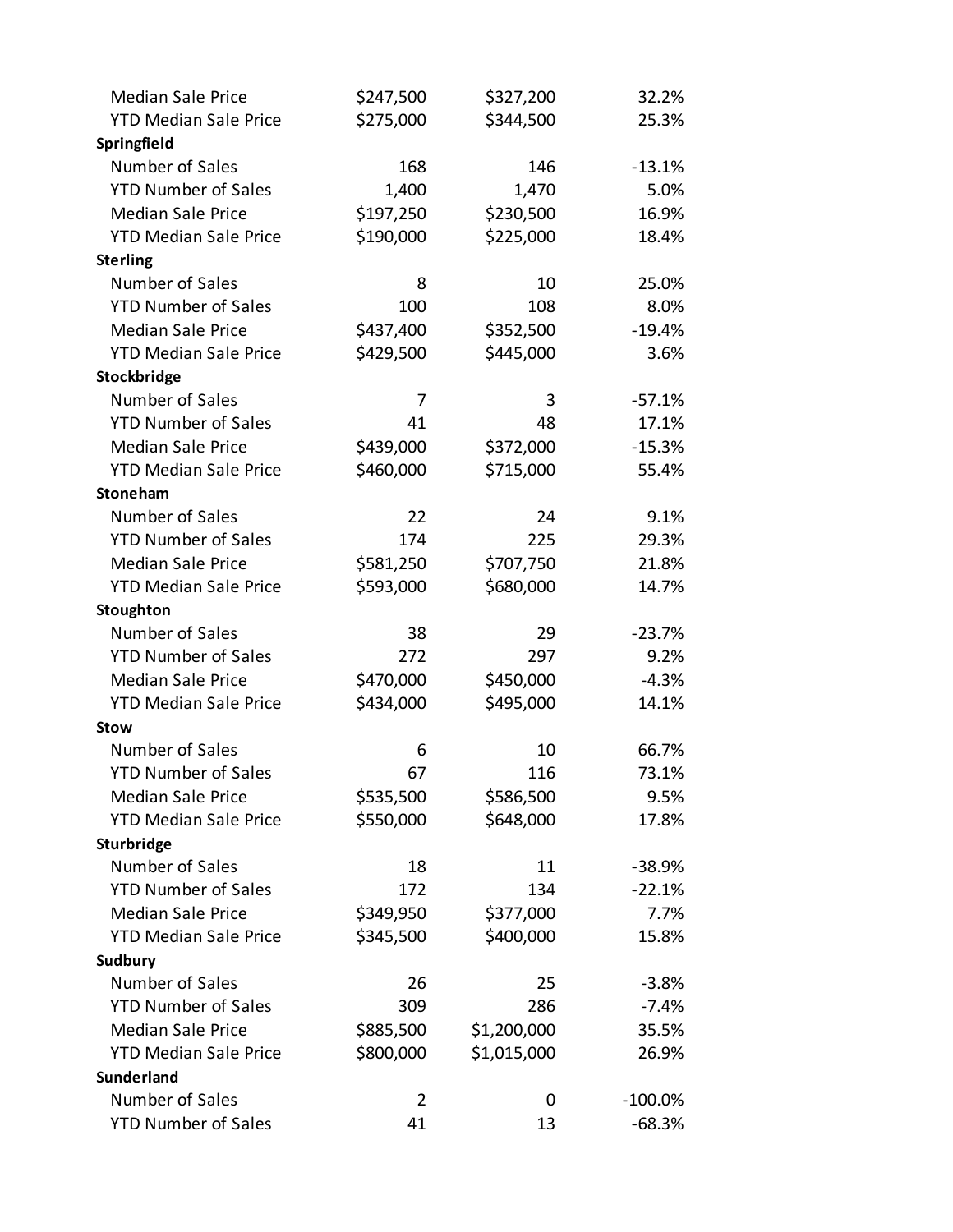| <b>Median Sale Price</b>     | \$0       | \$0       |          |
|------------------------------|-----------|-----------|----------|
| <b>YTD Median Sale Price</b> | \$335,000 | \$420,000 | 25.4%    |
| <b>Sutton</b>                |           |           |          |
| Number of Sales              | 14        | 13        | $-7.1%$  |
| <b>YTD Number of Sales</b>   | 114       | 114       | 0.0%     |
| <b>Median Sale Price</b>     | \$427,500 | \$405,000 | $-5.3%$  |
| <b>YTD Median Sale Price</b> | \$424,950 | \$465,525 | 9.5%     |
| Swampscott                   |           |           |          |
| Number of Sales              | 16        | 11        | $-31.3%$ |
| <b>YTD Number of Sales</b>   | 174       | 155       | $-10.9%$ |
| <b>Median Sale Price</b>     | \$645,000 | \$660,000 | 2.3%     |
| <b>YTD Median Sale Price</b> | \$627,950 | \$703,733 | 12.1%    |
| <b>Swansea</b>               |           |           |          |
| Number of Sales              | 32        | 29        | $-9.4%$  |
| <b>YTD Number of Sales</b>   | 228       | 221       | $-3.1%$  |
| <b>Median Sale Price</b>     | \$357,500 | \$385,000 | 7.7%     |
| <b>YTD Median Sale Price</b> | \$330,500 | \$375,000 | 13.5%    |
| <b>Taunton</b>               |           |           |          |
| Number of Sales              | 75        | 47        | $-37.3%$ |
| <b>YTD Number of Sales</b>   | 527       | 528       | 0.2%     |
| <b>Median Sale Price</b>     | \$360,000 | \$400,000 | 11.1%    |
| <b>YTD Median Sale Price</b> | \$350,000 | \$400,000 | 14.3%    |
| <b>Templeton</b>             |           |           |          |
| Number of Sales              | 12        | 17        | 41.7%    |
| <b>YTD Number of Sales</b>   | 106       | 118       | 11.3%    |
| <b>Median Sale Price</b>     | \$257,500 | \$300,000 | 16.5%    |
| <b>YTD Median Sale Price</b> | \$256,900 | \$308,500 | 20.1%    |
| <b>Tewksbury</b>             |           |           |          |
| Number of Sales              | 40        | 31        | $-22.5%$ |
| <b>YTD Number of Sales</b>   | 322       | 330       | 2.5%     |
| <b>Median Sale Price</b>     | \$511,500 | \$585,000 | 14.4%    |
| <b>YTD Median Sale Price</b> | \$486,050 | \$560,000 | 15.2%    |
| <b>Tisbury</b>               |           |           |          |
| Number of Sales              | 8         | 7         | $-12.5%$ |
| <b>YTD Number of Sales</b>   | 78        | 86        | 10.3%    |
| <b>Median Sale Price</b>     | \$707,500 | \$873,200 | 23.4%    |
| <b>YTD Median Sale Price</b> | \$780,000 | \$937,500 | 20.2%    |
| <b>Tolland</b>               |           |           |          |
| Number of Sales              | 0         | 1         |          |
| <b>YTD Number of Sales</b>   | 15        | 8         | $-46.7%$ |
| <b>Median Sale Price</b>     | \$0       | \$0       |          |
| <b>YTD Median Sale Price</b> | \$246,000 | \$246,700 | 0.3%     |
| <b>Topsfield</b>             |           |           |          |
| Number of Sales              | 11        | 9         | $-18.2%$ |
| <b>YTD Number of Sales</b>   | 78        | 85        | 9.0%     |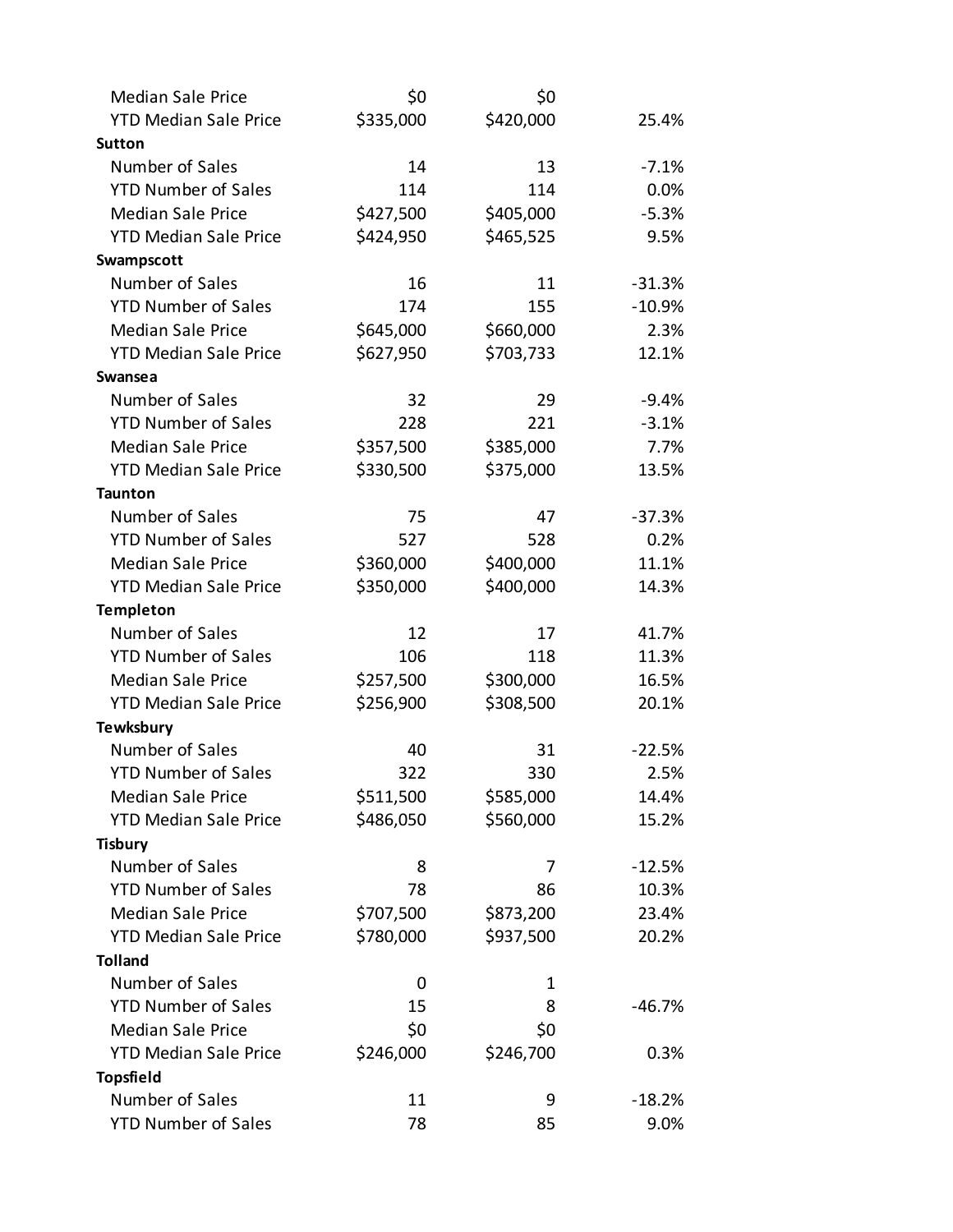| <b>Median Sale Price</b>     | \$750,000   | \$700,000 | $-6.7%$  |
|------------------------------|-------------|-----------|----------|
| <b>YTD Median Sale Price</b> | \$654,500   | \$775,000 | 18.4%    |
| <b>Townsend</b>              |             |           |          |
| Number of Sales              | 22          | 15        | $-31.8%$ |
| <b>YTD Number of Sales</b>   | 116         | 139       | 19.8%    |
| <b>Median Sale Price</b>     | \$327,500   | \$360,000 | 9.9%     |
| <b>YTD Median Sale Price</b> | \$327,500   | \$400,000 | 22.1%    |
| <b>Truro</b>                 |             |           |          |
| Number of Sales              | 11          | 5         | $-54.5%$ |
| <b>YTD Number of Sales</b>   | 78          | 66        | $-15.4%$ |
| <b>Median Sale Price</b>     | \$659,000   | \$860,000 | 30.5%    |
| <b>YTD Median Sale Price</b> | \$716,000   | \$897,500 | 25.3%    |
| Tyngsboro                    |             |           |          |
| Number of Sales              | 15          | 4         | $-73.3%$ |
| <b>YTD Number of Sales</b>   | 119         | 133       | 11.8%    |
| <b>Median Sale Price</b>     | \$490,000   | \$611,000 | 24.7%    |
| <b>YTD Median Sale Price</b> | \$465,000   | \$550,000 | 18.3%    |
| Tyringham                    |             |           |          |
| Number of Sales              | 0           | 0         |          |
| <b>YTD Number of Sales</b>   | 3           | 4         | 33.3%    |
| <b>Median Sale Price</b>     | \$0         | \$0       |          |
| <b>YTD Median Sale Price</b> | \$1,199,000 | \$280,500 | $-76.6%$ |
| Upton                        |             |           |          |
| Number of Sales              | 6           | 12        | 100.0%   |
| <b>YTD Number of Sales</b>   | 95          | 99        | 4.2%     |
| <b>Median Sale Price</b>     | \$471,950   | \$527,750 | 11.8%    |
| <b>YTD Median Sale Price</b> | \$507,000   | \$615,000 | 21.3%    |
| <b>Uxbridge</b>              |             |           |          |
| Number of Sales              | 16          | 13        | $-18.8%$ |
| <b>YTD Number of Sales</b>   | 147         | 128       | $-12.9%$ |
| <b>Median Sale Price</b>     | \$430,000   | \$405,000 | $-5.8%$  |
| <b>YTD Median Sale Price</b> | \$390,000   | \$416,000 | 6.7%     |
| Wakefield                    |             |           |          |
| Number of Sales              | 27          | 26        | $-3.7%$  |
| <b>YTD Number of Sales</b>   | 241         | 241       | 0.0%     |
| <b>Median Sale Price</b>     | \$625,000   | \$670,000 | 7.2%     |
| <b>YTD Median Sale Price</b> | \$613,000   | \$680,000 | 10.9%    |
| <b>Wales</b>                 |             |           |          |
| Number of Sales              | 3           | 6         | 100.0%   |
| <b>YTD Number of Sales</b>   | 27          | 27        | 0.0%     |
| <b>Median Sale Price</b>     | \$270,000   | \$245,000 | $-9.3%$  |
| <b>YTD Median Sale Price</b> | \$243,000   | \$212,800 | $-12.4%$ |
| Walpole                      |             |           |          |
| Number of Sales              | 21          | 22        | 4.8%     |
| <b>YTD Number of Sales</b>   | 299         | 267       | $-10.7%$ |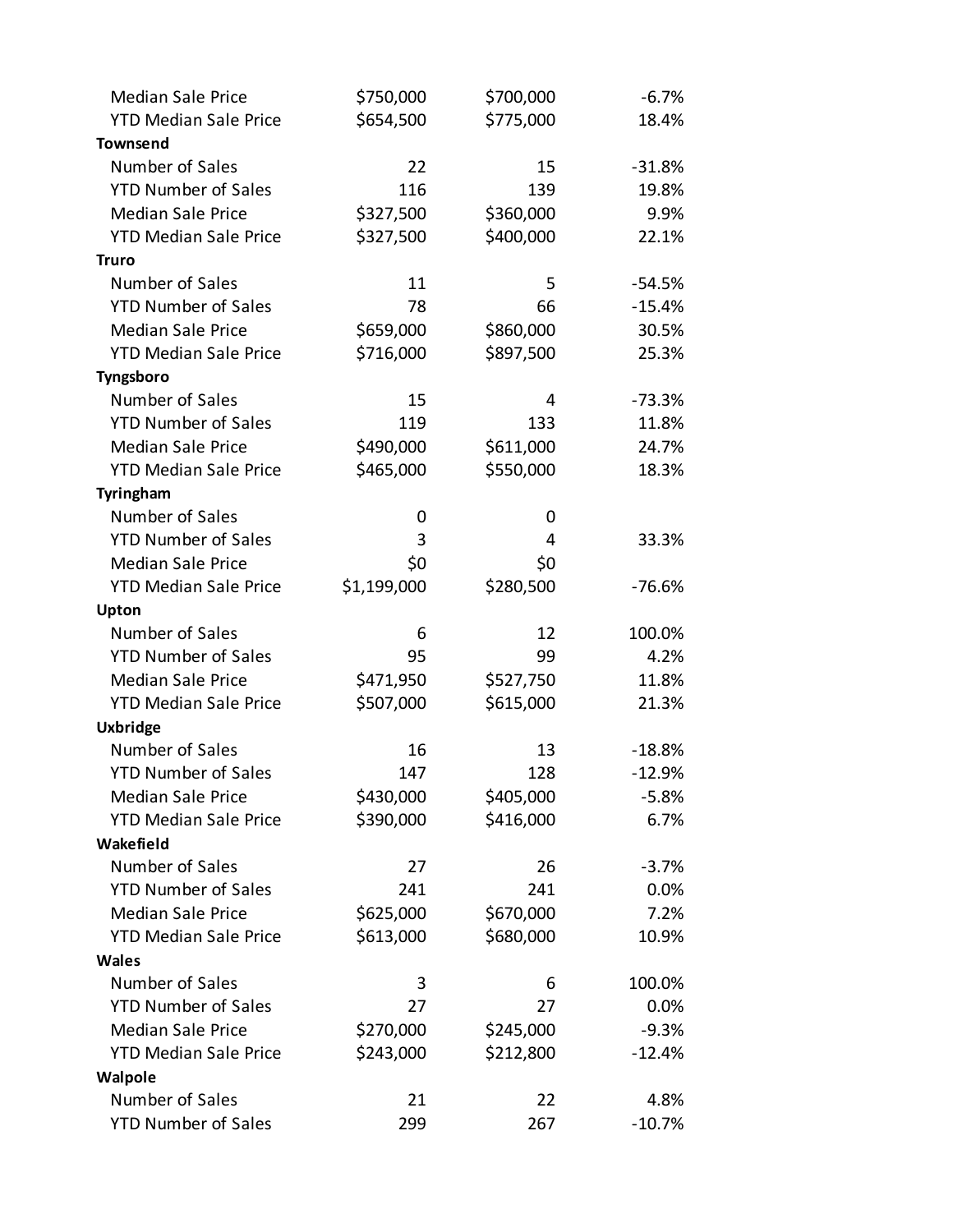| <b>Median Sale Price</b>     | \$540,000      | \$559,500 | 3.6%     |
|------------------------------|----------------|-----------|----------|
| <b>YTD Median Sale Price</b> | \$560,000      | \$600,000 | 7.1%     |
| Waltham                      |                |           |          |
| Number of Sales              | 44             | 35        | $-20.5%$ |
| <b>YTD Number of Sales</b>   | 330            | 345       | 4.5%     |
| <b>Median Sale Price</b>     | \$646,000      | \$680,000 | 5.3%     |
| <b>YTD Median Sale Price</b> | \$660,000      | \$700,000 | 6.1%     |
| Ware                         |                |           |          |
| Number of Sales              | 13             | 9         | $-30.8%$ |
| <b>YTD Number of Sales</b>   | 104            | 128       | 23.1%    |
| <b>Median Sale Price</b>     | \$250,000      | \$248,000 | $-0.8%$  |
| <b>YTD Median Sale Price</b> | \$229,700      | \$266,500 | 16.0%    |
| Wareham                      |                |           |          |
| Number of Sales              | 37             | 30        | $-18.9%$ |
| <b>YTD Number of Sales</b>   | 400            | 427       | 6.8%     |
| <b>Median Sale Price</b>     | \$319,950      | \$404,000 | 26.3%    |
| <b>YTD Median Sale Price</b> | \$300,000      | \$360,000 | 20.0%    |
| Warren                       |                |           |          |
| Number of Sales              | 11             | 6         | $-45.5%$ |
| <b>YTD Number of Sales</b>   | 69             | 49        | $-29.0%$ |
| <b>Median Sale Price</b>     | \$279,900      | \$285,000 | 1.8%     |
| <b>YTD Median Sale Price</b> | \$265,500      | \$276,000 | 4.0%     |
| <b>Warwick</b>               |                |           |          |
| Number of Sales              | $\overline{2}$ | 1         | $-50.0%$ |
| <b>YTD Number of Sales</b>   | 10             | 7         | $-30.0%$ |
| <b>Median Sale Price</b>     | \$0            | \$0       |          |
| <b>YTD Median Sale Price</b> | \$291,500      | \$267,000 | $-8.4%$  |
| Washington                   |                |           |          |
| Number of Sales              | 0              | 0         |          |
| <b>YTD Number of Sales</b>   | 8              | 7         | $-12.5%$ |
| <b>Median Sale Price</b>     | \$0            | \$0       |          |
| <b>YTD Median Sale Price</b> | \$183,250      | \$292,000 | 59.3%    |
| Watertown                    |                |           |          |
| Number of Sales              | 7              | 12        | 71.4%    |
| <b>YTD Number of Sales</b>   | 111            | 108       | $-2.7%$  |
| <b>Median Sale Price</b>     | \$675,000      | \$787,200 | 16.6%    |
| <b>YTD Median Sale Price</b> | \$700,000      | \$779,750 | 11.4%    |
| Wayland                      |                |           |          |
| Number of Sales              | 19             | 13        | $-31.6%$ |
| <b>YTD Number of Sales</b>   | 225            | 197       | $-12.4%$ |
| <b>Median Sale Price</b>     | \$815,000      | \$660,000 | $-19.0%$ |
| <b>YTD Median Sale Price</b> | \$790,000      | \$950,000 | 20.3%    |
| Webster                      |                |           |          |
| Number of Sales              | 19             | 16        | $-15.8%$ |
| <b>YTD Number of Sales</b>   | 175            | 207       | 18.3%    |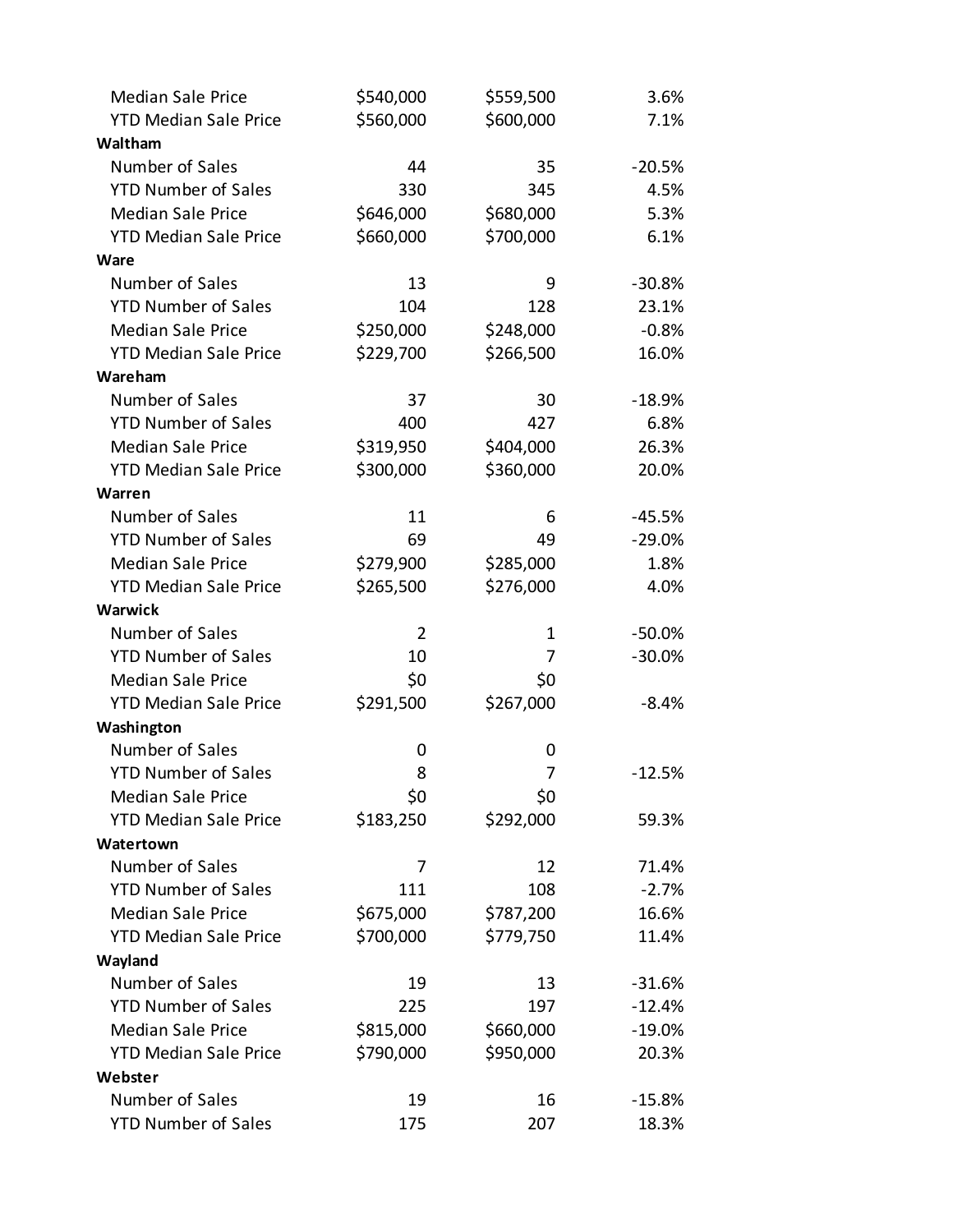| <b>Median Sale Price</b>     | \$318,000   | \$299,000   | $-6.0%$  |
|------------------------------|-------------|-------------|----------|
| <b>YTD Median Sale Price</b> | \$284,000   | \$315,000   | 10.9%    |
| Wellesley                    |             |             |          |
| Number of Sales              | 44          | 24          | $-45.5%$ |
| <b>YTD Number of Sales</b>   | 379         | 366         | $-3.4%$  |
| <b>Median Sale Price</b>     | \$1,495,000 | \$1,472,500 | $-1.5%$  |
| <b>YTD Median Sale Price</b> | \$1,537,000 | \$1,650,000 | 7.4%     |
| Wellfleet                    |             |             |          |
| Number of Sales              | 7           | 8           | 14.3%    |
| <b>YTD Number of Sales</b>   | 83          | 85          | 2.4%     |
| <b>Median Sale Price</b>     | \$1,190,000 | \$755,000   | $-36.6%$ |
| <b>YTD Median Sale Price</b> | \$600,000   | \$760,000   | 26.7%    |
| Wendell                      |             |             |          |
| Number of Sales              | 0           | 0           |          |
| <b>YTD Number of Sales</b>   | 9           | 6           | $-33.3%$ |
| <b>Median Sale Price</b>     | \$0         | \$0         |          |
| <b>YTD Median Sale Price</b> | \$227,500   | \$233,000   | 2.4%     |
| Wenham                       |             |             |          |
| Number of Sales              | 5           | 8           | 60.0%    |
| <b>YTD Number of Sales</b>   | 60          | 61          | 1.7%     |
| <b>Median Sale Price</b>     | \$610,000   | \$980,000   | 60.7%    |
| <b>YTD Median Sale Price</b> | \$727,000   | \$870,000   | 19.7%    |
| <b>West Boylston</b>         |             |             |          |
| Number of Sales              | 13          | 9           | $-30.8%$ |
| <b>YTD Number of Sales</b>   | 88          | 96          | 9.1%     |
| <b>Median Sale Price</b>     | \$315,000   | \$446,300   | 41.7%    |
| <b>YTD Median Sale Price</b> | \$360,000   | \$398,000   | 10.6%    |
| <b>West Bridgewater</b>      |             |             |          |
| Number of Sales              | 8           | 11          | 37.5%    |
| <b>YTD Number of Sales</b>   | 79          | 97          | 22.8%    |
| <b>Median Sale Price</b>     | \$437,500   | \$450,000   | 2.9%     |
| <b>YTD Median Sale Price</b> | \$385,000   | \$460,000   | 19.5%    |
| <b>West Brookfield</b>       |             |             |          |
| Number of Sales              | 8           | 7           | $-12.5%$ |
| <b>YTD Number of Sales</b>   | 59          | 63          | 6.8%     |
| <b>Median Sale Price</b>     | \$330,900   | \$330,000   | $-0.3%$  |
| <b>YTD Median Sale Price</b> | \$299,900   | \$322,500   | 7.5%     |
| <b>West Newbury</b>          |             |             |          |
| Number of Sales              | 8           | 7           | $-12.5%$ |
| <b>YTD Number of Sales</b>   | 56          | 67          | 19.6%    |
| <b>Median Sale Price</b>     | \$757,300   | \$995,550   | 31.5%    |
| <b>YTD Median Sale Price</b> | \$639,500   | \$855,000   | 33.7%    |
| <b>West Roxbury</b>          |             |             |          |
| Number of Sales              | 30          | 12          | $-60.0%$ |
| <b>YTD Number of Sales</b>   | 240         | 252         | 5.0%     |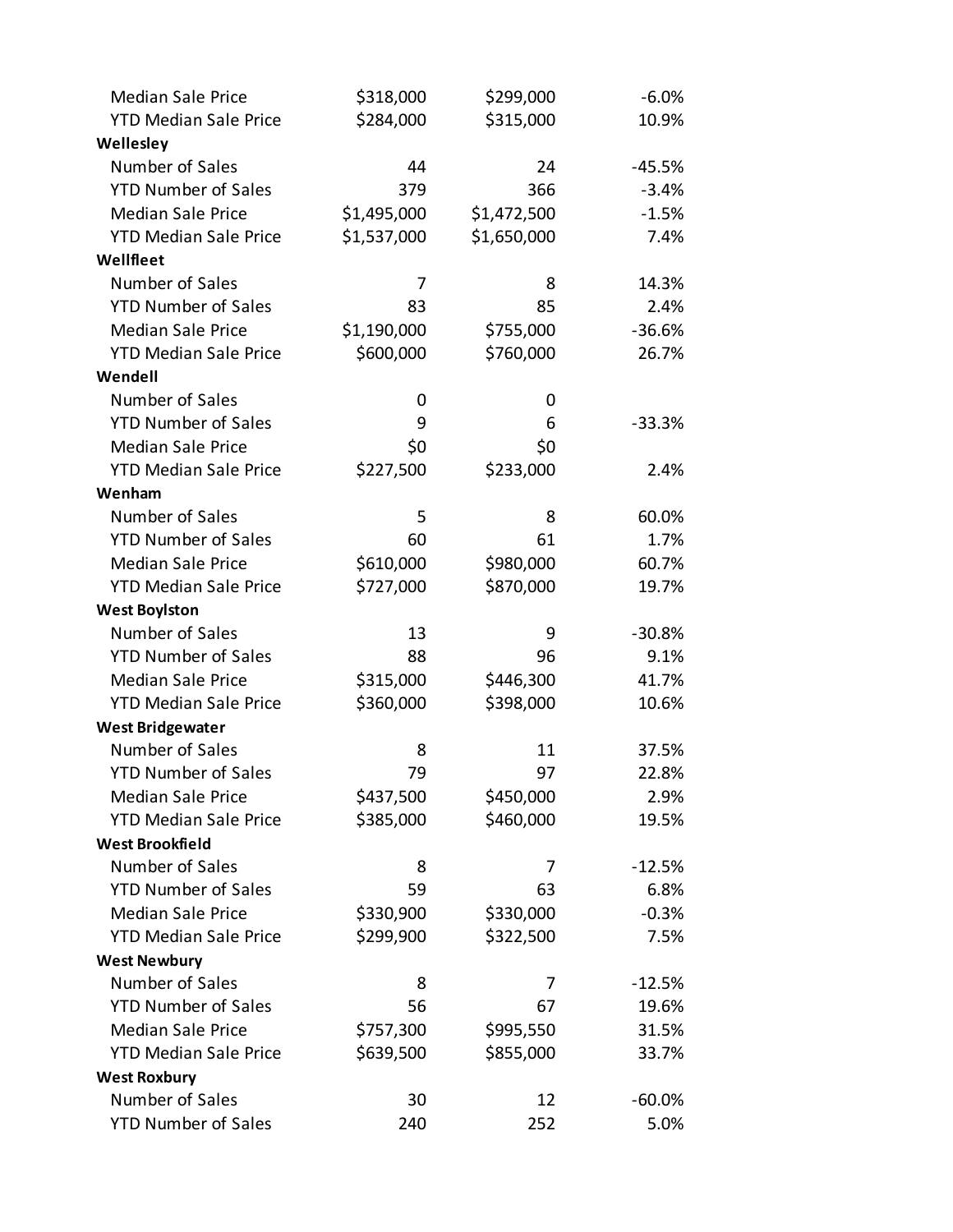| <b>Median Sale Price</b>     | \$701,917      | \$615,000   | $-12.4%$   |
|------------------------------|----------------|-------------|------------|
| <b>YTD Median Sale Price</b> | \$677,750      | \$737,500   | 8.8%       |
| <b>West Springfield</b>      |                |             |            |
| Number of Sales              | 30             | 23          | $-23.3%$   |
| <b>YTD Number of Sales</b>   | 299            | 258         | $-13.7%$   |
| <b>Median Sale Price</b>     | \$275,000      | \$265,000   | $-3.6%$    |
| <b>YTD Median Sale Price</b> | \$240,900      | \$266,250   | 10.5%      |
| <b>West Stockbridge</b>      |                |             |            |
| Number of Sales              | 4              | 1           | $-75.0%$   |
| <b>YTD Number of Sales</b>   | 37             | 30          | $-18.9%$   |
| <b>Median Sale Price</b>     | \$582,000      | \$0         | $-100.0\%$ |
| <b>YTD Median Sale Price</b> | \$477,500      | \$489,500   | 2.5%       |
| <b>West Tisbury</b>          |                |             |            |
| Number of Sales              | $\overline{2}$ | 3           | 50.0%      |
| <b>YTD Number of Sales</b>   | 40             | 38          | $-5.0%$    |
| <b>Median Sale Price</b>     | \$0            | \$1,350,000 |            |
| <b>YTD Median Sale Price</b> | \$917,500      | \$1,268,500 | 38.3%      |
| Westborough                  |                |             |            |
| Number of Sales              | 23             | 19          | $-17.4%$   |
| <b>YTD Number of Sales</b>   | 210            | 193         | $-8.1%$    |
| <b>Median Sale Price</b>     | \$686,000      | \$580,000   | $-15.5%$   |
| <b>YTD Median Sale Price</b> | \$588,500      | \$661,000   | 12.3%      |
| Westfield                    |                |             |            |
| Number of Sales              | 21             | 44          | 109.5%     |
| <b>YTD Number of Sales</b>   | 334            | 410         | 22.8%      |
| <b>Median Sale Price</b>     | \$292,000      | \$271,000   | $-7.2%$    |
| <b>YTD Median Sale Price</b> | \$262,500      | \$281,000   | 7.0%       |
| Westford                     |                |             |            |
| Number of Sales              | 30             | 28          | $-6.7%$    |
| <b>YTD Number of Sales</b>   | 291            | 274         | $-5.8%$    |
| <b>Median Sale Price</b>     | \$744,065      | \$837,500   | 12.6%      |
| <b>YTD Median Sale Price</b> | \$646,000      | \$747,500   | 15.7%      |
| Westhampton                  |                |             |            |
| Number of Sales              | $\overline{2}$ | 4           | 100.0%     |
| <b>YTD Number of Sales</b>   | 19             | 17          | $-10.5%$   |
| <b>Median Sale Price</b>     | \$0            | \$390,000   |            |
| <b>YTD Median Sale Price</b> | \$297,500      | \$425,000   | 42.9%      |
| Westminster                  |                |             |            |
| Number of Sales              | 8              | 14          | 75.0%      |
| <b>YTD Number of Sales</b>   | 120            | 127         | 5.8%       |
| <b>Median Sale Price</b>     | \$282,500      | \$364,000   | 28.8%      |
| <b>YTD Median Sale Price</b> | \$340,000      | \$375,000   | 10.3%      |
| Weston                       |                |             |            |
| Number of Sales              | 11             | 14          | 27.3%      |
| <b>YTD Number of Sales</b>   | 177            | 189         | 6.8%       |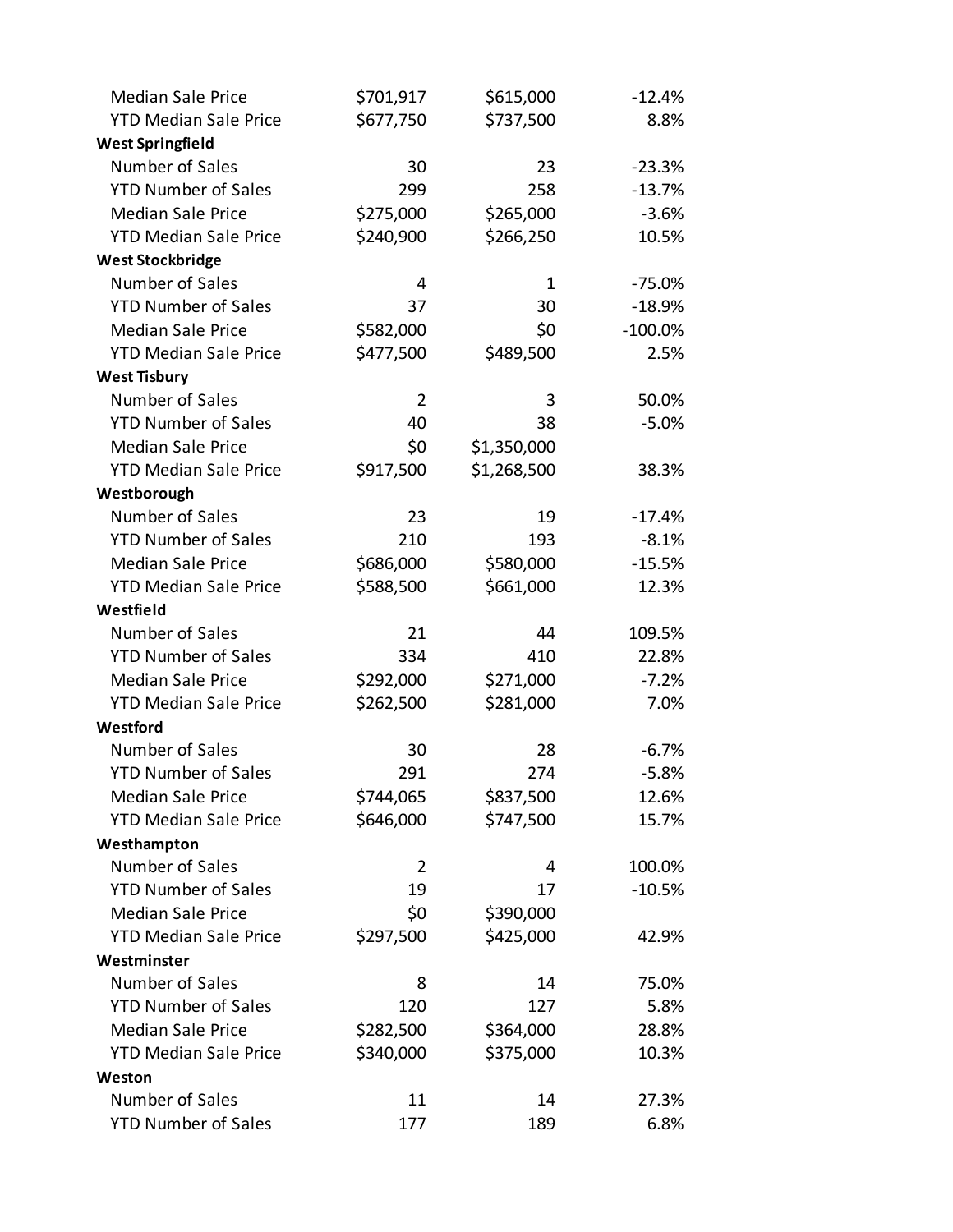| <b>Median Sale Price</b>     | \$1,900,000 | \$2,335,000 | 22.9%    |
|------------------------------|-------------|-------------|----------|
| <b>YTD Median Sale Price</b> | \$1,597,000 | \$1,900,000 | 19.0%    |
| Westport                     |             |             |          |
| Number of Sales              | 17          | 9           | $-47.1%$ |
| <b>YTD Number of Sales</b>   | 190         | 181         | $-4.7%$  |
| <b>Median Sale Price</b>     | \$400,000   | \$390,000   | $-2.5%$  |
| <b>YTD Median Sale Price</b> | \$405,000   | \$447,500   | 10.5%    |
| Westwood                     |             |             |          |
| Number of Sales              | 24          | 10          | $-58.3%$ |
| <b>YTD Number of Sales</b>   | 200         | 215         | 7.5%     |
| <b>Median Sale Price</b>     | \$863,800   | \$1,300,000 | 50.5%    |
| <b>YTD Median Sale Price</b> | \$875,000   | \$1,025,000 | 17.1%    |
| Weymouth                     |             |             |          |
| Number of Sales              | 63          | 48          | $-23.8%$ |
| <b>YTD Number of Sales</b>   | 625         | 592         | $-5.3%$  |
| <b>Median Sale Price</b>     | \$479,900   | \$514,500   | 7.2%     |
| <b>YTD Median Sale Price</b> | \$455,000   | \$520,000   | 14.3%    |
| Whately                      |             |             |          |
| Number of Sales              | 1           | 1           | 0.0%     |
| <b>YTD Number of Sales</b>   | 19          | 11          | $-42.1%$ |
| <b>Median Sale Price</b>     | \$0         | \$0         |          |
| <b>YTD Median Sale Price</b> | \$355,000   | \$377,000   | 6.2%     |
| Whitman                      |             |             |          |
| Number of Sales              | 11          | 11          | 0.0%     |
| <b>YTD Number of Sales</b>   | 156         | 156         | 0.0%     |
| <b>Median Sale Price</b>     | \$402,400   | \$430,000   | 6.9%     |
| <b>YTD Median Sale Price</b> | \$392,500   | \$430,000   | 9.6%     |
| Wilbraham                    |             |             |          |
| Number of Sales              | 25          | 11          | $-56.0%$ |
| <b>YTD Number of Sales</b>   | 206         | 222         | 7.8%     |
| <b>Median Sale Price</b>     | \$350,000   | \$433,000   | 23.7%    |
| <b>YTD Median Sale Price</b> | \$322,475   | \$374,500   | 16.1%    |
| Williamsburg                 |             |             |          |
| Number of Sales              | 3           | 3           | 0.0%     |
| <b>YTD Number of Sales</b>   | 22          | 19          | $-13.6%$ |
| <b>Median Sale Price</b>     | \$175,000   | \$290,000   | 65.7%    |
| <b>YTD Median Sale Price</b> | \$329,500   | \$390,000   | 18.4%    |
| Williamstown                 |             |             |          |
| Number of Sales              | 8           | 7           | $-12.5%$ |
| <b>YTD Number of Sales</b>   | 94          | 89          | $-5.3%$  |
| <b>Median Sale Price</b>     | \$316,900   | \$322,500   | 1.8%     |
| <b>YTD Median Sale Price</b> | \$341,900   | \$375,000   | 9.7%     |
| Wilmington                   |             |             |          |
| Number of Sales              | 25          | 30          | 20.0%    |
| <b>YTD Number of Sales</b>   | 248         | 284         | 14.5%    |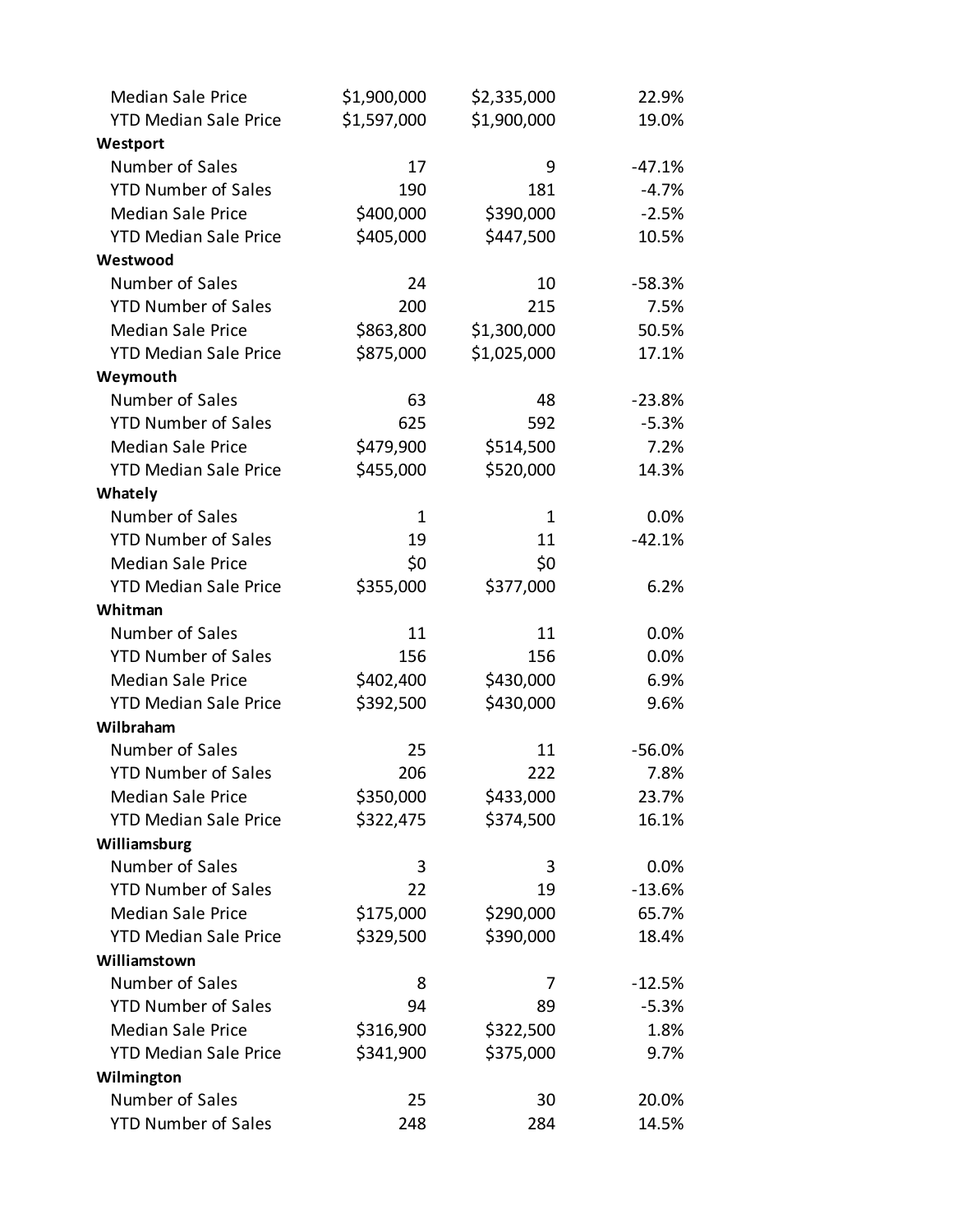| <b>Median Sale Price</b>     | \$621,000      | \$587,500   | $-5.4%$  |
|------------------------------|----------------|-------------|----------|
| <b>YTD Median Sale Price</b> | \$570,000      | \$605,000   | 6.1%     |
| Winchendon                   |                |             |          |
| Number of Sales              | 17             | 13          | $-23.5%$ |
| <b>YTD Number of Sales</b>   | 156            | 127         | $-18.6%$ |
| <b>Median Sale Price</b>     | \$281,000      | \$296,000   | 5.3%     |
| <b>YTD Median Sale Price</b> | \$250,000      | \$275,000   | 10.0%    |
| Winchester                   |                |             |          |
| Number of Sales              | 19             | 26          | 36.8%    |
| <b>YTD Number of Sales</b>   | 257            | 259         | 0.8%     |
| <b>Median Sale Price</b>     | \$1,165,000    | \$1,269,500 | 9.0%     |
| <b>YTD Median Sale Price</b> | \$1,250,000    | \$1,300,000 | 4.0%     |
| Windsor                      |                |             |          |
| Number of Sales              | $\overline{2}$ | 1           | $-50.0%$ |
| <b>YTD Number of Sales</b>   | 12             | 10          | $-16.7%$ |
| <b>Median Sale Price</b>     | \$0            | \$0         |          |
| <b>YTD Median Sale Price</b> | \$230,500      | \$252,000   | 9.3%     |
| Winthrop                     |                |             |          |
| Number of Sales              | 9              | 7           | $-22.2%$ |
| <b>YTD Number of Sales</b>   | 103            | 110         | 6.8%     |
| <b>Median Sale Price</b>     | \$654,900      | \$695,000   | 6.1%     |
| <b>YTD Median Sale Price</b> | \$557,750      | \$655,500   | 17.5%    |
| Woburn                       |                |             |          |
| Number of Sales              | 31             | 33          | 6.5%     |
| <b>YTD Number of Sales</b>   | 289            | 326         | 12.8%    |
| <b>Median Sale Price</b>     | \$580,000      | \$625,000   | 7.8%     |
| <b>YTD Median Sale Price</b> | \$548,000      | \$610,000   | 11.3%    |
| Worcester                    |                |             |          |
| Number of Sales              | 152            | 131         | $-13.8%$ |
| <b>YTD Number of Sales</b>   | 1,310          | 1,368       | 4.4%     |
| <b>Median Sale Price</b>     | \$297,450      | \$340,000   | 14.3%    |
| <b>YTD Median Sale Price</b> | \$285,000      | \$335,750   | 17.8%    |
| Worthington                  |                |             |          |
| Number of Sales              | $\mathbf{1}$   | 1           | 0.0%     |
| <b>YTD Number of Sales</b>   | 18             | 21          | 16.7%    |
| <b>Median Sale Price</b>     | \$0            | \$0         |          |
| <b>YTD Median Sale Price</b> | \$250,000      | \$280,000   | 12.0%    |
| Wrentham                     |                |             |          |
| Number of Sales              | 20             | 9           | $-55.0%$ |
| <b>YTD Number of Sales</b>   | 163            | 188         | 15.3%    |
| <b>Median Sale Price</b>     | \$595,000      | \$410,000   | $-31.1%$ |
| <b>YTD Median Sale Price</b> | \$563,950      | \$599,950   | 6.4%     |
| Yarmouth                     |                |             |          |
| Number of Sales              | 74             | 39          | $-47.3%$ |
| <b>YTD Number of Sales</b>   | 681            | 585         | $-14.1%$ |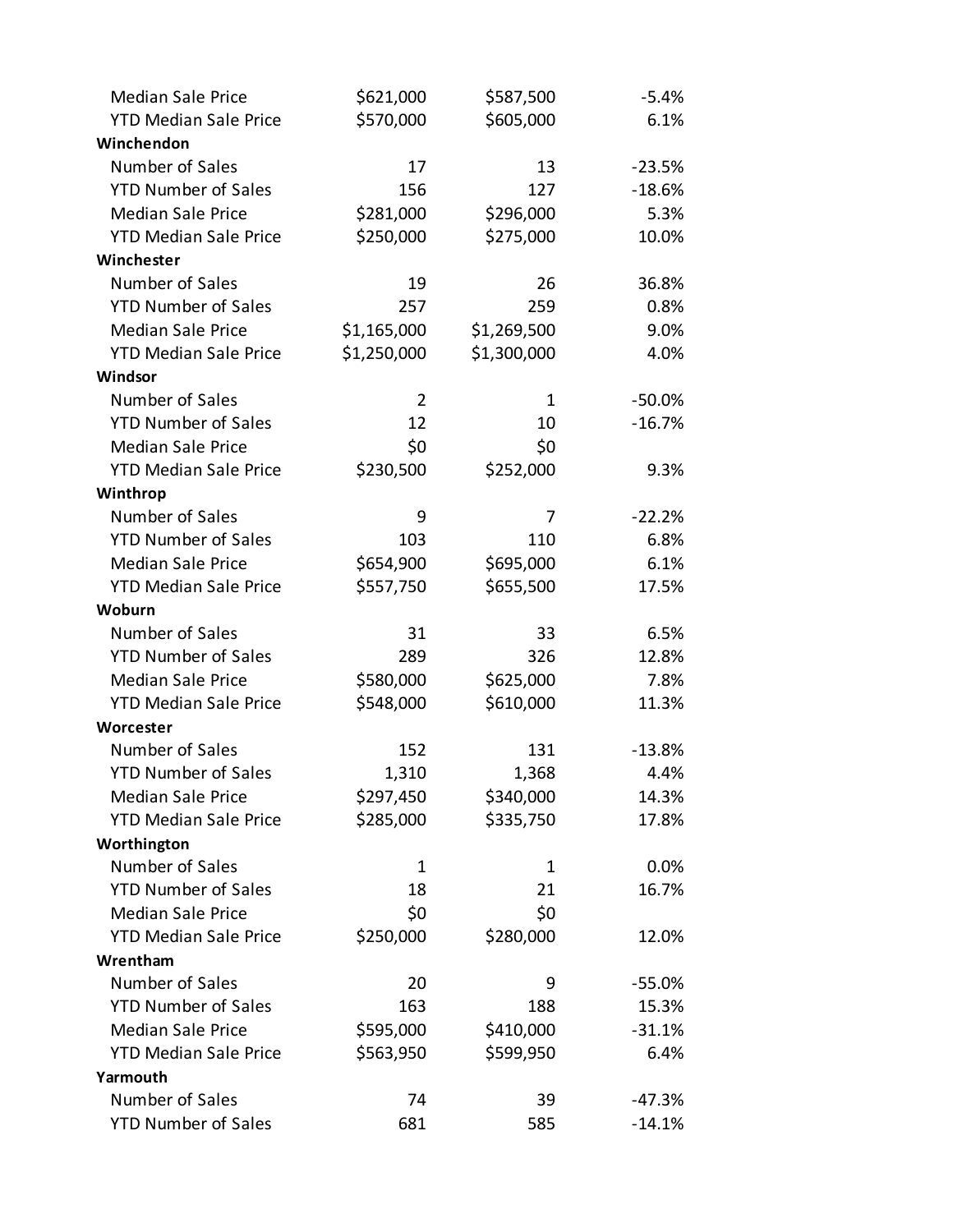| Median Sale Price            | \$443,163 | \$512,000 | 15.5% |
|------------------------------|-----------|-----------|-------|
| <b>YTD Median Sale Price</b> | \$370,000 | \$451,000 | 21.9% |

| T TU MCUI DI JATE FIILE                                                          | , vuu v v cc | <b>OOO.LC+C</b> | 21.770              |  |
|----------------------------------------------------------------------------------|--------------|-----------------|---------------------|--|
| MA December 2021 Sales, Prices by Town For Condominiums -- The Warren Group 2021 |              |                 |                     |  |
|                                                                                  | 2020         |                 | 2021 Percent Change |  |
| Abington                                                                         |              |                 |                     |  |
| Number of Saloc                                                                  |              |                 | _40 OOZ             |  |

| Number of Sales              | 5            | 3           | $-40.0%$   |  |
|------------------------------|--------------|-------------|------------|--|
| <b>YTD Number of Sales</b>   | 67           | 57          | $-14.9%$   |  |
| <b>Median Sale Price</b>     | \$365,000    | \$420,000   | 15.1%      |  |
| <b>YTD Median Sale Price</b> | \$340,000    | \$360,000   | 5.9%       |  |
| <b>Acton</b>                 |              |             |            |  |
| Number of Sales              | 15           | 9           | $-40.0%$   |  |
| <b>YTD Number of Sales</b>   | 146          | 199         | 36.3%      |  |
| <b>Median Sale Price</b>     | \$185,000    | \$275,000   | 48.6%      |  |
| <b>YTD Median Sale Price</b> | \$290,000    | \$342,000   | 17.9%      |  |
| <b>Acushnet</b>              |              |             |            |  |
| Number of Sales              | 0            | 0           |            |  |
| <b>YTD Number of Sales</b>   | 0            | 0           |            |  |
| <b>Median Sale Price</b>     | \$0          | \$0         |            |  |
| <b>YTD Median Sale Price</b> | \$0          | \$0         |            |  |
| <b>Adams</b>                 |              |             |            |  |
| Number of Sales              | $\mathbf{1}$ | 0           | $-100.0\%$ |  |
| <b>YTD Number of Sales</b>   | $\mathbf{1}$ | $\mathbf 1$ | 0.0%       |  |
| <b>Median Sale Price</b>     | \$0          | \$0         |            |  |
| <b>YTD Median Sale Price</b> | \$0          | \$0         |            |  |
| Agawam                       |              |             |            |  |
| Number of Sales              | 10           | 13          | 30.0%      |  |
| <b>YTD Number of Sales</b>   | 83           | 122         | 47.0%      |  |
| <b>Median Sale Price</b>     | \$141,500    | \$215,000   | 51.9%      |  |
| <b>YTD Median Sale Price</b> | \$161,000    | \$186,500   | 15.8%      |  |
| <b>Alford</b>                |              |             |            |  |
| Number of Sales              | 0            | 0           |            |  |
| <b>YTD Number of Sales</b>   | 0            | 0           |            |  |
| <b>Median Sale Price</b>     | \$0          | \$0         |            |  |
| <b>YTD Median Sale Price</b> | \$0          | \$0         |            |  |
| <b>Allston</b>               |              |             |            |  |
| Number of Sales              | 7            | 17          | 142.9%     |  |
| <b>YTD Number of Sales</b>   | 75           | 109         | 45.3%      |  |
| <b>Median Sale Price</b>     | \$404,500    | \$495,000   | 22.4%      |  |
| <b>YTD Median Sale Price</b> | \$522,000    | \$515,000   | $-1.3%$    |  |
| Amesbury                     |              |             |            |  |
| Number of Sales              | 7            | 16          | 128.6%     |  |
| <b>YTD Number of Sales</b>   | 153          | 180         | 17.6%      |  |
| <b>Median Sale Price</b>     | \$340,000    | \$412,500   | 21.3%      |  |
| <b>YTD Median Sale Price</b> | \$285,000    | \$367,250   | 28.9%      |  |
|                              |              |             |            |  |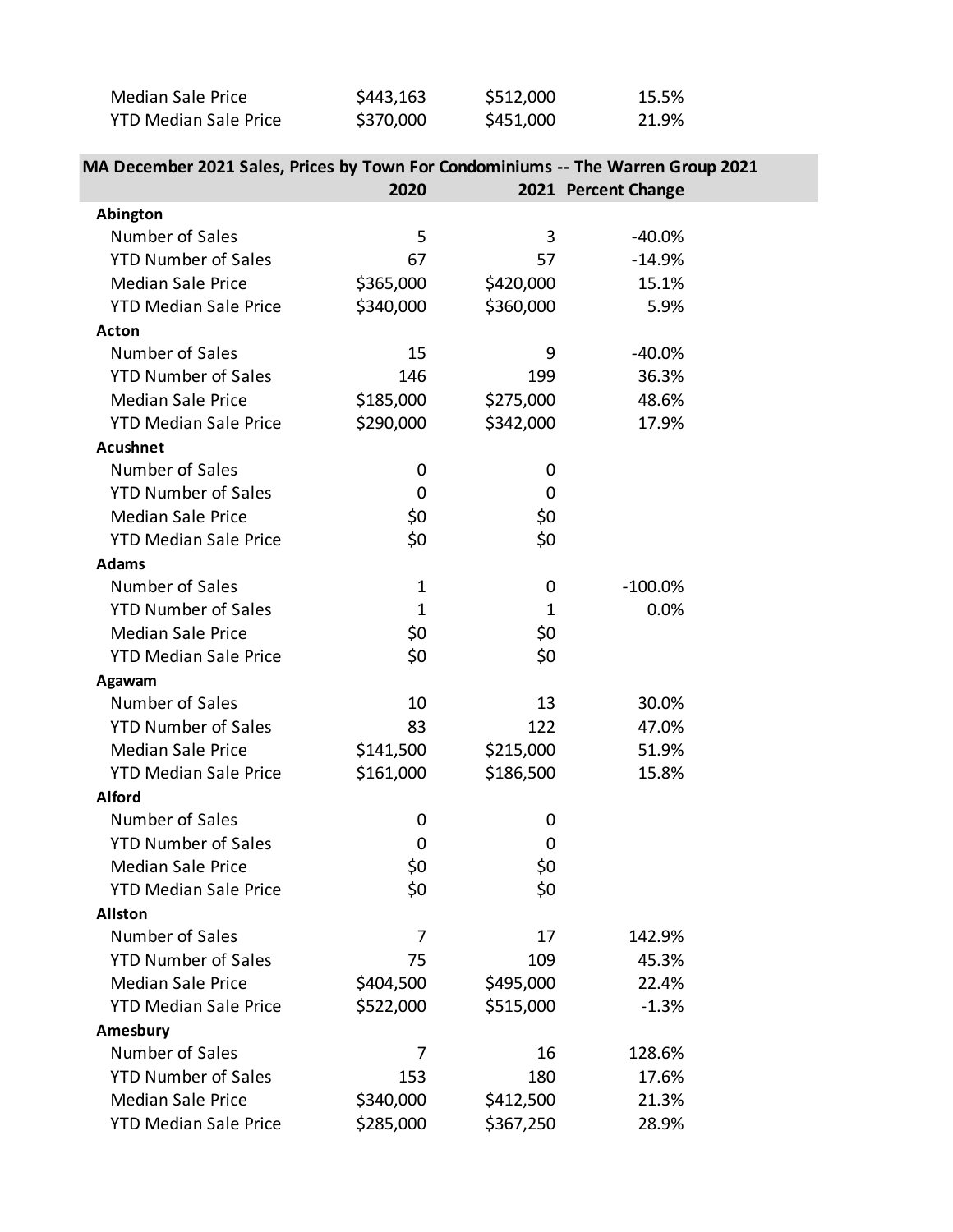| <b>Amherst</b>               |           |           |          |
|------------------------------|-----------|-----------|----------|
| Number of Sales              | 6         | 6         | 0.0%     |
| <b>YTD Number of Sales</b>   | 58        | 83        | 43.1%    |
| <b>Median Sale Price</b>     | \$207,450 | \$199,000 | $-4.1%$  |
| <b>YTD Median Sale Price</b> | \$220,500 | \$222,000 | 0.7%     |
| Andover                      |           |           |          |
| Number of Sales              | 16        | 7         | $-56.3%$ |
| <b>YTD Number of Sales</b>   | 152       | 164       | 7.9%     |
| <b>Median Sale Price</b>     | \$340,500 | \$285,000 | $-16.3%$ |
| <b>YTD Median Sale Price</b> | \$358,498 | \$382,175 | 6.6%     |
| Aquinnah                     |           |           |          |
| Number of Sales              | 0         | 0         |          |
| <b>YTD Number of Sales</b>   | 0         | 1         |          |
| <b>Median Sale Price</b>     | \$0       | \$0       |          |
| <b>YTD Median Sale Price</b> | \$0       | \$0       |          |
| Arlington                    |           |           |          |
| Number of Sales              | 28        | 19        | $-32.1%$ |
| <b>YTD Number of Sales</b>   | 272       | 308       | 13.2%    |
| <b>Median Sale Price</b>     | \$655,000 | \$635,000 | $-3.1%$  |
| <b>YTD Median Sale Price</b> | \$651,500 | \$702,500 | 7.8%     |
| Ashburnham                   |           |           |          |
| Number of Sales              | 0         | 0         |          |
| <b>YTD Number of Sales</b>   | 6         | 3         | $-50.0%$ |
| <b>Median Sale Price</b>     | \$0       | \$0       |          |
| <b>YTD Median Sale Price</b> | \$270,750 | \$185,000 | $-31.7%$ |
| Ashby                        |           |           |          |
| Number of Sales              | 0         | 0         |          |
| <b>YTD Number of Sales</b>   | 0         | 1         |          |
| <b>Median Sale Price</b>     | \$0       | \$0       |          |
| <b>YTD Median Sale Price</b> | \$0       | \$0       |          |
| Ashfield                     |           |           |          |
| Number of Sales              | 0         | 0         |          |
| <b>YTD Number of Sales</b>   | 0         | 0         |          |
| <b>Median Sale Price</b>     | \$0       | \$0       |          |
| <b>YTD Median Sale Price</b> | \$0       | \$0       |          |
| Ashland                      |           |           |          |
| Number of Sales              | 16        | 8         | $-50.0%$ |
| <b>YTD Number of Sales</b>   | 144       | 142       | $-1.4%$  |
| <b>Median Sale Price</b>     | \$377,500 | \$498,250 | 32.0%    |
| <b>YTD Median Sale Price</b> | \$400,000 | \$440,000 | 10.0%    |
| <b>Athol</b>                 |           |           |          |
| Number of Sales              | 1         | 3         | 200.0%   |
| <b>YTD Number of Sales</b>   | 7         | 19        | 171.4%   |
| <b>Median Sale Price</b>     | \$0       | \$175,000 |          |
| <b>YTD Median Sale Price</b> | \$97,500  | \$130,000 | 33.3%    |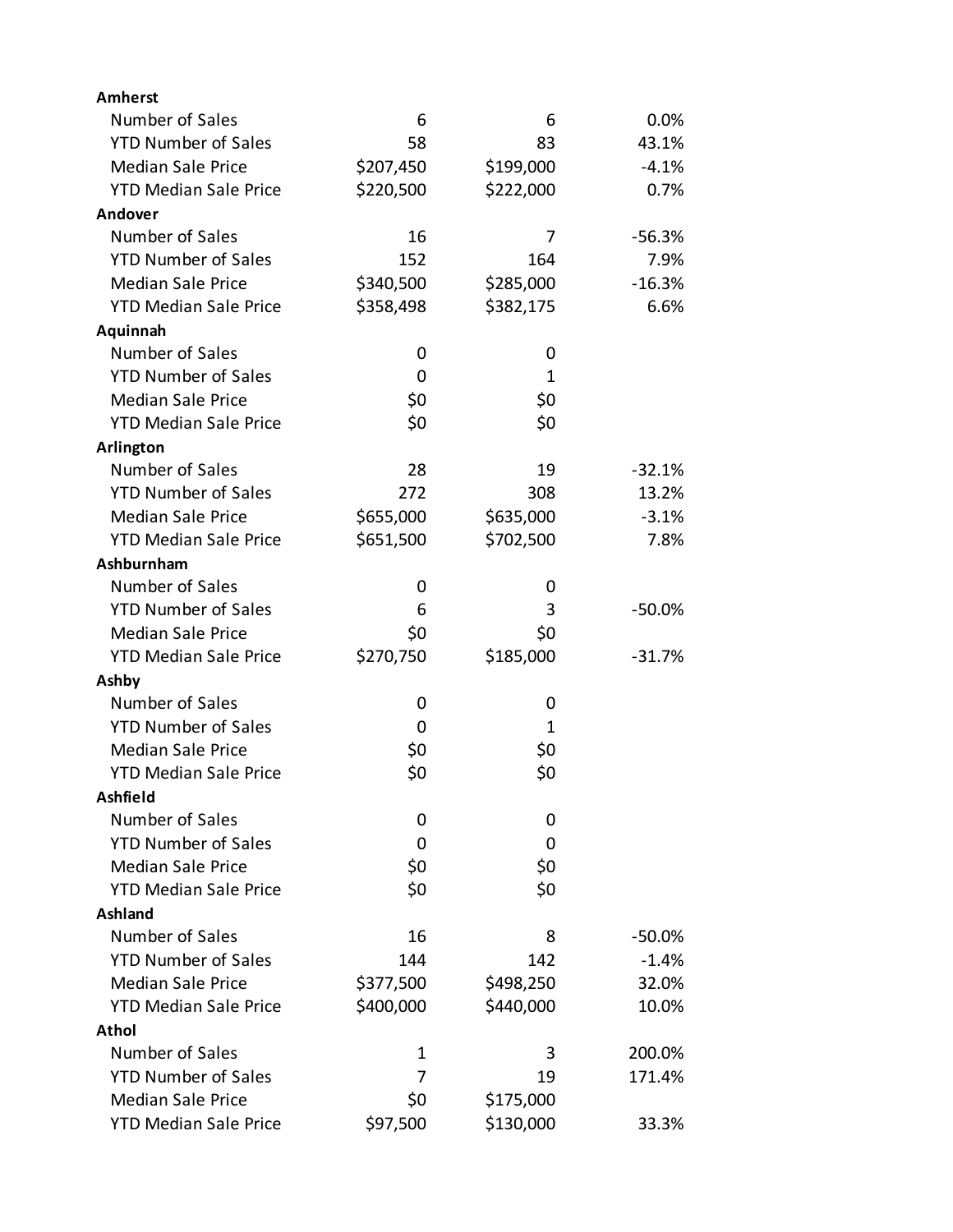| <b>Attleboro</b>             |                |                |            |
|------------------------------|----------------|----------------|------------|
| Number of Sales              | 7              | 8              | 14.3%      |
| <b>YTD Number of Sales</b>   | 121            | 113            | $-6.6%$    |
| <b>Median Sale Price</b>     | \$205,000      | \$265,569      | 29.5%      |
| <b>YTD Median Sale Price</b> | \$250,000      | \$269,900      | 8.0%       |
| <b>Auburn</b>                |                |                |            |
| Number of Sales              | 2              | 6              | 200.0%     |
| <b>YTD Number of Sales</b>   | 34             | 44             | 29.4%      |
| <b>Median Sale Price</b>     | \$0            | \$258,450      |            |
| <b>YTD Median Sale Price</b> | \$206,850      | \$276,750      | 33.8%      |
| Avon                         |                |                |            |
| Number of Sales              | 2              | 0              | $-100.0\%$ |
| <b>YTD Number of Sales</b>   | 10             | 4              | $-60.0\%$  |
| <b>Median Sale Price</b>     | \$0            | \$0            |            |
| <b>YTD Median Sale Price</b> | \$454,950      | \$422,500      | $-7.1%$    |
| Ayer                         |                |                |            |
| Number of Sales              | 4              | 5              | 25.0%      |
| <b>YTD Number of Sales</b>   | 63             | 53             | $-15.9%$   |
| <b>Median Sale Price</b>     | \$407,400      | \$475,000      | 16.6%      |
| <b>YTD Median Sale Price</b> | \$345,000      | \$400,000      | 15.9%      |
| <b>Barnstable</b>            |                |                |            |
| Number of Sales              | 0              | 1              |            |
| <b>YTD Number of Sales</b>   | $\overline{2}$ | $\overline{2}$ | 0.0%       |
| <b>Median Sale Price</b>     | \$0            | \$0            |            |
| <b>YTD Median Sale Price</b> | \$0            | \$0            |            |
| Barre                        |                |                |            |
| Number of Sales              | 1              | 0              | $-100.0\%$ |
| <b>YTD Number of Sales</b>   | 2              | 0              | $-100.0%$  |
| <b>Median Sale Price</b>     | \$0            | \$0            |            |
| <b>YTD Median Sale Price</b> | \$0            | \$0            |            |
| <b>Becket</b>                |                |                |            |
| Number of Sales              | 0              | 0              |            |
| <b>YTD Number of Sales</b>   | 0              | 1              |            |
| <b>Median Sale Price</b>     | \$0            | \$0            |            |
| <b>YTD Median Sale Price</b> | \$0            | \$0            |            |
| <b>Bedford</b>               |                |                |            |
| Number of Sales              | 2              | 3              | 50.0%      |
| <b>YTD Number of Sales</b>   | 49             | 48             | $-2.0%$    |
| <b>Median Sale Price</b>     | \$0            | \$749,000      |            |
| <b>YTD Median Sale Price</b> | \$619,900      | \$643,700      | 3.8%       |
| <b>Belchertown</b>           |                |                |            |
| Number of Sales              | 2              | 3              | 50.0%      |
| <b>YTD Number of Sales</b>   | 27             | 29             | 7.4%       |
| <b>Median Sale Price</b>     | \$0            | \$447,260      |            |
| <b>YTD Median Sale Price</b> | \$285,000      | \$290,000      | 1.8%       |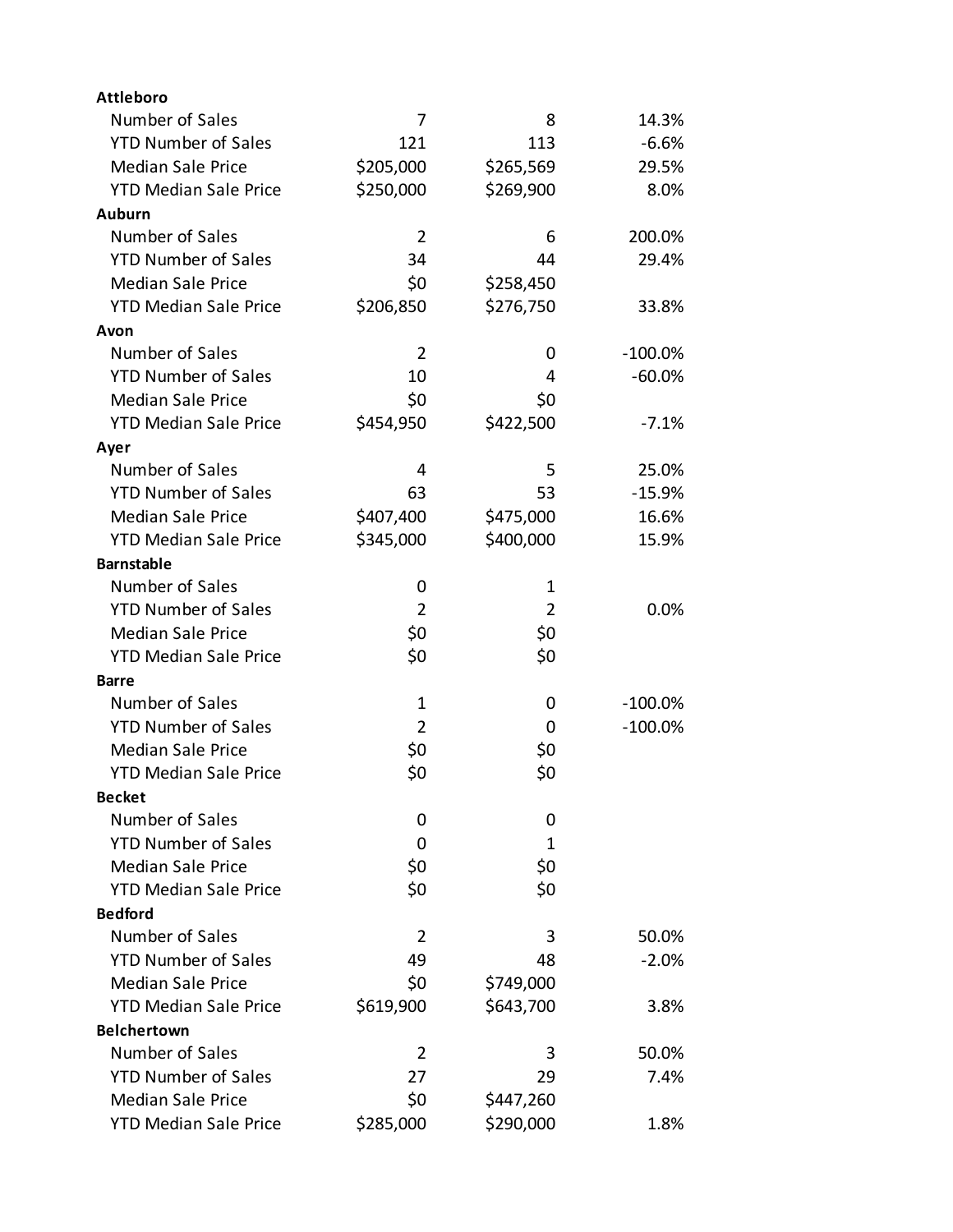| Bellingham                   |           |                |          |
|------------------------------|-----------|----------------|----------|
| Number of Sales              | 7         | 5              | $-28.6%$ |
| <b>YTD Number of Sales</b>   | 56        | 66             | 17.9%    |
| <b>Median Sale Price</b>     | \$296,000 | \$319,900      | 8.1%     |
| <b>YTD Median Sale Price</b> | \$287,750 | \$353,250      | 22.8%    |
| <b>Belmont</b>               |           |                |          |
| Number of Sales              | 9         | 7              | $-22.2%$ |
| <b>YTD Number of Sales</b>   | 89        | 141            | 58.4%    |
| <b>Median Sale Price</b>     | \$650,000 | \$589,000      | $-9.4%$  |
| <b>YTD Median Sale Price</b> | \$699,000 | \$760,000      | 8.7%     |
| <b>Berkley</b>               |           |                |          |
| Number of Sales              | 0         | 0              |          |
| <b>YTD Number of Sales</b>   | 6         | 6              | 0.0%     |
| <b>Median Sale Price</b>     | \$0       | \$0            |          |
| <b>YTD Median Sale Price</b> | \$377,250 | \$365,000      | $-3.2%$  |
| <b>Berlin</b>                |           |                |          |
| Number of Sales              | 0         | $\mathbf{1}$   |          |
| <b>YTD Number of Sales</b>   | 7         | 15             | 114.3%   |
| <b>Median Sale Price</b>     | \$0       | \$0            |          |
| <b>YTD Median Sale Price</b> | \$450,000 | \$440,000      | $-2.2%$  |
| <b>Bernardston</b>           |           |                |          |
| Number of Sales              | 0         | 0              |          |
| <b>YTD Number of Sales</b>   | 0         | $\overline{2}$ |          |
| <b>Median Sale Price</b>     | \$0       | \$0            |          |
| <b>YTD Median Sale Price</b> | \$0       | \$0            |          |
| <b>Beverly</b>               |           |                |          |
| Number of Sales              | 20        | 9              | $-55.0%$ |
| <b>YTD Number of Sales</b>   | 155       | 151            | $-2.6%$  |
| <b>Median Sale Price</b>     | \$348,700 | \$352,500      | 1.1%     |
| <b>YTD Median Sale Price</b> | \$351,000 | \$368,000      | 4.8%     |
| <b>Billerica</b>             |           |                |          |
| Number of Sales              | 7         | 10             | 42.9%    |
| <b>YTD Number of Sales</b>   | 60        | 94             | 56.7%    |
| <b>Median Sale Price</b>     | \$265,000 | \$415,000      | 56.6%    |
| <b>YTD Median Sale Price</b> | \$323,750 | \$352,500      | 8.9%     |
| <b>Blackstone</b>            |           |                |          |
| Number of Sales              | 2         | 1              | $-50.0%$ |
| <b>YTD Number of Sales</b>   | 18        | 17             | $-5.6%$  |
| <b>Median Sale Price</b>     | \$0       | \$0            |          |
| <b>YTD Median Sale Price</b> | \$210,000 | \$295,000      | 40.5%    |
| <b>Blandford</b>             |           |                |          |
| Number of Sales              | 0         | 0              |          |
| <b>YTD Number of Sales</b>   | 0         | 0              |          |
| <b>Median Sale Price</b>     | \$0       | \$0            |          |
| <b>YTD Median Sale Price</b> | \$0       | \$0            |          |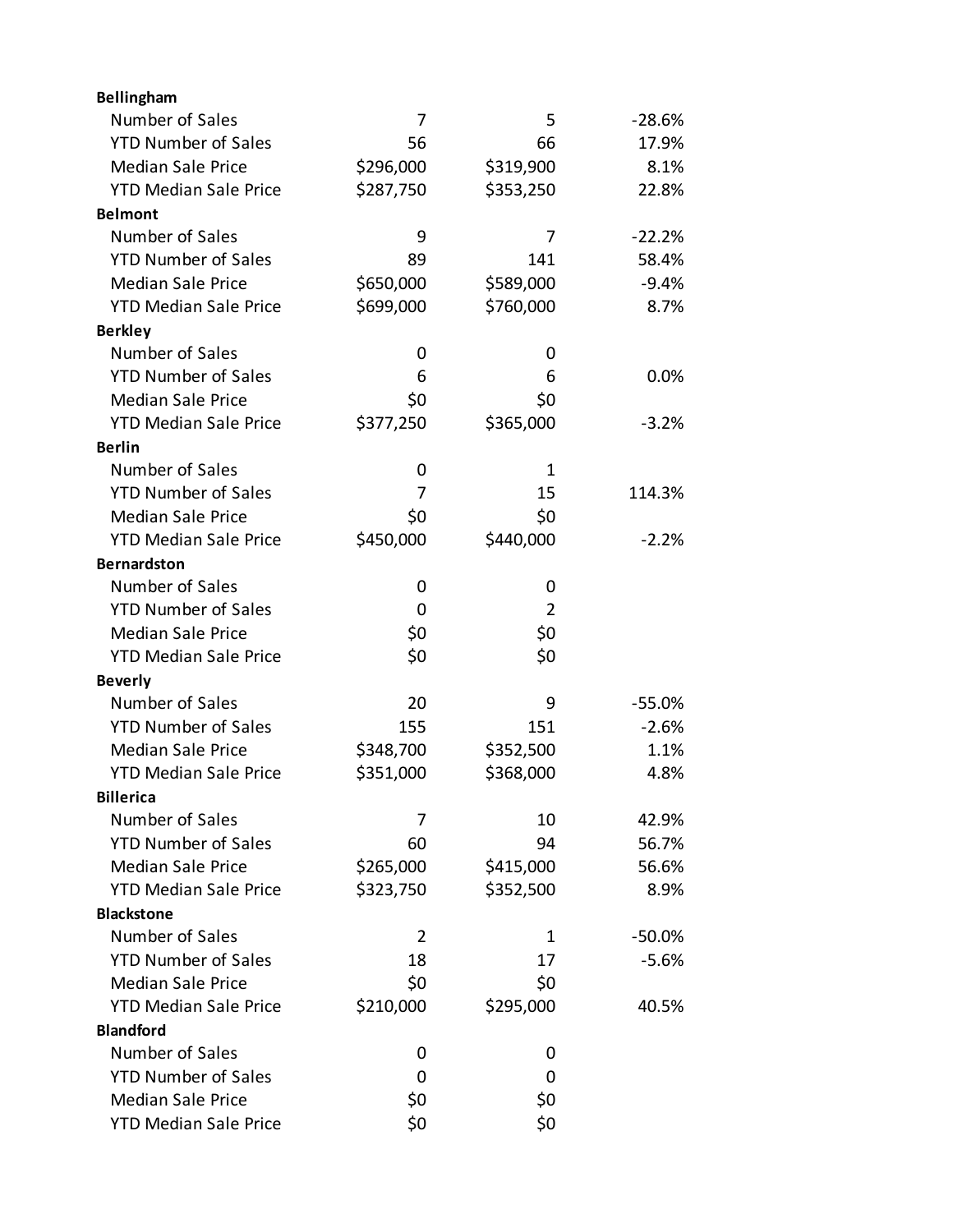| <b>Bolton</b>                |                |                |            |
|------------------------------|----------------|----------------|------------|
| Number of Sales              | 0              | $\overline{2}$ |            |
| <b>YTD Number of Sales</b>   | 12             | 12             | 0.0%       |
| <b>Median Sale Price</b>     | \$0            | \$0            |            |
| <b>YTD Median Sale Price</b> | \$513,000      | \$571,450      | 11.4%      |
| <b>Boston</b>                |                |                |            |
| Number of Sales              | 140            | 113            | $-19.3%$   |
| <b>YTD Number of Sales</b>   | 1,481          | 2,053          | 38.6%      |
| <b>Median Sale Price</b>     | \$977,000      | \$800,000      | $-18.1%$   |
| <b>YTD Median Sale Price</b> | \$961,000      | \$864,000      | $-10.1%$   |
| <b>Bourne</b>                |                |                |            |
| Number of Sales              | 10             | 7              | $-30.0%$   |
| <b>YTD Number of Sales</b>   | 75             | 68             | $-9.3%$    |
| <b>Median Sale Price</b>     | \$377,950      | \$345,000      | $-8.7%$    |
| <b>YTD Median Sale Price</b> | \$260,000      | \$299,950      | 15.4%      |
| <b>Boxboro</b>               |                |                |            |
| Number of Sales              | 5              | 6              | 20.0%      |
| <b>YTD Number of Sales</b>   | 43             | 76             | 76.7%      |
| <b>Median Sale Price</b>     | \$199,000      | \$166,000      | $-16.6%$   |
| <b>YTD Median Sale Price</b> | \$149,000      | \$170,000      | 14.1%      |
| <b>Boxford</b>               |                |                |            |
| Number of Sales              | 0              | 0              |            |
| <b>YTD Number of Sales</b>   | $\overline{2}$ | 1              | $-50.0%$   |
| <b>Median Sale Price</b>     | \$0            | \$0            |            |
| <b>YTD Median Sale Price</b> | \$0            | \$0            |            |
| <b>Boylston</b>              |                |                |            |
| Number of Sales              | 4              | 1              | $-75.0%$   |
| <b>YTD Number of Sales</b>   | 40             | 14             | $-65.0%$   |
| <b>Median Sale Price</b>     | \$522,150      | \$0            | $-100.0\%$ |
| <b>YTD Median Sale Price</b> | \$443,225      | \$295,000      | $-33.4%$   |
| <b>Braintree</b>             |                |                |            |
| Number of Sales              | 13             | 14             | 7.7%       |
| <b>YTD Number of Sales</b>   | 145            | 158            | 9.0%       |
| <b>Median Sale Price</b>     | \$446,000      | \$434,950      | $-2.5%$    |
| <b>YTD Median Sale Price</b> | \$382,000      | \$416,500      | 9.0%       |
| <b>Brewster</b>              |                |                |            |
| Number of Sales              | 4              | 9              | 125.0%     |
| <b>YTD Number of Sales</b>   | 126            | 100            | $-20.6%$   |
| <b>Median Sale Price</b>     | \$434,251      | \$377,000      | $-13.2%$   |
| <b>YTD Median Sale Price</b> | \$285,000      | \$377,250      | 32.4%      |
| <b>Bridgewater</b>           |                |                |            |
| Number of Sales              | 13             | 4              | $-69.2%$   |
| <b>YTD Number of Sales</b>   | 78             | 69             | $-11.5%$   |
| <b>Median Sale Price</b>     | \$325,000      | \$372,250      | 14.5%      |
| <b>YTD Median Sale Price</b> | \$278,750      | \$315,000      | 13.0%      |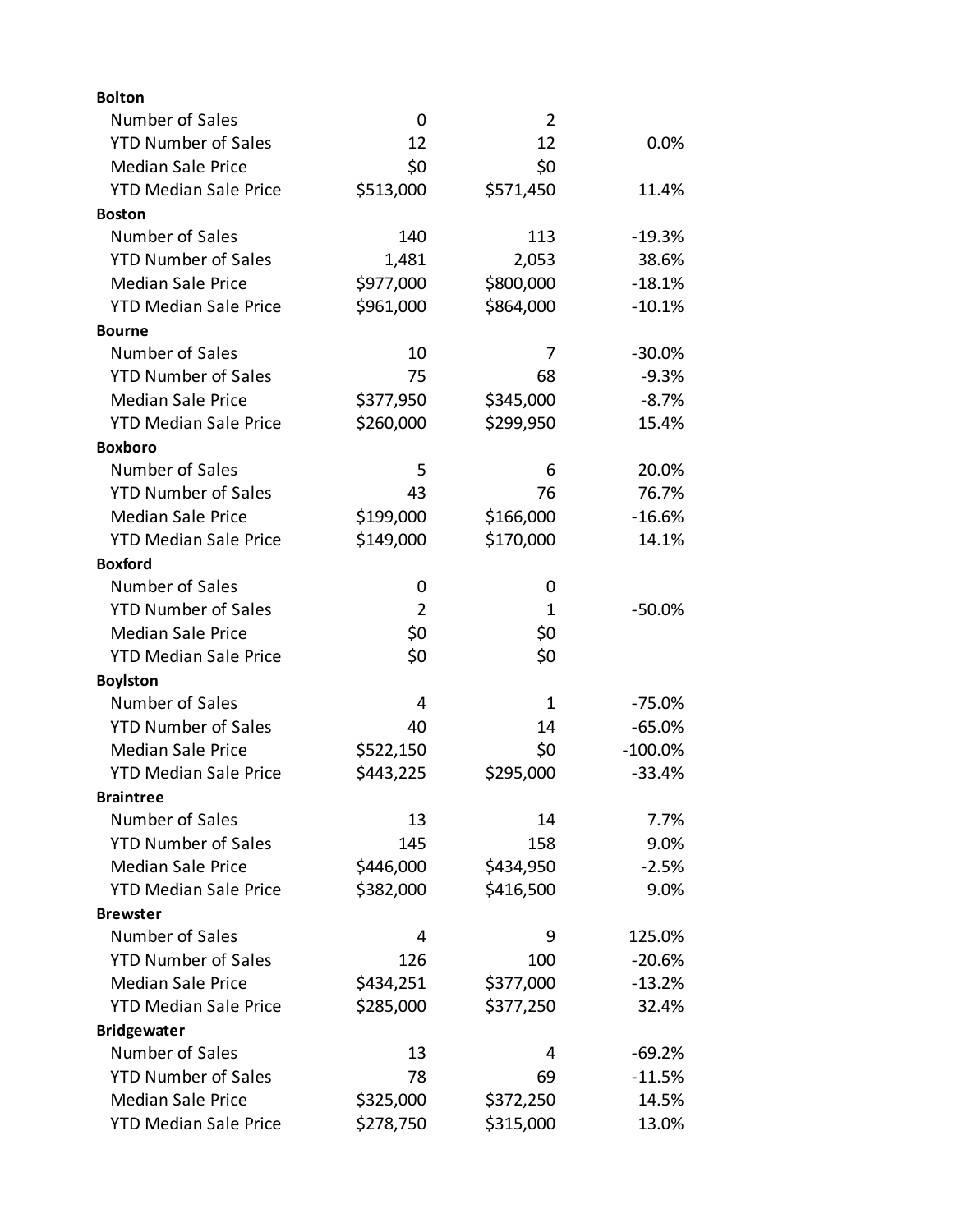| <b>Brighton</b>              |           |           |            |
|------------------------------|-----------|-----------|------------|
| Number of Sales              | 23        | 22        | $-4.3%$    |
| <b>YTD Number of Sales</b>   | 231       | 352       | 52.4%      |
| <b>Median Sale Price</b>     | \$467,000 | \$682,500 | 46.1%      |
| <b>YTD Median Sale Price</b> | \$479,900 | \$493,750 | 2.9%       |
| <b>Brimfield</b>             |           |           |            |
| Number of Sales              | 0         | 0         |            |
| <b>YTD Number of Sales</b>   | 0         | 0         |            |
| <b>Median Sale Price</b>     | \$0       | \$0       |            |
| <b>YTD Median Sale Price</b> | \$0       | \$0       |            |
| <b>Brockton</b>              |           |           |            |
| Number of Sales              | 9         | 5         | $-44.4%$   |
| <b>YTD Number of Sales</b>   | 111       | 149       | 34.2%      |
| <b>Median Sale Price</b>     | \$179,900 | \$184,900 | 2.8%       |
| <b>YTD Median Sale Price</b> | \$179,000 | \$205,000 | 14.5%      |
| <b>Brookfield</b>            |           |           |            |
| Number of Sales              | 0         | 0         |            |
| <b>YTD Number of Sales</b>   | 1         | 0         | $-100.0\%$ |
| <b>Median Sale Price</b>     | \$0       | \$0       |            |
| <b>YTD Median Sale Price</b> | \$0       | \$0       |            |
| <b>Brookline</b>             |           |           |            |
| Number of Sales              | 51        | 42        | $-17.6%$   |
| <b>YTD Number of Sales</b>   | 435       | 625       | 43.7%      |
| <b>Median Sale Price</b>     | \$813,000 | \$880,000 | 8.2%       |
| <b>YTD Median Sale Price</b> | \$922,000 | \$835,000 | $-9.4%$    |
| <b>Buckland</b>              |           |           |            |
| Number of Sales              | 0         | 0         |            |
| <b>YTD Number of Sales</b>   | 1         | 0         | $-100.0\%$ |
| <b>Median Sale Price</b>     | \$0       | \$0       |            |
| <b>YTD Median Sale Price</b> | \$0       | \$0       |            |
| <b>Burlington</b>            |           |           |            |
| Number of Sales              | 5         | 3         | -40.0%     |
| <b>YTD Number of Sales</b>   | 37        | 33        | $-10.8%$   |
| <b>Median Sale Price</b>     | \$610,000 | \$360,700 | $-40.9%$   |
| <b>YTD Median Sale Price</b> | \$585,000 | \$586,000 | 0.2%       |
| Cambridge                    |           |           |            |
| Number of Sales              | 65        | 55        | $-15.4%$   |
| <b>YTD Number of Sales</b>   | 591       | 827       | 39.9%      |
| <b>Median Sale Price</b>     | \$830,000 | \$710,000 | $-14.5%$   |
| <b>YTD Median Sale Price</b> | \$801,000 | \$813,000 | 1.5%       |
| Canton                       |           |           |            |
| Number of Sales              | 22        | 12        | $-45.5%$   |
| <b>YTD Number of Sales</b>   | 192       | 163       | $-15.1%$   |
| <b>Median Sale Price</b>     | \$405,000 | \$371,500 | $-8.3%$    |
| <b>YTD Median Sale Price</b> | \$425,000 | \$460,000 | 8.2%       |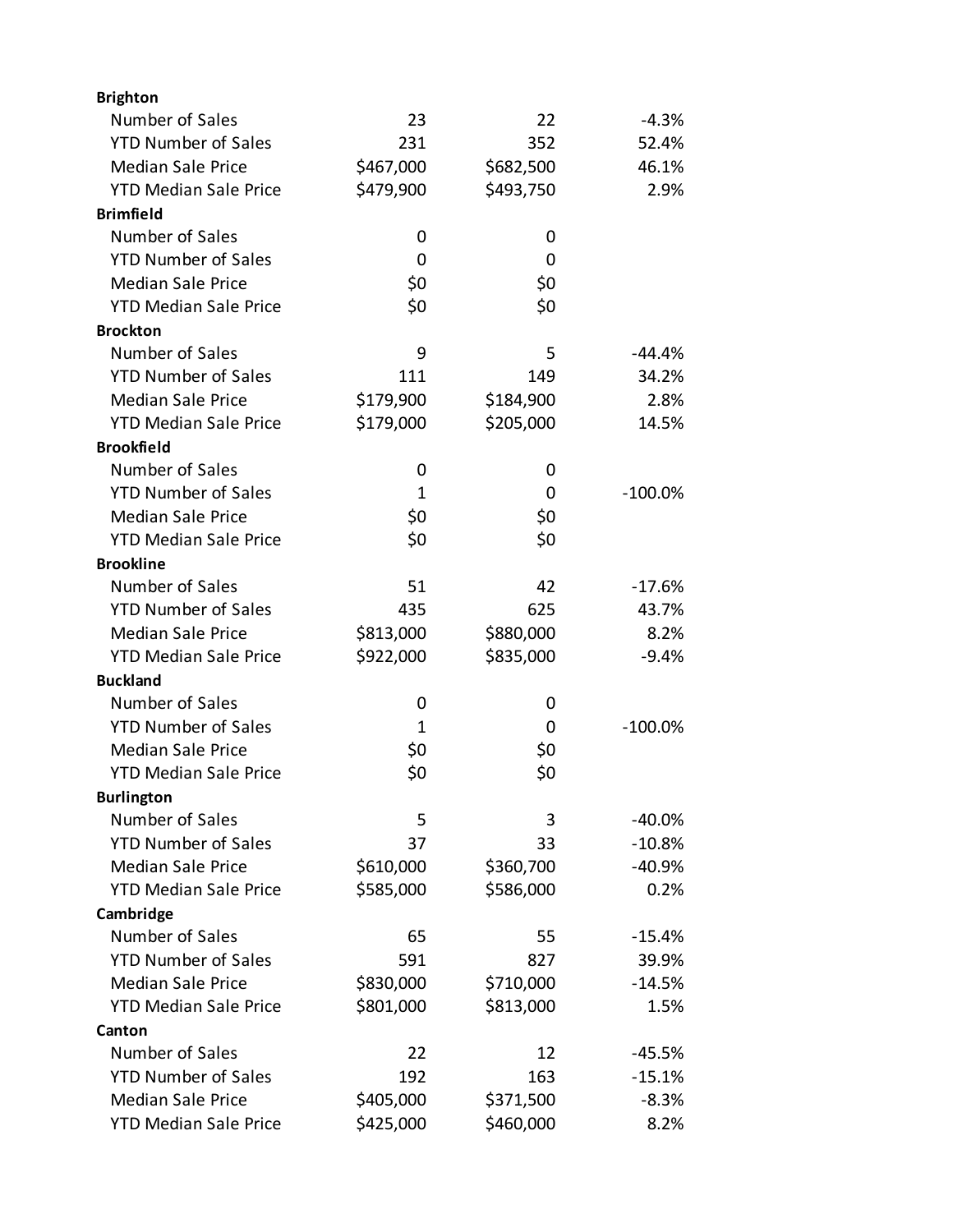| <b>Carlisle</b>              |                |                |            |
|------------------------------|----------------|----------------|------------|
| Number of Sales              | 1              | 0              | $-100.0\%$ |
| <b>YTD Number of Sales</b>   | 8              | 4              | $-50.0%$   |
| <b>Median Sale Price</b>     | \$0            | \$0            |            |
| <b>YTD Median Sale Price</b> | \$852,892      | \$850,500      | $-0.3%$    |
| Carver                       |                |                |            |
| Number of Sales              | $\overline{2}$ | 2              | 0.0%       |
| <b>YTD Number of Sales</b>   | 21             | 27             | 28.6%      |
| <b>Median Sale Price</b>     | \$0            | \$0            |            |
| <b>YTD Median Sale Price</b> | \$300,000      | \$429,000      | 43.0%      |
| Centerville                  |                |                |            |
| Number of Sales              | $\mathbf 1$    | 0              | $-100.0\%$ |
| <b>YTD Number of Sales</b>   | 10             | 8              | $-20.0%$   |
| <b>Median Sale Price</b>     | \$0            | \$0            |            |
| <b>YTD Median Sale Price</b> | \$698,750      | \$613,750      | $-12.2%$   |
| Charlemont                   |                |                |            |
| Number of Sales              | 0              | 0              |            |
| <b>YTD Number of Sales</b>   | 0              | 0              |            |
| <b>Median Sale Price</b>     | \$0            | \$0            |            |
| <b>YTD Median Sale Price</b> | \$0            | \$0            |            |
| Charlestown                  |                |                |            |
| Number of Sales              | 39             | 15             | $-61.5%$   |
| <b>YTD Number of Sales</b>   | 318            | 385            | 21.1%      |
| <b>Median Sale Price</b>     | \$745,000      | \$732,000      | $-1.7%$    |
| <b>YTD Median Sale Price</b> | \$767,500      | \$745,000      | $-2.9%$    |
| Charlton                     |                |                |            |
| Number of Sales              | $\overline{2}$ | $\mathbf{1}$   | $-50.0\%$  |
| <b>YTD Number of Sales</b>   | 14             | 10             | $-28.6%$   |
| <b>Median Sale Price</b>     | \$0            | \$0            |            |
| <b>YTD Median Sale Price</b> | \$205,000      | \$225,000      | 9.8%       |
| Chatham                      |                |                |            |
| Number of Sales              | 3              | $\overline{2}$ | $-33.3%$   |
| <b>YTD Number of Sales</b>   | 31             | 34             | 9.7%       |
| <b>Median Sale Price</b>     | \$236,500      | \$0            | $-100.0%$  |
| <b>YTD Median Sale Price</b> | \$375,000      | \$407,950      | 8.8%       |
| Chelmsford                   |                |                |            |
| Number of Sales              | 15             | 18             | 20.0%      |
| <b>YTD Number of Sales</b>   | 182            | 232            | 27.5%      |
| <b>Median Sale Price</b>     | \$252,000      | \$393,000      | 56.0%      |
| <b>YTD Median Sale Price</b> | \$305,250      | \$337,375      | 10.5%      |
| Chelsea                      |                |                |            |
| Number of Sales              | 15             | 8              | $-46.7%$   |
| <b>YTD Number of Sales</b>   | 118            | 200            | 69.5%      |
| <b>Median Sale Price</b>     | \$390,000      | \$370,000      | $-5.1%$    |
| <b>YTD Median Sale Price</b> | \$386,000      | \$398,500      | 3.2%       |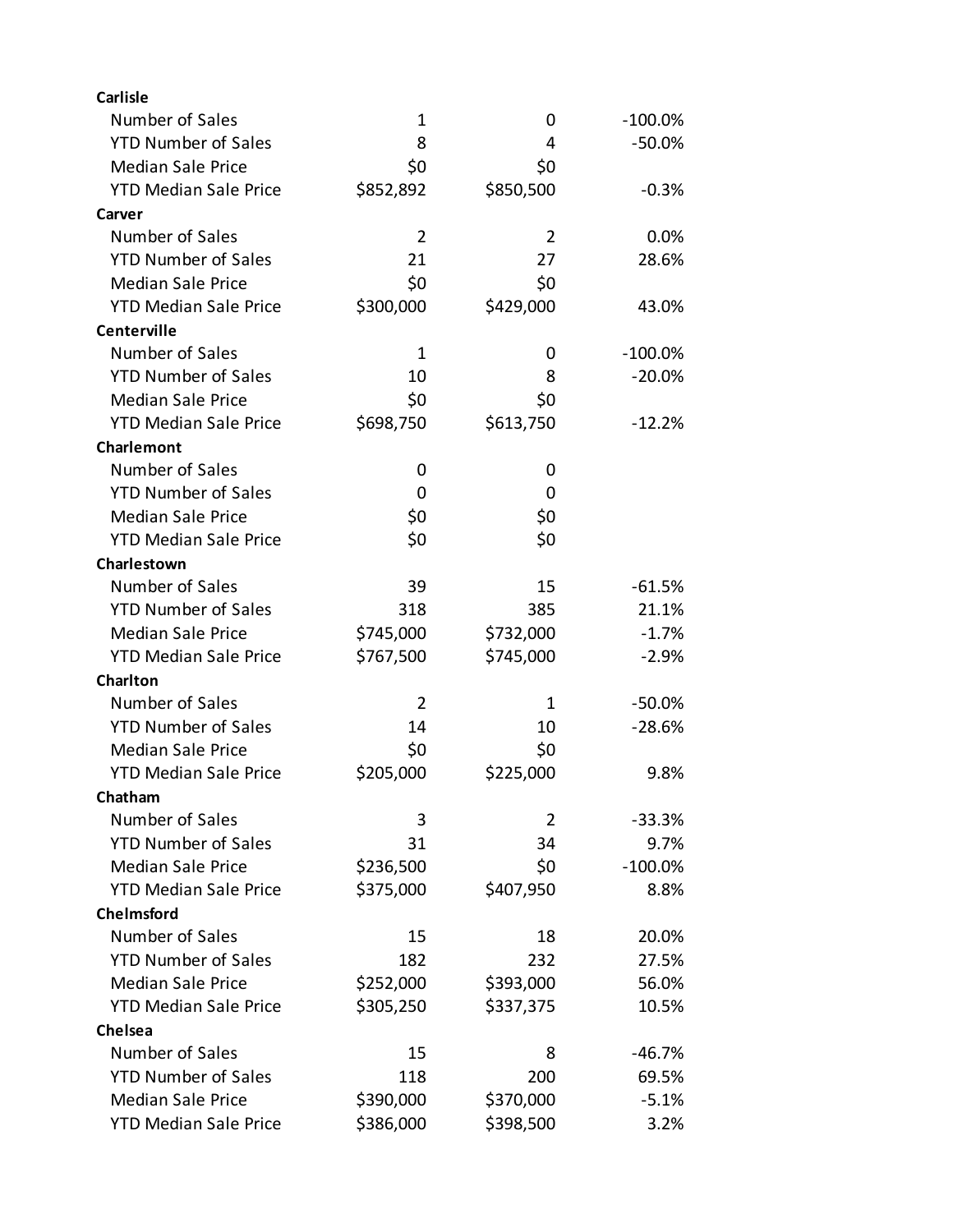| <b>Cheshire</b>              |              |                |            |
|------------------------------|--------------|----------------|------------|
| Number of Sales              | 0            | 0              |            |
| <b>YTD Number of Sales</b>   | 0            | 1              |            |
| <b>Median Sale Price</b>     | \$0          | \$0            |            |
| <b>YTD Median Sale Price</b> | \$0          | \$0            |            |
| <b>Chester</b>               |              |                |            |
| Number of Sales              | 1            | 0              | $-100.0\%$ |
| <b>YTD Number of Sales</b>   | $\mathbf{1}$ | 1              | 0.0%       |
| <b>Median Sale Price</b>     | \$0          | \$0            |            |
| <b>YTD Median Sale Price</b> | \$0          | \$0            |            |
| <b>Chesterfield</b>          |              |                |            |
| Number of Sales              | 0            | 0              |            |
| <b>YTD Number of Sales</b>   | 0            | 0              |            |
| <b>Median Sale Price</b>     | \$0          | \$0            |            |
| <b>YTD Median Sale Price</b> | \$0          | \$0            |            |
| Chicopee                     |              |                |            |
| Number of Sales              | 8            | 12             | 50.0%      |
| <b>YTD Number of Sales</b>   | 112          | 117            | 4.5%       |
| <b>Median Sale Price</b>     | \$166,500    | \$185,350      | 11.3%      |
| <b>YTD Median Sale Price</b> | \$139,100    | \$174,000      | 25.1%      |
| <b>Chilmark</b>              |              |                |            |
| Number of Sales              | 0            | 0              |            |
| <b>YTD Number of Sales</b>   | 0            | 1              |            |
| <b>Median Sale Price</b>     | \$0          | \$0            |            |
| <b>YTD Median Sale Price</b> | \$0          | \$0            |            |
| Clarksburg                   |              |                |            |
| Number of Sales              | 0            | 0              |            |
| <b>YTD Number of Sales</b>   | 0            | $\overline{2}$ |            |
| <b>Median Sale Price</b>     | \$0          | \$0            |            |
| <b>YTD Median Sale Price</b> | \$0          | \$0            |            |
| <b>Clinton</b>               |              |                |            |
| Number of Sales              | 9            | 11             | 22.2%      |
| <b>YTD Number of Sales</b>   | 91           | 107            | 17.6%      |
| <b>Median Sale Price</b>     | \$349,000    | \$295,000      | $-15.5%$   |
| <b>YTD Median Sale Price</b> | \$307,000    | \$330,000      | 7.5%       |
| Cohasset                     |              |                |            |
| Number of Sales              | 0            | 0              |            |
| <b>YTD Number of Sales</b>   | 25           | 12             | $-52.0%$   |
| <b>Median Sale Price</b>     | \$0          | \$0            |            |
| <b>YTD Median Sale Price</b> | \$638,000    | \$662,000      | 3.8%       |
| Colrain                      |              |                |            |
| Number of Sales              | 0            | 0              |            |
| <b>YTD Number of Sales</b>   | 0            | 0              |            |
| <b>Median Sale Price</b>     | \$0          | \$0            |            |
| <b>YTD Median Sale Price</b> | \$0          | \$0            |            |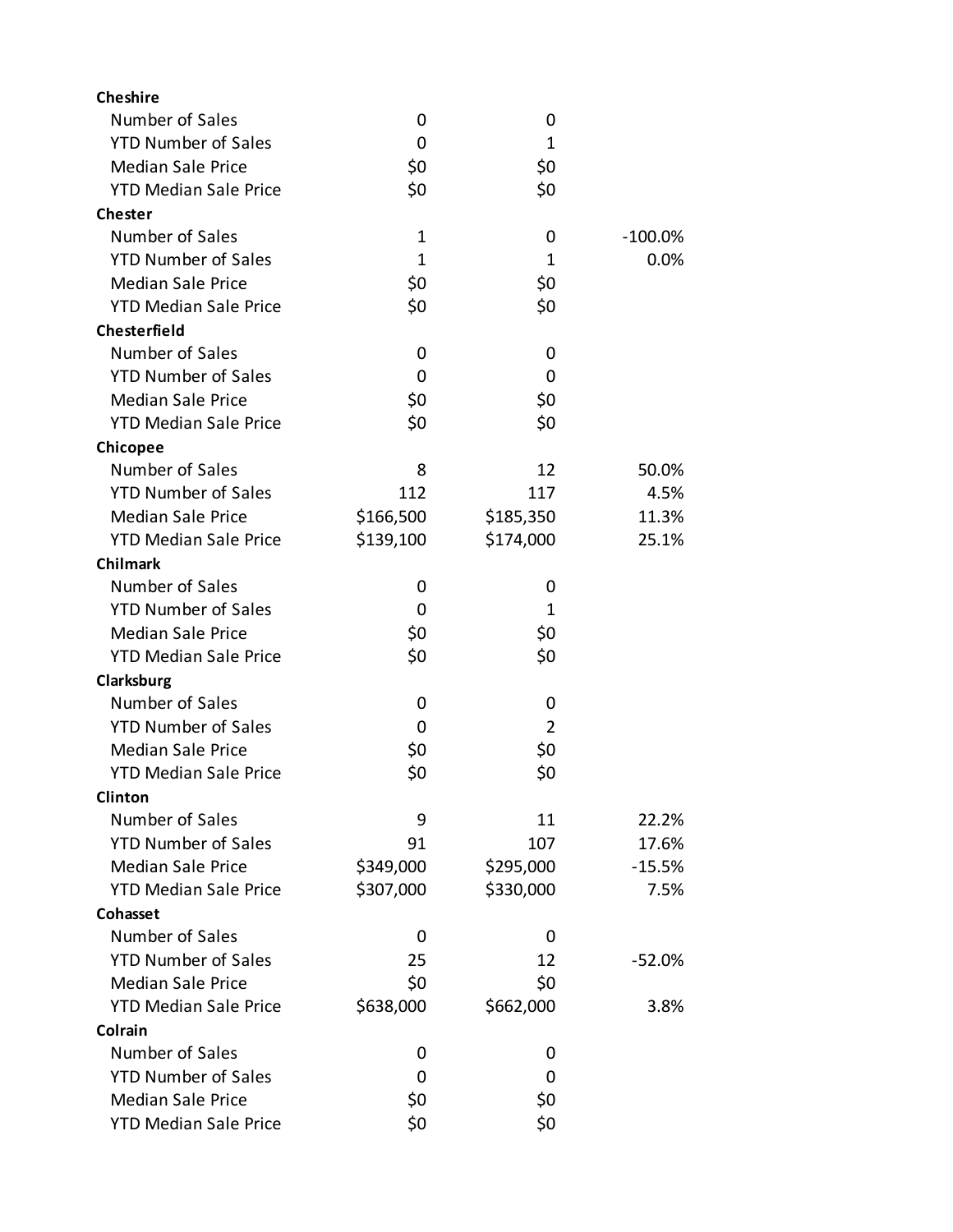| Concord                      |              |                |           |
|------------------------------|--------------|----------------|-----------|
| Number of Sales              | 5            | 6              | 20.0%     |
| <b>YTD Number of Sales</b>   | 69           | 56             | $-18.8%$  |
| <b>Median Sale Price</b>     | \$885,000    | \$578,100      | $-34.7%$  |
| <b>YTD Median Sale Price</b> | \$530,000    | \$596,850      | 12.6%     |
| Conway                       |              |                |           |
| Number of Sales              | 0            | 0              |           |
| <b>YTD Number of Sales</b>   | 0            | 0              |           |
| <b>Median Sale Price</b>     | \$0          | \$0            |           |
| <b>YTD Median Sale Price</b> | \$0          | \$0            |           |
| Cotuit                       |              |                |           |
| Number of Sales              | 0            | 0              |           |
| <b>YTD Number of Sales</b>   | $\mathbf{1}$ | $\overline{2}$ | 100.0%    |
| <b>Median Sale Price</b>     | \$0          | \$0            |           |
| <b>YTD Median Sale Price</b> | \$0          | \$0            |           |
| Cummington                   |              |                |           |
| Number of Sales              | 0            | 0              |           |
| <b>YTD Number of Sales</b>   | 0            | 1              |           |
| <b>Median Sale Price</b>     | \$0          | \$0            |           |
| <b>YTD Median Sale Price</b> | \$0          | \$0            |           |
| <b>Dalton</b>                |              |                |           |
| Number of Sales              | 1            | 3              | 200.0%    |
| <b>YTD Number of Sales</b>   | 5            | 12             | 140.0%    |
| <b>Median Sale Price</b>     | \$0          | \$210,000      |           |
| <b>YTD Median Sale Price</b> | \$450,000    | \$169,250      | $-62.4%$  |
| <b>Danvers</b>               |              |                |           |
| Number of Sales              | 16           | 5              | $-68.8%$  |
| <b>YTD Number of Sales</b>   | 110          | 99             | $-10.0%$  |
| <b>Median Sale Price</b>     | \$427,500    | \$442,000      | 3.4%      |
| <b>YTD Median Sale Price</b> | \$373,450    | \$425,000      | 13.8%     |
| Dartmouth                    |              |                |           |
| Number of Sales              | 3            | 1              | $-66.7%$  |
| <b>YTD Number of Sales</b>   | 20           | 23             | 15.0%     |
| <b>Median Sale Price</b>     | \$713,000    | \$0            | $-100.0%$ |
| <b>YTD Median Sale Price</b> | \$466,975    | \$440,000      | $-5.8%$   |
| Dedham                       |              |                |           |
| Number of Sales              | 11           | 6              | $-45.5%$  |
| <b>YTD Number of Sales</b>   | 54           | 68             | 25.9%     |
| <b>Median Sale Price</b>     | \$534,500    | \$687,325      | 28.6%     |
| <b>YTD Median Sale Price</b> | \$423,500    | \$473,144      | 11.7%     |
| <b>Deerfield</b>             |              |                |           |
| Number of Sales              | 3            | 0              | $-100.0%$ |
| <b>YTD Number of Sales</b>   | 27           | 19             | $-29.6%$  |
| <b>Median Sale Price</b>     | \$324,900    | \$0            | $-100.0%$ |
| <b>YTD Median Sale Price</b> | \$301,450    | \$324,900      | 7.8%      |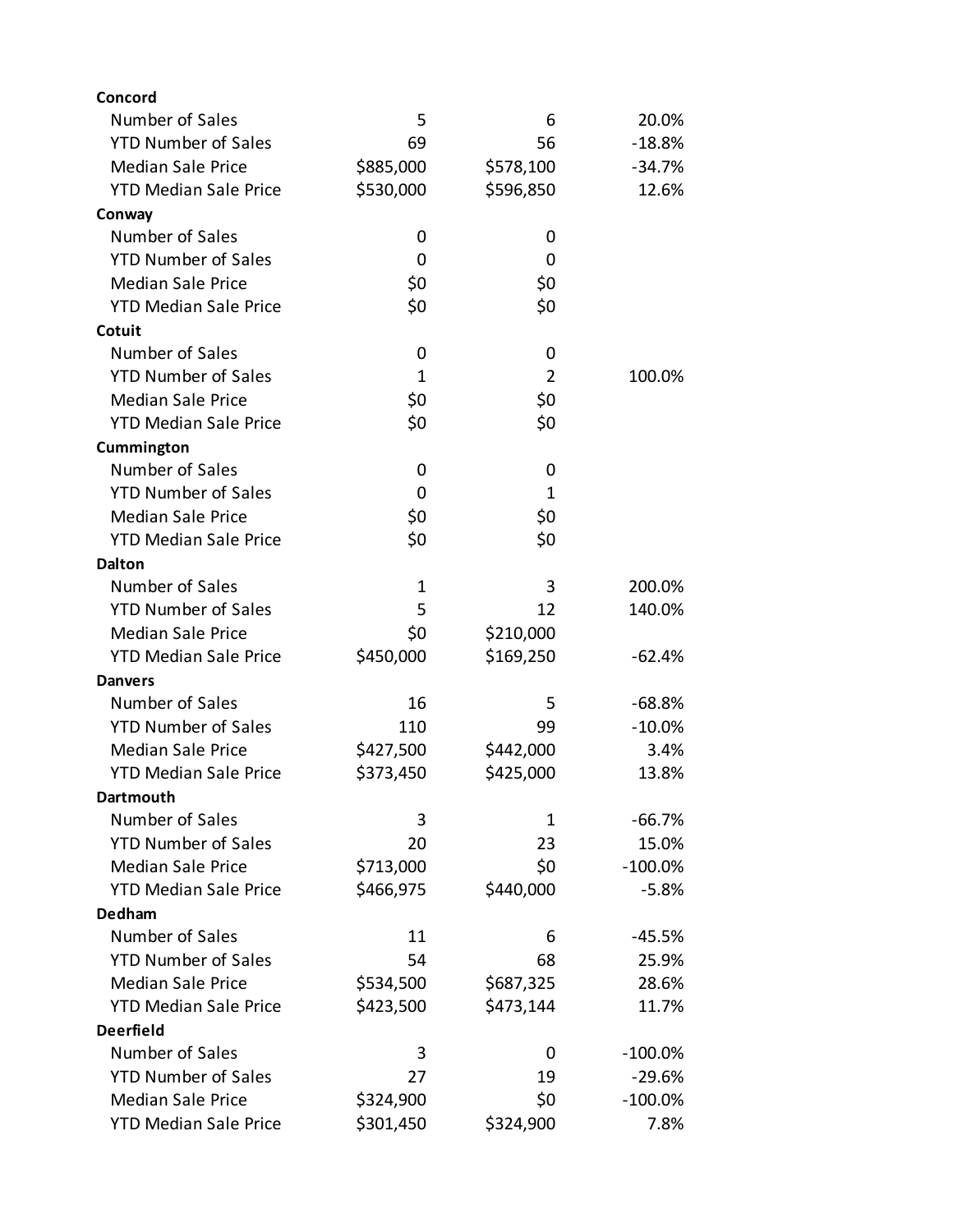| <b>Dennis</b>                |              |           |            |
|------------------------------|--------------|-----------|------------|
| Number of Sales              | 14           | 9         | $-35.7%$   |
| <b>YTD Number of Sales</b>   | 161          | 154       | $-4.3%$    |
| <b>Median Sale Price</b>     | \$198,768    | \$239,500 | 20.5%      |
| <b>YTD Median Sale Price</b> | \$190,000    | \$234,750 | 23.6%      |
| <b>Devens</b>                |              |           |            |
| Number of Sales              | 0            | 0         |            |
| <b>YTD Number of Sales</b>   | 0            | 1         |            |
| <b>Median Sale Price</b>     | \$0          | \$0       |            |
| <b>YTD Median Sale Price</b> | \$0          | \$0       |            |
| <b>Dighton</b>               |              |           |            |
| Number of Sales              | 0            | 0         |            |
| <b>YTD Number of Sales</b>   | 3            | 4         | 33.3%      |
| <b>Median Sale Price</b>     | \$0          | \$0       |            |
| <b>YTD Median Sale Price</b> | \$256,000    | \$425,800 | 66.3%      |
| <b>Dorchester</b>            |              |           |            |
| Number of Sales              | 42           | 48        | 14.3%      |
| <b>YTD Number of Sales</b>   | 544          | 591       | 8.6%       |
| <b>Median Sale Price</b>     | \$490,000    | \$557,500 | 13.8%      |
| <b>YTD Median Sale Price</b> | \$509,000    | \$556,000 | 9.2%       |
| <b>Douglas</b>               |              |           |            |
| Number of Sales              | 2            | 4         | 100.0%     |
| <b>YTD Number of Sales</b>   | 18           | 18        | 0.0%       |
| <b>Median Sale Price</b>     | \$0          | \$226,000 |            |
| <b>YTD Median Sale Price</b> | \$235,500    | \$273,750 | 16.2%      |
| Dover                        |              |           |            |
| Number of Sales              | 1            | 0         | $-100.0\%$ |
| <b>YTD Number of Sales</b>   | 6            | 4         | $-33.3%$   |
| <b>Median Sale Price</b>     | \$0          | \$0       |            |
| <b>YTD Median Sale Price</b> | \$785,000    | \$611,250 | $-22.1%$   |
| <b>Dracut</b>                |              |           |            |
| Number of Sales              | 11           | 15        | 36.4%      |
| <b>YTD Number of Sales</b>   | 127          | 158       | 24.4%      |
| <b>Median Sale Price</b>     | \$243,330    | \$272,000 | 11.8%      |
| <b>YTD Median Sale Price</b> | \$241,000    | \$258,500 | 7.3%       |
| <b>Dudley</b>                |              |           |            |
| Number of Sales              | 1            | 2         | 100.0%     |
| <b>YTD Number of Sales</b>   | 12           | 20        | 66.7%      |
| <b>Median Sale Price</b>     | \$0          | \$0       |            |
| <b>YTD Median Sale Price</b> | \$126,450    | \$139,000 | 9.9%       |
| <b>Dunstable</b>             |              |           |            |
| Number of Sales              | 0            | 0         |            |
| <b>YTD Number of Sales</b>   | $\mathbf{1}$ | 1         | 0.0%       |
| <b>Median Sale Price</b>     | \$0          | \$0       |            |
| <b>YTD Median Sale Price</b> | \$0          | \$0       |            |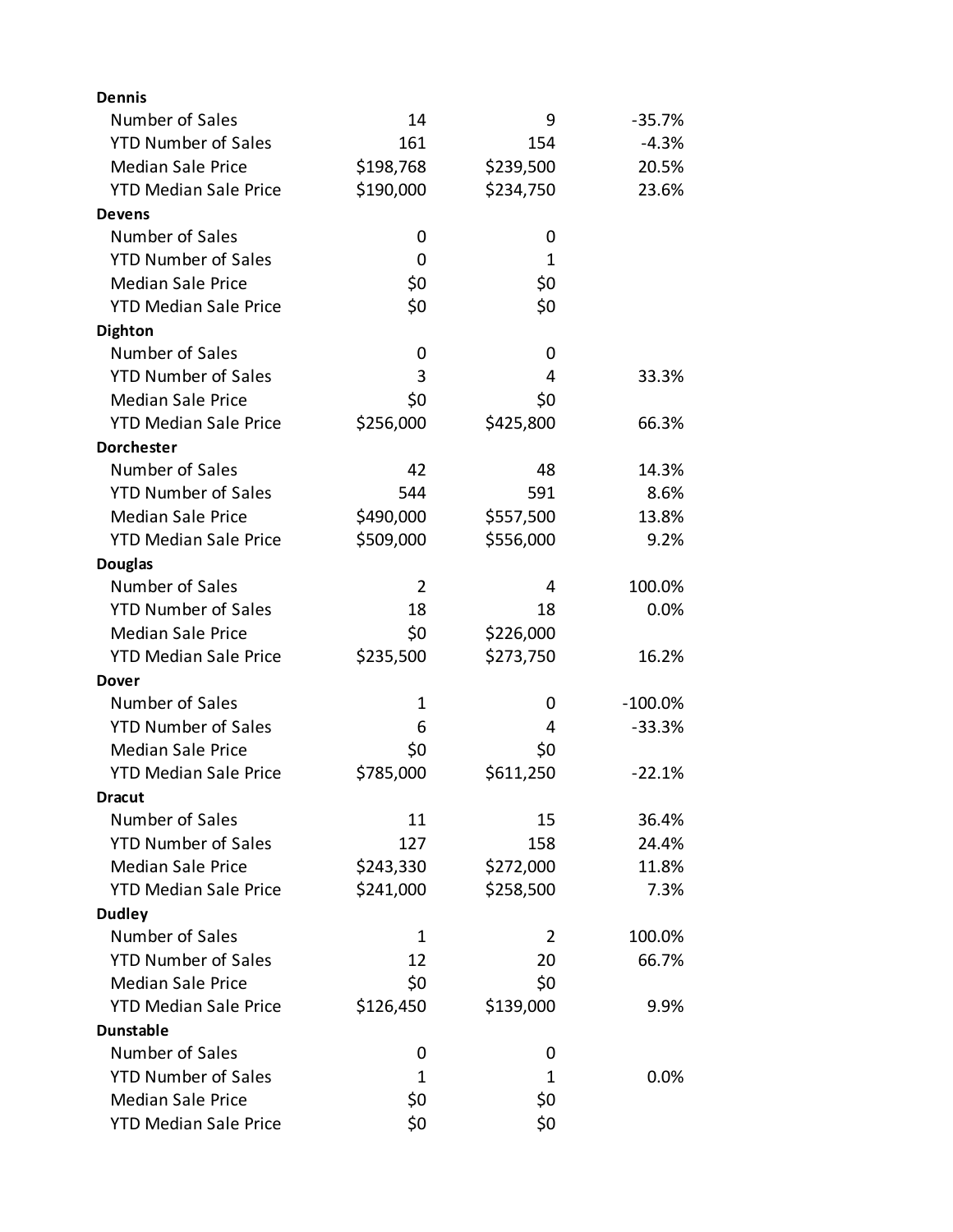| <b>Duxbury</b>               |                |                |           |
|------------------------------|----------------|----------------|-----------|
| Number of Sales              | $\mathbf 1$    | 4              | 300.0%    |
| <b>YTD Number of Sales</b>   | 31             | 41             | 32.3%     |
| <b>Median Sale Price</b>     | \$0            | \$520,000      |           |
| <b>YTD Median Sale Price</b> | \$421,500      | \$425,000      | 0.8%      |
| <b>East Boston</b>           |                |                |           |
| Number of Sales              | 18             | 27             | 50.0%     |
| <b>YTD Number of Sales</b>   | 291            | 555            | 90.7%     |
| <b>Median Sale Price</b>     | \$584,500      | \$665,000      | 13.8%     |
| <b>YTD Median Sale Price</b> | \$562,000      | \$625,000      | 11.2%     |
| <b>East Bridgewater</b>      |                |                |           |
| Number of Sales              | 0              | 0              |           |
| <b>YTD Number of Sales</b>   | 30             | 31             | 3.3%      |
| <b>Median Sale Price</b>     | \$0            | \$0            |           |
| <b>YTD Median Sale Price</b> | \$274,950      | \$332,000      | 20.7%     |
| <b>East Brookfield</b>       |                |                |           |
| Number of Sales              | $\overline{2}$ | 0              | $-100.0%$ |
| <b>YTD Number of Sales</b>   | $\overline{2}$ | 1              | $-50.0%$  |
| <b>Median Sale Price</b>     | \$0            | \$0            |           |
| <b>YTD Median Sale Price</b> | \$0            | \$0            |           |
| <b>East Longmeadow</b>       |                |                |           |
| Number of Sales              | 0              | $\overline{2}$ |           |
| <b>YTD Number of Sales</b>   | 10             | 20             | 100.0%    |
| <b>Median Sale Price</b>     | \$0            | \$0            |           |
| <b>YTD Median Sale Price</b> | \$407,250      | \$496,950      | 22.0%     |
| Eastham                      |                |                |           |
| Number of Sales              | $\overline{2}$ | 1              | $-50.0%$  |
| <b>YTD Number of Sales</b>   | 18             | 22             | 22.2%     |
| <b>Median Sale Price</b>     | \$0            | \$0            |           |
| <b>YTD Median Sale Price</b> | \$273,500      | \$299,850      | 9.6%      |
| Easthampton                  |                |                |           |
| Number of Sales              | $\overline{2}$ | $\overline{2}$ | 0.0%      |
| <b>YTD Number of Sales</b>   | 18             | 27             | 50.0%     |
| <b>Median Sale Price</b>     | \$0            | \$0            |           |
| <b>YTD Median Sale Price</b> | \$189,950      | \$259,900      | 36.8%     |
| Easton                       |                |                |           |
| Number of Sales              | 16             | 8              | $-50.0%$  |
| <b>YTD Number of Sales</b>   | 132            | 132            | 0.0%      |
| <b>Median Sale Price</b>     | \$301,500      | \$345,500      | 14.6%     |
| <b>YTD Median Sale Price</b> | \$275,000      | \$313,000      | 13.8%     |
| Edgartown                    |                |                |           |
| Number of Sales              | 1              | 3              | 200.0%    |
| <b>YTD Number of Sales</b>   | 4              | 20             | 400.0%    |
| <b>Median Sale Price</b>     | \$0            | \$13,000       |           |
| <b>YTD Median Sale Price</b> | \$772,500      | \$95,000       | $-87.7%$  |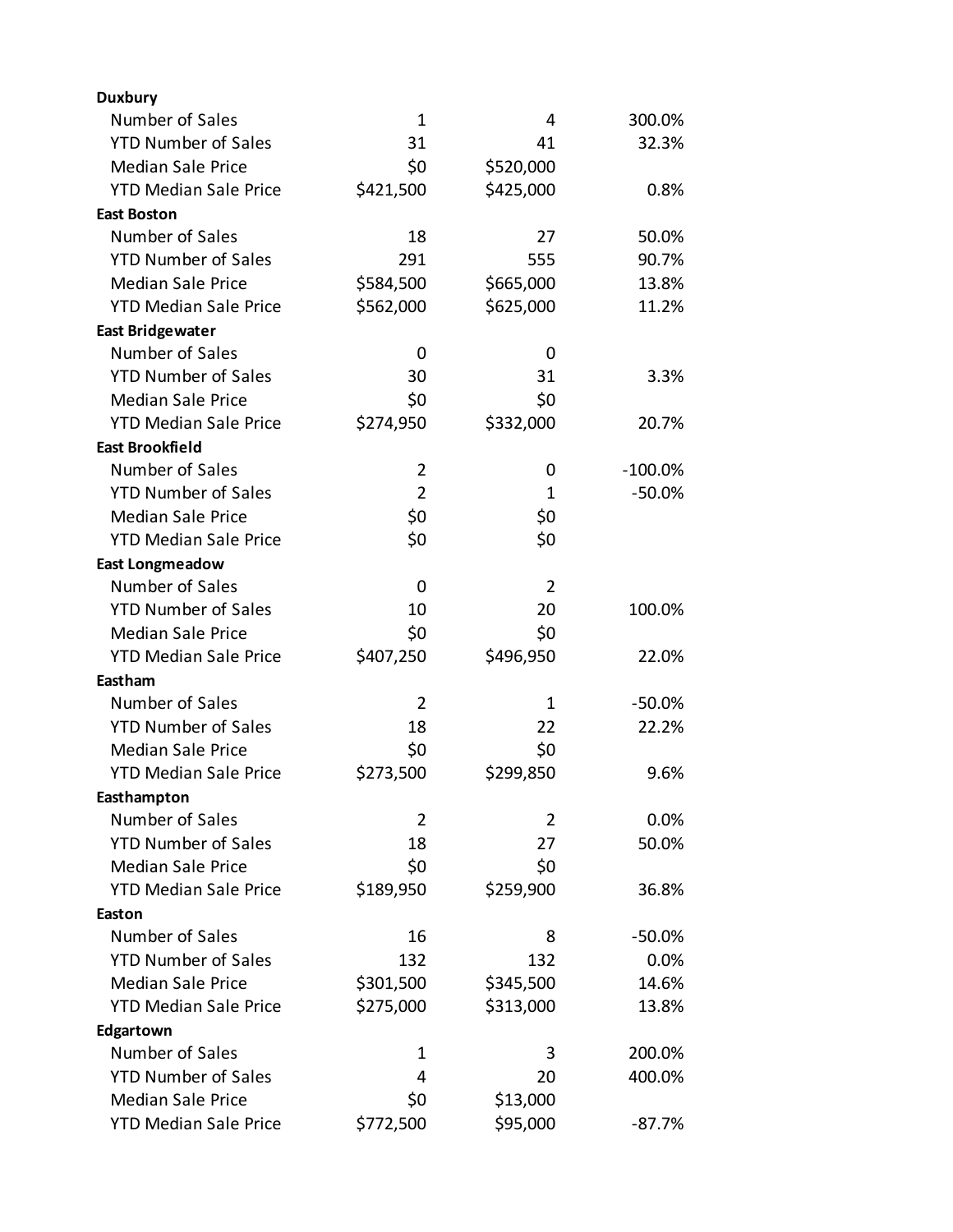| Number of Sales<br>0<br>0<br><b>YTD Number of Sales</b><br>$\mathbf{1}$<br>0<br>$-100.0%$<br>\$0<br><b>Median Sale Price</b><br>\$0<br>\$0<br>\$0<br><b>YTD Median Sale Price</b><br><b>Erving</b><br>Number of Sales<br>0<br>0<br><b>YTD Number of Sales</b><br>1<br>0<br>\$0<br><b>Median Sale Price</b><br>\$0 |
|-------------------------------------------------------------------------------------------------------------------------------------------------------------------------------------------------------------------------------------------------------------------------------------------------------------------|
|                                                                                                                                                                                                                                                                                                                   |
|                                                                                                                                                                                                                                                                                                                   |
|                                                                                                                                                                                                                                                                                                                   |
|                                                                                                                                                                                                                                                                                                                   |
|                                                                                                                                                                                                                                                                                                                   |
|                                                                                                                                                                                                                                                                                                                   |
|                                                                                                                                                                                                                                                                                                                   |
|                                                                                                                                                                                                                                                                                                                   |
| \$0<br><b>YTD Median Sale Price</b><br>\$0                                                                                                                                                                                                                                                                        |
| <b>Essex</b>                                                                                                                                                                                                                                                                                                      |
| Number of Sales<br>0<br>0                                                                                                                                                                                                                                                                                         |
| <b>YTD Number of Sales</b><br>5<br>9<br>80.0%                                                                                                                                                                                                                                                                     |
| <b>Median Sale Price</b><br>\$0<br>\$0                                                                                                                                                                                                                                                                            |
| <b>YTD Median Sale Price</b><br>\$360,000<br>\$585,000<br>62.5%                                                                                                                                                                                                                                                   |
| <b>Everett</b>                                                                                                                                                                                                                                                                                                    |
| Number of Sales<br>5<br>1<br>$-80.0\%$                                                                                                                                                                                                                                                                            |
| <b>YTD Number of Sales</b><br>91<br>116<br>27.5%                                                                                                                                                                                                                                                                  |
| <b>Median Sale Price</b><br>\$385,000<br>\$0<br>$-100.0%$                                                                                                                                                                                                                                                         |
| <b>YTD Median Sale Price</b><br>\$420,000<br>\$415,500<br>$-1.1%$                                                                                                                                                                                                                                                 |
| Fairhaven                                                                                                                                                                                                                                                                                                         |
| Number of Sales<br>0.0%<br>1<br>1                                                                                                                                                                                                                                                                                 |
| <b>YTD Number of Sales</b><br>12<br>9<br>$-25.0%$                                                                                                                                                                                                                                                                 |
| <b>Median Sale Price</b><br>\$0<br>\$0                                                                                                                                                                                                                                                                            |
| <b>YTD Median Sale Price</b><br>\$250,000<br>\$263,125<br>$-5.0%$                                                                                                                                                                                                                                                 |
| <b>Fall River</b>                                                                                                                                                                                                                                                                                                 |
| Number of Sales<br>15<br>11<br>$-26.7%$                                                                                                                                                                                                                                                                           |
| <b>YTD Number of Sales</b><br>117<br>141<br>20.5%                                                                                                                                                                                                                                                                 |
| <b>Median Sale Price</b><br>\$215,000<br>\$245,000<br>14.0%                                                                                                                                                                                                                                                       |
| <b>YTD Median Sale Price</b><br>\$180,000<br>\$221,000<br>22.8%                                                                                                                                                                                                                                                   |
| <b>Falmouth</b>                                                                                                                                                                                                                                                                                                   |
| Number of Sales<br>10<br>4<br>$-60.0%$                                                                                                                                                                                                                                                                            |
| <b>YTD Number of Sales</b><br>79<br>$-3.8%$<br>76                                                                                                                                                                                                                                                                 |
| <b>Median Sale Price</b><br>\$427,500<br>\$444,500<br>4.0%                                                                                                                                                                                                                                                        |
| \$465,000<br><b>YTD Median Sale Price</b><br>\$410,000<br>13.4%                                                                                                                                                                                                                                                   |
| <b>Fitchburg</b>                                                                                                                                                                                                                                                                                                  |
| Number of Sales<br>7<br>4<br>-42.9%                                                                                                                                                                                                                                                                               |
| <b>YTD Number of Sales</b><br>16.9%<br>77<br>90                                                                                                                                                                                                                                                                   |
| <b>Median Sale Price</b><br>\$205,000<br>\$292,500<br>42.7%                                                                                                                                                                                                                                                       |
| \$219,900<br>\$248,250<br><b>YTD Median Sale Price</b><br>12.9%                                                                                                                                                                                                                                                   |
| <b>Florida</b>                                                                                                                                                                                                                                                                                                    |
| Number of Sales<br>0<br>0                                                                                                                                                                                                                                                                                         |
| <b>YTD Number of Sales</b><br>2<br>0                                                                                                                                                                                                                                                                              |
| <b>Median Sale Price</b><br>\$0<br>\$0                                                                                                                                                                                                                                                                            |
| \$0<br>\$0<br><b>YTD Median Sale Price</b>                                                                                                                                                                                                                                                                        |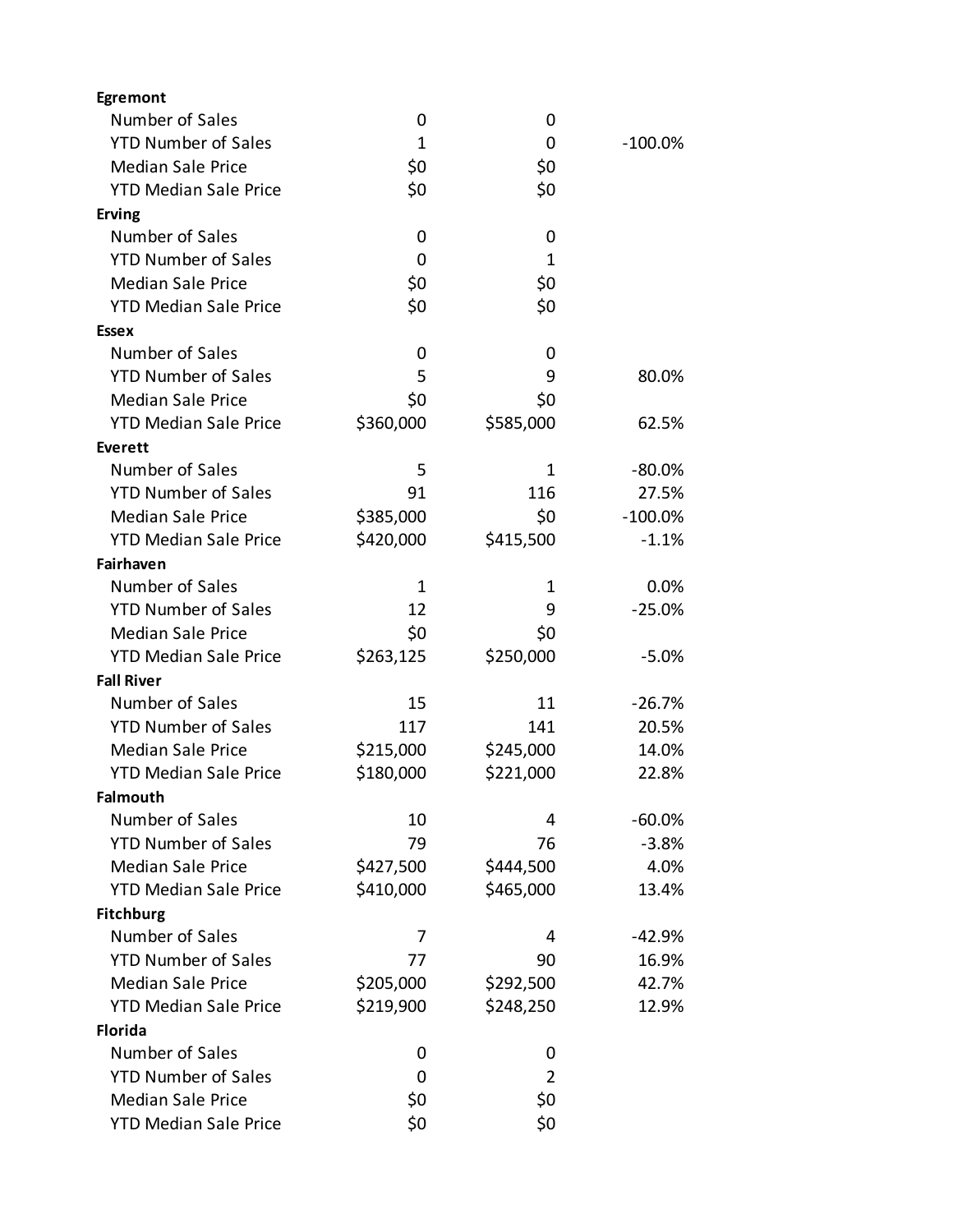| <b>Foxboro</b>               |             |                |            |
|------------------------------|-------------|----------------|------------|
| Number of Sales              | 3           | $\overline{2}$ | $-33.3%$   |
| <b>YTD Number of Sales</b>   | 48          | 45             | $-6.3%$    |
| <b>Median Sale Price</b>     | \$395,000   | \$0            | $-100.0\%$ |
| <b>YTD Median Sale Price</b> | \$458,000   | \$465,000      | 1.5%       |
| Framingham                   |             |                |            |
| Number of Sales              | 30          | 24             | $-20.0%$   |
| <b>YTD Number of Sales</b>   | 182         | 246            | 35.2%      |
| <b>Median Sale Price</b>     | \$249,250   | \$367,000      | 47.2%      |
| <b>YTD Median Sale Price</b> | \$240,000   | \$288,500      | 20.2%      |
| Franklin                     |             |                |            |
| Number of Sales              | 12          | 12             | 0.0%       |
| <b>YTD Number of Sales</b>   | 128         | 136            | 6.3%       |
| <b>Median Sale Price</b>     | \$281,500   | \$312,500      | 11.0%      |
| <b>YTD Median Sale Price</b> | \$331,500   | \$359,900      | 8.6%       |
| Freetown                     |             |                |            |
| Number of Sales              | $\mathbf 1$ | 0              | $-100.0\%$ |
| <b>YTD Number of Sales</b>   | 1           | 5              | 400.0%     |
| <b>Median Sale Price</b>     | \$0         | \$0            |            |
| <b>YTD Median Sale Price</b> | \$0         | \$245,000      |            |
| Gardner                      |             |                |            |
| Number of Sales              | 3           | 5              | 66.7%      |
| <b>YTD Number of Sales</b>   | 27          | 36             | 33.3%      |
| <b>Median Sale Price</b>     | \$170,000   | \$185,000      | 8.8%       |
| <b>YTD Median Sale Price</b> | \$159,000   | \$175,500      | 10.4%      |
| Georgetown                   |             |                |            |
| Number of Sales              | 0           | 1              |            |
| <b>YTD Number of Sales</b>   | 7           | 9              | 28.6%      |
| <b>Median Sale Price</b>     | \$0         | \$0            |            |
| <b>YTD Median Sale Price</b> | \$367,500   | \$385,000      | 4.8%       |
| Gill                         |             |                |            |
| Number of Sales              | 0           | 0              |            |
| <b>YTD Number of Sales</b>   | 0           | 1              |            |
| <b>Median Sale Price</b>     | \$0         | \$0            |            |
| <b>YTD Median Sale Price</b> | \$0         | \$0            |            |
| Gloucester                   |             |                |            |
| Number of Sales              | 8           | 9              | 12.5%      |
| <b>YTD Number of Sales</b>   | 88          | 128            | 45.5%      |
| <b>Median Sale Price</b>     | \$430,950   | \$559,000      | 29.7%      |
| <b>YTD Median Sale Price</b> | \$393,500   | \$454,000      | 15.4%      |
| Goshen                       |             |                |            |
| Number of Sales              | 0           | 0              |            |
| <b>YTD Number of Sales</b>   | 1           | 0              | $-100.0\%$ |
| <b>Median Sale Price</b>     | \$0         | \$0            |            |
| <b>YTD Median Sale Price</b> | \$0         | \$0            |            |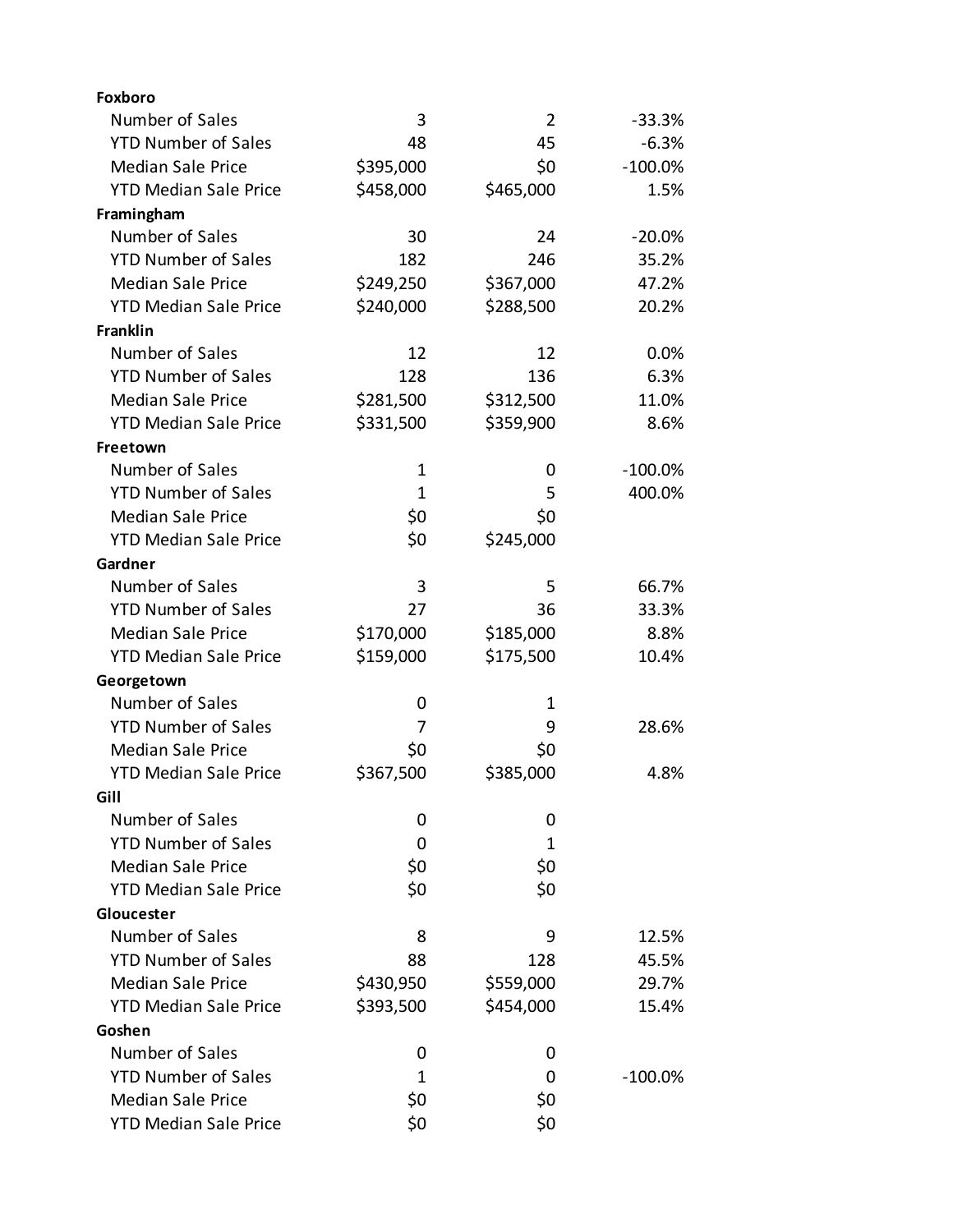| Gosnold                      |           |                |            |
|------------------------------|-----------|----------------|------------|
| Number of Sales              | 0         | 0              |            |
| <b>YTD Number of Sales</b>   | 0         | 0              |            |
| <b>Median Sale Price</b>     | \$0       | \$0            |            |
| <b>YTD Median Sale Price</b> | \$0       | \$0            |            |
| Grafton                      |           |                |            |
| Number of Sales              | 6         | 7              | 16.7%      |
| <b>YTD Number of Sales</b>   | 92        | 106            | 15.2%      |
| <b>Median Sale Price</b>     | \$306,950 | \$260,900      | $-15.0%$   |
| <b>YTD Median Sale Price</b> | \$324,950 | \$382,500      | 17.7%      |
| Granby                       |           |                |            |
| Number of Sales              | 3         | 1              | $-66.7%$   |
| <b>YTD Number of Sales</b>   | 12        | 10             | $-16.7%$   |
| <b>Median Sale Price</b>     | \$141,500 | \$0            | $-100.0\%$ |
| <b>YTD Median Sale Price</b> | \$175,000 | \$185,500      | 6.0%       |
| Granville                    |           |                |            |
| Number of Sales              | 0         | 0              |            |
| <b>YTD Number of Sales</b>   | 0         | 0              |            |
| <b>Median Sale Price</b>     | \$0       | \$0            |            |
| <b>YTD Median Sale Price</b> | \$0       | \$0            |            |
| <b>Great Barrington</b>      |           |                |            |
| Number of Sales              | 2         | $\overline{2}$ | 0.0%       |
| <b>YTD Number of Sales</b>   | 22        | 32             | 45.5%      |
| <b>Median Sale Price</b>     | \$0       | \$0            |            |
| <b>YTD Median Sale Price</b> | \$355,000 | \$410,000      | 15.5%      |
| Greenfield                   |           |                |            |
| Number of Sales              | 4         | 4              | 0.0%       |
| <b>YTD Number of Sales</b>   | 31        | 23             | $-25.8%$   |
| <b>Median Sale Price</b>     | \$180,000 | \$230,000      | 27.8%      |
| <b>YTD Median Sale Price</b> | \$169,000 | \$206,000      | 21.9%      |
| Groton                       |           |                |            |
| Number of Sales              | 6         | 2              | $-66.7%$   |
| <b>YTD Number of Sales</b>   | 32        | 38             | 18.8%      |
| <b>Median Sale Price</b>     | \$271,136 | \$0            | $-100.0%$  |
| <b>YTD Median Sale Price</b> | \$326,000 | \$383,500      | 17.6%      |
| Groveland                    |           |                |            |
| Number of Sales              | 2         | 0              | $-100.0\%$ |
| <b>YTD Number of Sales</b>   | 10        | 11             | 10.0%      |
| <b>Median Sale Price</b>     | \$0       | \$0            |            |
| <b>YTD Median Sale Price</b> | \$402,225 | \$439,000      | 9.1%       |
| <b>Hadley</b>                |           |                |            |
| Number of Sales              | 0         | 0              |            |
| <b>YTD Number of Sales</b>   | 4         | 0              | $-100.0\%$ |
| <b>Median Sale Price</b>     | \$0       | \$0            |            |
| <b>YTD Median Sale Price</b> | \$413,000 | \$0            | $-100.0\%$ |
|                              |           |                |            |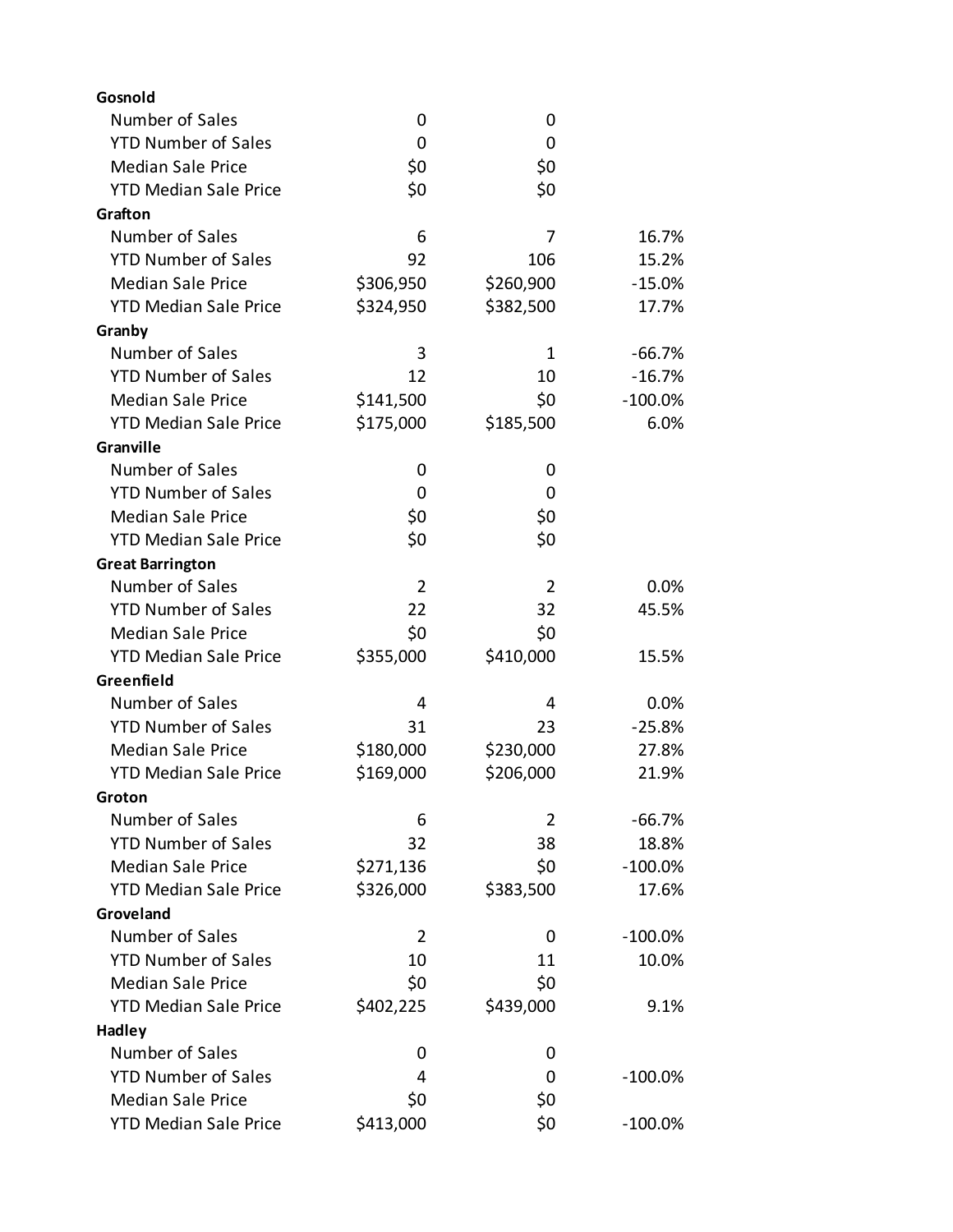| <b>Halifax</b>               |             |                |            |
|------------------------------|-------------|----------------|------------|
| Number of Sales              | $\mathbf 1$ | 4              | 300.0%     |
| <b>YTD Number of Sales</b>   | 24          | 20             | $-16.7%$   |
| <b>Median Sale Price</b>     | \$0         | \$292,500      |            |
| <b>YTD Median Sale Price</b> | \$244,500   | \$280,000      | 14.5%      |
| Hamilton                     |             |                |            |
| Number of Sales              | 1           | 2              | 100.0%     |
| <b>YTD Number of Sales</b>   | 15          | 17             | 13.3%      |
| <b>Median Sale Price</b>     | \$0         | \$0            |            |
| <b>YTD Median Sale Price</b> | \$842,125   | \$831,017      | $-1.3%$    |
| Hampden                      |             |                |            |
| Number of Sales              | 0           | 0              |            |
| <b>YTD Number of Sales</b>   | 5           | 0              | $-100.0\%$ |
| <b>Median Sale Price</b>     | \$0         | \$0            |            |
| <b>YTD Median Sale Price</b> | \$297,500   | \$0            | $-100.0\%$ |
| <b>Hancock</b>               |             |                |            |
| Number of Sales              | 3           | $\overline{2}$ | $-33.3%$   |
| <b>YTD Number of Sales</b>   | 18          | 44             | 144.4%     |
| <b>Median Sale Price</b>     | \$282,000   | \$0            | $-100.0\%$ |
| <b>YTD Median Sale Price</b> | \$195,000   | \$235,000      | 20.5%      |
| <b>Hanover</b>               |             |                |            |
| Number of Sales              | 6           | 1              | $-83.3%$   |
| <b>YTD Number of Sales</b>   | 41          | 33             | $-19.5%$   |
| <b>Median Sale Price</b>     | \$515,000   | \$0            | $-100.0\%$ |
| <b>YTD Median Sale Price</b> | \$512,500   | \$662,623      | 29.3%      |
| <b>Hanson</b>                |             |                |            |
| Number of Sales              | 3           | 2              | $-33.3%$   |
| <b>YTD Number of Sales</b>   | 31          | 27             | $-12.9%$   |
| <b>Median Sale Price</b>     | \$399,000   | \$0            | $-100.0\%$ |
| <b>YTD Median Sale Price</b> | \$365,000   | \$429,900      | 17.8%      |
| <b>Hardwick</b>              |             |                |            |
| Number of Sales              | 0           | 0              |            |
| <b>YTD Number of Sales</b>   | 2           | 0              | $-100.0\%$ |
| <b>Median Sale Price</b>     | \$0         | \$0            |            |
| <b>YTD Median Sale Price</b> | \$0         | \$0            |            |
| <b>Harvard</b>               |             |                |            |
| Number of Sales              | 4           | 0              | $-100.0\%$ |
| <b>YTD Number of Sales</b>   | 20          | 9              | $-55.0%$   |
| <b>Median Sale Price</b>     | \$478,041   | \$0            | $-100.0\%$ |
| <b>YTD Median Sale Price</b> | \$436,500   | \$470,000      | 7.7%       |
| Harwich                      |             |                |            |
| Number of Sales              | 4           | 3              | $-25.0%$   |
| <b>YTD Number of Sales</b>   | 58          | 57             | $-1.7%$    |
| <b>Median Sale Price</b>     | \$357,500   | \$382,000      | 6.9%       |
| <b>YTD Median Sale Price</b> | \$271,900   | \$330,000      | 21.4%      |
|                              |             |                |            |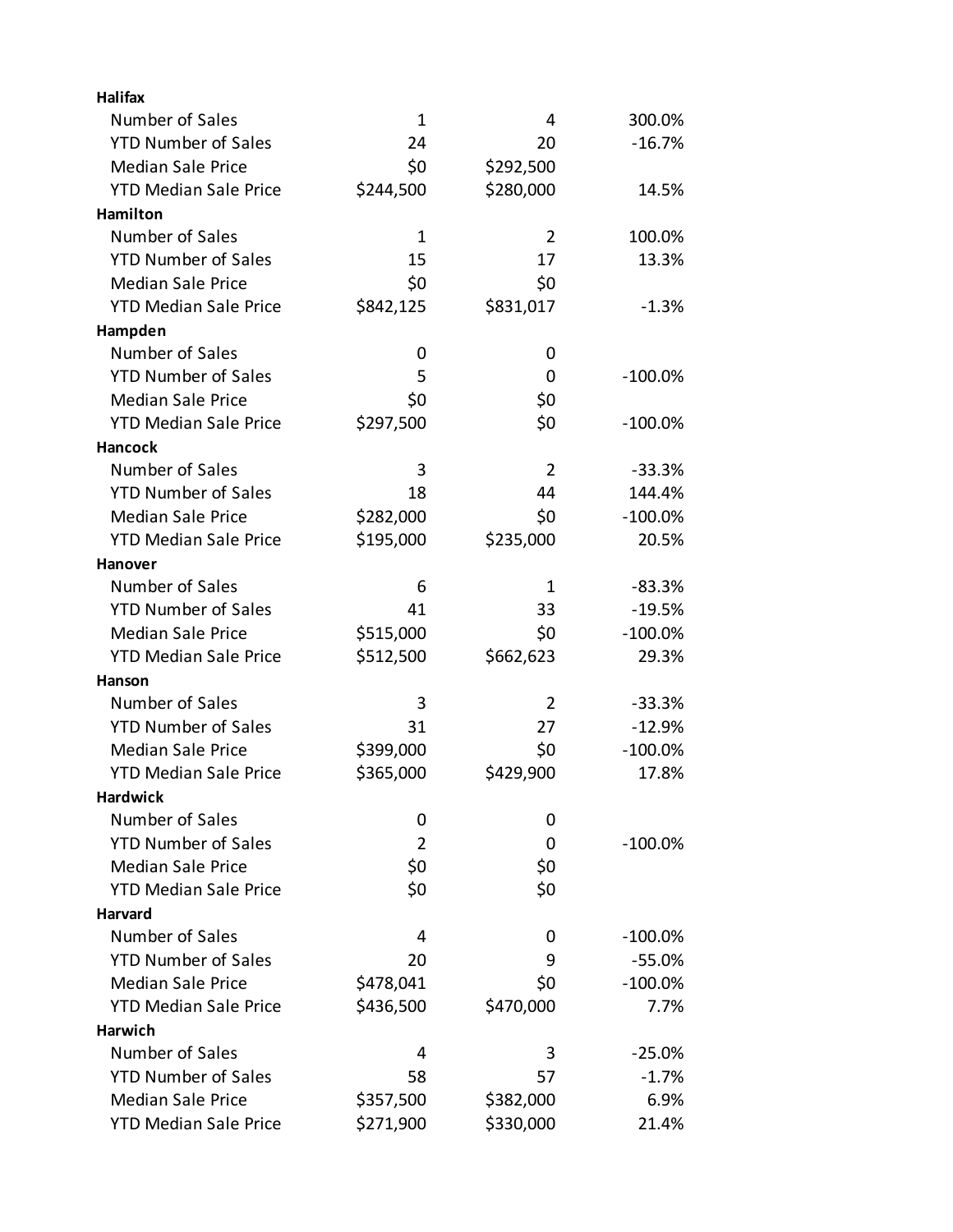| Number of Sales<br>0<br>1<br><b>YTD Number of Sales</b><br>5<br>4<br>25.0%<br><b>Median Sale Price</b><br>\$0<br>\$0<br><b>YTD Median Sale Price</b><br>\$218,000<br>\$316,000<br>$-31.0%$<br>Haverhill<br>Number of Sales<br>43<br>37<br>$-14.0%$<br><b>YTD Number of Sales</b><br>400<br>$-3.8%$<br>385<br><b>Median Sale Price</b><br>\$265,000<br>\$320,000<br>20.8%<br><b>YTD Median Sale Price</b><br>\$264,950<br>\$299,000<br>12.9%<br>Hawley<br>Number of Sales<br>0<br>0<br><b>YTD Number of Sales</b><br>0<br>0<br><b>Median Sale Price</b><br>\$0<br>\$0<br>\$0<br><b>YTD Median Sale Price</b><br>\$0<br>Heath<br>Number of Sales<br>0<br>0<br><b>YTD Number of Sales</b><br>0.0%<br>1<br>1<br>\$0<br><b>Median Sale Price</b><br>\$0<br><b>YTD Median Sale Price</b><br>\$0<br>\$0<br>Hingham<br>Number of Sales<br>12<br>$-33.3%$<br>8<br><b>YTD Number of Sales</b><br>87<br>103<br>18.4%<br><b>Median Sale Price</b><br>\$640,000<br>3.8%<br>\$616,450<br>\$715,000<br><b>YTD Median Sale Price</b><br>\$849,000<br>18.7%<br>Hinsdale<br>Number of Sales<br>0<br>0<br><b>YTD Number of Sales</b><br>2<br>$-50.0%$<br>1<br><b>Median Sale Price</b><br>\$0<br>\$0<br>\$0<br>\$0<br><b>YTD Median Sale Price</b><br><b>Holbrook</b><br>Number of Sales<br>0<br>1<br><b>YTD Number of Sales</b><br>3<br>6<br>100.0%<br><b>Median Sale Price</b><br>\$0<br>\$0<br><b>YTD Median Sale Price</b><br>\$255,000<br>\$275,000<br>7.8%<br>Holden<br>Number of Sales<br>400.0%<br>1<br>5<br><b>YTD Number of Sales</b><br>50<br>65<br>30.0%<br><b>Median Sale Price</b><br>\$0<br>\$285,000<br><b>YTD Median Sale Price</b><br>\$280,000<br>\$294,750<br>$-5.0%$<br>Holland<br>Number of Sales<br>0<br>0<br><b>YTD Number of Sales</b><br>$\overline{2}$<br>0<br><b>Median Sale Price</b><br>\$0<br>\$0 | Hatfield                     |     |     |  |
|---------------------------------------------------------------------------------------------------------------------------------------------------------------------------------------------------------------------------------------------------------------------------------------------------------------------------------------------------------------------------------------------------------------------------------------------------------------------------------------------------------------------------------------------------------------------------------------------------------------------------------------------------------------------------------------------------------------------------------------------------------------------------------------------------------------------------------------------------------------------------------------------------------------------------------------------------------------------------------------------------------------------------------------------------------------------------------------------------------------------------------------------------------------------------------------------------------------------------------------------------------------------------------------------------------------------------------------------------------------------------------------------------------------------------------------------------------------------------------------------------------------------------------------------------------------------------------------------------------------------------------------------------------------------------------------------------------------------------------------------------------------------------------------------------------------|------------------------------|-----|-----|--|
|                                                                                                                                                                                                                                                                                                                                                                                                                                                                                                                                                                                                                                                                                                                                                                                                                                                                                                                                                                                                                                                                                                                                                                                                                                                                                                                                                                                                                                                                                                                                                                                                                                                                                                                                                                                                               |                              |     |     |  |
|                                                                                                                                                                                                                                                                                                                                                                                                                                                                                                                                                                                                                                                                                                                                                                                                                                                                                                                                                                                                                                                                                                                                                                                                                                                                                                                                                                                                                                                                                                                                                                                                                                                                                                                                                                                                               |                              |     |     |  |
|                                                                                                                                                                                                                                                                                                                                                                                                                                                                                                                                                                                                                                                                                                                                                                                                                                                                                                                                                                                                                                                                                                                                                                                                                                                                                                                                                                                                                                                                                                                                                                                                                                                                                                                                                                                                               |                              |     |     |  |
|                                                                                                                                                                                                                                                                                                                                                                                                                                                                                                                                                                                                                                                                                                                                                                                                                                                                                                                                                                                                                                                                                                                                                                                                                                                                                                                                                                                                                                                                                                                                                                                                                                                                                                                                                                                                               |                              |     |     |  |
|                                                                                                                                                                                                                                                                                                                                                                                                                                                                                                                                                                                                                                                                                                                                                                                                                                                                                                                                                                                                                                                                                                                                                                                                                                                                                                                                                                                                                                                                                                                                                                                                                                                                                                                                                                                                               |                              |     |     |  |
|                                                                                                                                                                                                                                                                                                                                                                                                                                                                                                                                                                                                                                                                                                                                                                                                                                                                                                                                                                                                                                                                                                                                                                                                                                                                                                                                                                                                                                                                                                                                                                                                                                                                                                                                                                                                               |                              |     |     |  |
|                                                                                                                                                                                                                                                                                                                                                                                                                                                                                                                                                                                                                                                                                                                                                                                                                                                                                                                                                                                                                                                                                                                                                                                                                                                                                                                                                                                                                                                                                                                                                                                                                                                                                                                                                                                                               |                              |     |     |  |
|                                                                                                                                                                                                                                                                                                                                                                                                                                                                                                                                                                                                                                                                                                                                                                                                                                                                                                                                                                                                                                                                                                                                                                                                                                                                                                                                                                                                                                                                                                                                                                                                                                                                                                                                                                                                               |                              |     |     |  |
|                                                                                                                                                                                                                                                                                                                                                                                                                                                                                                                                                                                                                                                                                                                                                                                                                                                                                                                                                                                                                                                                                                                                                                                                                                                                                                                                                                                                                                                                                                                                                                                                                                                                                                                                                                                                               |                              |     |     |  |
|                                                                                                                                                                                                                                                                                                                                                                                                                                                                                                                                                                                                                                                                                                                                                                                                                                                                                                                                                                                                                                                                                                                                                                                                                                                                                                                                                                                                                                                                                                                                                                                                                                                                                                                                                                                                               |                              |     |     |  |
|                                                                                                                                                                                                                                                                                                                                                                                                                                                                                                                                                                                                                                                                                                                                                                                                                                                                                                                                                                                                                                                                                                                                                                                                                                                                                                                                                                                                                                                                                                                                                                                                                                                                                                                                                                                                               |                              |     |     |  |
|                                                                                                                                                                                                                                                                                                                                                                                                                                                                                                                                                                                                                                                                                                                                                                                                                                                                                                                                                                                                                                                                                                                                                                                                                                                                                                                                                                                                                                                                                                                                                                                                                                                                                                                                                                                                               |                              |     |     |  |
|                                                                                                                                                                                                                                                                                                                                                                                                                                                                                                                                                                                                                                                                                                                                                                                                                                                                                                                                                                                                                                                                                                                                                                                                                                                                                                                                                                                                                                                                                                                                                                                                                                                                                                                                                                                                               |                              |     |     |  |
|                                                                                                                                                                                                                                                                                                                                                                                                                                                                                                                                                                                                                                                                                                                                                                                                                                                                                                                                                                                                                                                                                                                                                                                                                                                                                                                                                                                                                                                                                                                                                                                                                                                                                                                                                                                                               |                              |     |     |  |
|                                                                                                                                                                                                                                                                                                                                                                                                                                                                                                                                                                                                                                                                                                                                                                                                                                                                                                                                                                                                                                                                                                                                                                                                                                                                                                                                                                                                                                                                                                                                                                                                                                                                                                                                                                                                               |                              |     |     |  |
|                                                                                                                                                                                                                                                                                                                                                                                                                                                                                                                                                                                                                                                                                                                                                                                                                                                                                                                                                                                                                                                                                                                                                                                                                                                                                                                                                                                                                                                                                                                                                                                                                                                                                                                                                                                                               |                              |     |     |  |
|                                                                                                                                                                                                                                                                                                                                                                                                                                                                                                                                                                                                                                                                                                                                                                                                                                                                                                                                                                                                                                                                                                                                                                                                                                                                                                                                                                                                                                                                                                                                                                                                                                                                                                                                                                                                               |                              |     |     |  |
|                                                                                                                                                                                                                                                                                                                                                                                                                                                                                                                                                                                                                                                                                                                                                                                                                                                                                                                                                                                                                                                                                                                                                                                                                                                                                                                                                                                                                                                                                                                                                                                                                                                                                                                                                                                                               |                              |     |     |  |
|                                                                                                                                                                                                                                                                                                                                                                                                                                                                                                                                                                                                                                                                                                                                                                                                                                                                                                                                                                                                                                                                                                                                                                                                                                                                                                                                                                                                                                                                                                                                                                                                                                                                                                                                                                                                               |                              |     |     |  |
|                                                                                                                                                                                                                                                                                                                                                                                                                                                                                                                                                                                                                                                                                                                                                                                                                                                                                                                                                                                                                                                                                                                                                                                                                                                                                                                                                                                                                                                                                                                                                                                                                                                                                                                                                                                                               |                              |     |     |  |
|                                                                                                                                                                                                                                                                                                                                                                                                                                                                                                                                                                                                                                                                                                                                                                                                                                                                                                                                                                                                                                                                                                                                                                                                                                                                                                                                                                                                                                                                                                                                                                                                                                                                                                                                                                                                               |                              |     |     |  |
|                                                                                                                                                                                                                                                                                                                                                                                                                                                                                                                                                                                                                                                                                                                                                                                                                                                                                                                                                                                                                                                                                                                                                                                                                                                                                                                                                                                                                                                                                                                                                                                                                                                                                                                                                                                                               |                              |     |     |  |
|                                                                                                                                                                                                                                                                                                                                                                                                                                                                                                                                                                                                                                                                                                                                                                                                                                                                                                                                                                                                                                                                                                                                                                                                                                                                                                                                                                                                                                                                                                                                                                                                                                                                                                                                                                                                               |                              |     |     |  |
|                                                                                                                                                                                                                                                                                                                                                                                                                                                                                                                                                                                                                                                                                                                                                                                                                                                                                                                                                                                                                                                                                                                                                                                                                                                                                                                                                                                                                                                                                                                                                                                                                                                                                                                                                                                                               |                              |     |     |  |
|                                                                                                                                                                                                                                                                                                                                                                                                                                                                                                                                                                                                                                                                                                                                                                                                                                                                                                                                                                                                                                                                                                                                                                                                                                                                                                                                                                                                                                                                                                                                                                                                                                                                                                                                                                                                               |                              |     |     |  |
|                                                                                                                                                                                                                                                                                                                                                                                                                                                                                                                                                                                                                                                                                                                                                                                                                                                                                                                                                                                                                                                                                                                                                                                                                                                                                                                                                                                                                                                                                                                                                                                                                                                                                                                                                                                                               |                              |     |     |  |
|                                                                                                                                                                                                                                                                                                                                                                                                                                                                                                                                                                                                                                                                                                                                                                                                                                                                                                                                                                                                                                                                                                                                                                                                                                                                                                                                                                                                                                                                                                                                                                                                                                                                                                                                                                                                               |                              |     |     |  |
|                                                                                                                                                                                                                                                                                                                                                                                                                                                                                                                                                                                                                                                                                                                                                                                                                                                                                                                                                                                                                                                                                                                                                                                                                                                                                                                                                                                                                                                                                                                                                                                                                                                                                                                                                                                                               |                              |     |     |  |
|                                                                                                                                                                                                                                                                                                                                                                                                                                                                                                                                                                                                                                                                                                                                                                                                                                                                                                                                                                                                                                                                                                                                                                                                                                                                                                                                                                                                                                                                                                                                                                                                                                                                                                                                                                                                               |                              |     |     |  |
|                                                                                                                                                                                                                                                                                                                                                                                                                                                                                                                                                                                                                                                                                                                                                                                                                                                                                                                                                                                                                                                                                                                                                                                                                                                                                                                                                                                                                                                                                                                                                                                                                                                                                                                                                                                                               |                              |     |     |  |
|                                                                                                                                                                                                                                                                                                                                                                                                                                                                                                                                                                                                                                                                                                                                                                                                                                                                                                                                                                                                                                                                                                                                                                                                                                                                                                                                                                                                                                                                                                                                                                                                                                                                                                                                                                                                               |                              |     |     |  |
|                                                                                                                                                                                                                                                                                                                                                                                                                                                                                                                                                                                                                                                                                                                                                                                                                                                                                                                                                                                                                                                                                                                                                                                                                                                                                                                                                                                                                                                                                                                                                                                                                                                                                                                                                                                                               |                              |     |     |  |
|                                                                                                                                                                                                                                                                                                                                                                                                                                                                                                                                                                                                                                                                                                                                                                                                                                                                                                                                                                                                                                                                                                                                                                                                                                                                                                                                                                                                                                                                                                                                                                                                                                                                                                                                                                                                               |                              |     |     |  |
|                                                                                                                                                                                                                                                                                                                                                                                                                                                                                                                                                                                                                                                                                                                                                                                                                                                                                                                                                                                                                                                                                                                                                                                                                                                                                                                                                                                                                                                                                                                                                                                                                                                                                                                                                                                                               |                              |     |     |  |
|                                                                                                                                                                                                                                                                                                                                                                                                                                                                                                                                                                                                                                                                                                                                                                                                                                                                                                                                                                                                                                                                                                                                                                                                                                                                                                                                                                                                                                                                                                                                                                                                                                                                                                                                                                                                               |                              |     |     |  |
|                                                                                                                                                                                                                                                                                                                                                                                                                                                                                                                                                                                                                                                                                                                                                                                                                                                                                                                                                                                                                                                                                                                                                                                                                                                                                                                                                                                                                                                                                                                                                                                                                                                                                                                                                                                                               |                              |     |     |  |
|                                                                                                                                                                                                                                                                                                                                                                                                                                                                                                                                                                                                                                                                                                                                                                                                                                                                                                                                                                                                                                                                                                                                                                                                                                                                                                                                                                                                                                                                                                                                                                                                                                                                                                                                                                                                               |                              |     |     |  |
|                                                                                                                                                                                                                                                                                                                                                                                                                                                                                                                                                                                                                                                                                                                                                                                                                                                                                                                                                                                                                                                                                                                                                                                                                                                                                                                                                                                                                                                                                                                                                                                                                                                                                                                                                                                                               |                              |     |     |  |
|                                                                                                                                                                                                                                                                                                                                                                                                                                                                                                                                                                                                                                                                                                                                                                                                                                                                                                                                                                                                                                                                                                                                                                                                                                                                                                                                                                                                                                                                                                                                                                                                                                                                                                                                                                                                               |                              |     |     |  |
|                                                                                                                                                                                                                                                                                                                                                                                                                                                                                                                                                                                                                                                                                                                                                                                                                                                                                                                                                                                                                                                                                                                                                                                                                                                                                                                                                                                                                                                                                                                                                                                                                                                                                                                                                                                                               |                              |     |     |  |
|                                                                                                                                                                                                                                                                                                                                                                                                                                                                                                                                                                                                                                                                                                                                                                                                                                                                                                                                                                                                                                                                                                                                                                                                                                                                                                                                                                                                                                                                                                                                                                                                                                                                                                                                                                                                               |                              |     |     |  |
|                                                                                                                                                                                                                                                                                                                                                                                                                                                                                                                                                                                                                                                                                                                                                                                                                                                                                                                                                                                                                                                                                                                                                                                                                                                                                                                                                                                                                                                                                                                                                                                                                                                                                                                                                                                                               |                              |     |     |  |
|                                                                                                                                                                                                                                                                                                                                                                                                                                                                                                                                                                                                                                                                                                                                                                                                                                                                                                                                                                                                                                                                                                                                                                                                                                                                                                                                                                                                                                                                                                                                                                                                                                                                                                                                                                                                               |                              |     |     |  |
|                                                                                                                                                                                                                                                                                                                                                                                                                                                                                                                                                                                                                                                                                                                                                                                                                                                                                                                                                                                                                                                                                                                                                                                                                                                                                                                                                                                                                                                                                                                                                                                                                                                                                                                                                                                                               | <b>YTD Median Sale Price</b> | \$0 | \$0 |  |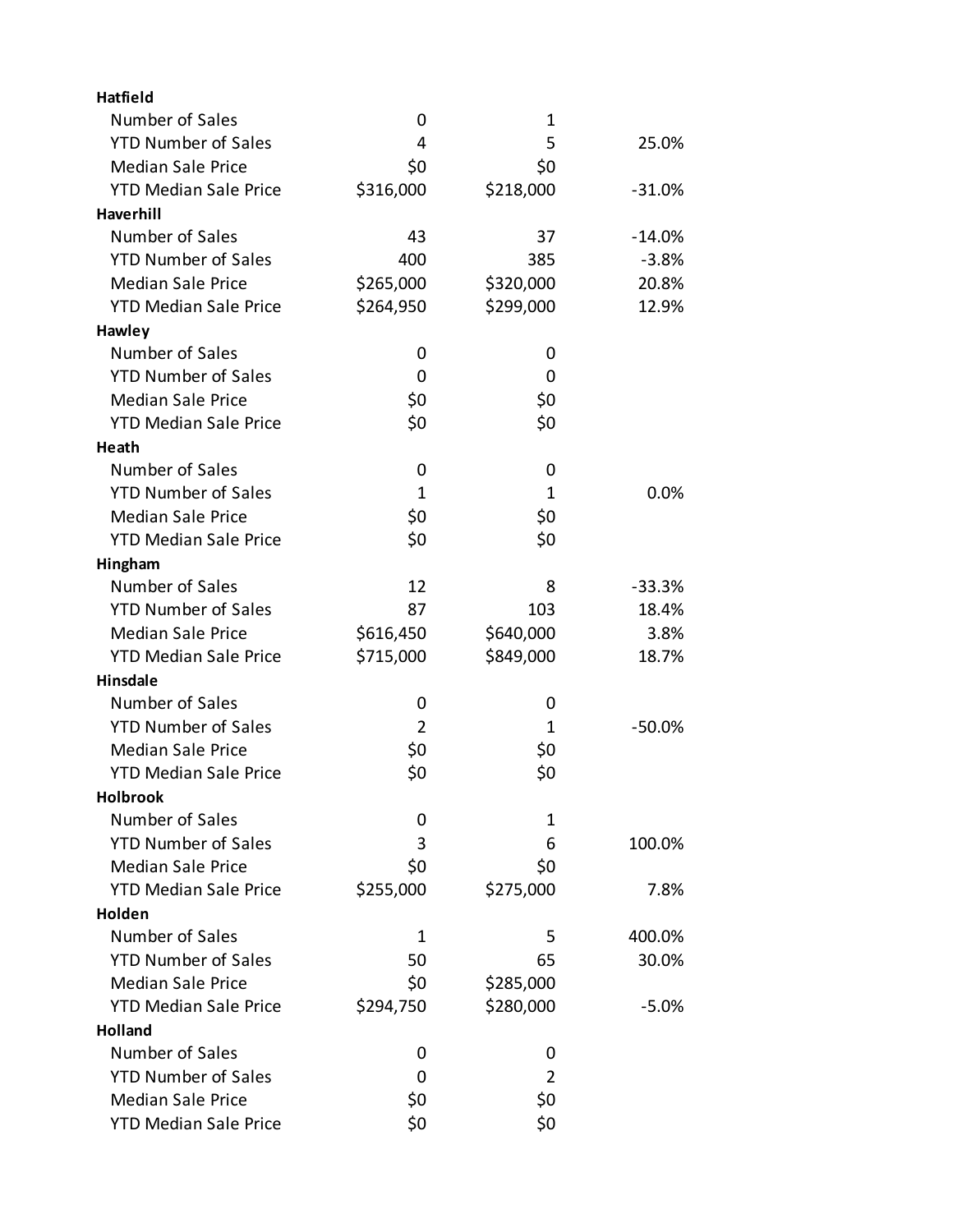| <b>Holliston</b>             |                |           |            |
|------------------------------|----------------|-----------|------------|
| Number of Sales              | 14             | 3         | $-78.6%$   |
| <b>YTD Number of Sales</b>   | 48             | 41        | $-14.6%$   |
| <b>Median Sale Price</b>     | \$493,303      | \$185,000 | $-62.5%$   |
| <b>YTD Median Sale Price</b> | \$482,448      | \$230,000 | $-52.3%$   |
| Holyoke                      |                |           |            |
| Number of Sales              | 8              | 11        | 37.5%      |
| <b>YTD Number of Sales</b>   | 27             | 102       | 277.8%     |
| <b>Median Sale Price</b>     | \$135,750      | \$159,900 | 17.8%      |
| <b>YTD Median Sale Price</b> | \$97,850       | \$159,650 | 63.2%      |
| Hopedale                     |                |           |            |
| Number of Sales              | $\overline{2}$ | 0         | $-100.0\%$ |
| <b>YTD Number of Sales</b>   | 29             | 26        | $-10.3%$   |
| <b>Median Sale Price</b>     | \$0            | \$0       |            |
| <b>YTD Median Sale Price</b> | \$283,000      | \$312,500 | 10.4%      |
| Hopkinton                    |                |           |            |
| Number of Sales              | 17             | 11        | $-35.3%$   |
| <b>YTD Number of Sales</b>   | 127            | 126       | $-0.8%$    |
| <b>Median Sale Price</b>     | \$616,415      | \$715,000 | 16.0%      |
| <b>YTD Median Sale Price</b> | \$619,295      | \$680,320 | 9.9%       |
| Hubbardston                  |                |           |            |
| Number of Sales              | 1              | 1         | 0.0%       |
| <b>YTD Number of Sales</b>   | 11             | 6         | $-45.5%$   |
| <b>Median Sale Price</b>     | \$0            | \$0       |            |
| <b>YTD Median Sale Price</b> | \$183,000      | \$199,950 | 9.3%       |
| <b>Hudson</b>                |                |           |            |
| Number of Sales              | 12             | 4         | $-66.7%$   |
| <b>YTD Number of Sales</b>   | 100            | 103       | 3.0%       |
| <b>Median Sale Price</b>     | \$261,500      | \$277,500 | 6.1%       |
| <b>YTD Median Sale Price</b> | \$287,000      | \$364,900 | 27.1%      |
| Hull                         |                |           |            |
| Number of Sales              | 11             | 5         | $-54.5%$   |
| <b>YTD Number of Sales</b>   | 95             | 83        | $-12.6%$   |
| <b>Median Sale Price</b>     | \$330,000      | \$330,000 | 0.0%       |
| <b>YTD Median Sale Price</b> | \$375,000      | \$385,000 | 2.7%       |
| Huntington                   |                |           |            |
| Number of Sales              | 0              | 0         |            |
| <b>YTD Number of Sales</b>   | 0              | 0         |            |
| <b>Median Sale Price</b>     | \$0            | \$0       |            |
| <b>YTD Median Sale Price</b> | \$0            | \$0       |            |
| <b>Hyannis</b>               |                |           |            |
| Number of Sales              | 9              | 4         | $-55.6%$   |
| <b>YTD Number of Sales</b>   | 59             | 109       | 84.7%      |
| <b>Median Sale Price</b>     | \$200,000      | \$280,000 | 40.0%      |
| <b>YTD Median Sale Price</b> | \$205,000      | \$242,500 | 18.3%      |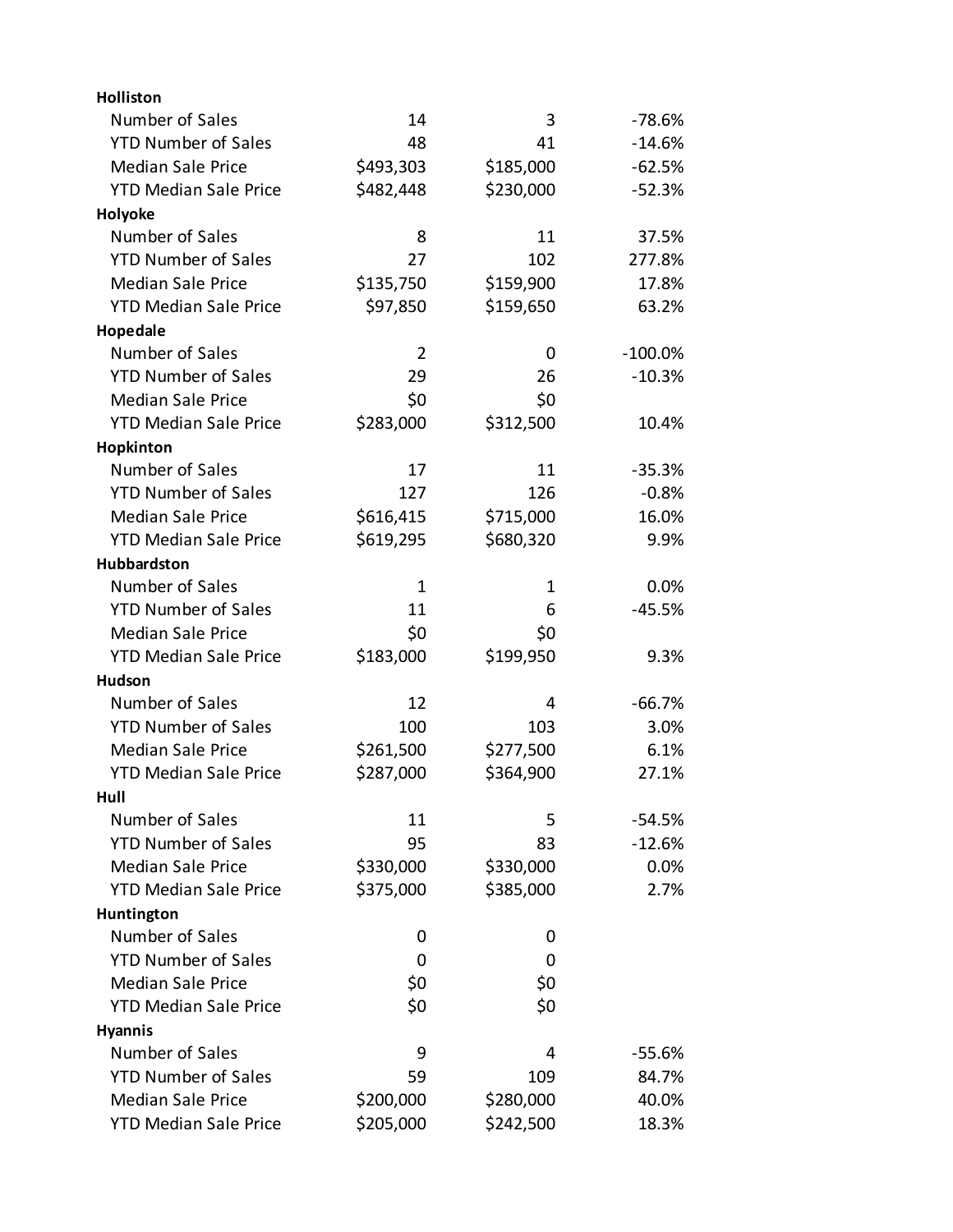| <b>Hyde Park</b>             |              |           |            |
|------------------------------|--------------|-----------|------------|
| Number of Sales              | 7            | 10        | 42.9%      |
| <b>YTD Number of Sales</b>   | 60           | 73        | 21.7%      |
| <b>Median Sale Price</b>     | \$410,000    | \$442,500 | 7.9%       |
| <b>YTD Median Sale Price</b> | \$408,000    | \$430,000 | 5.4%       |
| Ipswich                      |              |           |            |
| Number of Sales              | 10           | 6         | $-40.0%$   |
| <b>YTD Number of Sales</b>   | 53           | 71        | 34.0%      |
| <b>Median Sale Price</b>     | \$395,000    | \$540,000 | 36.7%      |
| <b>YTD Median Sale Price</b> | \$417,500    | \$455,000 | 9.0%       |
| Jamaica Plain                |              |           |            |
| Number of Sales              | 44           | 44        | 0.0%       |
| <b>YTD Number of Sales</b>   | 515          | 530       | 2.9%       |
| <b>Median Sale Price</b>     | \$571,000    | \$647,500 | 13.4%      |
| <b>YTD Median Sale Price</b> | \$649,000    | \$655,040 | 0.9%       |
| Kingston                     |              |           |            |
| Number of Sales              | $\mathbf{1}$ | 0         | $-100.0\%$ |
| <b>YTD Number of Sales</b>   | 32           | 11        | $-65.6%$   |
| <b>Median Sale Price</b>     | \$0          | \$0       |            |
| <b>YTD Median Sale Price</b> | \$365,500    | \$300,000 | $-17.9%$   |
| Lakeville                    |              |           |            |
| Number of Sales              | 4            | 3         | $-25.0%$   |
| <b>YTD Number of Sales</b>   | 46           | 58        | 26.1%      |
| <b>Median Sale Price</b>     | \$395,000    | \$369,900 | $-6.4%$    |
| <b>YTD Median Sale Price</b> | \$349,950    | \$384,950 | 10.0%      |
| Lancaster                    |              |           |            |
| Number of Sales              | 0            | 1         |            |
| <b>YTD Number of Sales</b>   | 10           | 9         | $-10.0%$   |
| <b>Median Sale Price</b>     | \$0          | \$0       |            |
| <b>YTD Median Sale Price</b> | \$321,500    | \$265,000 | $-17.6%$   |
| Lanesboro                    |              |           |            |
| Number of Sales              | $\mathbf 1$  | 1         | 0.0%       |
| <b>YTD Number of Sales</b>   | 5            | 5         | 0.0%       |
| <b>Median Sale Price</b>     | \$0          | \$0       |            |
| <b>YTD Median Sale Price</b> | \$82,500     | \$115,000 | 39.4%      |
| Lawrence                     |              |           |            |
| Number of Sales              | 11           | 15        | 36.4%      |
| <b>YTD Number of Sales</b>   | 76           | 125       | 64.5%      |
| <b>Median Sale Price</b>     | \$235,000    | \$250,000 | 6.4%       |
| <b>YTD Median Sale Price</b> | \$196,500    | \$200,000 | 1.8%       |
| <b>Lee</b>                   |              |           |            |
| Number of Sales              | 2            | 1         | $-50.0%$   |
| <b>YTD Number of Sales</b>   | 11           | 14        | 27.3%      |
| <b>Median Sale Price</b>     | \$0          | \$0       |            |
| <b>YTD Median Sale Price</b> | \$787,500    | \$274,250 | $-65.2%$   |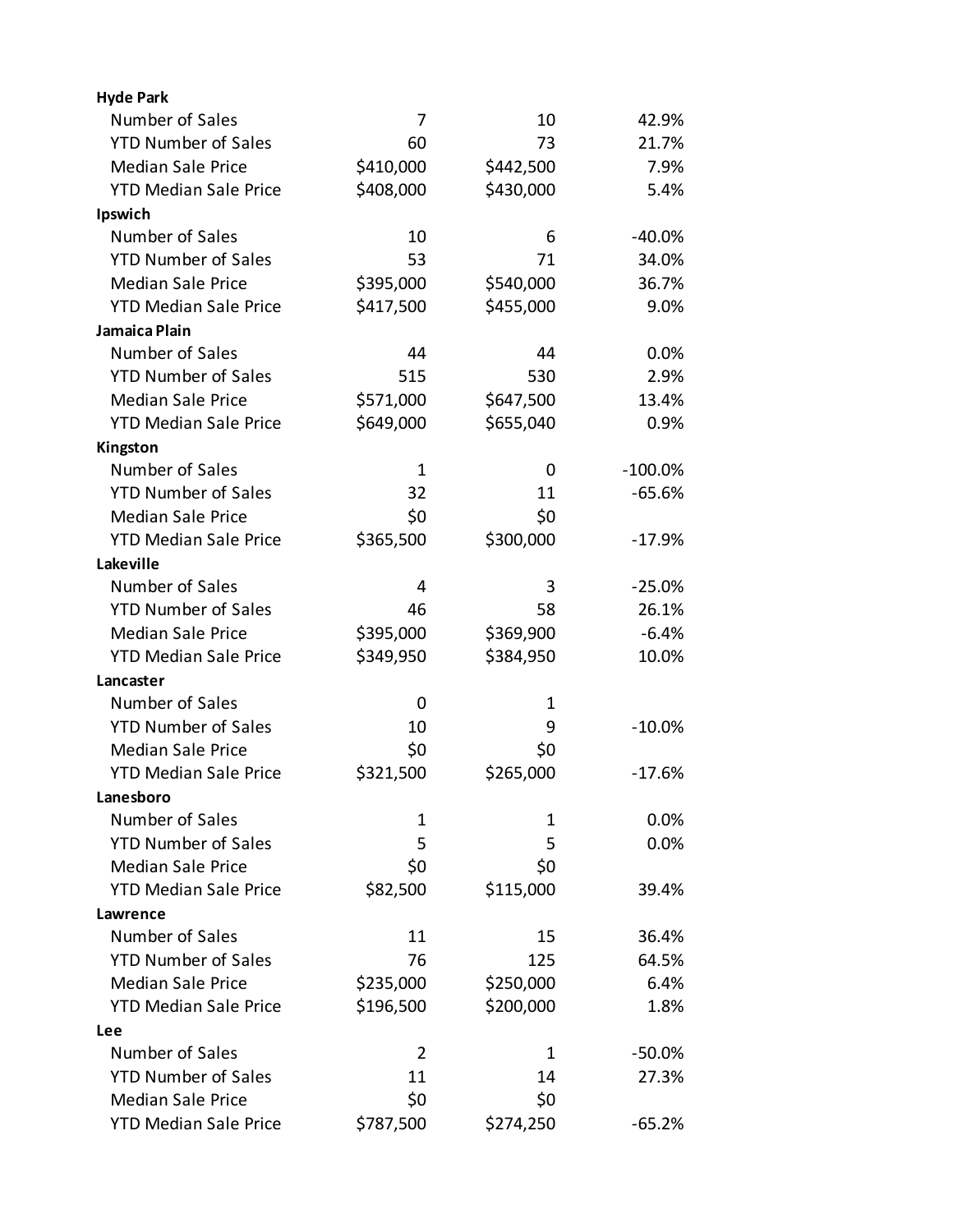| Leicester                    |                |                |            |
|------------------------------|----------------|----------------|------------|
| Number of Sales              | 4              | $\overline{2}$ | $-50.0%$   |
| <b>YTD Number of Sales</b>   | 11             | 14             | 27.3%      |
| <b>Median Sale Price</b>     | \$356,250      | \$0            | $-100.0\%$ |
| <b>YTD Median Sale Price</b> | \$320,000      | \$247,000      | $-22.8%$   |
| Lenox                        |                |                |            |
| Number of Sales              | 3              | 8              | 166.7%     |
| <b>YTD Number of Sales</b>   | 46             | 51             | 10.9%      |
| <b>Median Sale Price</b>     | \$235,000      | \$141,500      | $-39.8%$   |
| <b>YTD Median Sale Price</b> | \$383,500      | \$240,000      | $-37.4%$   |
| Leominster                   |                |                |            |
| Number of Sales              | 13             | 18             | 38.5%      |
| <b>YTD Number of Sales</b>   | 145            | 167            | 15.2%      |
| <b>Median Sale Price</b>     | \$204,900      | \$223,250      | 9.0%       |
| <b>YTD Median Sale Price</b> | \$185,000      | \$225,000      | 21.6%      |
| Leverett                     |                |                |            |
| Number of Sales              | 0              | 0              |            |
| <b>YTD Number of Sales</b>   | 0              | 0              |            |
| <b>Median Sale Price</b>     | \$0            | \$0            |            |
| <b>YTD Median Sale Price</b> | \$0            | \$0            |            |
| Lexington                    |                |                |            |
| Number of Sales              | $\overline{2}$ | 13             | 550.0%     |
| <b>YTD Number of Sales</b>   | 74             | 91             | 23.0%      |
| <b>Median Sale Price</b>     | \$0            | \$1,150,000    |            |
| <b>YTD Median Sale Price</b> | \$828,535      | \$751,000      | $-9.4%$    |
| Leyden                       |                |                |            |
| Number of Sales              | 0              | 0              |            |
| <b>YTD Number of Sales</b>   | 0              | 0              |            |
| <b>Median Sale Price</b>     | \$0            | \$0            |            |
| <b>YTD Median Sale Price</b> | \$0            | \$0            |            |
| Lincoln                      |                |                |            |
| Number of Sales              | 5              | 1              | $-80.0%$   |
| <b>YTD Number of Sales</b>   | 21             | 26             | 23.8%      |
| <b>Median Sale Price</b>     | \$615,000      | \$0            | $-100.0%$  |
| <b>YTD Median Sale Price</b> | \$535,000      | \$532,500      | $-0.5%$    |
| Littleton                    |                |                |            |
| Number of Sales              | $\mathbf 1$    | 1              | 0.0%       |
| <b>YTD Number of Sales</b>   | 13             | 11             | $-15.4%$   |
| <b>Median Sale Price</b>     | \$0            | \$0            |            |
| <b>YTD Median Sale Price</b> | \$510,000      | \$545,000      | 6.9%       |
| Longmeadow                   |                |                |            |
| Number of Sales              | 0              | 0              |            |
| <b>YTD Number of Sales</b>   | $\overline{2}$ | 4              | 100.0%     |
| <b>Median Sale Price</b>     | \$0            | \$0            |            |
| <b>YTD Median Sale Price</b> | \$0            | \$339,600      |            |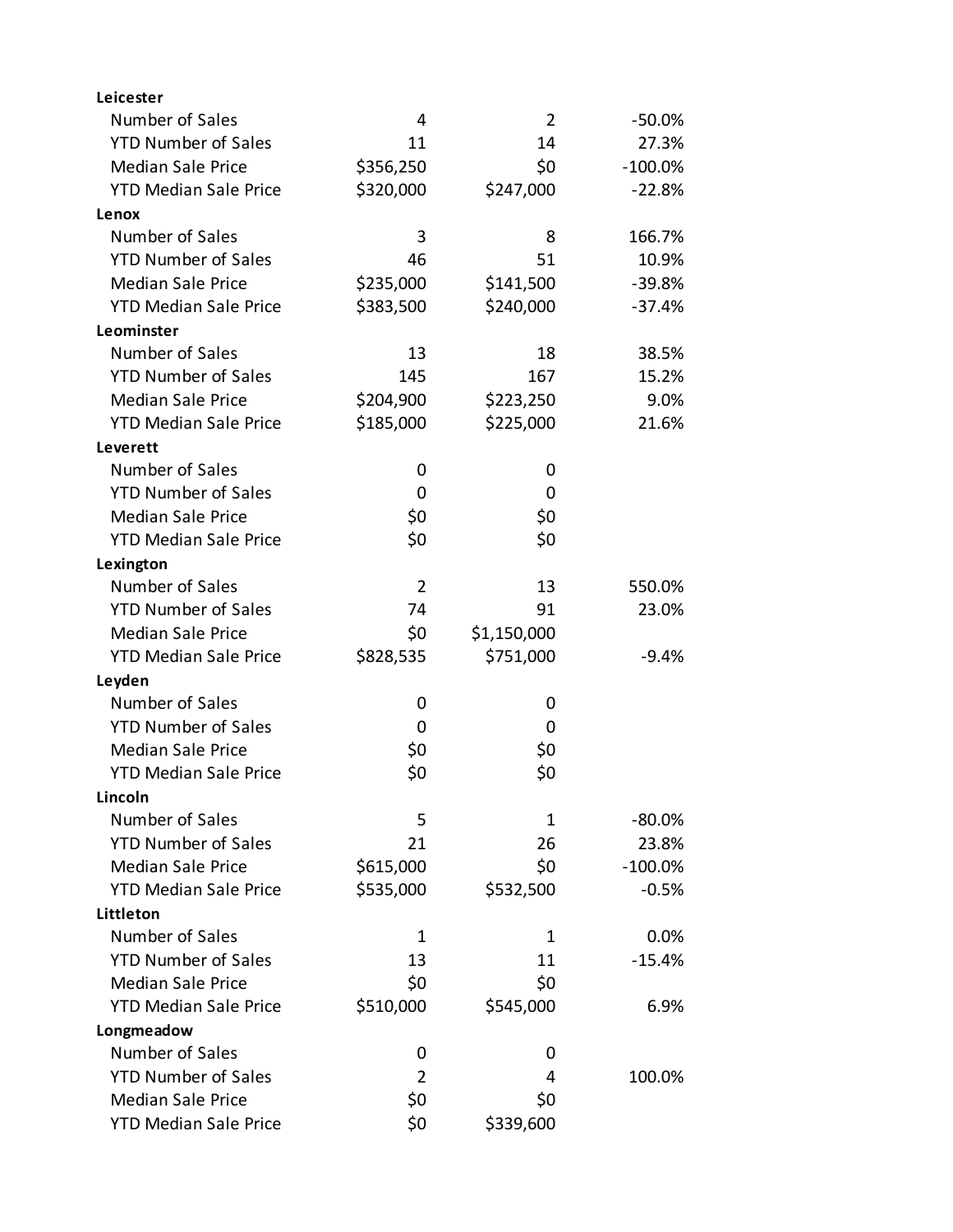| Lowell                       |                |                |            |
|------------------------------|----------------|----------------|------------|
| Number of Sales              | 37             | 42             | 13.5%      |
| <b>YTD Number of Sales</b>   | 370            | 456            | 23.2%      |
| <b>Median Sale Price</b>     | \$250,000      | \$280,500      | 12.2%      |
| <b>YTD Median Sale Price</b> | \$230,000      | \$275,000      | 19.6%      |
| Ludlow                       |                |                |            |
| Number of Sales              | $\overline{2}$ | 5              | 150.0%     |
| <b>YTD Number of Sales</b>   | 40             | 30             | $-25.0%$   |
| <b>Median Sale Price</b>     | \$0            | \$237,616      |            |
| <b>YTD Median Sale Price</b> | \$187,000      | \$196,500      | 5.1%       |
| Lunenburg                    |                |                |            |
| Number of Sales              | 1              | $\overline{2}$ | 100.0%     |
| <b>YTD Number of Sales</b>   | 11             | 14             | 27.3%      |
| <b>Median Sale Price</b>     | \$0            | \$0            |            |
| <b>YTD Median Sale Price</b> | \$375,751      | \$367,450      | $-2.2%$    |
| Lynn                         |                |                |            |
| Number of Sales              | 18             | 11             | $-38.9%$   |
| <b>YTD Number of Sales</b>   | 202            | 211            | 4.5%       |
| <b>Median Sale Price</b>     | \$292,750      | \$267,550      | $-8.6%$    |
| <b>YTD Median Sale Price</b> | \$299,950      | \$300,000      | 0.0%       |
| Lynnfield                    |                |                |            |
| Number of Sales              | 1              | 0              | $-100.0\%$ |
| <b>YTD Number of Sales</b>   | 10             | 13             | 30.0%      |
| <b>Median Sale Price</b>     | \$0            | \$0            |            |
| <b>YTD Median Sale Price</b> | \$742,500      | \$695,000      | $-6.4%$    |
| <b>Malden</b>                |                |                |            |
| Number of Sales              | 13             | 12             | $-7.7%$    |
| <b>YTD Number of Sales</b>   | 133            | 183            | 37.6%      |
| <b>Median Sale Price</b>     | \$398,000      | \$357,500      | $-10.2%$   |
| <b>YTD Median Sale Price</b> | \$362,000      | \$380,000      | 5.0%       |
| Manchester                   |                |                |            |
| Number of Sales              | 4              | 0              | $-100.0\%$ |
| <b>YTD Number of Sales</b>   | 19             | 10             | $-47.4%$   |
| <b>Median Sale Price</b>     | \$537,500      | \$0            | $-100.0\%$ |
| <b>YTD Median Sale Price</b> | \$549,000      | \$682,500      | 24.3%      |
| Mansfield                    |                |                |            |
| Number of Sales              | 10             | 7              | $-30.0%$   |
| <b>YTD Number of Sales</b>   | 74             | 75             | 1.4%       |
| <b>Median Sale Price</b>     | \$176,450      | \$202,500      | 14.8%      |
| <b>YTD Median Sale Price</b> | \$232,500      | \$250,200      | 7.6%       |
| <b>Marblehead</b>            |                |                |            |
| Number of Sales              | 10             | 9              | $-10.0\%$  |
| <b>YTD Number of Sales</b>   | 71             | 66             | $-7.0%$    |
| <b>Median Sale Price</b>     | \$465,500      | \$550,000      | 18.2%      |
| <b>YTD Median Sale Price</b> | \$410,000      | \$492,550      | 20.1%      |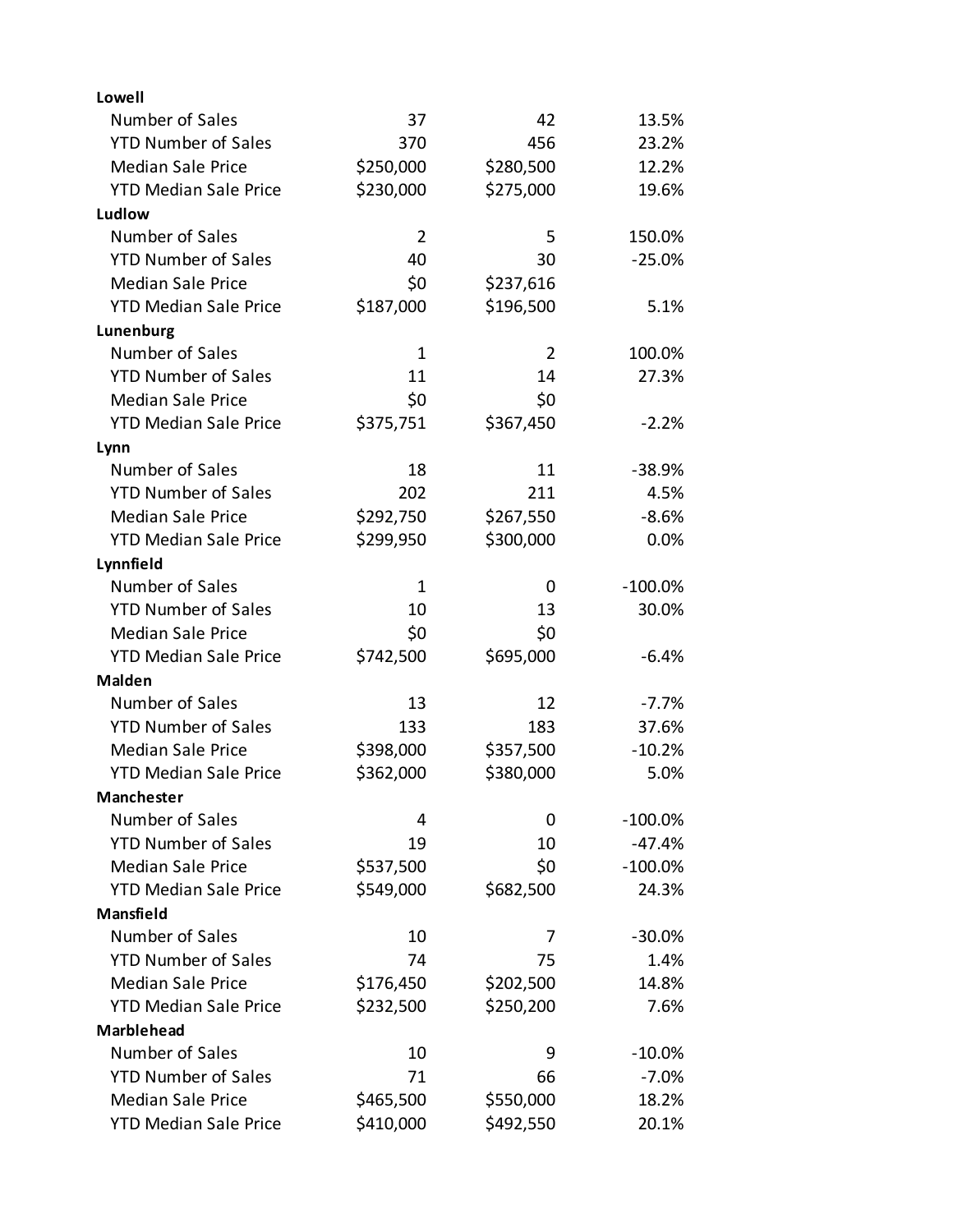| <b>Marion</b>                |              |           |            |
|------------------------------|--------------|-----------|------------|
| Number of Sales              | $\mathbf 1$  | 1         | $0.0\%$    |
| <b>YTD Number of Sales</b>   | 4            | 4         | 0.0%       |
| <b>Median Sale Price</b>     | \$0          | \$0       |            |
| <b>YTD Median Sale Price</b> | \$649,950    | \$617,500 | $-5.0%$    |
| Marlborough                  |              |           |            |
| Number of Sales              | 15           | 18        | 20.0%      |
| <b>YTD Number of Sales</b>   | 125          | 170       | 36.0%      |
| <b>Median Sale Price</b>     | \$342,500    | \$391,250 | 14.2%      |
| <b>YTD Median Sale Price</b> | \$315,000    | \$332,950 | 5.7%       |
| Marshfield                   |              |           |            |
| Number of Sales              | 8            | 5         | $-37.5%$   |
| <b>YTD Number of Sales</b>   | 56           | 52        | $-7.1%$    |
| <b>Median Sale Price</b>     | \$212,500    | \$225,000 | 5.9%       |
| <b>YTD Median Sale Price</b> | \$236,950    | \$240,000 | 1.3%       |
| <b>Marstons Mills</b>        |              |           |            |
| Number of Sales              | $\mathbf{1}$ | 0         | $-100.0\%$ |
| <b>YTD Number of Sales</b>   | 8            | 8         | 0.0%       |
| <b>Median Sale Price</b>     | \$0          | \$0       |            |
| <b>YTD Median Sale Price</b> | \$170,450    | \$204,000 | 19.7%      |
| <b>Mashpee</b>               |              |           |            |
| Number of Sales              | 29           | 12        | $-58.6%$   |
| <b>YTD Number of Sales</b>   | 253          | 211       | $-16.6%$   |
| <b>Median Sale Price</b>     | \$369,900    | \$476,000 | 28.7%      |
| <b>YTD Median Sale Price</b> | \$382,450    | \$480,000 | 25.5%      |
| Mattapan                     |              |           |            |
| Number of Sales              | $\mathbf{1}$ | 4         | 300.0%     |
| <b>YTD Number of Sales</b>   | 24           | 33        | 37.5%      |
| <b>Median Sale Price</b>     | \$0          | \$455,000 |            |
| <b>YTD Median Sale Price</b> | \$415,500    | \$440,000 | 5.9%       |
| Mattapoisett                 |              |           |            |
| Number of Sales              | 1            | 1         | $0.0\%$    |
| <b>YTD Number of Sales</b>   | 4            | 9         | 125.0%     |
| <b>Median Sale Price</b>     | \$0          | \$0       |            |
| <b>YTD Median Sale Price</b> | \$541,000    | \$490,000 | $-9.4%$    |
| Maynard                      |              |           |            |
| Number of Sales              | 12           | 9         | $-25.0%$   |
| <b>YTD Number of Sales</b>   | 57           | 68        | 19.3%      |
| <b>Median Sale Price</b>     | \$282,000    | \$510,000 | 80.9%      |
| <b>YTD Median Sale Price</b> | \$330,000    | \$371,750 | 12.7%      |
| Medfield                     |              |           |            |
| Number of Sales              | 5            | 5         | 0.0%       |
| <b>YTD Number of Sales</b>   | 46           | 36        | $-21.7%$   |
| <b>Median Sale Price</b>     | \$469,000    | \$323,700 | $-31.0%$   |
| <b>YTD Median Sale Price</b> | \$486,500    | \$754,500 | 55.1%      |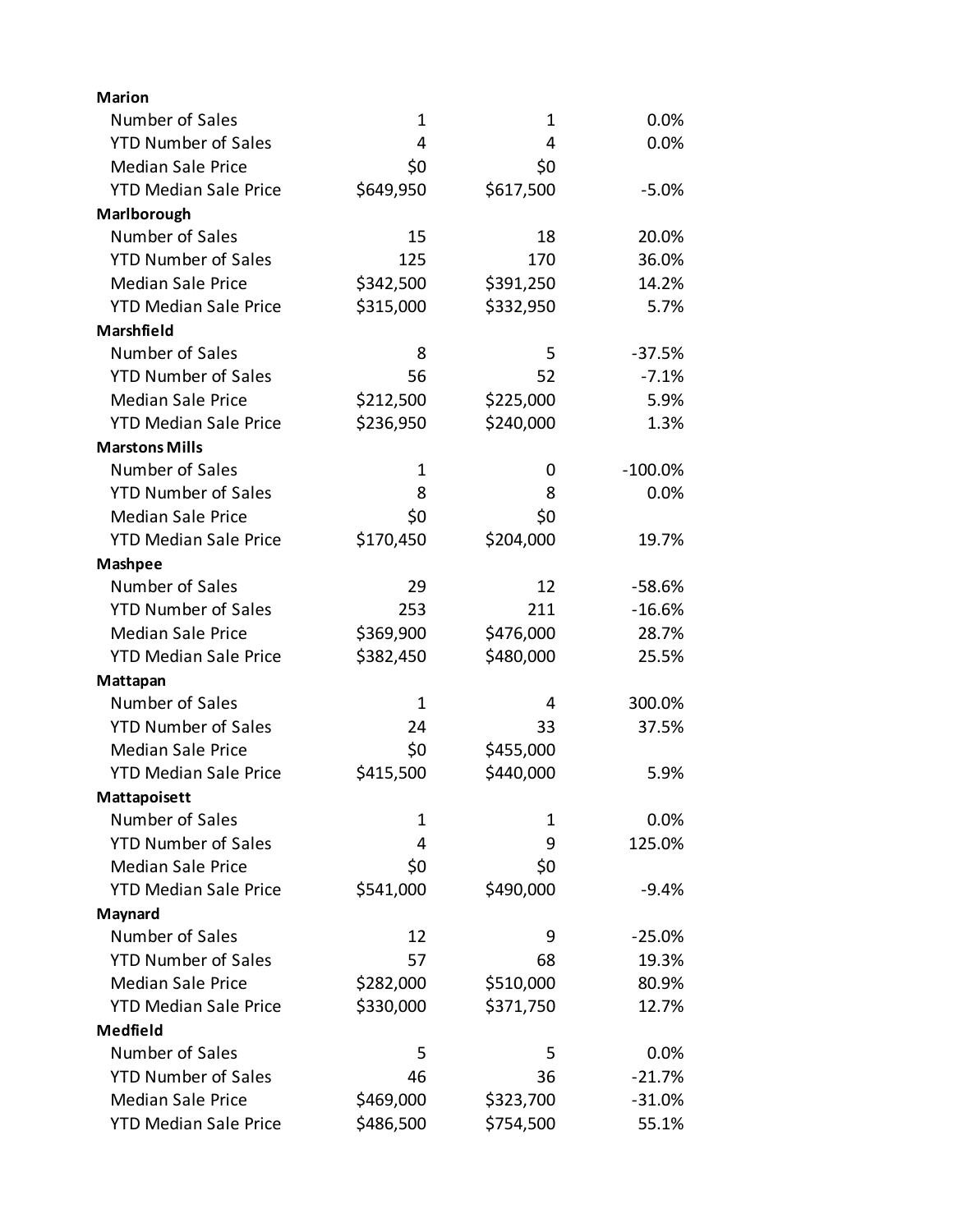| <b>Medford</b>               |                |           |           |
|------------------------------|----------------|-----------|-----------|
| Number of Sales              | 24             | 28        | 16.7%     |
| <b>YTD Number of Sales</b>   | 220            | 339       | 54.1%     |
| <b>Median Sale Price</b>     | \$532,500      | \$685,125 | 28.7%     |
| <b>YTD Median Sale Price</b> | \$559,950      | \$600,000 | 7.2%      |
| Medway                       |                |           |           |
| Number of Sales              | 7              | 3         | $-57.1%$  |
| <b>YTD Number of Sales</b>   | 35             | 43        | 22.9%     |
| <b>Median Sale Price</b>     | \$300,000      | \$650,000 | 116.7%    |
| <b>YTD Median Sale Price</b> | \$307,000      | \$355,000 | 15.6%     |
| <b>Melrose</b>               |                |           |           |
| Number of Sales              | 10             | 8         | $-20.0%$  |
| <b>YTD Number of Sales</b>   | 103            | 114       | 10.7%     |
| <b>Median Sale Price</b>     | \$502,500      | \$519,950 | 3.5%      |
| <b>YTD Median Sale Price</b> | \$462,000      | \$469,000 | 1.5%      |
| Mendon                       |                |           |           |
| Number of Sales              | $\overline{2}$ | 1         | $-50.0\%$ |
| <b>YTD Number of Sales</b>   | 3              | 20        | 566.7%    |
| <b>Median Sale Price</b>     | \$0            | \$0       |           |
| <b>YTD Median Sale Price</b> | \$355,000      | \$415,794 | 17.1%     |
| <b>Merrimac</b>              |                |           |           |
| Number of Sales              | 1              | 2         | 100.0%    |
| <b>YTD Number of Sales</b>   | 18             | 13        | $-27.8%$  |
| <b>Median Sale Price</b>     | \$0            | \$0       |           |
| <b>YTD Median Sale Price</b> | \$340,000      | \$420,000 | 23.5%     |
| <b>Methuen</b>               |                |           |           |
| Number of Sales              | 19             | 14        | $-26.3%$  |
| <b>YTD Number of Sales</b>   | 191            | 168       | $-12.0%$  |
| <b>Median Sale Price</b>     | \$295,000      | \$272,500 | $-7.6%$   |
| <b>YTD Median Sale Price</b> | \$295,000      | \$296,750 | 0.6%      |
| Middleboro                   |                |           |           |
| Number of Sales              | 2              | 3         | 50.0%     |
| <b>YTD Number of Sales</b>   | 28             | 26        | $-7.1%$   |
| <b>Median Sale Price</b>     | \$0            | \$352,000 |           |
| <b>YTD Median Sale Price</b> | \$308,000      | \$312,250 | 1.4%      |
| Middlefield                  |                |           |           |
| Number of Sales              | 0              | 0         |           |
| <b>YTD Number of Sales</b>   | 0              | 0         |           |
| <b>Median Sale Price</b>     | \$0            | \$0       |           |
| <b>YTD Median Sale Price</b> | \$0            | \$0       |           |
| <b>Middleton</b>             |                |           |           |
| Number of Sales              | 3              | 6         | 100.0%    |
| <b>YTD Number of Sales</b>   | 44             | 70        | 59.1%     |
| <b>Median Sale Price</b>     | \$385,000      | \$580,000 | 50.6%     |
| <b>YTD Median Sale Price</b> | \$424,500      | \$604,625 | 42.4%     |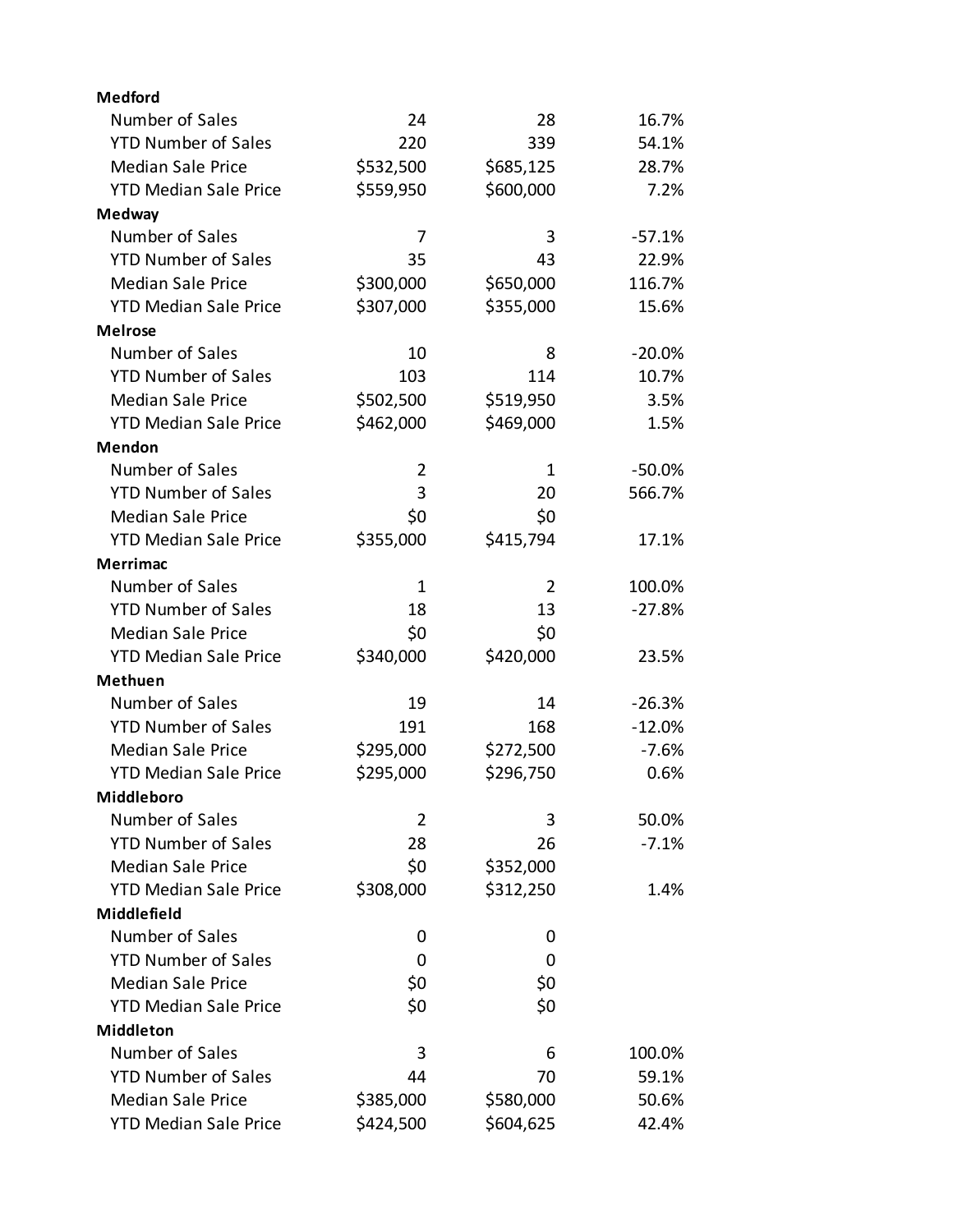| <b>Milford</b>               |                |             |          |
|------------------------------|----------------|-------------|----------|
| Number of Sales              | 22             | 19          | $-13.6%$ |
| <b>YTD Number of Sales</b>   | 116            | 136         | 17.2%    |
| <b>Median Sale Price</b>     | \$242,500      | \$375,000   | 54.6%    |
| <b>YTD Median Sale Price</b> | \$275,000      | \$365,000   | 32.7%    |
| <b>Millbury</b>              |                |             |          |
| Number of Sales              | 3              | 3           | 0.0%     |
| <b>YTD Number of Sales</b>   | 33             | 28          | $-15.2%$ |
| <b>Median Sale Price</b>     | \$342,000      | \$290,505   | $-15.1%$ |
| <b>YTD Median Sale Price</b> | \$345,000      | \$330,000   | $-4.3%$  |
| <b>Millis</b>                |                |             |          |
| Number of Sales              | 9              | 5           | $-44.4%$ |
| <b>YTD Number of Sales</b>   | 76             | 89          | 17.1%    |
| <b>Median Sale Price</b>     | \$583,338      | \$325,000   | $-44.3%$ |
| <b>YTD Median Sale Price</b> | \$474,900      | \$613,006   | 29.1%    |
| <b>Millville</b>             |                |             |          |
| Number of Sales              | $\overline{2}$ | 2           | 0.0%     |
| <b>YTD Number of Sales</b>   | 11             | 14          | 27.3%    |
| <b>Median Sale Price</b>     | \$0            | \$0         |          |
| <b>YTD Median Sale Price</b> | \$215,000      | \$230,000   | 7.0%     |
| <b>Milton</b>                |                |             |          |
| Number of Sales              | 1              | 3           | 200.0%   |
| <b>YTD Number of Sales</b>   | 25             | 32          | 28.0%    |
| <b>Median Sale Price</b>     | \$0            | \$1,325,000 |          |
| <b>YTD Median Sale Price</b> | \$570,000      | \$697,500   | 22.4%    |
| <b>Monroe</b>                |                |             |          |
| Number of Sales              | 0              | 0           |          |
| <b>YTD Number of Sales</b>   | 0              | 0           |          |
| <b>Median Sale Price</b>     | \$0            | \$0         |          |
| <b>YTD Median Sale Price</b> | \$0            | \$0         |          |
| Monson                       |                |             |          |
| Number of Sales              | 1              | 1           | 0.0%     |
| <b>YTD Number of Sales</b>   | 5              | 8           | 60.0%    |
| <b>Median Sale Price</b>     | \$0            | \$0         |          |
| <b>YTD Median Sale Price</b> | \$184,000      | \$214,900   | 16.8%    |
| Montague                     |                |             |          |
| Number of Sales              | 0              | 0           |          |
| <b>YTD Number of Sales</b>   | 1              | 4           | 300.0%   |
| <b>Median Sale Price</b>     | \$0            | \$0         |          |
| <b>YTD Median Sale Price</b> | \$0            | \$182,500   |          |
| <b>Monterey</b>              |                |             |          |
| Number of Sales              | 0              | 0           |          |
| <b>YTD Number of Sales</b>   | 0              | 0           |          |
| <b>Median Sale Price</b>     | \$0            | \$0         |          |
| <b>YTD Median Sale Price</b> | \$0            | \$0         |          |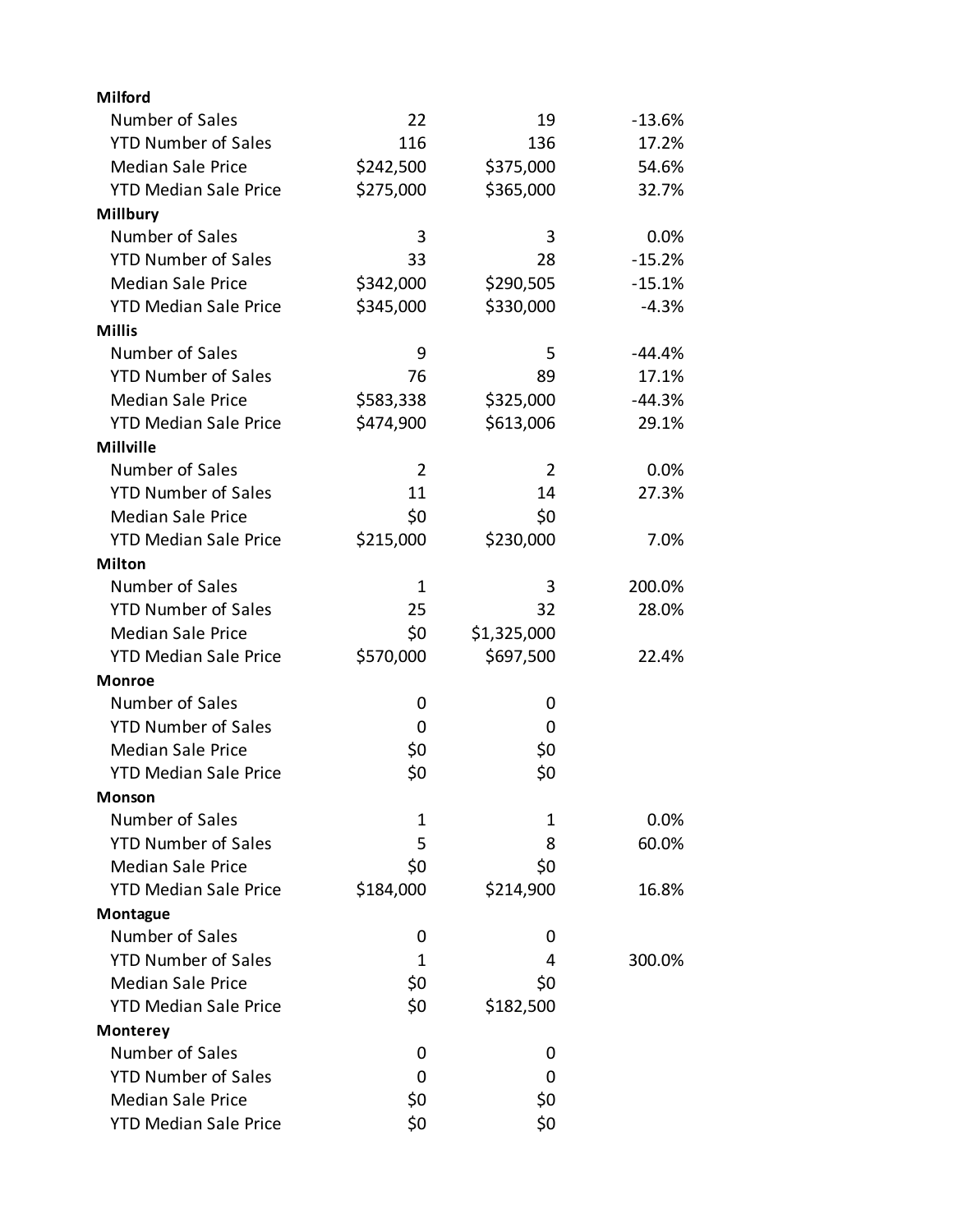| Montgomery                   |             |                |            |
|------------------------------|-------------|----------------|------------|
| Number of Sales              | 0           | 0              |            |
| <b>YTD Number of Sales</b>   | 0           | 0              |            |
| <b>Median Sale Price</b>     | \$0         | \$0            |            |
| <b>YTD Median Sale Price</b> | \$0         | \$0            |            |
| <b>Mt Washington</b>         |             |                |            |
| Number of Sales              | 0           | 0              |            |
| <b>YTD Number of Sales</b>   | 0           | 0              |            |
| <b>Median Sale Price</b>     | \$0         | \$0            |            |
| <b>YTD Median Sale Price</b> | \$0         | \$0            |            |
| <b>Nahant</b>                |             |                |            |
| Number of Sales              | 0           | $\mathbf 1$    |            |
| <b>YTD Number of Sales</b>   | 0           | 6              |            |
| <b>Median Sale Price</b>     | \$0         | \$0            |            |
| <b>YTD Median Sale Price</b> | \$0         | \$347,500      |            |
| <b>Nantucket</b>             |             |                |            |
| Number of Sales              | 12          | 2              | $-83.3%$   |
| <b>YTD Number of Sales</b>   | 35          | 45             | 28.6%      |
| <b>Median Sale Price</b>     | \$688,735   | \$0            | $-100.0\%$ |
| <b>YTD Median Sale Price</b> | \$824,410   | \$1,010,000    | 22.5%      |
| <b>Natick</b>                |             |                |            |
| Number of Sales              | 14          | 12             | $-14.3%$   |
| <b>YTD Number of Sales</b>   | 155         | 232            | 49.7%      |
| <b>Median Sale Price</b>     | \$520,500   | \$475,750      | $-8.6%$    |
| <b>YTD Median Sale Price</b> | \$472,000   | \$458,500      | $-2.9%$    |
| <b>Needham</b>               |             |                |            |
| Number of Sales              | 6           | 3              | $-50.0%$   |
| <b>YTD Number of Sales</b>   | 59          | 85             | 44.1%      |
| <b>Median Sale Price</b>     | \$1,008,750 | \$554,000      | $-45.1%$   |
| <b>YTD Median Sale Price</b> | \$858,000   | \$885,000      | 3.1%       |
| <b>New Ashford</b>           |             |                |            |
| Number of Sales              | 0           | 0              |            |
| <b>YTD Number of Sales</b>   | 0           | $\overline{2}$ |            |
| <b>Median Sale Price</b>     | \$0         | \$0            |            |
| <b>YTD Median Sale Price</b> | \$0         | \$0            |            |
| <b>New Bedford</b>           |             |                |            |
| Number of Sales              | 9           | 6              | $-33.3%$   |
| <b>YTD Number of Sales</b>   | 60          | 68             | 13.3%      |
| <b>Median Sale Price</b>     | \$142,000   | \$113,000      | $-20.4%$   |
| <b>YTD Median Sale Price</b> | \$150,500   | \$138,000      | $-8.3%$    |
| <b>New Braintree</b>         |             |                |            |
| Number of Sales              | 0           | 0              |            |
| <b>YTD Number of Sales</b>   | 0           | 0              |            |
| <b>Median Sale Price</b>     | \$0         | \$0            |            |
| <b>YTD Median Sale Price</b> | \$0         | \$0            |            |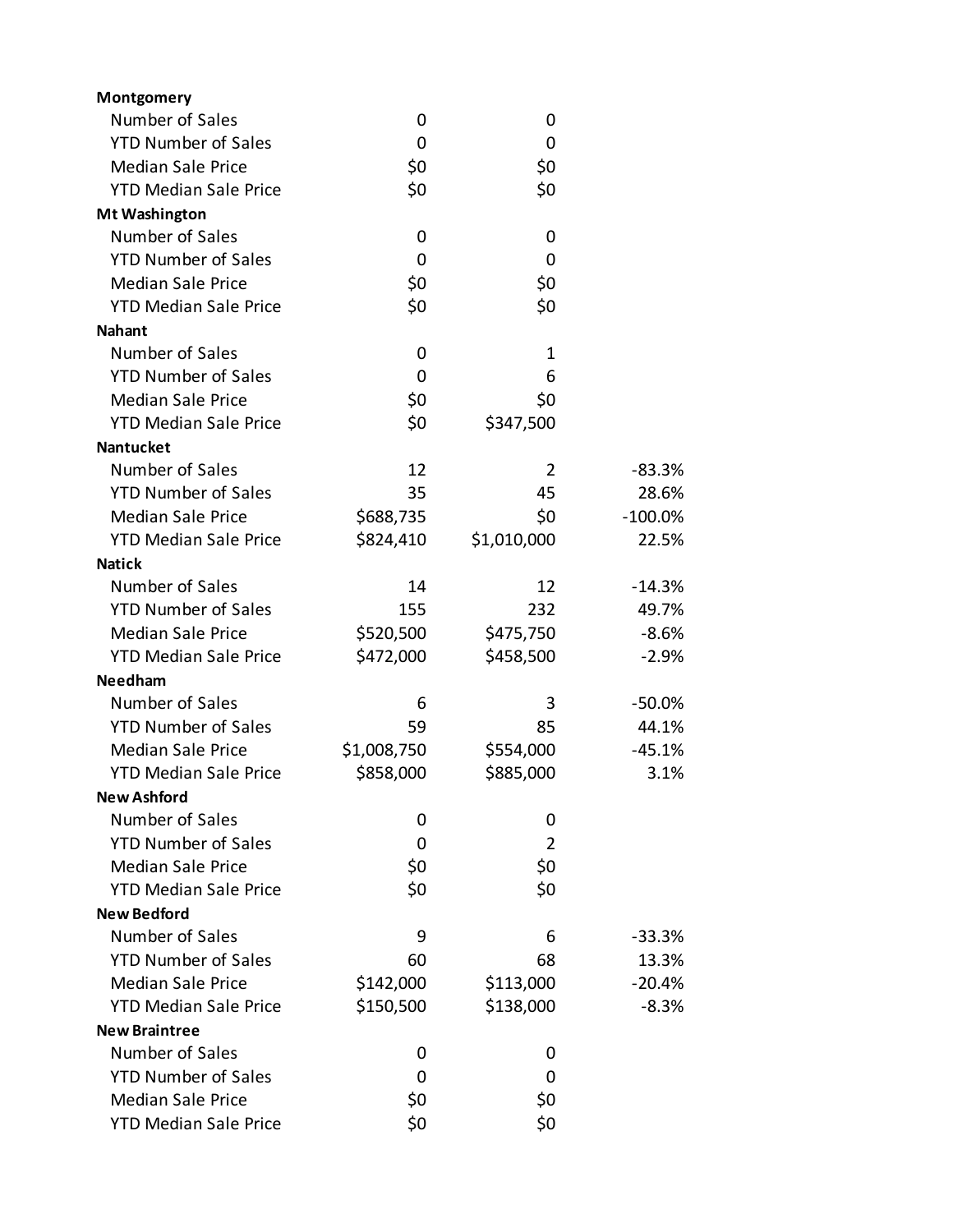| <b>New Marlboro</b>          |              |             |            |
|------------------------------|--------------|-------------|------------|
| Number of Sales              | 0            | 0           |            |
| <b>YTD Number of Sales</b>   | 0            | 0           |            |
| <b>Median Sale Price</b>     | \$0          | \$0         |            |
| <b>YTD Median Sale Price</b> | \$0          | \$0         |            |
| <b>New Salem</b>             |              |             |            |
| Number of Sales              | 0            | 0           |            |
| <b>YTD Number of Sales</b>   | 0            | $\mathbf 0$ |            |
| <b>Median Sale Price</b>     | \$0          | \$0         |            |
| <b>YTD Median Sale Price</b> | \$0          | \$0         |            |
| <b>Newbury</b>               |              |             |            |
| Number of Sales              | 4            | 0           | $-100.0\%$ |
| <b>YTD Number of Sales</b>   | 20           | 7           | $-65.0%$   |
| <b>Median Sale Price</b>     | \$627,500    | \$0         | $-100.0\%$ |
| <b>YTD Median Sale Price</b> | \$612,500    | \$765,250   | 24.9%      |
| Newburyport                  |              |             |            |
| Number of Sales              | 20           | 13          | $-35.0%$   |
| <b>YTD Number of Sales</b>   | 190          | 175         | $-7.9%$    |
| <b>Median Sale Price</b>     | \$478,750    | \$650,000   | 35.8%      |
| <b>YTD Median Sale Price</b> | \$510,750    | \$545,000   | 6.7%       |
| <b>Newton</b>                |              |             |            |
| Number of Sales              | 30           | 26          | $-13.3%$   |
| <b>YTD Number of Sales</b>   | 340          | 466         | 37.1%      |
| <b>Median Sale Price</b>     | \$685,000    | \$1,000,000 | 46.0%      |
| <b>YTD Median Sale Price</b> | \$800,750    | \$808,500   | 1.0%       |
| <b>Norfolk</b>               |              |             |            |
| Number of Sales              | 4            | 5           | 25.0%      |
| <b>YTD Number of Sales</b>   | 37           | 41          | 10.8%      |
| <b>Median Sale Price</b>     | \$567,500    | \$592,500   | 4.4%       |
| <b>YTD Median Sale Price</b> | \$526,650    | \$590,000   | 12.0%      |
| <b>North Adams</b>           |              |             |            |
| Number of Sales              | $\mathbf{1}$ | 1           | 0.0%       |
| <b>YTD Number of Sales</b>   | 6            | 9           | 50.0%      |
| <b>Median Sale Price</b>     | \$0          | \$0         |            |
| <b>YTD Median Sale Price</b> | \$174,500    | \$225,900   | 29.5%      |
| <b>North Andover</b>         |              |             |            |
| Number of Sales              | 17           | 16          | $-5.9%$    |
| <b>YTD Number of Sales</b>   | 139          | 155         | 11.5%      |
| <b>Median Sale Price</b>     | \$315,000    | \$273,450   | $-13.2%$   |
| <b>YTD Median Sale Price</b> | \$282,500    | \$295,000   | 4.4%       |
| <b>North Attleboro</b>       |              |             |            |
| Number of Sales              | 15           | 11          | $-26.7%$   |
| <b>YTD Number of Sales</b>   | 85           | 107         | 25.9%      |
| <b>Median Sale Price</b>     | \$270,000    | \$250,000   | $-7.4%$    |
| <b>YTD Median Sale Price</b> | \$228,000    | \$262,000   | 14.9%      |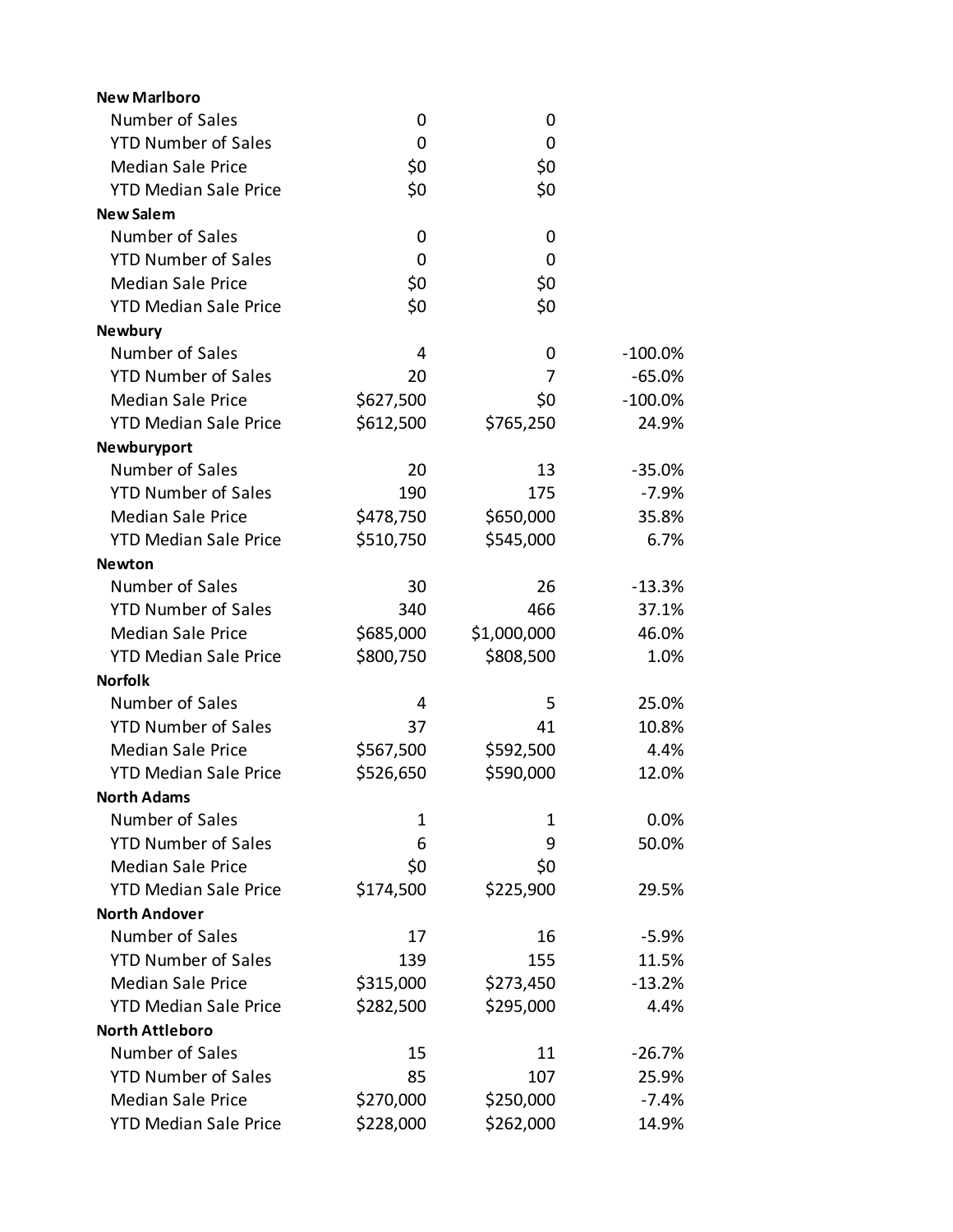| <b>North Brookfield</b>      |           |                |            |
|------------------------------|-----------|----------------|------------|
| Number of Sales              | 0         | 0              |            |
| <b>YTD Number of Sales</b>   | 3         | $\overline{2}$ | $-33.3%$   |
| <b>Median Sale Price</b>     | \$0       | \$0            |            |
| <b>YTD Median Sale Price</b> | \$156,000 | \$0            | $-100.0\%$ |
| <b>North Reading</b>         |           |                |            |
| Number of Sales              | 36        | 27             | $-25.0%$   |
| <b>YTD Number of Sales</b>   | 106       | 101            | $-4.7%$    |
| <b>Median Sale Price</b>     | \$406,131 | \$444,580      | 9.5%       |
| <b>YTD Median Sale Price</b> | \$406,131 | \$419,720      | 3.3%       |
| Northampton                  |           |                |            |
| Number of Sales              | 11        | 13             | 18.2%      |
| <b>YTD Number of Sales</b>   | 103       | 155            | 50.5%      |
| <b>Median Sale Price</b>     | \$172,500 | \$190,000      | 10.1%      |
| <b>YTD Median Sale Price</b> | \$249,500 | \$263,000      | 5.4%       |
| Northborough                 |           |                |            |
| Number of Sales              | 5         | 4              | $-20.0%$   |
| <b>YTD Number of Sales</b>   | 43        | 67             | 55.8%      |
| <b>Median Sale Price</b>     | \$265,000 | \$321,500      | 21.3%      |
| <b>YTD Median Sale Price</b> | \$345,000 | \$389,000      | 12.8%      |
| Northbridge                  |           |                |            |
| Number of Sales              | 8         | 5              | $-37.5%$   |
| <b>YTD Number of Sales</b>   | 52        | 68             | 30.8%      |
| <b>Median Sale Price</b>     | \$177,250 | \$230,000      | 29.8%      |
| <b>YTD Median Sale Price</b> | \$258,500 | \$275,000      | 6.4%       |
| Northfield                   |           |                |            |
| Number of Sales              | 1         | 0              | $-100.0\%$ |
| <b>YTD Number of Sales</b>   | 3         | $\overline{2}$ | $-33.3%$   |
| <b>Median Sale Price</b>     | \$0       | \$0            |            |
| <b>YTD Median Sale Price</b> | \$62,000  | \$0            | $-100.0%$  |
| <b>Norton</b>                |           |                |            |
| Number of Sales              | 8         | $\overline{2}$ | -75.0%     |
| <b>YTD Number of Sales</b>   | 81        | 86             | 6.2%       |
| <b>Median Sale Price</b>     | \$283,700 | \$0            | $-100.0\%$ |
| <b>YTD Median Sale Price</b> | \$280,000 | \$368,500      | 31.6%      |
| <b>Norwell</b>               |           |                |            |
| Number of Sales              | 1         | 0              | $-100.0\%$ |
| <b>YTD Number of Sales</b>   | 10        | 17             | 70.0%      |
| <b>Median Sale Price</b>     | \$0       | \$0            |            |
| <b>YTD Median Sale Price</b> | \$467,000 | \$615,000      | 31.7%      |
| Norwood                      |           |                |            |
| Number of Sales              | 13        | 5              | $-61.5%$   |
| <b>YTD Number of Sales</b>   | 79        | 131            | 65.8%      |
| <b>Median Sale Price</b>     | \$535,000 | \$367,000      | $-31.4%$   |
| <b>YTD Median Sale Price</b> | \$392,500 | \$430,000      | 9.6%       |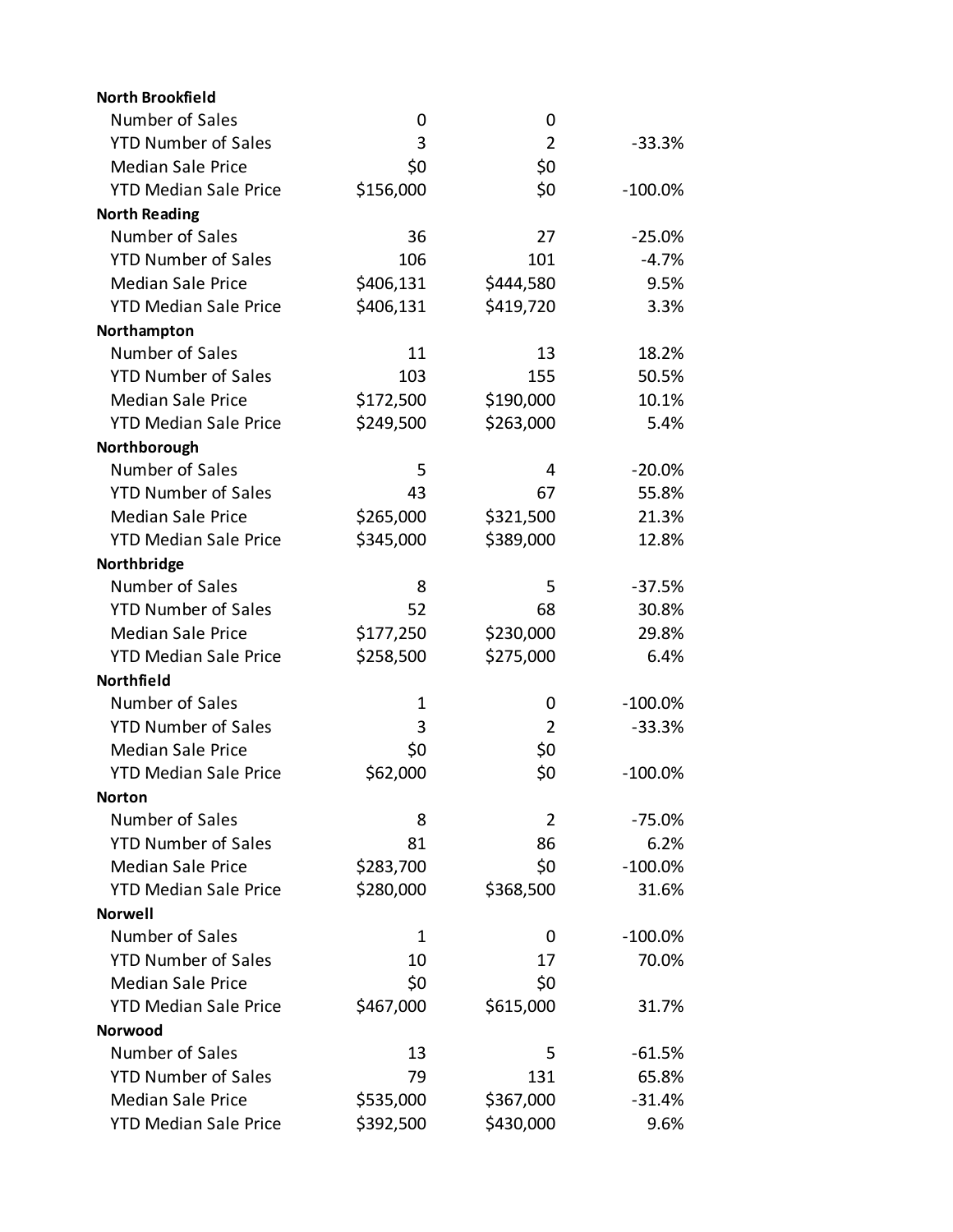| <b>Oak Bluffs</b>            |           |                |           |
|------------------------------|-----------|----------------|-----------|
| Number of Sales              | 0         | 0              |           |
| <b>YTD Number of Sales</b>   | 6         | 3              | $-50.0%$  |
| <b>Median Sale Price</b>     | \$0       | \$0            |           |
| <b>YTD Median Sale Price</b> | \$350,000 | \$350,000      | 0.0%      |
| Oakham                       |           |                |           |
| Number of Sales              | 0         | 0              |           |
| <b>YTD Number of Sales</b>   | 0         | 0              |           |
| <b>Median Sale Price</b>     | \$0       | \$0            |           |
| <b>YTD Median Sale Price</b> | \$0       | \$0            |           |
| Orange                       |           |                |           |
| Number of Sales              | 0         | 1              |           |
| <b>YTD Number of Sales</b>   | 5         | 4              | $-20.0%$  |
| <b>Median Sale Price</b>     | \$0       | \$0            |           |
| <b>YTD Median Sale Price</b> | \$205,000 | \$168,000      | $-18.0%$  |
| <b>Orleans</b>               |           |                |           |
| Number of Sales              | 9         | 3              | $-66.7%$  |
| <b>YTD Number of Sales</b>   | 50        | 51             | 2.0%      |
| <b>Median Sale Price</b>     | \$330,000 | \$300,000      | $-9.1%$   |
| <b>YTD Median Sale Price</b> | \$349,000 | \$339,000      | $-2.9%$   |
| <b>Osterville</b>            |           |                |           |
| Number of Sales              | 3         | 0              | $-100.0%$ |
| <b>YTD Number of Sales</b>   | 23        | 9              | $-60.9%$  |
| <b>Median Sale Price</b>     | \$460,000 | \$0            | $-100.0%$ |
| <b>YTD Median Sale Price</b> | \$360,000 | \$435,000      | 20.8%     |
| <b>Otis</b>                  |           |                |           |
| Number of Sales              | 0         | 0              |           |
| <b>YTD Number of Sales</b>   | 1         | $\overline{2}$ | 100.0%    |
| <b>Median Sale Price</b>     | \$0       | \$0            |           |
| <b>YTD Median Sale Price</b> | \$0       | \$0            |           |
| Oxford                       |           |                |           |
| Number of Sales              | 3         | 7              | 133.3%    |
| <b>YTD Number of Sales</b>   | 40        | 42             | 5.0%      |
| <b>Median Sale Price</b>     | \$210,000 | \$250,000      | 19.0%     |
| <b>YTD Median Sale Price</b> | \$212,250 | \$232,500      | 9.5%      |
| Palmer                       |           |                |           |
| Number of Sales              | 1         | 0              | $-100.0%$ |
| <b>YTD Number of Sales</b>   | 15        | 23             | 53.3%     |
| <b>Median Sale Price</b>     | \$0       | \$0            |           |
| <b>YTD Median Sale Price</b> | \$129,000 | \$150,000      | 16.3%     |
| Paxton                       |           |                |           |
| Number of Sales              | 0         | 1              |           |
| <b>YTD Number of Sales</b>   | 6         | 4              | $-33.3%$  |
| <b>Median Sale Price</b>     | \$0       | \$0            |           |
| <b>YTD Median Sale Price</b> | \$311,325 | \$346,300      | 11.2%     |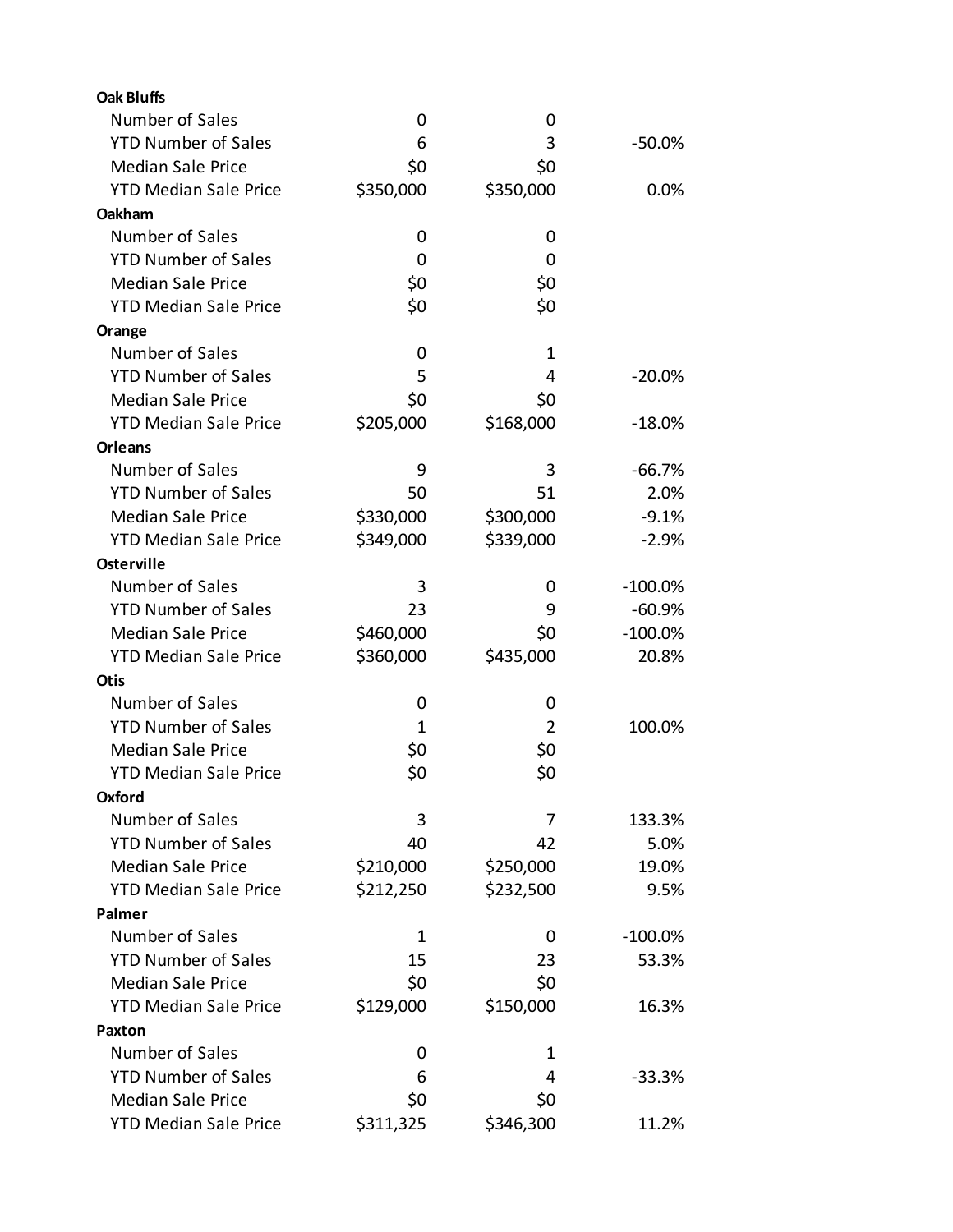| Peabody                      |             |                |            |
|------------------------------|-------------|----------------|------------|
| Number of Sales              | 21          | 7              | -66.7%     |
| <b>YTD Number of Sales</b>   | 172         | 130            | $-24.4%$   |
| <b>Median Sale Price</b>     | \$361,000   | \$385,000      | 6.6%       |
| <b>YTD Median Sale Price</b> | \$350,000   | \$390,500      | 11.6%      |
| Pelham                       |             |                |            |
| Number of Sales              | 0           | 0              |            |
| <b>YTD Number of Sales</b>   | 0           | 0              |            |
| <b>Median Sale Price</b>     | \$0         | \$0            |            |
| <b>YTD Median Sale Price</b> | \$0         | \$0            |            |
| Pembroke                     |             |                |            |
| Number of Sales              | 3           | $\overline{2}$ | $-33.3%$   |
| <b>YTD Number of Sales</b>   | 28          | 30             | 7.1%       |
| <b>Median Sale Price</b>     | \$404,000   | \$0            | $-100.0%$  |
| <b>YTD Median Sale Price</b> | \$337,000   | \$358,250      | 6.3%       |
| Pepperell                    |             |                |            |
| Number of Sales              | 4           | $\overline{2}$ | $-50.0\%$  |
| <b>YTD Number of Sales</b>   | 19          | 18             | $-5.3%$    |
| <b>Median Sale Price</b>     | \$373,000   | \$0            | $-100.0%$  |
| <b>YTD Median Sale Price</b> | \$320,000   | \$308,250      | $-3.7%$    |
| Peru                         |             |                |            |
| Number of Sales              | 0           | 0              |            |
| <b>YTD Number of Sales</b>   | 0           | 0              |            |
| <b>Median Sale Price</b>     | \$0         | \$0            |            |
| <b>YTD Median Sale Price</b> | \$0         | \$0            |            |
| Petersham                    |             |                |            |
| Number of Sales              | $\mathbf 1$ | 0              | $-100.0\%$ |
| <b>YTD Number of Sales</b>   | 1           | 1              | 0.0%       |
| <b>Median Sale Price</b>     | \$0         | \$0            |            |
| <b>YTD Median Sale Price</b> | \$0         | \$0            |            |
| Phillipston                  |             |                |            |
| Number of Sales              | 0           | 0              |            |
| <b>YTD Number of Sales</b>   | 0           | 0              |            |
| <b>Median Sale Price</b>     | \$0         | \$0            |            |
| <b>YTD Median Sale Price</b> | \$0         | \$0            |            |
| Pittsfield                   |             |                |            |
| Number of Sales              | 4           | 4              | 0.0%       |
| <b>YTD Number of Sales</b>   | 49          | 49             | 0.0%       |
| <b>Median Sale Price</b>     | \$187,500   | \$173,628      | $-7.4%$    |
| <b>YTD Median Sale Price</b> | \$215,000   | \$179,900      | $-16.3%$   |
| Plainfield                   |             |                |            |
| Number of Sales              | 0           | 0              |            |
| <b>YTD Number of Sales</b>   | 0           | 0              |            |
| <b>Median Sale Price</b>     | \$0         | \$0            |            |
| <b>YTD Median Sale Price</b> | \$0         | \$0            |            |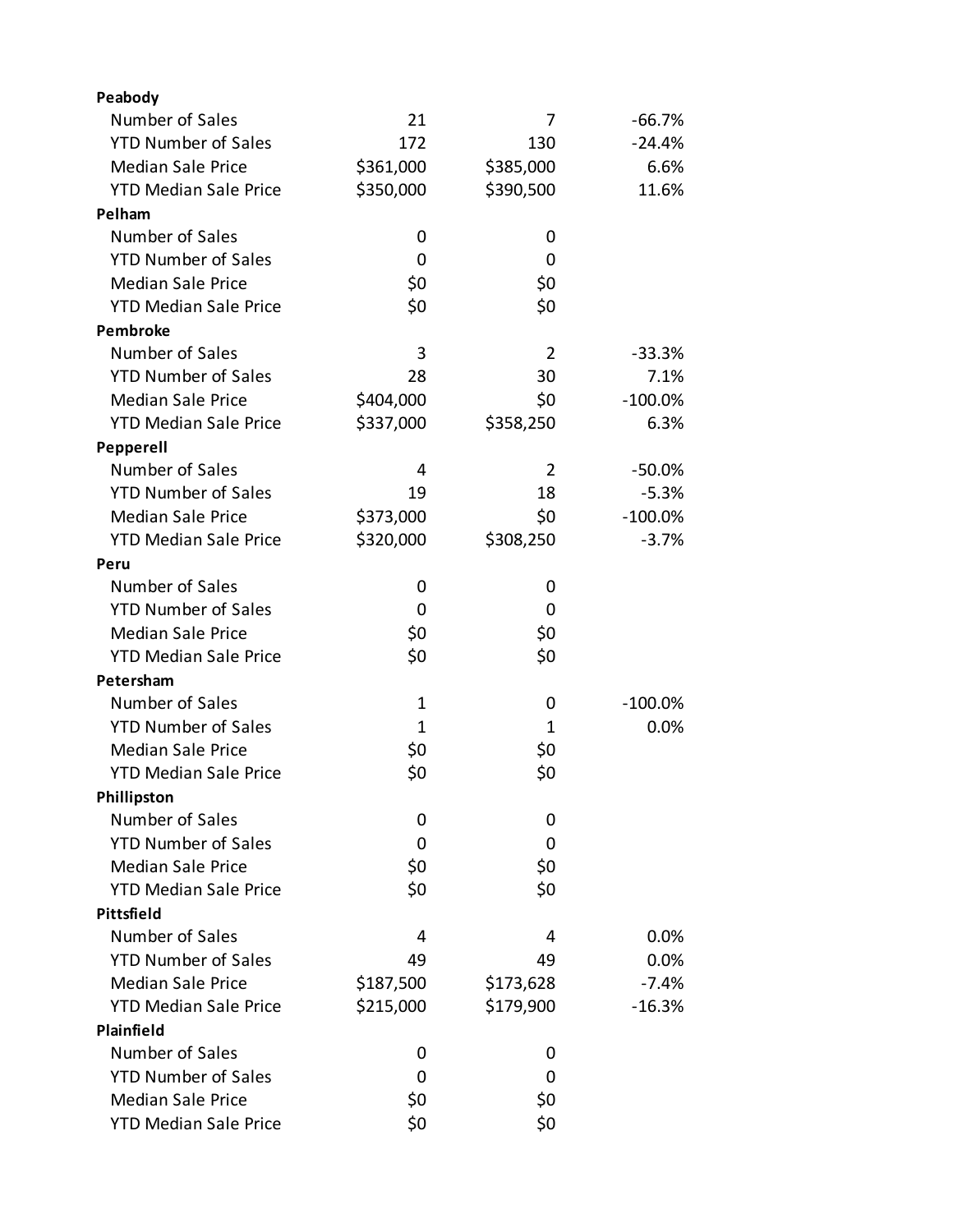| Plainville                   |                |           |            |
|------------------------------|----------------|-----------|------------|
| Number of Sales              | 3              | 3         | 0.0%       |
| <b>YTD Number of Sales</b>   | 38             | 38        | 0.0%       |
| <b>Median Sale Price</b>     | \$347,000      | \$360,000 | 3.7%       |
| <b>YTD Median Sale Price</b> | \$326,500      | \$340,000 | 4.1%       |
| Plymouth                     |                |           |            |
| Number of Sales              | 54             | 26        | $-51.9%$   |
| <b>YTD Number of Sales</b>   | 419            | 416       | $-0.7%$    |
| <b>Median Sale Price</b>     | \$420,846      | \$424,000 | 0.7%       |
| <b>YTD Median Sale Price</b> | \$439,000      | \$435,500 | $-0.8%$    |
| Plympton                     |                |           |            |
| Number of Sales              | 0              | 0         |            |
| <b>YTD Number of Sales</b>   | $\overline{2}$ | 0         | $-100.0\%$ |
| <b>Median Sale Price</b>     | \$0            | \$0       |            |
| <b>YTD Median Sale Price</b> | \$0            | \$0       |            |
| Princeton                    |                |           |            |
| Number of Sales              | $\mathbf 1$    | 0         | $-100.0\%$ |
| <b>YTD Number of Sales</b>   | 3              | 0         | $-100.0%$  |
| <b>Median Sale Price</b>     | \$0            | \$0       |            |
| <b>YTD Median Sale Price</b> | \$175,000      | \$0       | $-100.0%$  |
| Provincetown                 |                |           |            |
| Number of Sales              | 23             | 14        | $-39.1%$   |
| <b>YTD Number of Sales</b>   | 220            | 187       | $-15.0%$   |
| <b>Median Sale Price</b>     | \$485,000      | \$742,000 | 53.0%      |
| <b>YTD Median Sale Price</b> | \$590,000      | \$675,000 | 14.4%      |
| Quincy                       |                |           |            |
| Number of Sales              | 51             | 24        | $-52.9%$   |
| <b>YTD Number of Sales</b>   | 456            | 553       | 21.3%      |
| <b>Median Sale Price</b>     | \$400,000      | \$412,500 | 3.1%       |
| <b>YTD Median Sale Price</b> | \$419,900      | \$450,000 | 7.2%       |
| Randolph                     |                |           |            |
| Number of Sales              | 9              | 5         | $-44.4%$   |
| <b>YTD Number of Sales</b>   | 70             | 69        | $-1.4%$    |
| <b>Median Sale Price</b>     | \$319,900      | \$255,000 | $-20.3%$   |
| <b>YTD Median Sale Price</b> | \$297,500      | \$255,000 | $-14.3%$   |
| Raynham                      |                |           |            |
| Number of Sales              | $\overline{2}$ | 2         | 0.0%       |
| <b>YTD Number of Sales</b>   | 19             | 35        | 84.2%      |
| <b>Median Sale Price</b>     | \$0            | \$0       |            |
| <b>YTD Median Sale Price</b> | \$340,000      | \$280,000 | $-17.6%$   |
| Reading                      |                |           |            |
| Number of Sales              | 7              | 10        | 42.9%      |
| <b>YTD Number of Sales</b>   | 98             | 178       | 81.6%      |
| <b>Median Sale Price</b>     | \$479,000      | \$580,000 | 21.1%      |
| <b>YTD Median Sale Price</b> | \$444,750      | \$538,850 | 21.2%      |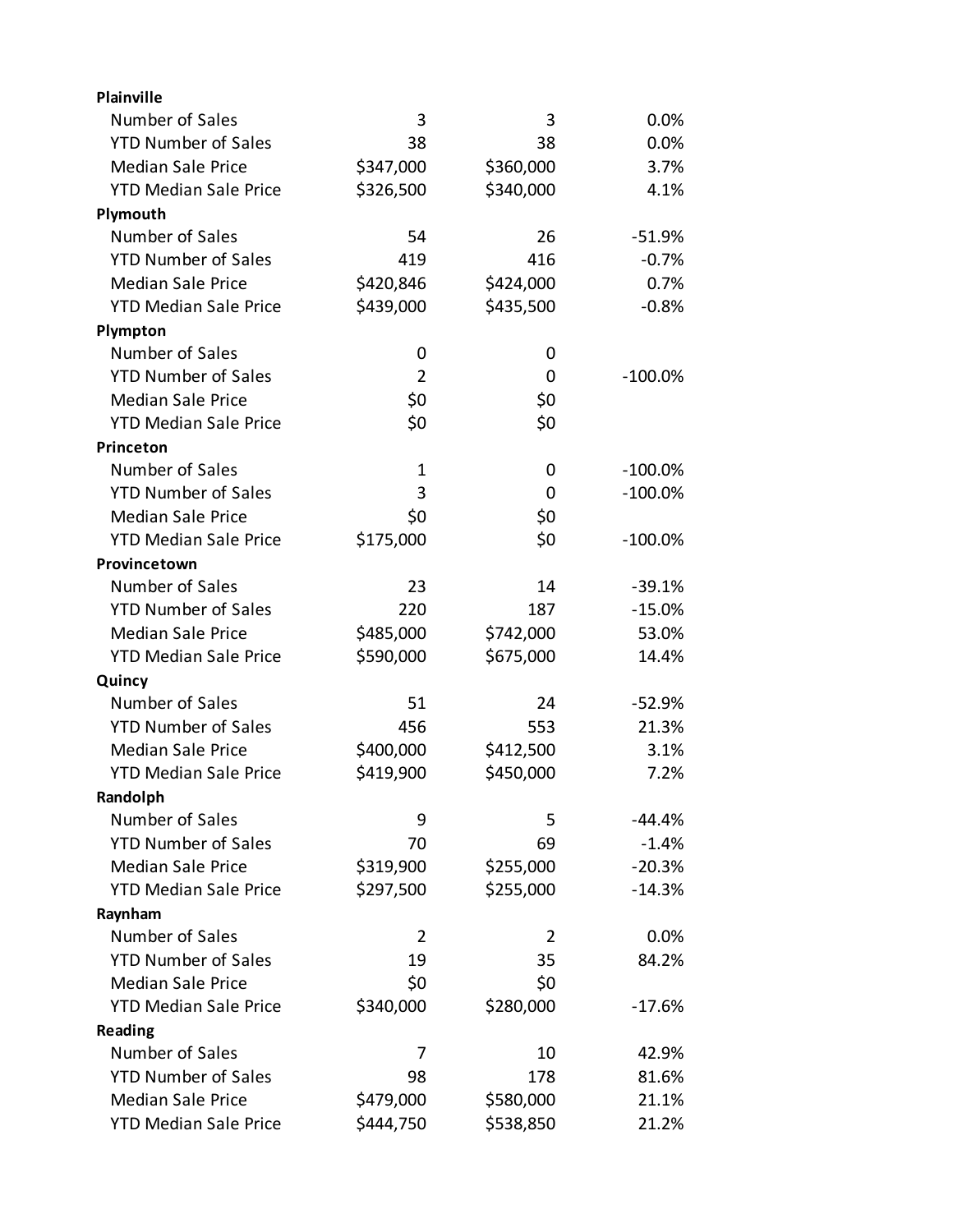| Rehoboth                     |           |             |            |
|------------------------------|-----------|-------------|------------|
| Number of Sales              | 1         | 0           | $-100.0\%$ |
| <b>YTD Number of Sales</b>   | 9         | 16          | 77.8%      |
| <b>Median Sale Price</b>     | \$0       | \$0         |            |
| <b>YTD Median Sale Price</b> | \$210,000 | \$287,500   | 36.9%      |
| <b>Revere</b>                |           |             |            |
| Number of Sales              | 14        | 20          | 42.9%      |
| <b>YTD Number of Sales</b>   | 141       | 193         | 36.9%      |
| <b>Median Sale Price</b>     | \$415,000 | \$439,450   | 5.9%       |
| <b>YTD Median Sale Price</b> | \$395,000 | \$420,000   | 6.3%       |
| <b>Richmond</b>              |           |             |            |
| Number of Sales              | 0         | 0           |            |
| <b>YTD Number of Sales</b>   | 0         | 0           |            |
| <b>Median Sale Price</b>     | \$0       | \$0         |            |
| <b>YTD Median Sale Price</b> | \$0       | \$0         |            |
| Rochester                    |           |             |            |
| Number of Sales              | 0         | $\mathbf 1$ |            |
| <b>YTD Number of Sales</b>   | 2         | 5           | 150.0%     |
| <b>Median Sale Price</b>     | \$0       | \$0         |            |
| <b>YTD Median Sale Price</b> | \$0       | \$405,000   |            |
| <b>Rockland</b>              |           |             |            |
| Number of Sales              | 5         | 2           | $-60.0%$   |
| <b>YTD Number of Sales</b>   | 54        | 54          | 0.0%       |
| <b>Median Sale Price</b>     | \$305,000 | \$0         | $-100.0%$  |
| <b>YTD Median Sale Price</b> | \$297,000 | \$350,000   | 17.8%      |
| Rockport                     |           |             |            |
| Number of Sales              | 7         | 4           | $-42.9%$   |
| <b>YTD Number of Sales</b>   | 34        | 27          | $-20.6%$   |
| <b>Median Sale Price</b>     | \$425,000 | \$472,000   | 11.1%      |
| <b>YTD Median Sale Price</b> | \$402,500 | \$519,018   | 28.9%      |
| Roslindale                   |           |             |            |
| Number of Sales              | 26        | 10          | $-61.5%$   |
| <b>YTD Number of Sales</b>   | 215       | 227         | 5.6%       |
| <b>Median Sale Price</b>     | \$499,500 | \$534,500   | 7.0%       |
| <b>YTD Median Sale Price</b> | \$483,000 | \$550,000   | 13.9%      |
| Rowe                         |           |             |            |
| Number of Sales              | 0         | 0           |            |
| <b>YTD Number of Sales</b>   | 0         | 0           |            |
| <b>Median Sale Price</b>     | \$0       | \$0         |            |
| <b>YTD Median Sale Price</b> | \$0       | \$0         |            |
| Rowley                       |           |             |            |
| Number of Sales              | 0         | 1           |            |
| <b>YTD Number of Sales</b>   | 17        | 19          | 11.8%      |
| <b>Median Sale Price</b>     | \$0       | \$0         |            |
| <b>YTD Median Sale Price</b> | \$531,000 | \$515,000   | $-3.0%$    |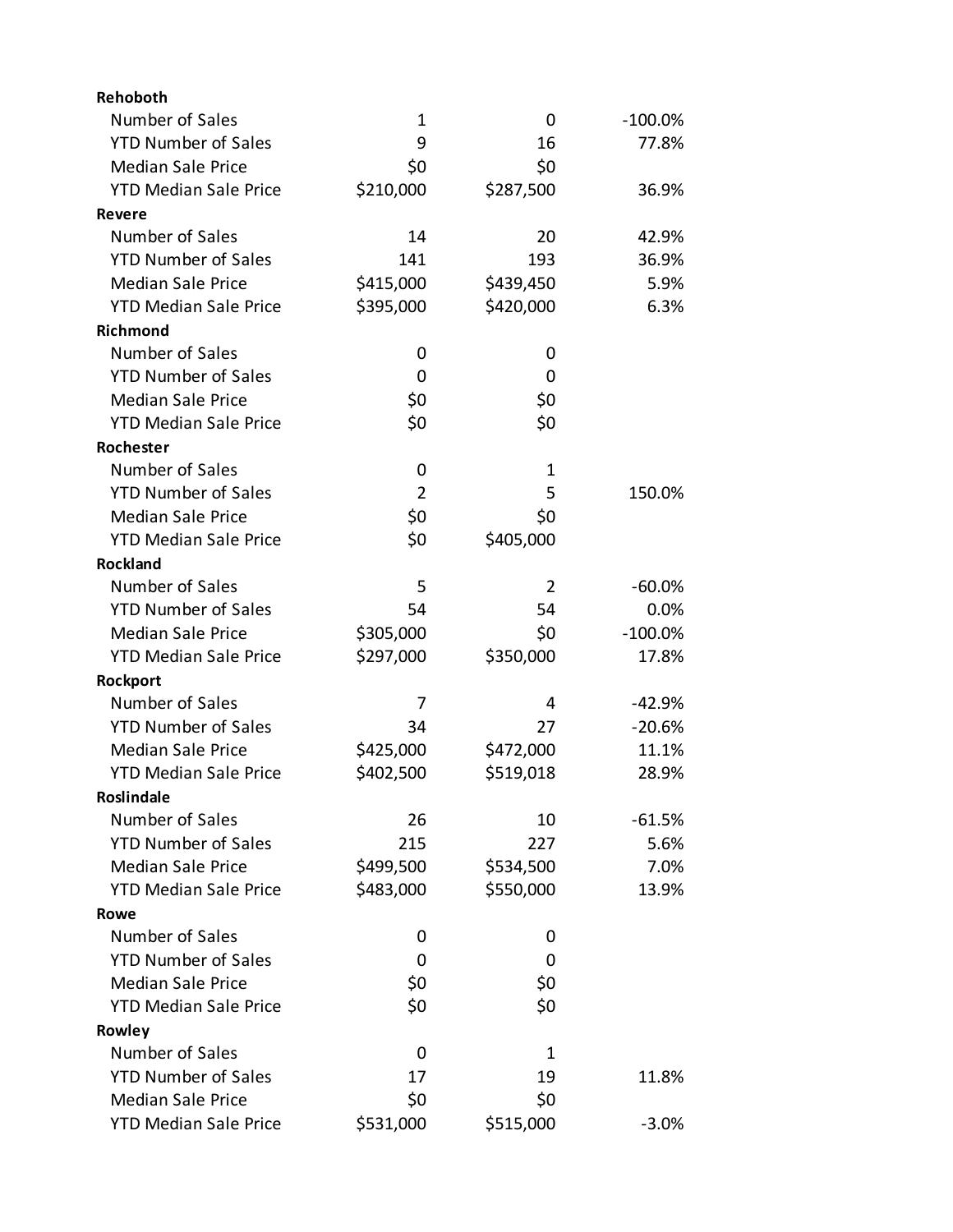| Roxbury                      |           |                |           |
|------------------------------|-----------|----------------|-----------|
| Number of Sales              | 4         | 50             | 1150.0%   |
| <b>YTD Number of Sales</b>   | 116       | 217            | 87.1%     |
| <b>Median Sale Price</b>     | \$467,500 | \$720,750      | 54.2%     |
| <b>YTD Median Sale Price</b> | \$526,500 | \$639,000      | 21.4%     |
| Royalston                    |           |                |           |
| Number of Sales              | 0         | 0              |           |
| <b>YTD Number of Sales</b>   | 0         | 0              |           |
| <b>Median Sale Price</b>     | \$0       | \$0            |           |
| <b>YTD Median Sale Price</b> | \$0       | \$0            |           |
| <b>Russell</b>               |           |                |           |
| Number of Sales              | 0         | 0              |           |
| <b>YTD Number of Sales</b>   | 0         | 0              |           |
| <b>Median Sale Price</b>     | \$0       | \$0            |           |
| <b>YTD Median Sale Price</b> | \$0       | \$0            |           |
| <b>Rutland</b>               |           |                |           |
| Number of Sales              | 12        | 3              | $-75.0%$  |
| <b>YTD Number of Sales</b>   | 39        | 34             | $-12.8%$  |
| <b>Median Sale Price</b>     | \$97,550  | \$140,000      | 43.5%     |
| <b>YTD Median Sale Price</b> | \$100,000 | \$127,500      | 27.5%     |
| Salem                        |           |                |           |
| Number of Sales              | 40        | 38             | $-5.0%$   |
| <b>YTD Number of Sales</b>   | 449       | 443            | $-1.3%$   |
| <b>Median Sale Price</b>     | \$395,000 | \$425,000      | 7.6%      |
| <b>YTD Median Sale Price</b> | \$385,000 | \$420,000      | 9.1%      |
| Salisbury                    |           |                |           |
| Number of Sales              | 1         | 1              | 0.0%      |
| <b>YTD Number of Sales</b>   | 73        | 46             | $-37.0%$  |
| <b>Median Sale Price</b>     | \$0       | \$0            |           |
| <b>YTD Median Sale Price</b> | \$389,900 | \$422,500      | 8.4%      |
| Sandisfield                  |           |                |           |
| Number of Sales              | 0         | 0              |           |
| <b>YTD Number of Sales</b>   | 0         | 0              |           |
| <b>Median Sale Price</b>     | \$0       | \$0            |           |
| <b>YTD Median Sale Price</b> | \$0       | \$0            |           |
| Sandwich                     |           |                |           |
| Number of Sales              | 3         | $\overline{2}$ | $-33.3%$  |
| <b>YTD Number of Sales</b>   | 37        | 35             | $-5.4%$   |
| <b>Median Sale Price</b>     | \$499,000 | \$0            | $-100.0%$ |
| <b>YTD Median Sale Price</b> | \$249,900 | \$300,000      | 20.0%     |
| <b>Saugus</b>                |           |                |           |
| Number of Sales              | 7         | 7              | 0.0%      |
| <b>YTD Number of Sales</b>   | 47        | 62             | 31.9%     |
| <b>Median Sale Price</b>     | \$410,000 | \$260,000      | $-36.6%$  |
| <b>YTD Median Sale Price</b> | \$420,000 | \$322,500      | $-23.2%$  |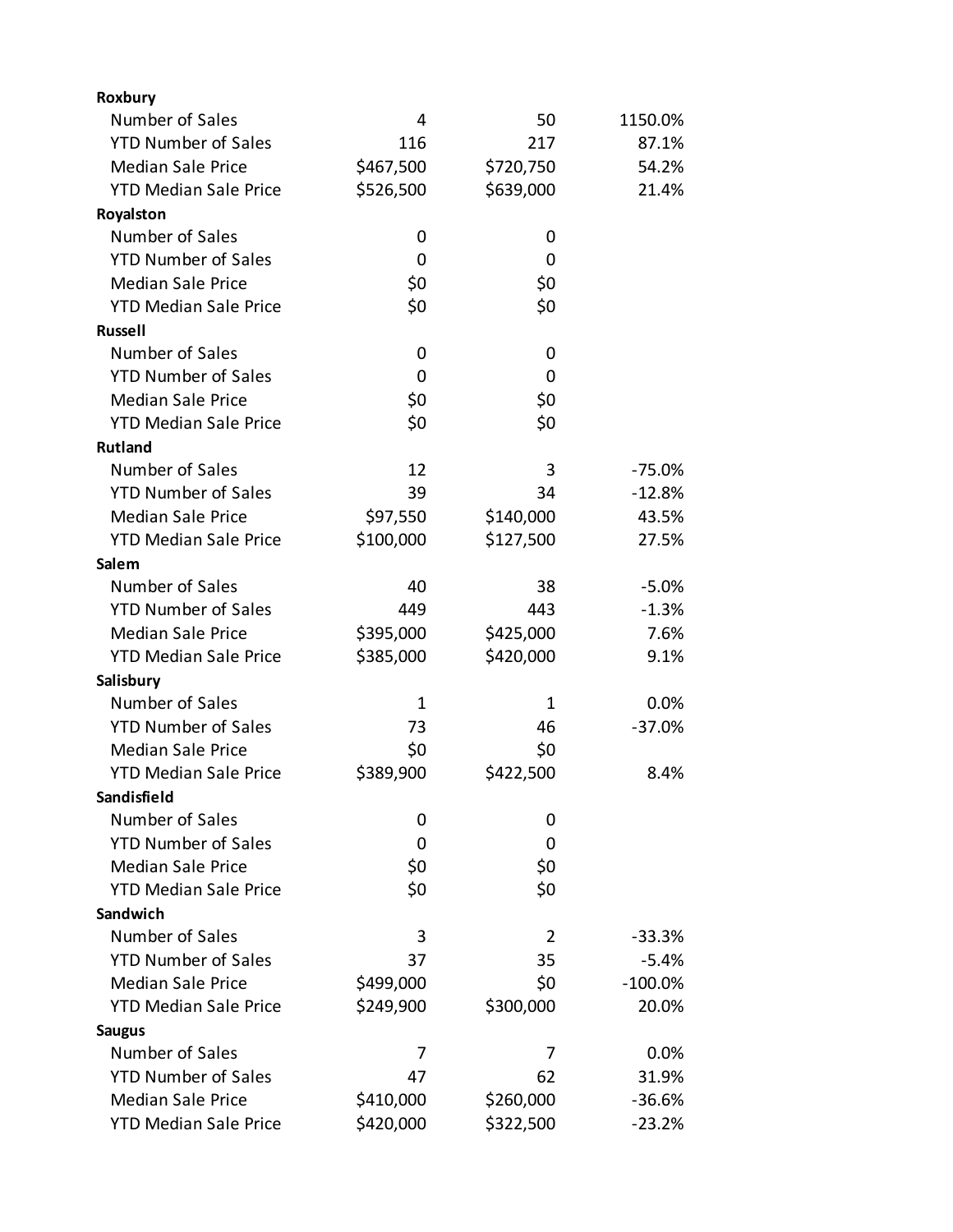| Savoy                         |                |                |            |
|-------------------------------|----------------|----------------|------------|
| Number of Sales               | 0              | 0              |            |
| <b>YTD Number of Sales</b>    | 0              | 0              |            |
| <b>Median Sale Price</b>      | \$0            | \$0            |            |
| <b>YTD Median Sale Price</b>  | \$0            | \$0            |            |
| <b>Scituate</b>               |                |                |            |
| Number of Sales               | 4              | 11             | 175.0%     |
| <b>YTD Number of Sales</b>    | 88             | 81             | $-8.0%$    |
| <b>Median Sale Price</b>      | \$623,980      | \$699,000      | 12.0%      |
| <b>YTD Median Sale Price</b>  | \$743,803      | \$740,000      | $-0.5%$    |
| <b>Seekonk</b>                |                |                |            |
| Number of Sales               | 0              | 0              |            |
| <b>YTD Number of Sales</b>    | $\overline{2}$ | 14             | 600.0%     |
| <b>Median Sale Price</b>      | \$0            | \$0            |            |
| <b>YTD Median Sale Price</b>  | \$0            | \$20,000       |            |
| <b>Sharon</b>                 |                |                |            |
| Number of Sales               | 5              | $\overline{2}$ | $-60.0\%$  |
| <b>YTD Number of Sales</b>    | 43             | 49             | 14.0%      |
| <b>Median Sale Price</b>      | \$422,500      | \$0            | $-100.0\%$ |
| <b>YTD Median Sale Price</b>  | \$441,150      | \$480,000      | 8.8%       |
| <b>Sheffield</b>              |                |                |            |
| Number of Sales               | 0              | 0              |            |
| <b>YTD Number of Sales</b>    | 0              | 0              |            |
| <b>Median Sale Price</b>      | \$0            | \$0            |            |
| <b>YTD Median Sale Price</b>  | \$0            | \$0            |            |
| <b>Shelburne</b>              |                |                |            |
| Number of Sales               | 0              | 0              |            |
| <b>YTD Number of Sales</b>    | 0              | $\overline{2}$ |            |
| <b>Median Sale Price</b>      | \$0            | \$0            |            |
| <b>YTD Median Sale Price</b>  | \$0            | \$0            |            |
| Sherborn                      |                |                |            |
| Number of Sales               | 3              | 3              | $0.0\%$    |
| <b>YTD Number of Sales</b>    | 29             | 17             | $-41.4%$   |
| <b>Median Sale Price</b>      | \$246,700      | \$885,000      | 258.7%     |
| <b>YTD Median Sale Price</b>  | \$639,600      | \$826,000      | 29.1%      |
| <b>Shirley</b>                |                |                |            |
| Number of Sales               | 0              | 1              |            |
| <b>YTD Number of Sales</b>    | 12             | 19             | 58.3%      |
| <b>Median Sale Price</b>      | \$0            | \$0            |            |
| <b>YTD Median Sale Price</b>  |                |                |            |
|                               | \$177,000      | \$266,000      | 50.3%      |
| Shrewsbury<br>Number of Sales |                |                |            |
|                               | 17             | 13             | $-23.5%$   |
| <b>YTD Number of Sales</b>    | 137            | 163            | 19.0%      |
| <b>Median Sale Price</b>      | \$400,000      | \$430,000      | 7.5%       |
| <b>YTD Median Sale Price</b>  | \$374,900      | \$400,000      | 6.7%       |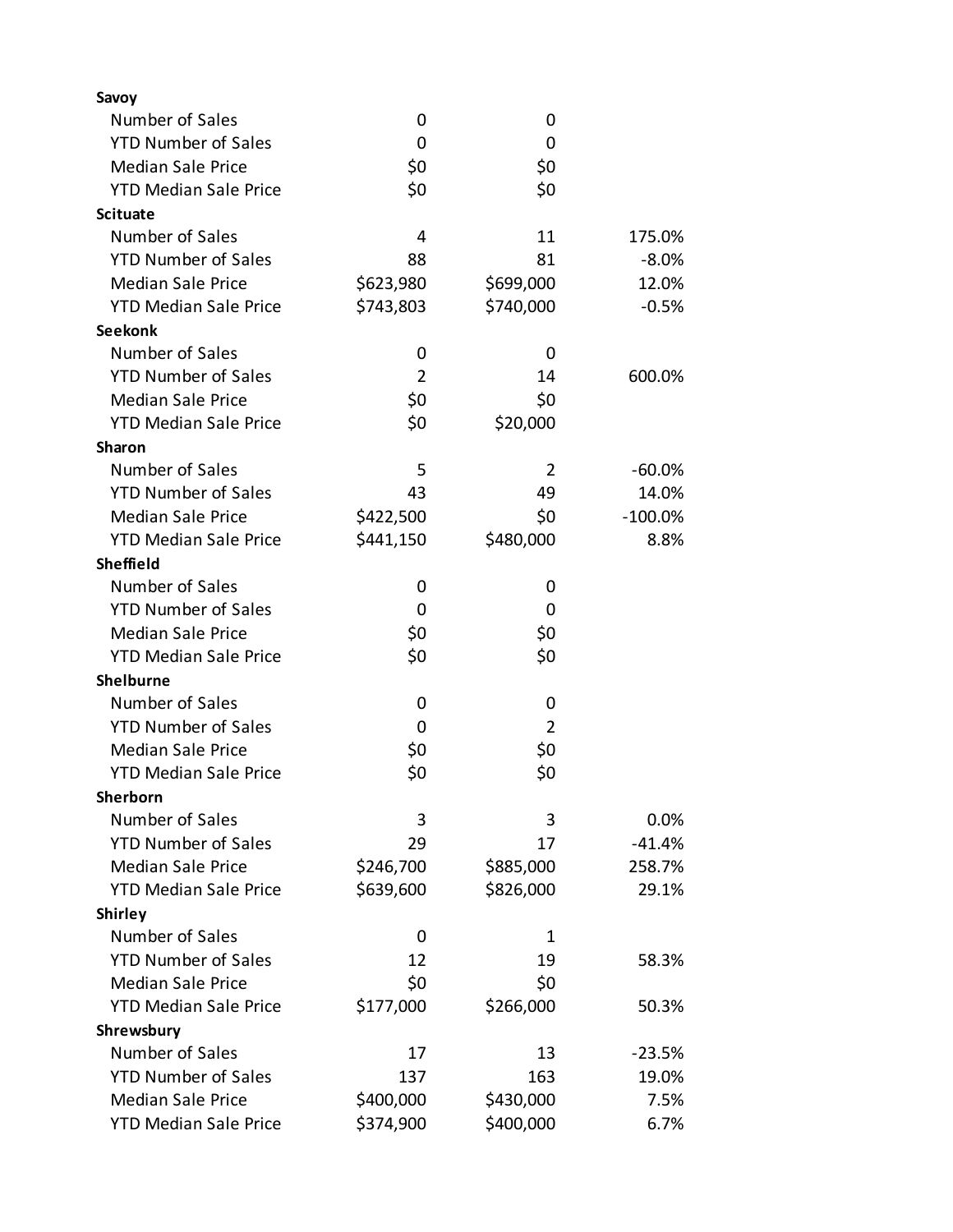| Shutesbury                   |                |                |           |
|------------------------------|----------------|----------------|-----------|
| Number of Sales              | 0              | 0              |           |
| <b>YTD Number of Sales</b>   | $\mathbf{1}$   | 0              | $-100.0%$ |
| <b>Median Sale Price</b>     | \$0            | \$0            |           |
| <b>YTD Median Sale Price</b> | \$0            | \$0            |           |
| Somerset                     |                |                |           |
| Number of Sales              | 0              | 1              |           |
| <b>YTD Number of Sales</b>   | $\overline{2}$ | $\overline{2}$ | 0.0%      |
| <b>Median Sale Price</b>     | \$0            | \$0            |           |
| <b>YTD Median Sale Price</b> | \$0            | \$0            |           |
| Somerville                   |                |                |           |
| Number of Sales              | 54             | 46             | $-14.8%$  |
| <b>YTD Number of Sales</b>   | 492            | 691            | 40.4%     |
| <b>Median Sale Price</b>     | \$770,000      | \$724,500      | $-5.9%$   |
| <b>YTD Median Sale Price</b> | \$777,000      | \$780,000      | 0.4%      |
| <b>South Boston</b>          |                |                |           |
| Number of Sales              | 59             | 66             | 11.9%     |
| <b>YTD Number of Sales</b>   | 673            | 957            | 42.2%     |
| <b>Median Sale Price</b>     | \$800,000      | \$750,000      | $-6.3%$   |
| <b>YTD Median Sale Price</b> | \$745,000      | \$765,000      | 2.7%      |
| <b>South Hadley</b>          |                |                |           |
| Number of Sales              | 6              | 5              | $-16.7%$  |
| <b>YTD Number of Sales</b>   | 58             | 95             | 63.8%     |
| <b>Median Sale Price</b>     | \$205,500      | \$282,200      | 37.3%     |
| <b>YTD Median Sale Price</b> | \$231,500      | \$245,000      | 5.8%      |
| Southampton                  |                |                |           |
| Number of Sales              | 0              | 0              |           |
| <b>YTD Number of Sales</b>   | 6              | 8              | 33.3%     |
| <b>Median Sale Price</b>     | \$0            | \$0            |           |
| <b>YTD Median Sale Price</b> | \$127,500      | \$140,500      | 10.2%     |
| Southborough                 |                |                |           |
| Number of Sales              | 2              | 0              | $-100.0%$ |
| <b>YTD Number of Sales</b>   | 36             | 23             | $-36.1%$  |
| <b>Median Sale Price</b>     | \$0            | \$0            |           |
| <b>YTD Median Sale Price</b> | \$599,900      | \$600,000      | 0.0%      |
| Southbridge                  |                |                |           |
| Number of Sales              | 2              | 0              | $-100.0%$ |
| <b>YTD Number of Sales</b>   | 20             | 26             | 30.0%     |
| <b>Median Sale Price</b>     | \$0            | \$0            |           |
| <b>YTD Median Sale Price</b> | \$112,490      | \$125,000      | 11.1%     |
| Southwick                    |                |                |           |
| Number of Sales              | 1              | 1              | 0.0%      |
| <b>YTD Number of Sales</b>   | 23             | 18             | $-21.7%$  |
| <b>Median Sale Price</b>     | \$0            | \$0            |           |
| <b>YTD Median Sale Price</b> | \$237,000      | \$236,500      | $-0.2%$   |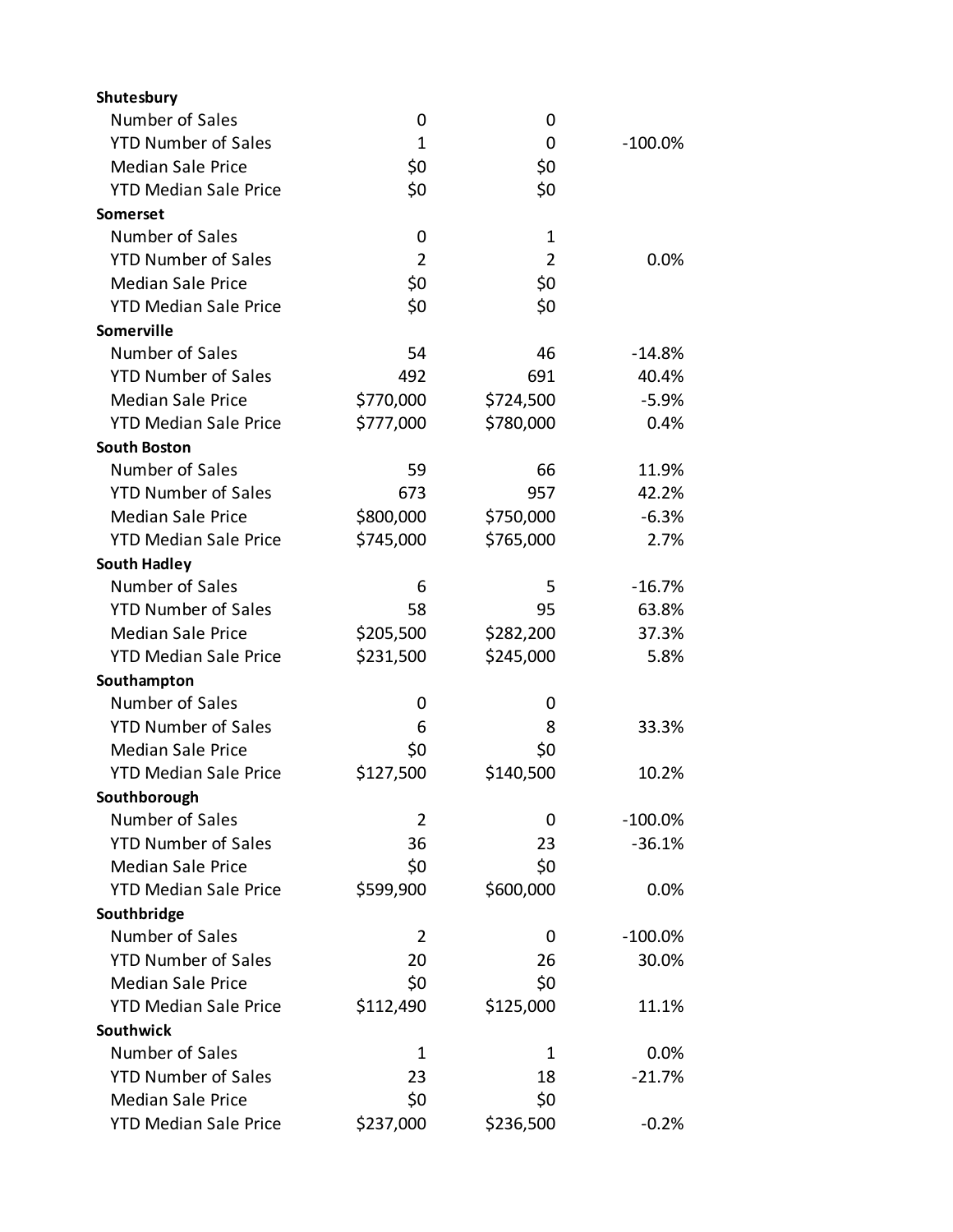| Spencer                      |             |           |            |
|------------------------------|-------------|-----------|------------|
| Number of Sales              | 0           | 0         |            |
| <b>YTD Number of Sales</b>   | 8           | 8         | 0.0%       |
| <b>Median Sale Price</b>     | \$0         | \$0       |            |
| <b>YTD Median Sale Price</b> | \$170,500   | \$197,500 | 15.8%      |
| Springfield                  |             |           |            |
| Number of Sales              | 8           | 5         | $-37.5%$   |
| <b>YTD Number of Sales</b>   | 91          | 96        | 5.5%       |
| <b>Median Sale Price</b>     | \$161,500   | \$155,000 | $-4.0%$    |
| <b>YTD Median Sale Price</b> | \$145,000   | \$162,500 | 12.1%      |
| <b>Sterling</b>              |             |           |            |
| Number of Sales              | 1           | 1         | 0.0%       |
| <b>YTD Number of Sales</b>   | 12          | 18        | 50.0%      |
| <b>Median Sale Price</b>     | \$0         | \$0       |            |
| <b>YTD Median Sale Price</b> | \$289,000   | \$364,950 | 26.3%      |
| Stockbridge                  |             |           |            |
| Number of Sales              | $\mathbf 1$ | 0         | $-100.0\%$ |
| <b>YTD Number of Sales</b>   | 9           | 13        | 44.4%      |
| <b>Median Sale Price</b>     | \$0         | \$0       |            |
| <b>YTD Median Sale Price</b> | \$438,000   | \$450,000 | 2.7%       |
| Stoneham                     |             |           |            |
| Number of Sales              | 14          | 11        | $-21.4%$   |
| <b>YTD Number of Sales</b>   | 115         | 124       | 7.8%       |
| <b>Median Sale Price</b>     | \$334,000   | \$397,000 | 18.9%      |
| <b>YTD Median Sale Price</b> | \$355,000   | \$372,250 | 4.9%       |
| Stoughton                    |             |           |            |
| Number of Sales              | 8           | 13        | 62.5%      |
| <b>YTD Number of Sales</b>   | 99          | 120       | 21.2%      |
| <b>Median Sale Price</b>     | \$270,000   | \$281,500 | 4.3%       |
| <b>YTD Median Sale Price</b> | \$310,000   | \$327,500 | 5.6%       |
| <b>Stow</b>                  |             |           |            |
| Number of Sales              | 1           | 3         | 200.0%     |
| <b>YTD Number of Sales</b>   | 13          | 15        | 15.4%      |
| <b>Median Sale Price</b>     | \$0         | \$330,000 |            |
| <b>YTD Median Sale Price</b> | \$490,000   | \$495,000 | 1.0%       |
| Sturbridge                   |             |           |            |
| Number of Sales              | 2           | 0         | $-100.0%$  |
| <b>YTD Number of Sales</b>   | 17          | 14        | $-17.6%$   |
| <b>Median Sale Price</b>     | \$0         | \$0       |            |
| <b>YTD Median Sale Price</b> | \$245,000   | \$181,750 | $-25.8%$   |
| Sudbury                      |             |           |            |
| Number of Sales              | 2           | 0         | $-100.0%$  |
| <b>YTD Number of Sales</b>   | 39          | 20        | $-48.7%$   |
| <b>Median Sale Price</b>     | \$0         | \$0       |            |
| <b>YTD Median Sale Price</b> | \$605,000   | \$640,788 | 5.9%       |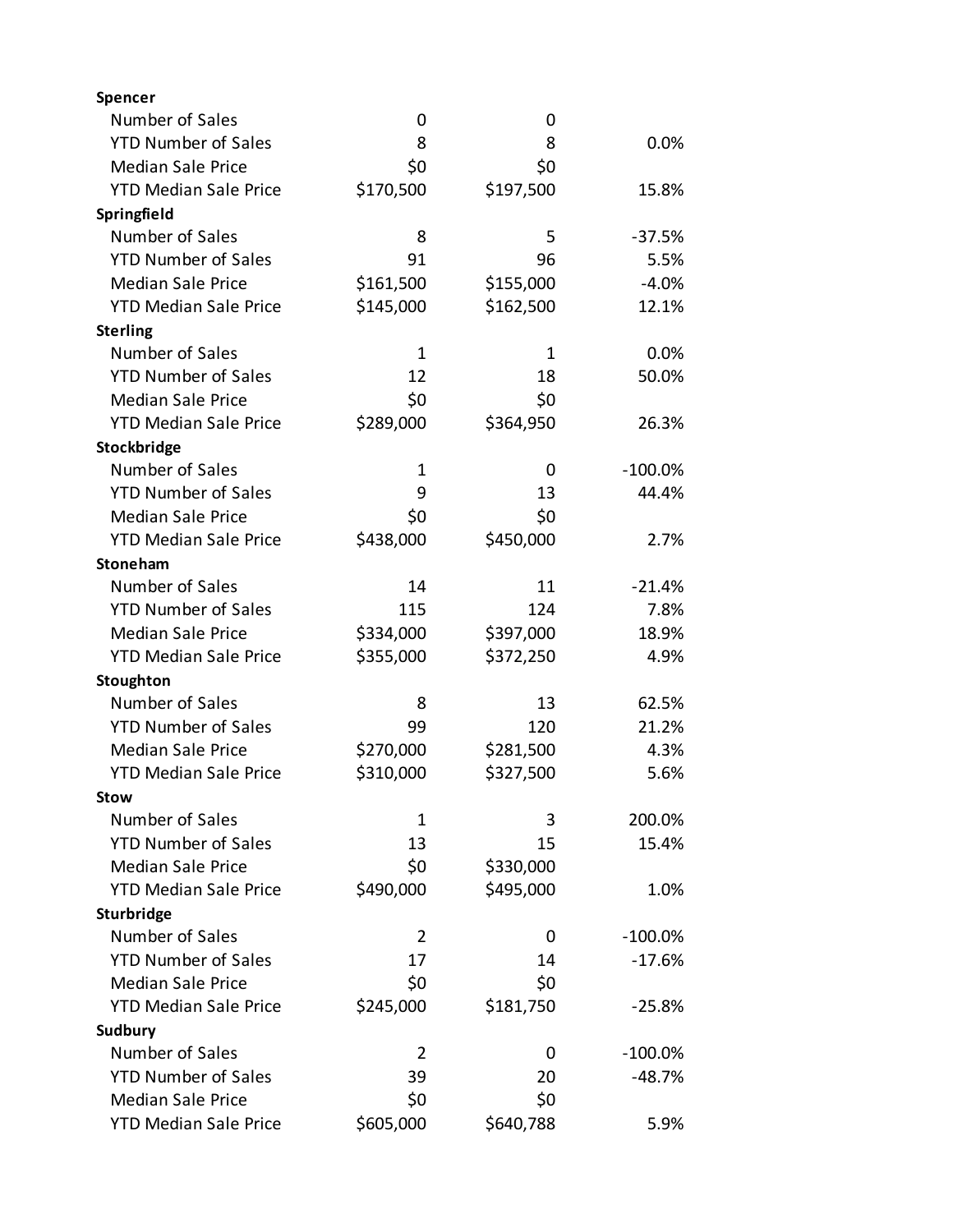| <b>Sunderland</b>            |                |                |            |
|------------------------------|----------------|----------------|------------|
| Number of Sales              | 0              | 0              |            |
| <b>YTD Number of Sales</b>   | $\mathbf{1}$   | $\overline{2}$ | 100.0%     |
| <b>Median Sale Price</b>     | \$0            | \$0            |            |
| <b>YTD Median Sale Price</b> | \$0            | \$0            |            |
| <b>Sutton</b>                |                |                |            |
| Number of Sales              | $\overline{2}$ | 0              | $-100.0\%$ |
| <b>YTD Number of Sales</b>   | 29             | 22             | $-24.1%$   |
| <b>Median Sale Price</b>     | \$0            | \$0            |            |
| <b>YTD Median Sale Price</b> | \$340,000      | \$464,454      | 36.6%      |
| Swampscott                   |                |                |            |
| Number of Sales              | 8              | 12             | 50.0%      |
| <b>YTD Number of Sales</b>   | 91             | 91             | 0.0%       |
| <b>Median Sale Price</b>     | \$363,500      | \$497,500      | 36.9%      |
| <b>YTD Median Sale Price</b> | \$405,000      | \$410,000      | 1.2%       |
| Swansea                      |                |                |            |
| Number of Sales              | 1              | 0              | $-100.0%$  |
| <b>YTD Number of Sales</b>   | 4              | 5              | 25.0%      |
| <b>Median Sale Price</b>     | \$0            | \$0            |            |
| <b>YTD Median Sale Price</b> | \$187,500      | \$295,000      | 57.3%      |
| <b>Taunton</b>               |                |                |            |
| Number of Sales              | 27             | 7              | $-74.1%$   |
| <b>YTD Number of Sales</b>   | 233            | 179            | $-23.2%$   |
| <b>Median Sale Price</b>     | \$246,713      | \$405,000      | 64.2%      |
| <b>YTD Median Sale Price</b> | \$237,000      | \$270,000      | 13.9%      |
| <b>Templeton</b>             |                |                |            |
| Number of Sales              | 0              | 1              |            |
| <b>YTD Number of Sales</b>   | 21             | 9              | $-57.1%$   |
| <b>Median Sale Price</b>     | \$0            | \$0            |            |
| <b>YTD Median Sale Price</b> | \$178,000      | \$248,000      | 39.3%      |
| <b>Tewksbury</b>             |                |                |            |
| Number of Sales              | 15             | 11             | $-26.7%$   |
| <b>YTD Number of Sales</b>   | 156            | 147            | $-5.8%$    |
| <b>Median Sale Price</b>     | \$367,000      | \$397,500      | 8.3%       |
| <b>YTD Median Sale Price</b> | \$347,000      | \$400,000      | 15.3%      |
| <b>Tisbury</b>               |                |                |            |
| Number of Sales              | 0              | 0              |            |
| <b>YTD Number of Sales</b>   | 10             | 9              | $-10.0%$   |
| <b>Median Sale Price</b>     | \$0            | \$0            |            |
| <b>YTD Median Sale Price</b> | \$552,500      | \$489,500      | $-11.4%$   |
| <b>Tolland</b>               |                |                |            |
| Number of Sales              | 0              | 0              |            |
| <b>YTD Number of Sales</b>   | 0              | 0              |            |
| <b>Median Sale Price</b>     | \$0            | \$0            |            |
| <b>YTD Median Sale Price</b> | \$0            | \$0            |            |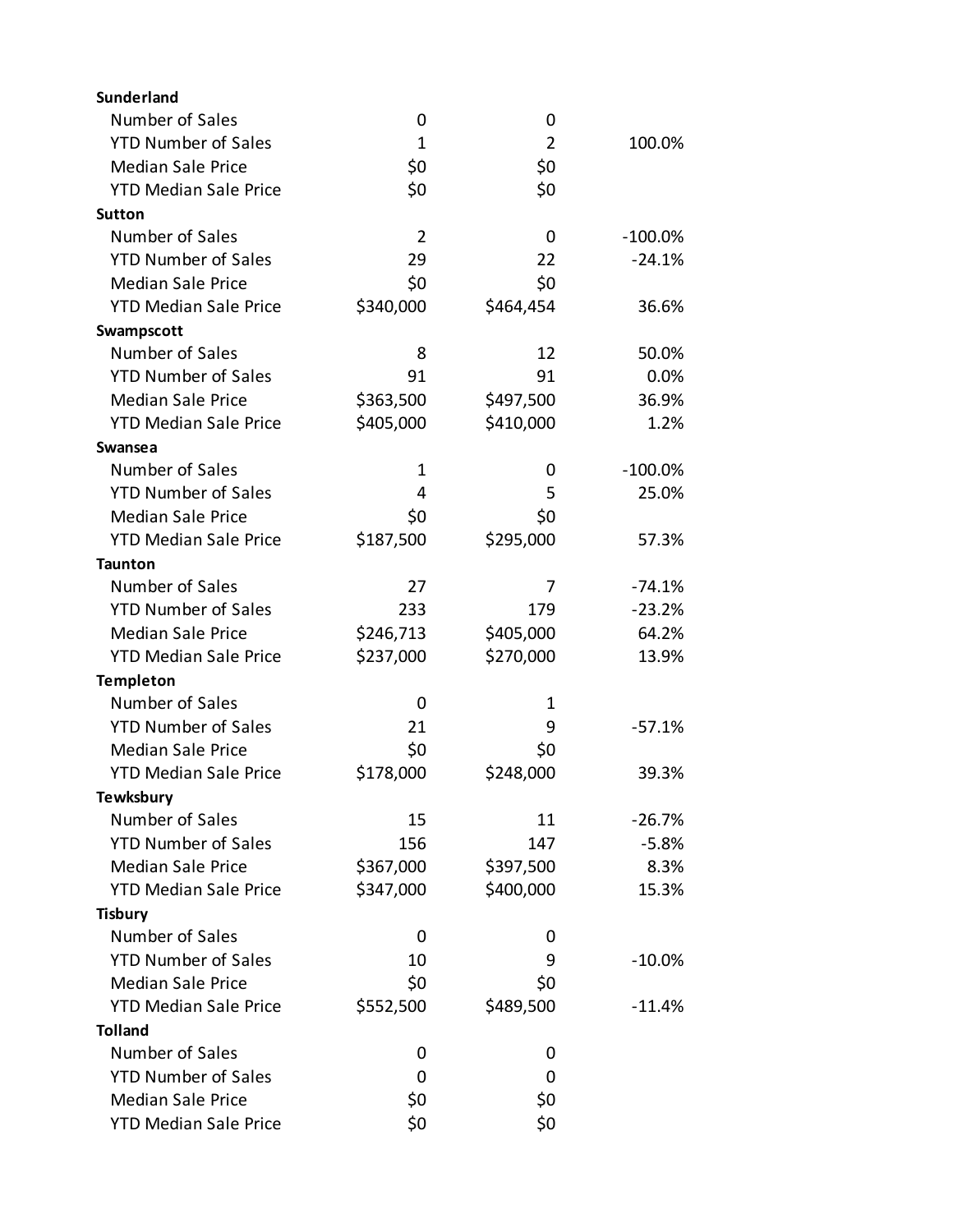| <b>Topsfield</b>             |              |           |            |
|------------------------------|--------------|-----------|------------|
| Number of Sales              | 5            | 1         | $-80.0\%$  |
| <b>YTD Number of Sales</b>   | 17           | 11        | $-35.3%$   |
| <b>Median Sale Price</b>     | \$669,445    | \$0       | $-100.0\%$ |
| <b>YTD Median Sale Price</b> | \$669,445    | \$867,809 | 29.6%      |
| <b>Townsend</b>              |              |           |            |
| Number of Sales              | 3            | 1         | $-66.7%$   |
| <b>YTD Number of Sales</b>   | 17           | 18        | 5.9%       |
| <b>Median Sale Price</b>     | \$85,000     | \$0       | $-100.0\%$ |
| <b>YTD Median Sale Price</b> | \$85,000     | \$93,750  | 10.3%      |
| Truro                        |              |           |            |
| Number of Sales              | 4            | 4         | 0.0%       |
| <b>YTD Number of Sales</b>   | 47           | 53        | 12.8%      |
| <b>Median Sale Price</b>     | \$354,500    | \$370,000 | 4.4%       |
| <b>YTD Median Sale Price</b> | \$311,000    | \$375,000 | 20.6%      |
| Tyngsboro                    |              |           |            |
| Number of Sales              | 3            | 9         | 200.0%     |
| <b>YTD Number of Sales</b>   | 46           | 63        | 37.0%      |
| <b>Median Sale Price</b>     | \$300,000    | \$309,000 | 3.0%       |
| <b>YTD Median Sale Price</b> | \$279,000    | \$325,000 | 16.5%      |
| Tyringham                    |              |           |            |
| Number of Sales              | 0            | 0         |            |
| <b>YTD Number of Sales</b>   | 0            | 1         |            |
| <b>Median Sale Price</b>     | \$0          | \$0       |            |
| <b>YTD Median Sale Price</b> | \$0          | \$0       |            |
| Upton                        |              |           |            |
| Number of Sales              | $\mathbf{1}$ | 2         | 100.0%     |
| <b>YTD Number of Sales</b>   | 23           | 12        | $-47.8%$   |
| <b>Median Sale Price</b>     | \$0          | \$0       |            |
| <b>YTD Median Sale Price</b> | \$359,000    | \$440,000 | 22.6%      |
| <b>Uxbridge</b>              |              |           |            |
| Number of Sales              | 7            | 9         | 28.6%      |
| <b>YTD Number of Sales</b>   | 75           | 83        | 10.7%      |
| <b>Median Sale Price</b>     | \$255,000    | \$260,000 | 2.0%       |
| <b>YTD Median Sale Price</b> | \$280,000    | \$319,900 | 14.3%      |
| Wakefield                    |              |           |            |
| Number of Sales              | 18           | 10        | $-44.4%$   |
| <b>YTD Number of Sales</b>   | 110          | 180       | 63.6%      |
| <b>Median Sale Price</b>     | \$410,125    | \$567,500 | 38.4%      |
| <b>YTD Median Sale Price</b> | \$456,350    | \$470,000 | 3.0%       |
| Wales                        |              |           |            |
| Number of Sales              | 0            | 0         |            |
| <b>YTD Number of Sales</b>   | 0            | 0         |            |
| <b>Median Sale Price</b>     | \$0          | \$0       |            |
| <b>YTD Median Sale Price</b> | \$0          | \$0       |            |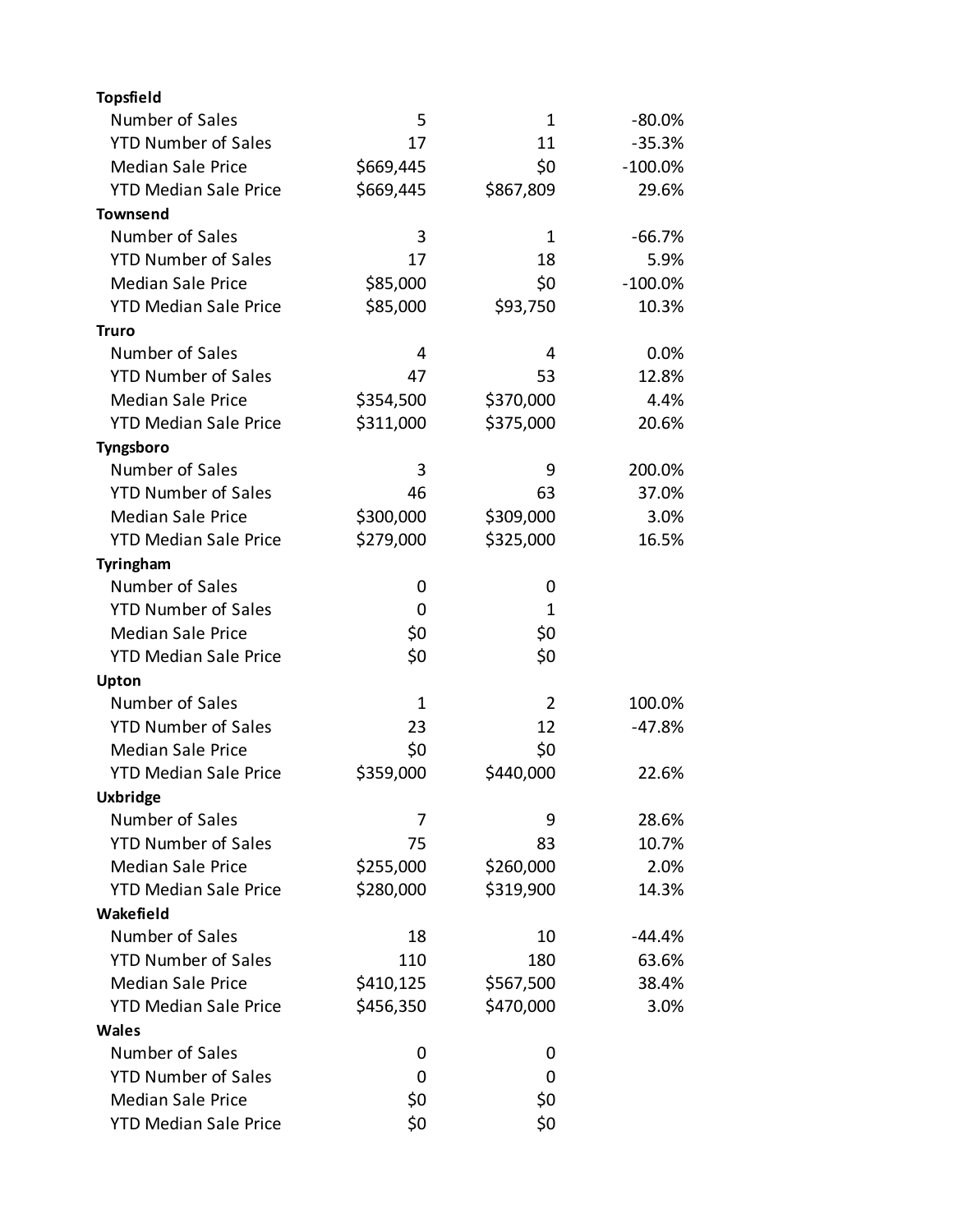| Walpole                      |           |           |          |
|------------------------------|-----------|-----------|----------|
| Number of Sales              | 9         | 7         | $-22.2%$ |
| <b>YTD Number of Sales</b>   | 95        | 132       | 38.9%    |
| <b>Median Sale Price</b>     | \$489,725 | \$375,000 | $-23.4%$ |
| <b>YTD Median Sale Price</b> | \$390,000 | \$445,000 | 14.1%    |
| Waltham                      |           |           |          |
| Number of Sales              | 22        | 30        | 36.4%    |
| <b>YTD Number of Sales</b>   | 235       | 321       | 36.6%    |
| <b>Median Sale Price</b>     | \$424,000 | \$542,750 | 28.0%    |
| <b>YTD Median Sale Price</b> | \$529,000 | \$535,500 | 1.2%     |
| Ware                         |           |           |          |
| Number of Sales              | 0         | 0         |          |
| <b>YTD Number of Sales</b>   | 1         | 3         | 200.0%   |
| <b>Median Sale Price</b>     | \$0       | \$0       |          |
| <b>YTD Median Sale Price</b> | \$0       | \$51,000  |          |
| Wareham                      |           |           |          |
| Number of Sales              | 3         | 3         | 0.0%     |
| <b>YTD Number of Sales</b>   | 52        | 43        | $-17.3%$ |
| <b>Median Sale Price</b>     | \$244,900 | \$375,000 | 53.1%    |
| <b>YTD Median Sale Price</b> | \$285,500 | \$325,000 | 13.8%    |
| Warren                       |           |           |          |
| Number of Sales              | 0         | 0         |          |
| <b>YTD Number of Sales</b>   | 1         | 4         | 300.0%   |
| <b>Median Sale Price</b>     | \$0       | \$0       |          |
| <b>YTD Median Sale Price</b> | \$0       | \$166,000 |          |
| Warwick                      |           |           |          |
| Number of Sales              | 0         | 0         |          |
| <b>YTD Number of Sales</b>   | 0         | 0         |          |
| <b>Median Sale Price</b>     | \$0       | \$0       |          |
| <b>YTD Median Sale Price</b> | \$0       | \$0       |          |
| Washington                   |           |           |          |
| Number of Sales              | 0         | 0         |          |
| <b>YTD Number of Sales</b>   | 0         | 0         |          |
| <b>Median Sale Price</b>     | \$0       | \$0       |          |
| <b>YTD Median Sale Price</b> | \$0       | \$0       |          |
| Watertown                    |           |           |          |
| Number of Sales              | 33        | 37        | 12.1%    |
| <b>YTD Number of Sales</b>   | 268       | 289       | 7.8%     |
| <b>Median Sale Price</b>     | \$530,000 | \$625,000 | 17.9%    |
| <b>YTD Median Sale Price</b> | \$570,600 | \$596,500 | 4.5%     |
| Wayland                      |           |           |          |
| Number of Sales              | 7         | 4         | $-42.9%$ |
| <b>YTD Number of Sales</b>   | 50        | 49        | $-2.0%$  |
| <b>Median Sale Price</b>     | \$684,000 | \$925,000 | 35.2%    |
| <b>YTD Median Sale Price</b> | \$755,500 | \$731,000 | $-3.2%$  |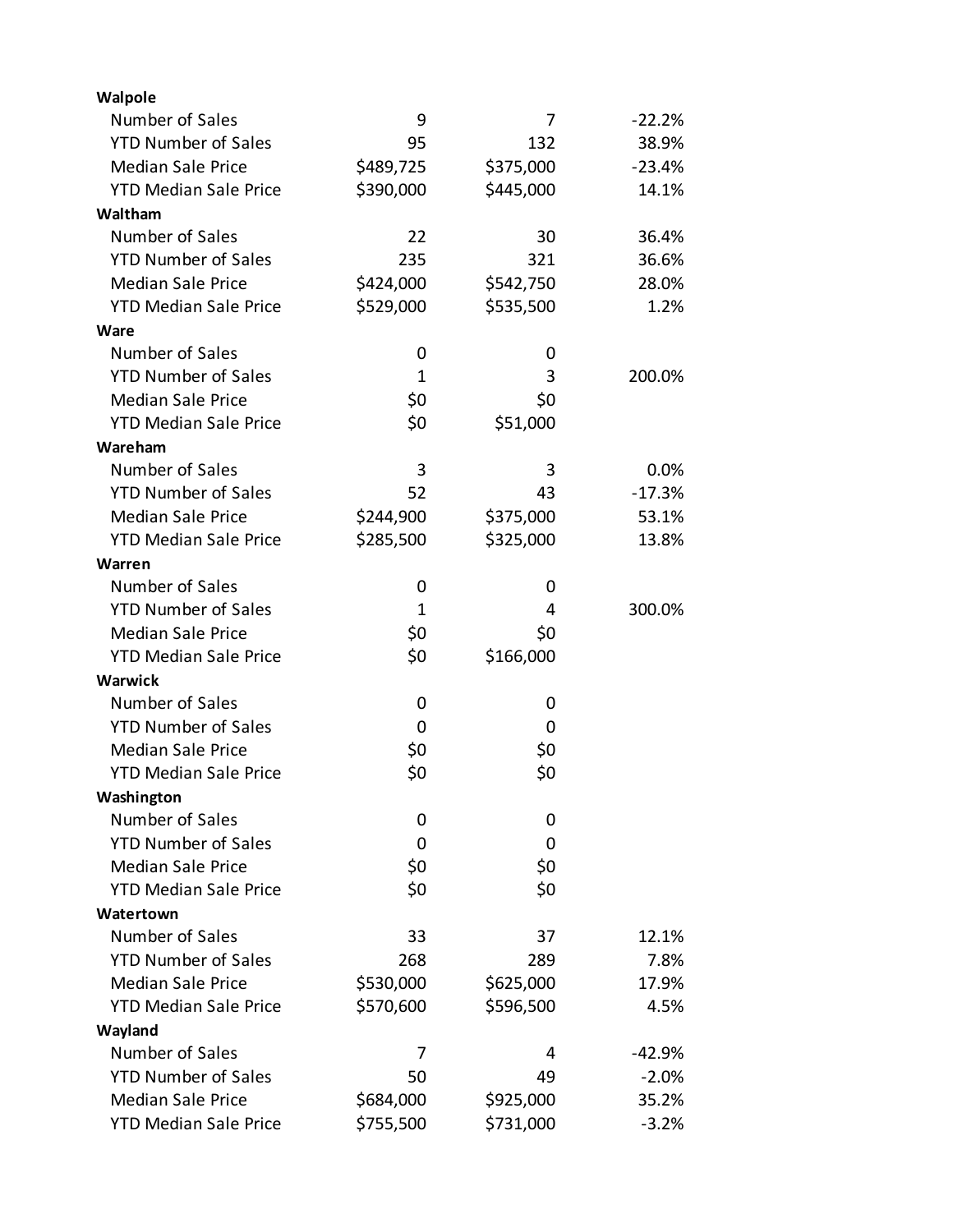| Webster                      |             |                |            |
|------------------------------|-------------|----------------|------------|
| Number of Sales              | 8           | 3              | $-62.5%$   |
| <b>YTD Number of Sales</b>   | 38          | 31             | $-18.4%$   |
| <b>Median Sale Price</b>     | \$208,450   | \$520,000      | 149.5%     |
| <b>YTD Median Sale Price</b> | \$242,450   | \$315,000      | 29.9%      |
| Wellesley                    |             |                |            |
| Number of Sales              | 9           | 4              | $-55.6%$   |
| <b>YTD Number of Sales</b>   | 33          | 53             | 60.6%      |
| <b>Median Sale Price</b>     | \$1,125,000 | \$1,325,000    | 17.8%      |
| <b>YTD Median Sale Price</b> | \$825,000   | \$865,000      | 4.8%       |
| Wellfleet                    |             |                |            |
| Number of Sales              | 3           | $\mathbf 1$    | $-66.7%$   |
| <b>YTD Number of Sales</b>   | 30          | 15             | $-50.0\%$  |
| <b>Median Sale Price</b>     | \$343,000   | \$0            | $-100.0\%$ |
| <b>YTD Median Sale Price</b> | \$304,200   | \$329,000      | 8.2%       |
| Wendell                      |             |                |            |
| Number of Sales              | 0           | $\mathbf 1$    |            |
| <b>YTD Number of Sales</b>   | 0           | 1              |            |
| <b>Median Sale Price</b>     | \$0         | \$0            |            |
| <b>YTD Median Sale Price</b> | \$0         | \$0            |            |
| Wenham                       |             |                |            |
| Number of Sales              | 0           | 0              |            |
| <b>YTD Number of Sales</b>   | 4           | 15             | 275.0%     |
| <b>Median Sale Price</b>     | \$0         | \$0            |            |
| <b>YTD Median Sale Price</b> | \$840,000   | \$530,000      | $-36.9%$   |
| <b>West Boylston</b>         |             |                |            |
| Number of Sales              | 4           | 3              | $-25.0%$   |
| <b>YTD Number of Sales</b>   | 37          | 28             | $-24.3%$   |
| <b>Median Sale Price</b>     | \$322,000   | \$355,000      | 10.2%      |
| <b>YTD Median Sale Price</b> | \$325,000   | \$349,950      | 7.7%       |
| <b>West Bridgewater</b>      |             |                |            |
| Number of Sales              | 0           | $\overline{2}$ |            |
| <b>YTD Number of Sales</b>   | 6           | 7              | 16.7%      |
| <b>Median Sale Price</b>     | \$0         | \$0            |            |
| <b>YTD Median Sale Price</b> | \$298,500   | \$381,000      | 27.6%      |
| <b>West Brookfield</b>       |             |                |            |
| Number of Sales              | 1           | 0              | $-100.0\%$ |
| <b>YTD Number of Sales</b>   | 8           | 1              | $-87.5%$   |
| <b>Median Sale Price</b>     | \$0         | \$0            |            |
| <b>YTD Median Sale Price</b> | \$178,000   | \$0            | $-100.0\%$ |
| <b>West Newbury</b>          |             |                |            |
| Number of Sales              | 4           | 1              | $-75.0%$   |
| <b>YTD Number of Sales</b>   | 15          | 8              | $-46.7%$   |
| <b>Median Sale Price</b>     | \$515,000   | \$0            | $-100.0\%$ |
| <b>YTD Median Sale Price</b> | \$640,000   | \$650,000      | 1.6%       |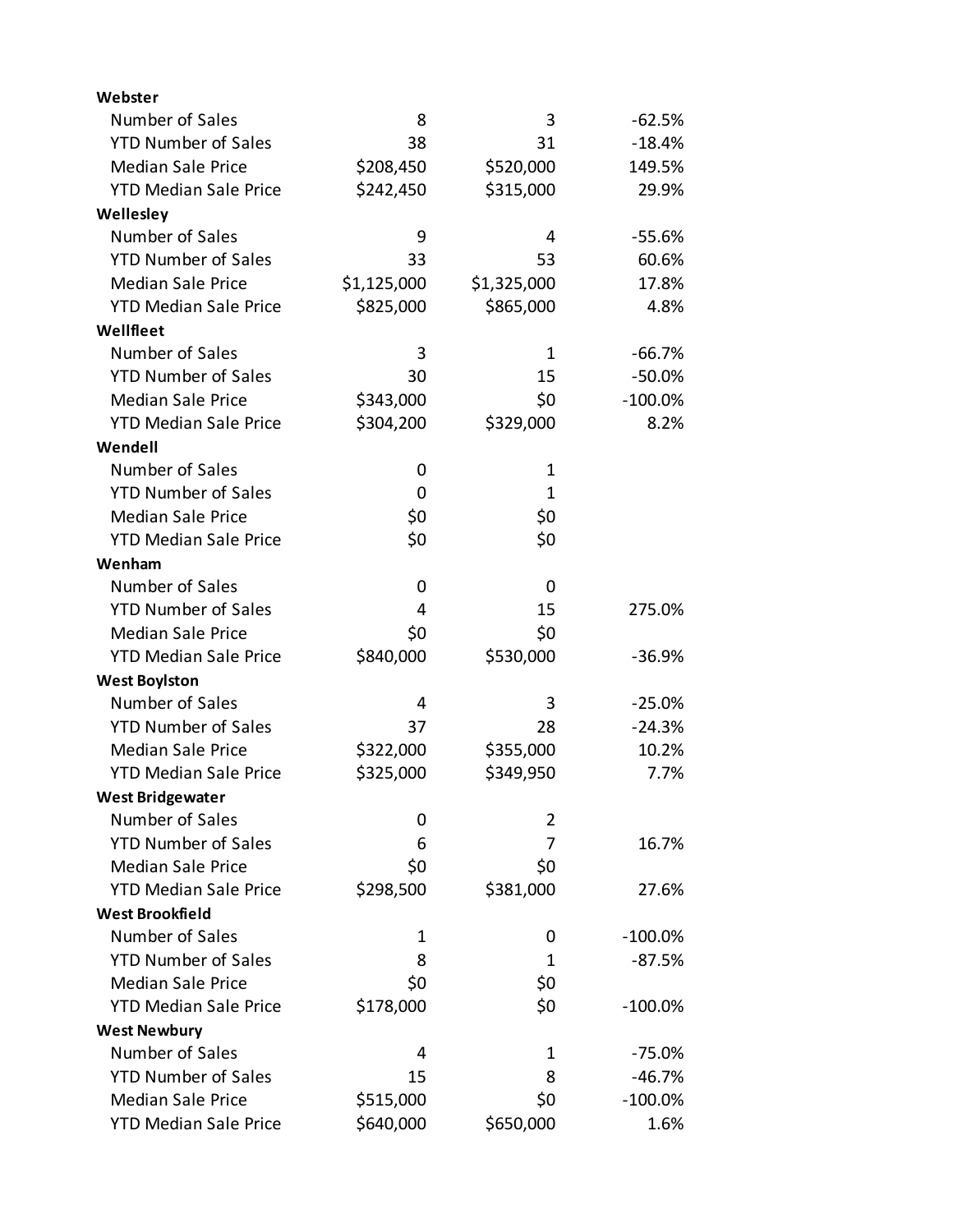| <b>West Roxbury</b>          |              |                |            |
|------------------------------|--------------|----------------|------------|
| Number of Sales              | 9            | 9              | 0.0%       |
| <b>YTD Number of Sales</b>   | 122          | 148            | 21.3%      |
| <b>Median Sale Price</b>     | \$308,000    | \$425,000      | 38.0%      |
| <b>YTD Median Sale Price</b> | \$437,950    | \$440,000      | 0.5%       |
| <b>West Springfield</b>      |              |                |            |
| Number of Sales              | 4            | 6              | 50.0%      |
| <b>YTD Number of Sales</b>   | 44           | 59             | 34.1%      |
| <b>Median Sale Price</b>     | \$87,450     | \$92,500       | 5.8%       |
| <b>YTD Median Sale Price</b> | \$104,900    | \$105,000      | 0.1%       |
| <b>West Stockbridge</b>      |              |                |            |
| Number of Sales              | 0            | 0              |            |
| <b>YTD Number of Sales</b>   | $\mathbf{1}$ | $\overline{2}$ | 100.0%     |
| <b>Median Sale Price</b>     | \$0          | \$0            |            |
| <b>YTD Median Sale Price</b> | \$0          | \$0            |            |
| <b>West Tisbury</b>          |              |                |            |
| Number of Sales              | 0            | 0              |            |
| <b>YTD Number of Sales</b>   | 0            | 1              |            |
| <b>Median Sale Price</b>     | \$0          | \$0            |            |
| <b>YTD Median Sale Price</b> | \$0          | \$0            |            |
| Westborough                  |              |                |            |
| Number of Sales              | 18           | 41             | 127.8%     |
| <b>YTD Number of Sales</b>   | 123          | 146            | 18.7%      |
| <b>Median Sale Price</b>     | \$425,445    | \$412,020      | $-3.2%$    |
| <b>YTD Median Sale Price</b> | \$420,000    | \$404,498      | $-3.7%$    |
| Westfield                    |              |                |            |
| Number of Sales              | 5            | $\overline{2}$ | $-60.0%$   |
| <b>YTD Number of Sales</b>   | 62           | 72             | 16.1%      |
| <b>Median Sale Price</b>     | \$158,000    | \$0            | $-100.0\%$ |
| <b>YTD Median Sale Price</b> | \$156,500    | \$179,900      | 15.0%      |
| Westford                     |              |                |            |
| Number of Sales              | 10           | 12             | 20.0%      |
| <b>YTD Number of Sales</b>   | 127          | 111            | $-12.6%$   |
| <b>Median Sale Price</b>     | \$438,950    | \$446,000      | 1.6%       |
| <b>YTD Median Sale Price</b> | \$440,000    | \$433,000      | $-1.6%$    |
| Westhampton                  |              |                |            |
| Number of Sales              | 0            | 0              |            |
| <b>YTD Number of Sales</b>   | 0            | 0              |            |
| <b>Median Sale Price</b>     | \$0          | \$0            |            |
| <b>YTD Median Sale Price</b> | \$0          | \$0            |            |
| Westminster                  |              |                |            |
| Number of Sales              | 4            | 1              | $-75.0%$   |
| <b>YTD Number of Sales</b>   | 17           | 14             | $-17.6%$   |
| <b>Median Sale Price</b>     | \$208,500    | \$0            | $-100.0\%$ |
| <b>YTD Median Sale Price</b> | \$211,000    | \$230,000      | 9.0%       |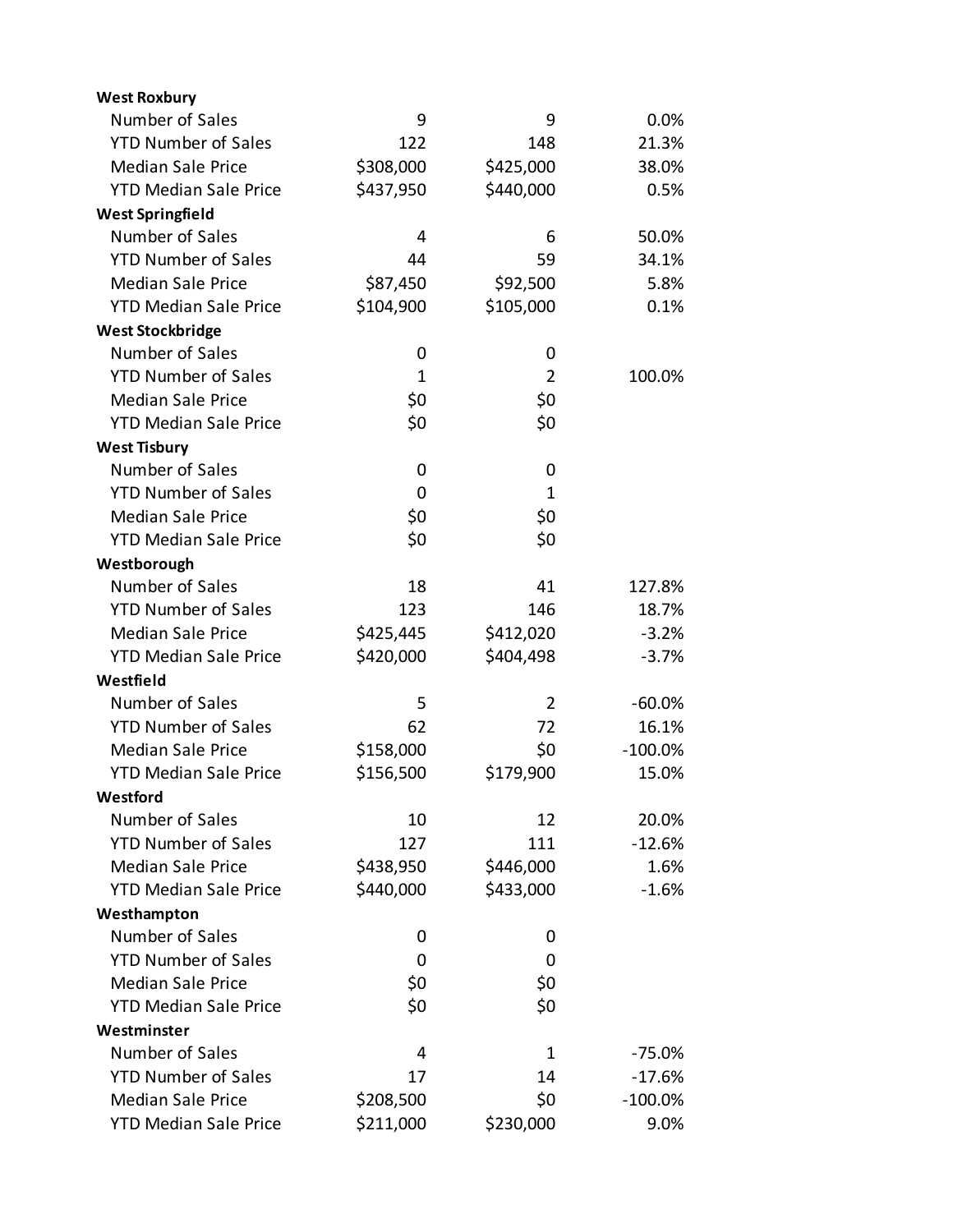| Weston                       |             |                |            |
|------------------------------|-------------|----------------|------------|
| Number of Sales              | 3           | $\overline{2}$ | $-33.3%$   |
| <b>YTD Number of Sales</b>   | 16          | 16             | 0.0%       |
| <b>Median Sale Price</b>     | \$515,000   | \$0            | $-100.0%$  |
| <b>YTD Median Sale Price</b> | \$613,000   | \$767,500      | 25.2%      |
| Westport                     |             |                |            |
| Number of Sales              | 4           | 0              | $-100.0\%$ |
| <b>YTD Number of Sales</b>   | 16          | 13             | $-18.8%$   |
| <b>Median Sale Price</b>     | \$305,000   | \$0            | $-100.0\%$ |
| <b>YTD Median Sale Price</b> | \$369,500   | \$400,000      | 8.3%       |
| Westwood                     |             |                |            |
| Number of Sales              | 3           | 1              | $-66.7%$   |
| <b>YTD Number of Sales</b>   | 23          | 27             | 17.4%      |
| <b>Median Sale Price</b>     | \$1,097,614 | \$0            | $-100.0\%$ |
| <b>YTD Median Sale Price</b> | \$508,000   | \$725,000      | 42.7%      |
| Weymouth                     |             |                |            |
| Number of Sales              | 34          | 18             | $-47.1%$   |
| <b>YTD Number of Sales</b>   | 271         | 239            | $-11.8%$   |
| <b>Median Sale Price</b>     | \$293,750   | \$304,750      | 3.7%       |
| <b>YTD Median Sale Price</b> | \$292,500   | \$310,000      | 6.0%       |
| Whately                      |             |                |            |
| Number of Sales              | 0           | 0              |            |
| <b>YTD Number of Sales</b>   | 0           | 1              |            |
| <b>Median Sale Price</b>     | \$0         | \$0            |            |
| <b>YTD Median Sale Price</b> | \$0         | \$0            |            |
| Whitman                      |             |                |            |
| Number of Sales              | 5           | $\overline{2}$ | $-60.0%$   |
| <b>YTD Number of Sales</b>   | 72          | 91             | 26.4%      |
| <b>Median Sale Price</b>     | \$296,000   | \$0            | $-100.0\%$ |
| <b>YTD Median Sale Price</b> | \$318,700   | \$349,900      | 9.8%       |
| Wilbraham                    |             |                |            |
| Number of Sales              | 3           | 3              | $0.0\%$    |
| <b>YTD Number of Sales</b>   | 40          | 37             | $-7.5%$    |
| <b>Median Sale Price</b>     | \$241,000   | \$240,000      | $-0.4%$    |
| <b>YTD Median Sale Price</b> | \$287,500   | \$358,000      | 24.5%      |
| Williamsburg                 |             |                |            |
| Number of Sales              | 0           | 0              |            |
| <b>YTD Number of Sales</b>   | 0           | 4              |            |
| <b>Median Sale Price</b>     | \$0         | \$0            |            |
| <b>YTD Median Sale Price</b> | \$0         | \$208,000      |            |
| Williamstown                 |             |                |            |
| Number of Sales              | 3           | 0              | $-100.0\%$ |
| <b>YTD Number of Sales</b>   | 14          | 14             | 0.0%       |
| <b>Median Sale Price</b>     | \$450,000   | \$0            | $-100.0\%$ |
| <b>YTD Median Sale Price</b> | \$401,000   | \$193,267      | $-51.8%$   |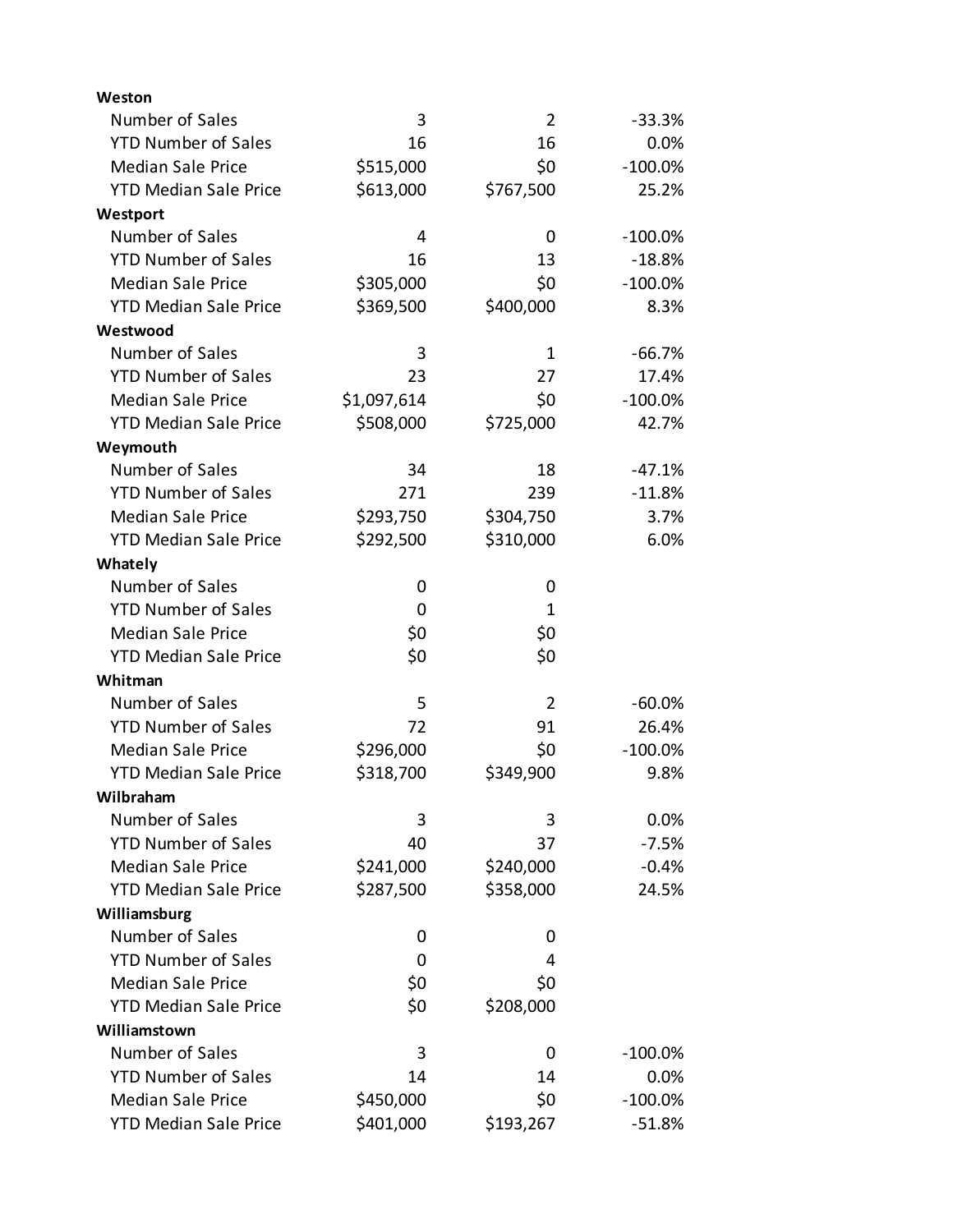| Wilmington                   |           |           |            |
|------------------------------|-----------|-----------|------------|
| Number of Sales              | 3         | 0         | $-100.0\%$ |
| <b>YTD Number of Sales</b>   | 19        | 17        | $-10.5%$   |
| <b>Median Sale Price</b>     | \$449,900 | \$0       | $-100.0\%$ |
| <b>YTD Median Sale Price</b> | \$424,000 | \$489,900 | 15.5%      |
| Winchendon                   |           |           |            |
| Number of Sales              | 0         | 0         |            |
| <b>YTD Number of Sales</b>   | 7         | 1         | $-85.7%$   |
| <b>Median Sale Price</b>     | \$0       | \$0       |            |
| <b>YTD Median Sale Price</b> | \$110,000 | \$0       | $-100.0\%$ |
| Winchester                   |           |           |            |
| Number of Sales              | 12        | 8         | $-33.3%$   |
| <b>YTD Number of Sales</b>   | 101       | 104       | 3.0%       |
| <b>Median Sale Price</b>     | \$857,500 | \$650,000 | $-24.2%$   |
| <b>YTD Median Sale Price</b> | \$750,000 | \$650,000 | $-13.3%$   |
| Windsor                      |           |           |            |
| Number of Sales              | 0         | 0         |            |
| <b>YTD Number of Sales</b>   | 0         | 0         |            |
| <b>Median Sale Price</b>     | \$0       | \$0       |            |
| <b>YTD Median Sale Price</b> | \$0       | \$0       |            |
| Winthrop                     |           |           |            |
| Number of Sales              | 11        | 10        | $-9.1%$    |
| <b>YTD Number of Sales</b>   | 99        | 120       | 21.2%      |
| <b>Median Sale Price</b>     | \$370,000 | \$359,500 | $-2.8%$    |
| <b>YTD Median Sale Price</b> | \$399,000 | \$425,000 | 6.5%       |
| Woburn                       |           |           |            |
| Number of Sales              | 23        | 17        | $-26.1%$   |
| <b>YTD Number of Sales</b>   | 214       | 171       | $-20.1%$   |
| <b>Median Sale Price</b>     | \$435,000 | \$560,000 | 28.7%      |
| <b>YTD Median Sale Price</b> | \$490,000 | \$475,000 | $-3.1%$    |
| Worcester                    |           |           |            |
| Number of Sales              | 36        | 44        | 22.2%      |
| <b>YTD Number of Sales</b>   | 369       | 440       | 19.2%      |
| <b>Median Sale Price</b>     | \$167,450 | \$238,500 | 42.4%      |
| <b>YTD Median Sale Price</b> | \$188,000 | \$206,000 | 9.6%       |
| Worthington                  |           |           |            |
| Number of Sales              | 0         | 0         |            |
| <b>YTD Number of Sales</b>   | 0         | 0         |            |
| <b>Median Sale Price</b>     | \$0       | \$0       |            |
| <b>YTD Median Sale Price</b> | \$0       | \$0       |            |
| Wrentham                     |           |           |            |
| Number of Sales              | 3         | 7         | 133.3%     |
| <b>YTD Number of Sales</b>   | 14        | 22        | 57.1%      |
| <b>Median Sale Price</b>     | \$270,000 | \$371,000 | 37.4%      |
| <b>YTD Median Sale Price</b> | \$283,000 | \$348,750 | 23.2%      |